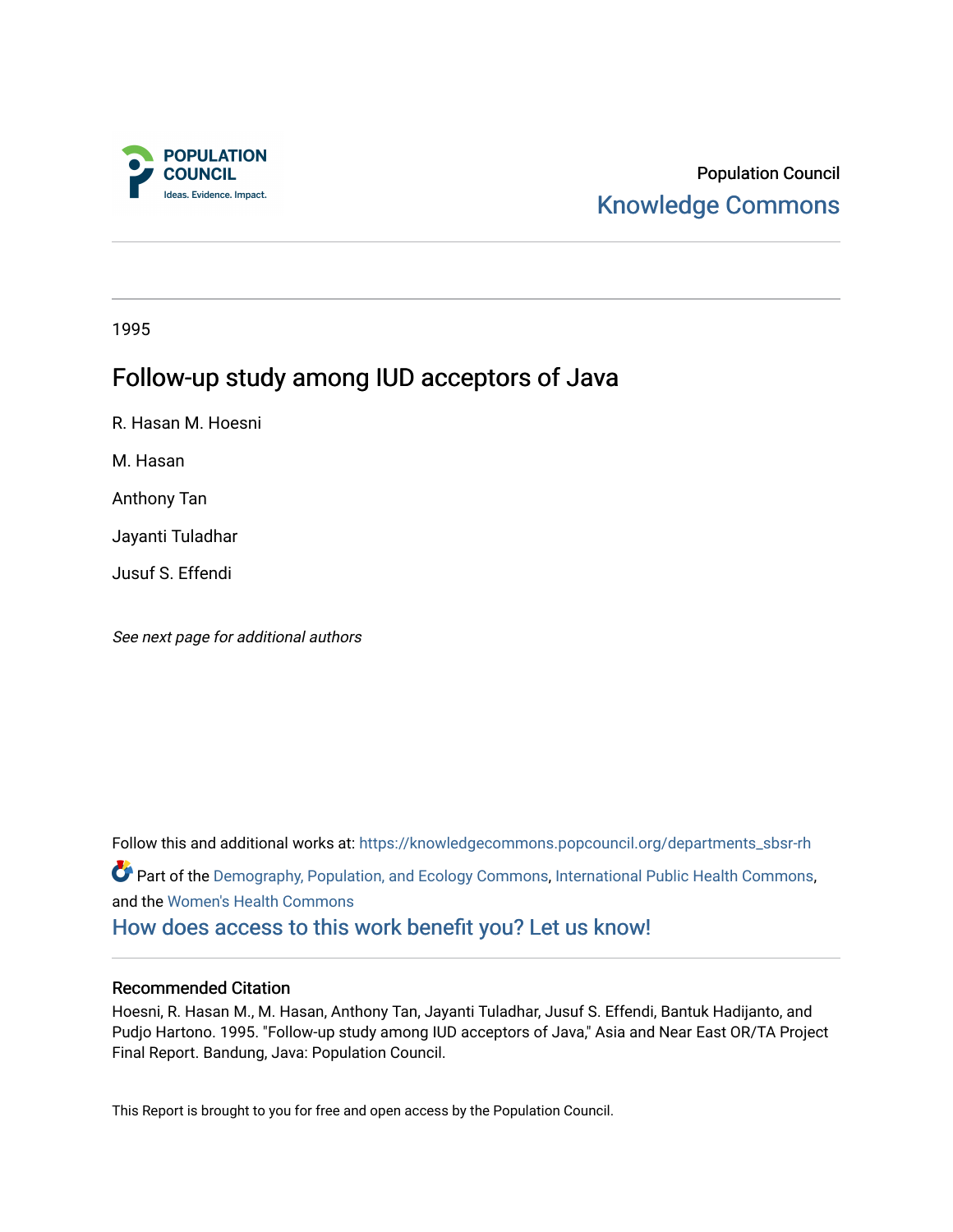### Authors

R. Hasan M. Hoesni, M. Hasan, Anthony Tan, Jayanti Tuladhar, Jusuf S. Effendi, Bantuk Hadijanto, and Pudjo Hartono

This report is available at Knowledge Commons: [https://knowledgecommons.popcouncil.org/departments\\_sbsr-rh/](https://knowledgecommons.popcouncil.org/departments_sbsr-rh/2099) [2099](https://knowledgecommons.popcouncil.org/departments_sbsr-rh/2099)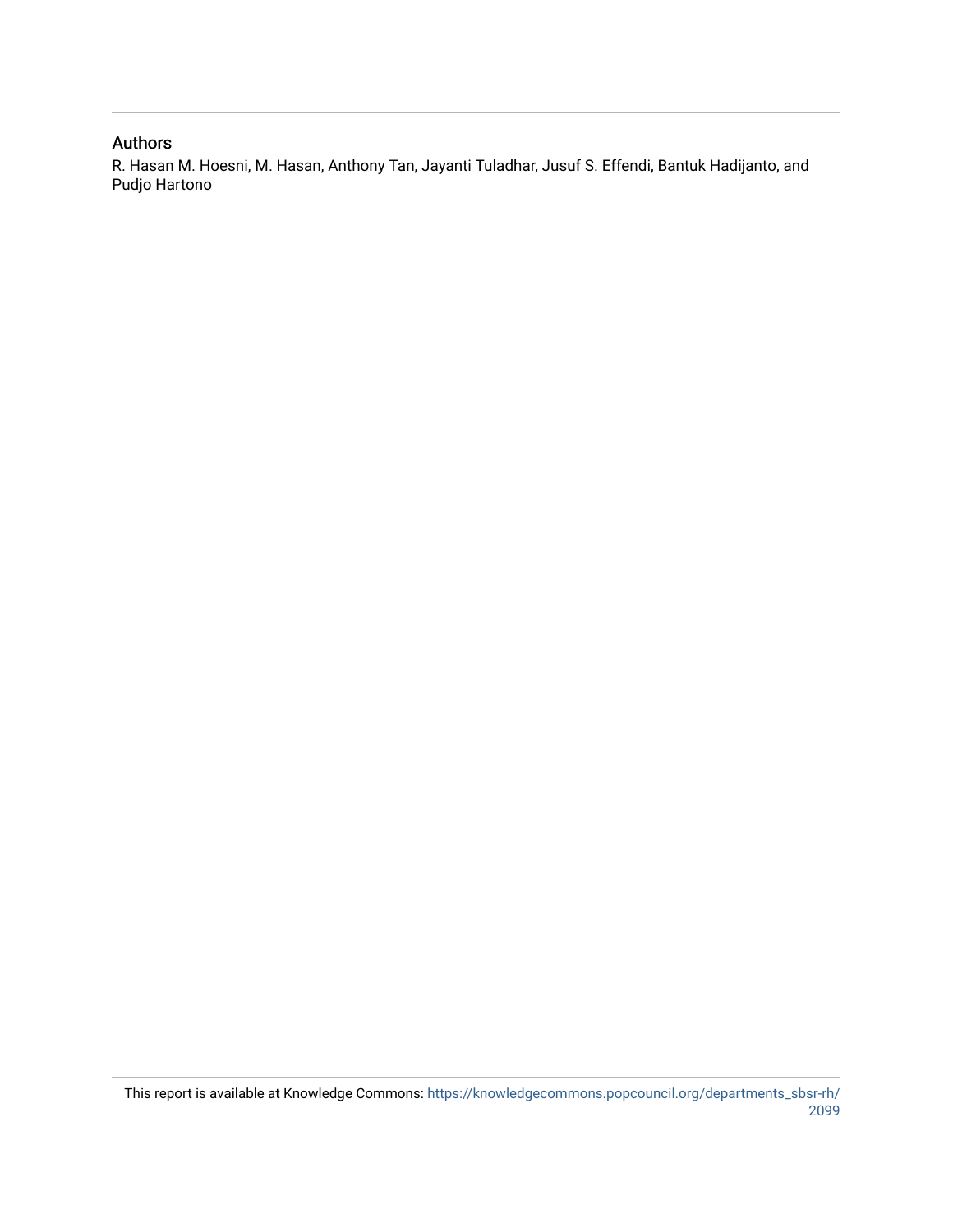## **FOLLOW-UP STUDY AMONG IUD**

## **ACCEPTORS OF JAVA**

## INDONESIA

## **FINAL REPORT**

R. Hasan M. Hoesni Anthony Tan Jayanti Tuladhar Jusuf S. Effendi Bantuk Hadijanto Pudjo Hartono

Sub-contract No. CI94.31A

#### BKS-PENFIN, Bandung

Study Group on Biomedical and Human Reproduction, Semarang Study Group on Biomedical and Human Reproduction, Surabaya National Family Planning Coordinating Board (BKKBN) The Population Council

Asia and the Near East Operations Research and Technical Assistance Project

April 1995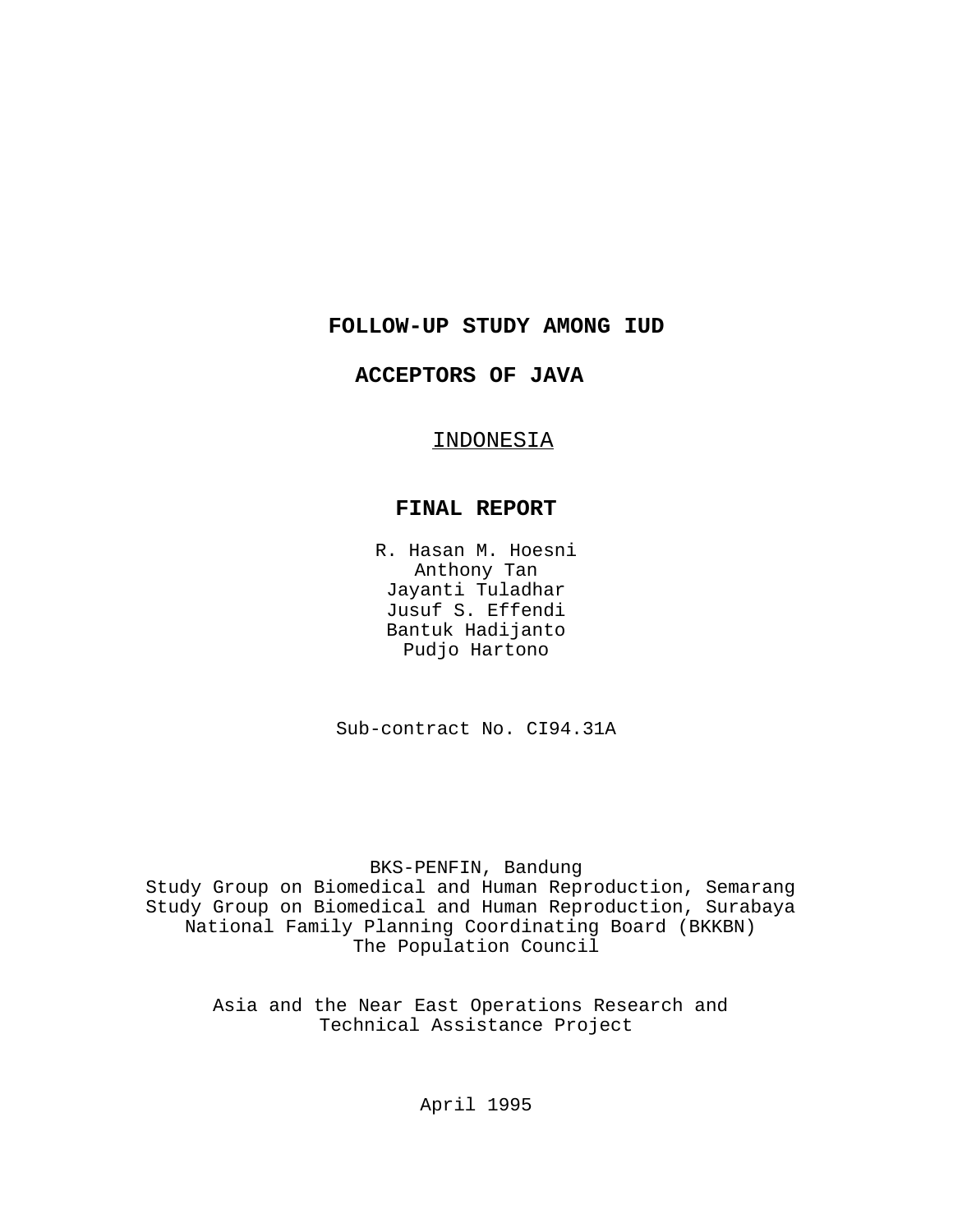## **Table of Contents**

|                                                        |                                                                                                                                                                                                                                                                  | Page                                                              |
|--------------------------------------------------------|------------------------------------------------------------------------------------------------------------------------------------------------------------------------------------------------------------------------------------------------------------------|-------------------------------------------------------------------|
| TABLES<br><b>ACKNOWLEDGEMENTS</b><br>EXECUTIVE SUMMARY |                                                                                                                                                                                                                                                                  | ii<br>$\mathbf v$<br>vi                                           |
|                                                        | CHAPTER 1: INTRODUCTION<br>1.1 Introduction and Background<br>1.2 IUD Performance in Indonesia<br>1.3 Objectives of the Study<br>1.4 Organization of the Study                                                                                                   | $\mathbf 1$<br>$\mathbf{1}$<br>$\sqrt{2}$<br>5<br>$6\overline{6}$ |
| CHAPTER 2:                                             | METHODOLOGY<br>2.1 Sample Design<br>2.2 Training<br>2.3 Data Collection<br>2.4 Data Edit and Analysis<br>2.5 Response Rate                                                                                                                                       | 8<br>$\, 8$<br>$\overline{9}$<br>10<br>11<br>11                   |
| CHAPTER 3:                                             | PROFILE OF IUD ACCEPTORS<br>3.1 Socio-economic Characteristics<br>3.2 Demographic Characteristics<br>3.3 Family Planning Experiences in the Past<br>3.4 Current Family Planning Method Use<br>3.5 Basic Knowledge of IUD<br>3.6 Cost of Family Planning Services | 13<br>14<br>15<br>19<br>21<br>21<br>24                            |
|                                                        | CHAPTER 4: POST-INSERTION EXPERIENCE<br>4.1 Follow-up<br>4.2 Side-effects                                                                                                                                                                                        | 28<br>28<br>30                                                    |
|                                                        | CHAPTER 5: ACCEPTOR'S USE STATUS<br>5.1 IUD Use Status<br>5.2 Current Method Use<br>5.3 Factors Affecting IUD Use Status<br>5.4 Factors Affecting Current Family<br>Planning Use                                                                                 | 39<br>39<br>48<br>51<br>58                                        |
| CHAPTER 6:                                             | THE PATTERN OF IUD USE<br>6.1 Continuation Rates<br>6.2 Termination and Failure Rates                                                                                                                                                                            | 61<br>61<br>64                                                    |
| <b>REFERENCE</b><br>APPENDICES                         |                                                                                                                                                                                                                                                                  |                                                                   |
| Α<br>B<br>$\mathsf{C}$                                 | LIST OF SAMPLE CLINICS<br>QUESTIONNAIRE<br>TABLES BY PROVINCES                                                                                                                                                                                                   | 68<br>70<br>84                                                    |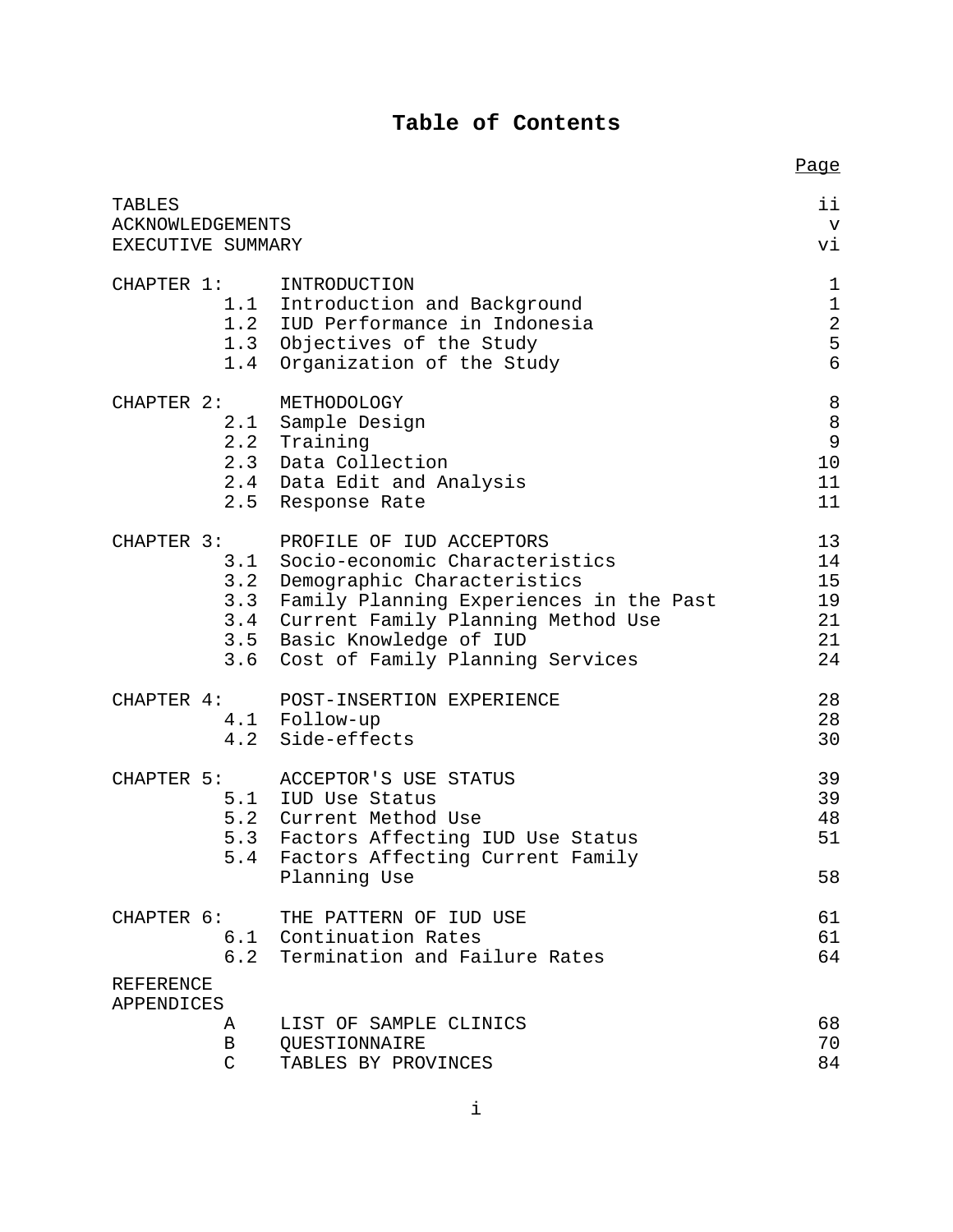## **TABLES**

Page

| Table 1.1:  | Number of New IUD acceptors by Province and<br>Year.                                                                      | $\mathfrak{Z}$ |
|-------------|---------------------------------------------------------------------------------------------------------------------------|----------------|
| Table 1.2:  | Activities undertaken by time period.                                                                                     | 7              |
| Table 2.1:  | Percent Distribution of IUD Samples According to<br>Outcome of the Visits, by Province.                                   | 12             |
| Table 3.1:  | Percent Distribution of IUD Acceptors According to<br>Type of IUDs.                                                       | 13             |
| Table 3.2:  | Percent Distribution of IUD Acceptors According to<br>Type of IUDs and Source of Services.                                | 14             |
| Table 3.3:  | Percent Distribution of IUD Acceptors According to<br>Socio-economic Characteristics.                                     | 15             |
| Table 3.4:  | Percent Distribution of IUD Acceptors According to<br>Demographic, Fertility Preference and Previous                      |                |
|             | Use of Family Planning Characteristics.                                                                                   | 17             |
| Table 3.5:  | Percent Distribution of IUD Acceptors According to<br>Whether A Family Planning Method Used before the IUD                | 19             |
| Table 3.6:  | Percent Distribution of IUD Acceptors According to<br>Whether The Previous Method Discontinued because<br>of Side-effect. | 20             |
| Table 3.7:  | Percent of IUD Acceptors Who Used FP Before                                                                               |                |
|             | The IUD According to Reasons (other than Side-effects)<br>for Discontinuing The Previous Method.                          | 20             |
| Table 3.8:  | Percent Distribution of IUD Acceptors By Current<br>Family Planning Method.                                               | 20             |
| Table 3.9:  | Percent Distribution of IUD Acceptors According to                                                                        | 22             |
| Table 3.10: | Knowledge on Basic Information on The IUD in Use.<br>Percent of IUD Acceptors Having Basic Knowledge on                   |                |
| Table 3.11: | The IUD in Use.<br>Percent Distribution of IUD Acceptors According to                                                     | 23             |
|             | Level of Knowledge on The IUD in Use.                                                                                     | 24             |
| Table 3.12: | Percent Distribution of IUD Acceptors According to<br>Whether Paid for Services.                                          | 26             |
| Table 3.13: | Percent Distribution of IUD Acceptors According to                                                                        |                |
|             | Amount Paid for IUD Services.                                                                                             | 27             |
| Table 4.1:  | Percent Distribution of IUD Acceptors According to<br>Follow-up Status.                                                   | 28             |
| Table 4.2:  | Percent Distribution of IUD Acceptors According to                                                                        | 29             |
| Table 4.3:  | Follow-up Status.<br>Percent Distribution of IUD Acceptors Who                                                            |                |
|             | Experienced Side-effects.                                                                                                 | 30             |
| Table 4.4:  | Percent Distribution of IUD Acceptors Who                                                                                 |                |
| Table 4.5:  | Experienced Side-effects.<br>Percent of IUD Acceptors Who Experienced                                                     | 31             |
|             | Side-effects According to Types of Side-effects.                                                                          | 32             |
| Table 4.6:  | Percent of IUD Acceptors Who Experienced<br>Side-effects According to Source of Services.                                 | 32             |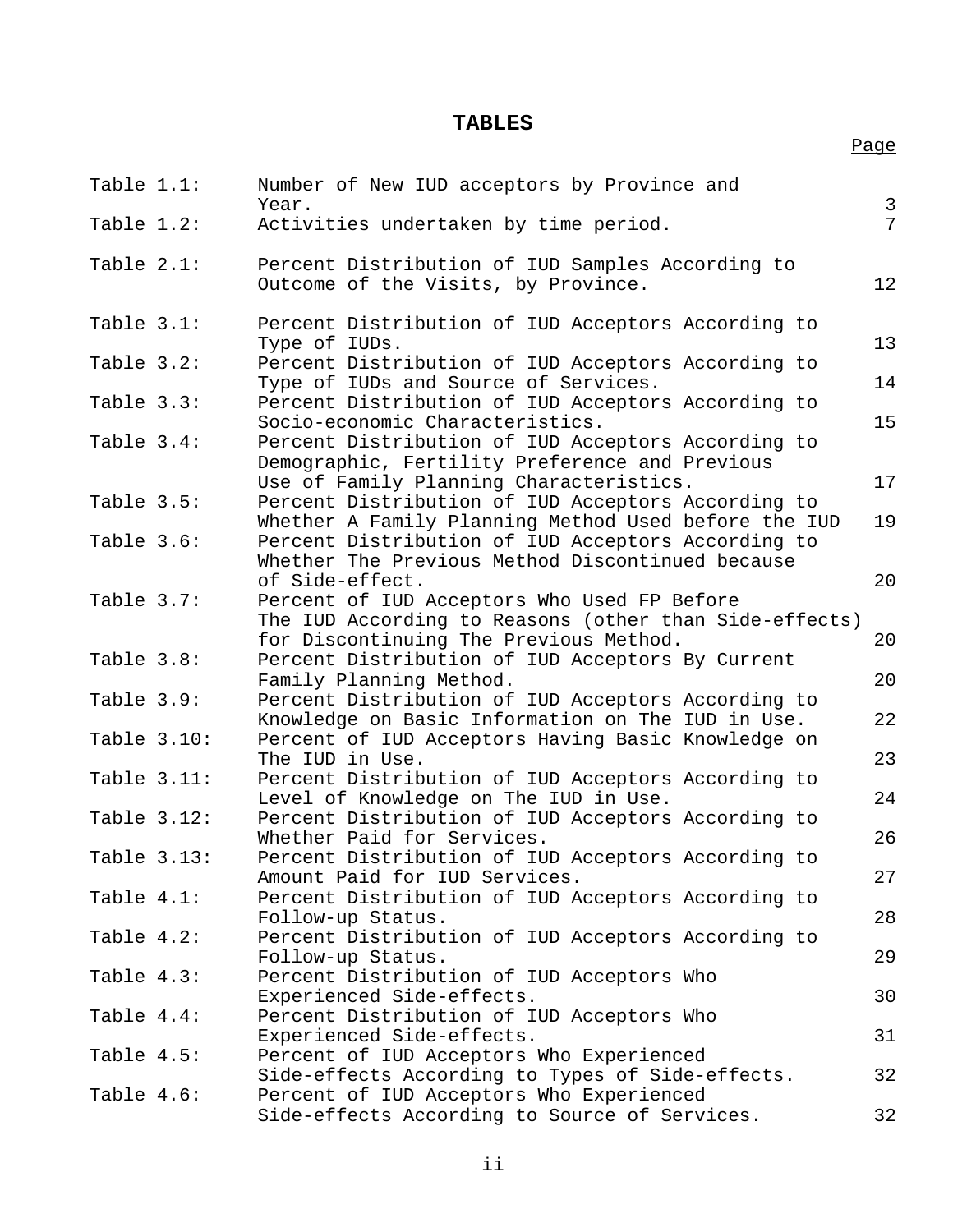|             |                                                                                                                          | <u>Page</u> |
|-------------|--------------------------------------------------------------------------------------------------------------------------|-------------|
| Table 4.7:  | Percent Distribution of IUD Acceptors Who<br>Experienced Side-effects According to Number                                |             |
| Table 4.8:  | of Months After Insertion Side-effects Occurred.<br>Percent Distribution of IUD Acceptors Who                            | 33          |
|             | Experienced Side-effects According to Number<br>of Months After Insertion Side-effects Occurred.                         | 34          |
| Table 4.9:  | Percent Distribution of IUD Acceptors According to<br>Number of Months After Insertion                                   |             |
| Table 4.10: | Side-effects Experienced.<br>Percent Distribution of IUD Acceptors Who                                                   | 34          |
|             | Experienced Side-effects According to Whether<br>Sought Assistance For Side-effects.                                     | 35          |
| Table 4.11: | Percent Distribution of IUD Acceptors Who                                                                                |             |
|             | Experienced Side-effects According to Reasons<br>for Not Seeking Assistance.                                             | 36          |
| Table 4.12: | Percent of IUD Acceptors Who Experienced                                                                                 |             |
|             | Side-effects According to Types of Assistance<br>Received for Side-effects.                                              | 36          |
| Table 4.13: | Percent of IUD Acceptors Who Experienced                                                                                 |             |
|             | Side-effects According to Number of Visits<br>For Side-effects Assistance.                                               | 37          |
| Table 4.14: | Percent of IUD Acceptors Who Experienced                                                                                 |             |
|             | Side-effects According to Whether Same Person<br>Attended For Side-effects Assistance.                                   | 38          |
| Table 5.1:  | Percent Distribution of IUD Acceptors By<br>Their Current Use Status.                                                    | 39          |
| Table 5.2:  | Percent of IUD Acceptors By Duration of Use                                                                              |             |
|             | and Source of Services.                                                                                                  | 40          |
| Table 5.3:  | Percent of IUD Acceptors According to Duration<br>of Use and Type of IUDs.                                               | 41          |
| Table 5.4:  | Percent Distribution of IUD Acceptors No Longer Using<br>an IUD By Duration of Use and Source of Service                 | 41          |
| Table 5.5:  | Percent Distribution of IUD Acceptors No Longer Using                                                                    |             |
| Table 5.6:  | an IUD By Duration of Use and Type of IUDs.<br>Percent Distribution of IUD Acceptors According to                        | 42          |
|             | Reasons for Discontinuing an IUD.                                                                                        | 43          |
| Table 5.7:  | Percent Distribution of IUD Acceptors According to<br>Reasons for Discontinuing an IUD.                                  | 43          |
| Table 5.8:  | Percent Distribution of IUD Acceptors According to                                                                       |             |
|             | Whether Discussed Before Removing IUD.                                                                                   | 44          |
| Table 5.9:  | Percent of IUD Acceptors According to Persons With<br>Whom Discussed Before Removal of an IUD.                           | 45          |
| Table 5.10: | Percent of IUD Acceptors According to Persons With                                                                       |             |
|             | Whom Discussed Before Removal of an IUD.                                                                                 | 45          |
| Table 5.11: | Percent Distribution of IUD Acceptors According to<br>Number of Persons With Whom Discussed Before Removal<br>of an IUD. | 46          |
|             |                                                                                                                          |             |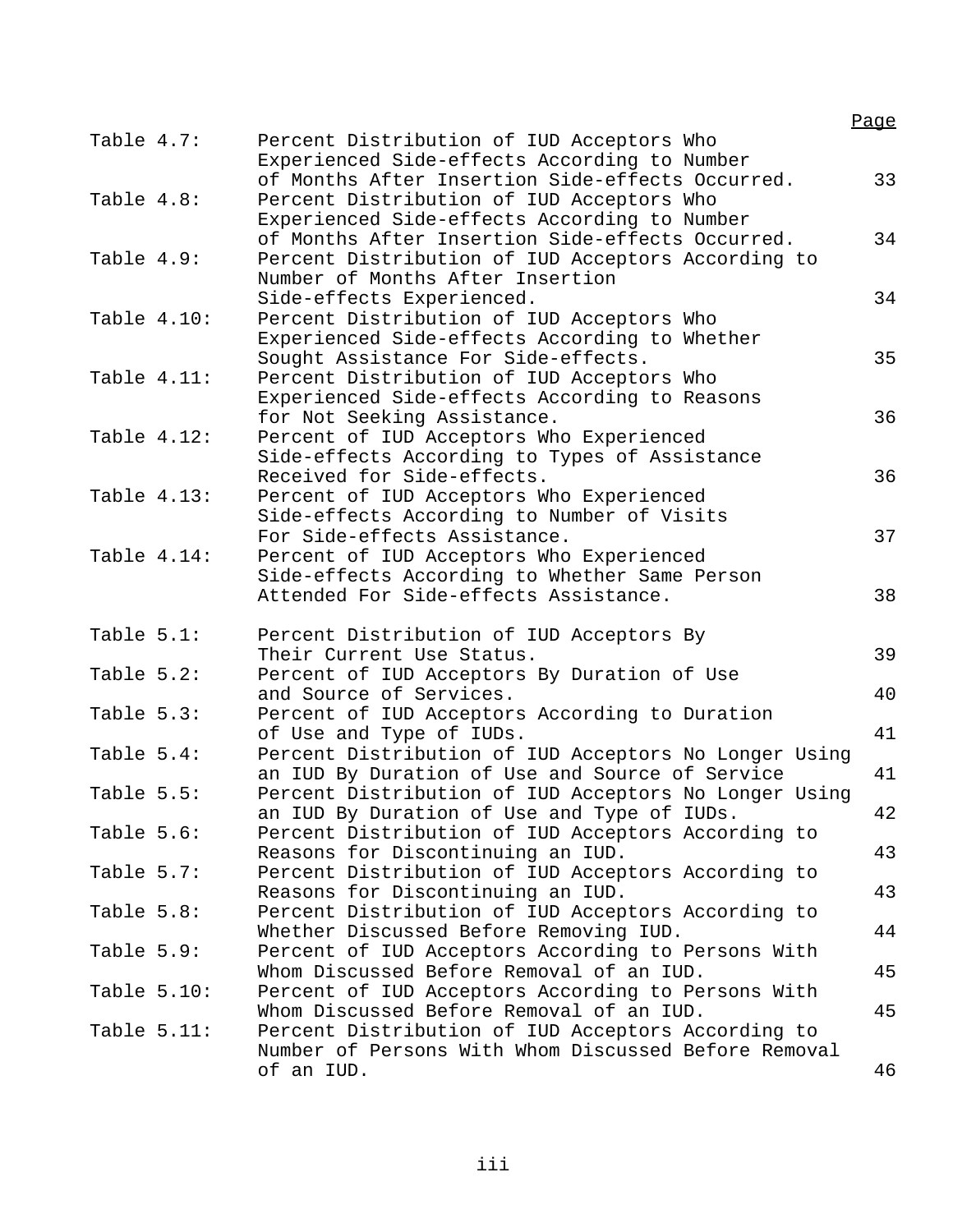| Table 5.12: | Percent Distribution of IUD Acceptors According to<br>Suggestions Provided When Discuused Before Removal     |    |
|-------------|--------------------------------------------------------------------------------------------------------------|----|
| Table 5.13: | of an IUD.<br>Percent Distribution of IUD Acceptors According to                                             | 47 |
| Table 5.14: | the Provider Who Removed an IUD.<br>Percent Distribution of IUD Acceptors According to                       | 48 |
|             | the Provider Who Removed an IUD.                                                                             | 48 |
| Table 5.15: | Percent Distribution of IUD Acceptors According to<br>FP Use After Expulsion/Removal of an IUD.              | 49 |
| Table 5.16: | Percent Distribution of IUD Acceptors According to<br>FP Use After Expulsion/Removal of an IUD.              | 49 |
| Table 5.17: | Percent Distribution of IUD Acceptors According to<br>Current Practice of FP Method.                         | 50 |
| Table 5.18: | Percent Distribution of IUD Acceptors According to<br>Current Practice of FP Method.                         | 51 |
| Table 5.19: | Percent Distribution of IUD Acceptors According to                                                           | 52 |
| Table 5.20: | Demographic Factors Affecting IUD Use Status.<br>Percent Distribution of IUD Acceptors According to          |    |
|             | Socio-economic, Fertility Preference and Previous<br>Use of FP Factors Affecting IUD Use Status.             | 53 |
| Table 5.21: | Percent Distribution of IUD Acceptors According to<br>Follow-up visits, Knowledge Affecting IUD Use Status.  | 55 |
| Table 5.22: | Percent Distribution of IUD Acceptors According to<br>Factors Affecting IUD Use Status.                      | 56 |
| Table 5.23: | Percent Distribution of IUD Acceptors According to<br>Whether Paid for Insertion, Type of IUDs, Sources of   |    |
| Table 5.24: | Services Affecting IUD Use Status.<br>Percent Distribution of IUD Acceptors According to                     | 57 |
|             | Demographic, Fertility Preference, and Previous FP<br>Use Affecting Current FP Use.                          | 58 |
| Table 5.25: | Percent Distribution of IUD Acceptors According to                                                           |    |
|             | Whether Knew Possible to Switch, Type of IUDs, and<br>Source of Services Affecting Current FP Use.           | 59 |
| Table 6.1:  | Life-table Cumulative Continuation Rates for the IUD                                                         |    |
|             | Acceptors by Year, according to Selected<br>Characteristics.                                                 | 62 |
| Table 6.2:  | Life-table Cumulative Continuation Rates for the IUD<br>Acceptors by Year, According to Selected Demographic |    |
| Table 6.3:  | and Socio-economic Variables.<br>Life-table Cumulative Continuation Rates for the IUD                        | 63 |
| Table 6.4:  | Acceptors by Year, According to Selected Variables.<br>Termination Rates among IUD Acceptors by Selected     | 64 |
| Table 6.5:  | Reason for termination, according to Province.                                                               | 65 |
|             | Termination Rates among IUD Acceptors by Selected<br>Reasons for termination, according to Year of           |    |
|             | Insertion.                                                                                                   | 66 |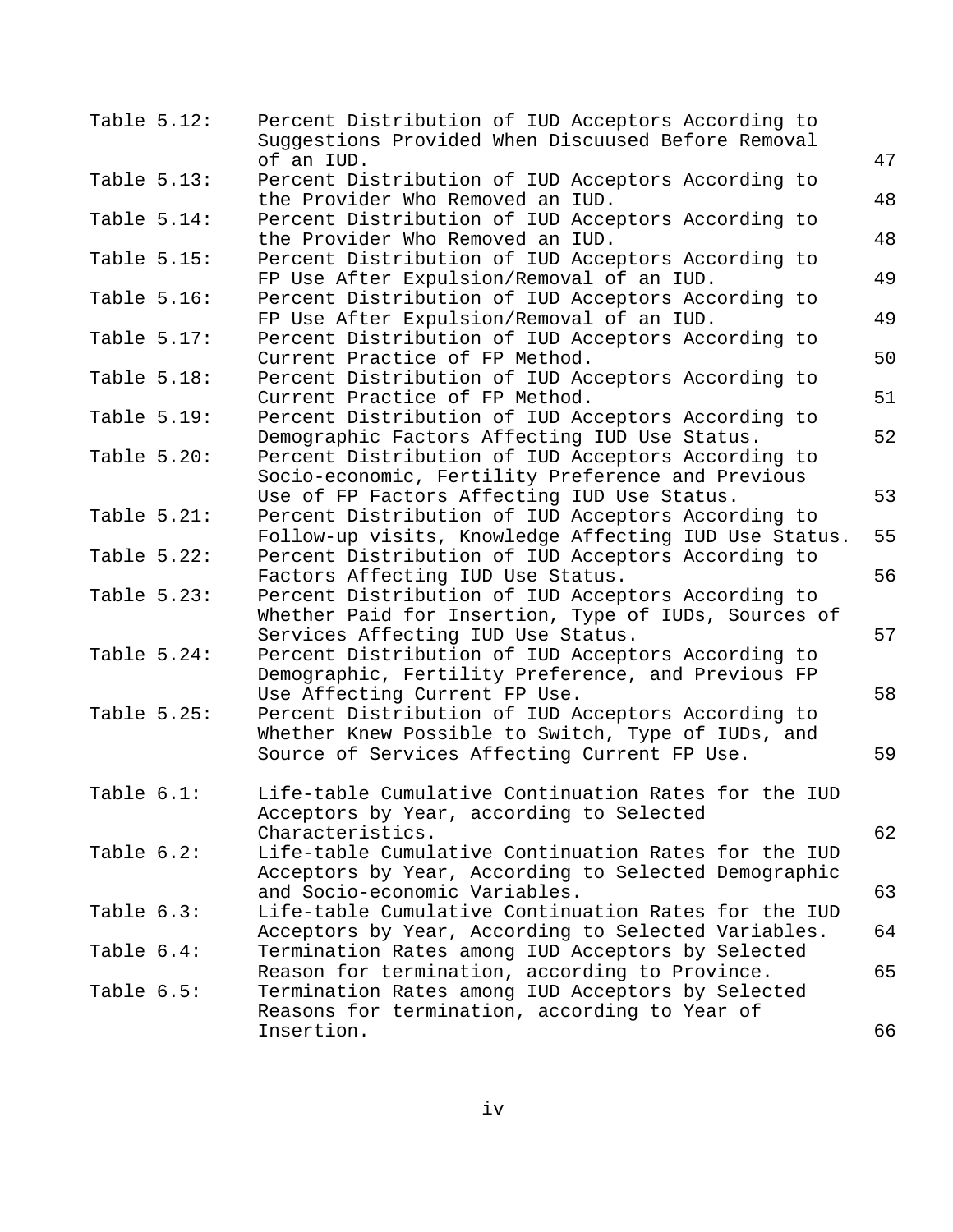#### **ACKNOWLEDGEMENTS**

We would like to gratefully thank all those women who contributed to this study by sharing their valuable experiences and views regarding the use of the IUD. Statistics needed for the selection of the samples were provided by the provincial BKKBN offices and their assistance was gratefully acknowledgement.

This study would not have been completed without the painstaking work done by interviewers and field supervisors. Timely completion of field activities was possible due to the continuous support provided by the local BKKBN offices and puskesmas staff. The contribution of Prof. Sulaiman Sastrawinata and Dr. Dinan S. Bratakoesoema of BKS-PENFIN, Bandung was very useful in finalizing questionnaire and preparing sample frame.

We appreciated the support, assistance, and guidance of Dr. R. Hasan M. Hoesni, Chief for Training & Development for Biomedical and Reproductive Health Studies (PUBIO) and his staff, particularly Dr. Anthony Tan. Similarly, the support provided by Dr. Kenneth Farr, Chief, Office of Population, USAID/Jakarta was very much appreciated. We would also like thank Drs. Terrence Hull and Meiwita B. Iskandar of the Center for Health Research and Women's Studies, University of Indonesia, for their comments and suggestions on the earlier draft of the report. Finally, we would like to thank Ms. Donna Nager, the Population Council for editing this report.

This study was sub-contracted to the National Family Planning Coordinating Board (BKKBN) by the Population Council under its Asia and Far East Operations Research/ Technical Assistance Project (ANE OR/TA Project) funded by the United States Agency for International Development, Office of Population, under contract No. DPE-3030-C-00-0022-00. Dr. Jayanti Tuladhar of the Population Council provided technical assistance needed for this study, including questionnaire development, field activities, data analysis, and report writing.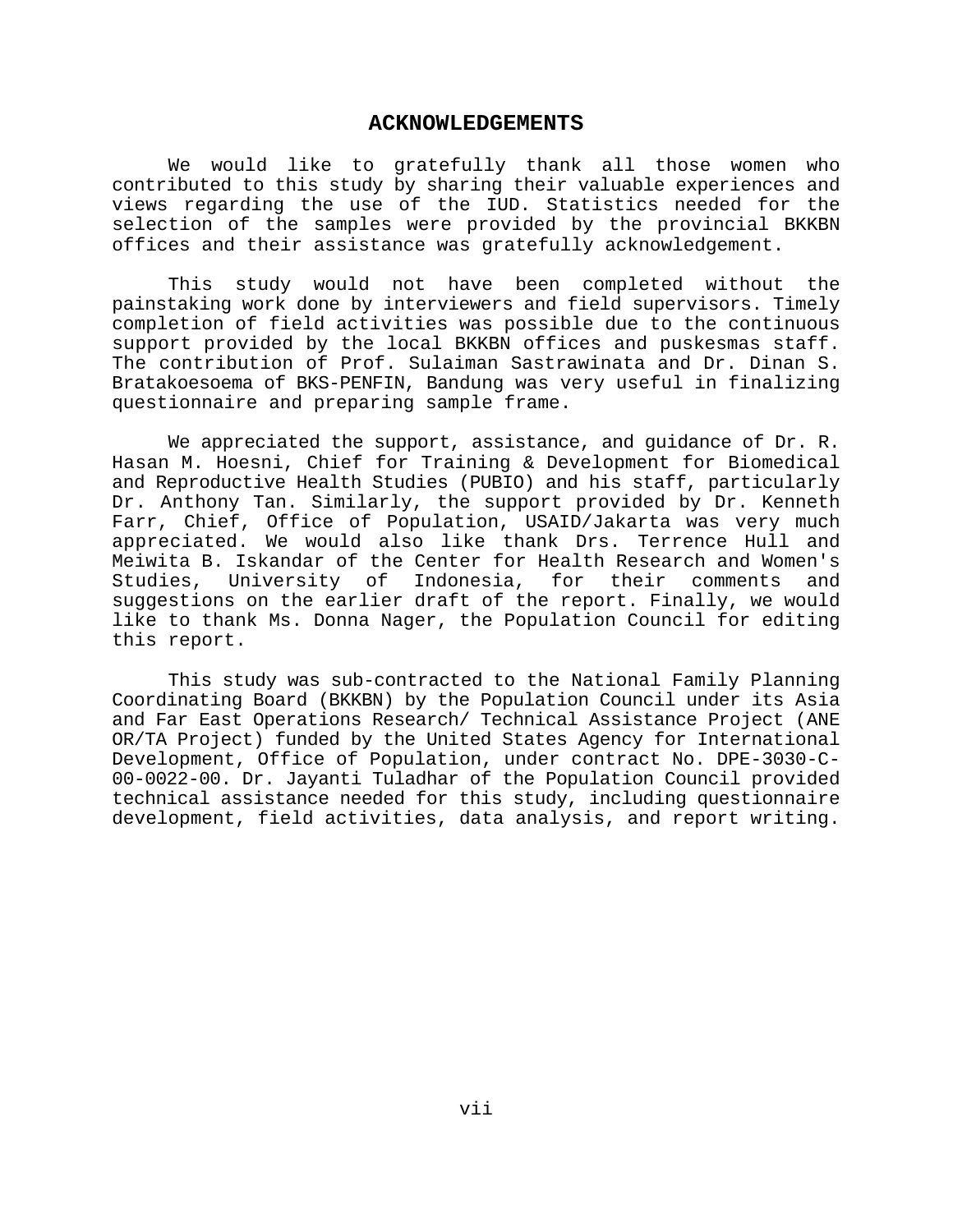#### **EXECUTIVE SUMMARY**

In 1991, the IUD was the second most commonly used family planning method in Indonesia (13.4 percent). According to the Indonesia Demographic and Health Survey, in 1994 it became the third most commonly used method among currently married women (10.3 percent), primarily on the islands of Java and Bali.

The National Family Planning Coordinating Board (BKKBN), in collaboration with the Faculties of Medicine, Diponegoro University in Semarang, Airlangga University in Surabaya, and BKS-Penfin in Bandung, conducted a "Follow-up Study Among IUD Acceptors on Java", from November-December 1994. IUD acceptors (1,825) who had their IUD inserted during April 1989-March 1994 were interviewed. The study collected data on follow-up mechanisms; frequency, type and management of side-effects; switching of method and clinic; and use-effectiveness of IUD, by type.

A sample of 2,400 IUD acceptors was selected using a stratified, multi-stage sample design with probability proportionate to size. Seventy-six percent of the respondents were found and interviewed successfully, with 24 percent (575) of the sample lost to follow-up. The 24 percent were unable to be interviewed for one of the following reasons: moved to another location, house not found, non-IUD acceptor, and died, among other reasons. A large proportion of respondents who were unable to be interviewed fell into the category, "moved to another location", reflecting the need for a better follow-up system. The overall non-response rate was found to be highest in East and Central Java.

The study found that the majority of IUD acceptors were using the Lippes Loop (60 percent) and had had their IUDs inserted at government service delivery points (91 percent). More than onehalf of the acceptors were above 30 years of age, had 2-4 living children, had completed primary school, and were being paid for their work. Approximately two-thirds of the acceptors did not want any more children indicating that they were using the IUD to limit births and that they had used a family planning method prior to their current IUD.

The majority of acceptors knew what type of IUD they were using (69 percent), and that their first follow-up visit should occur after one week (72 percent). However, knowledge of sideeffects and how to handle them were low. Less than one-fourth of the acceptors knew about the majority of side-effects and how to handle them. The proportion of IUD acceptors who knew about possible side-effects and what actions should be taken were higher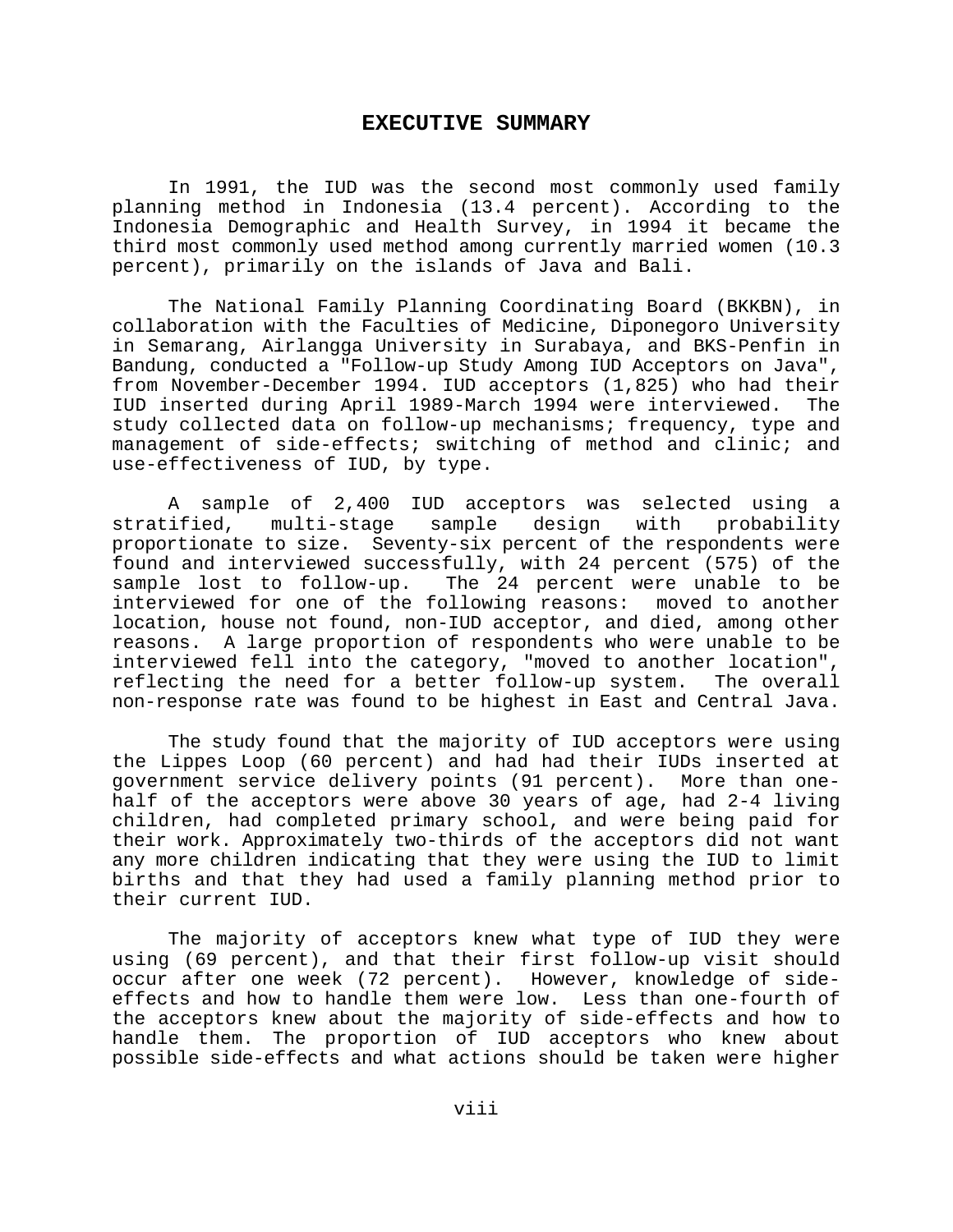among those women who used private sources as compared to public sources.

Eighty-six percent of IUD acceptors had their IUD inserted free of charge, 73 percent had their IUDs removed free of charge, while only 47 percent received counselling for side-effects free of charge. Both government and private sources had free services available to some IUD acceptors. The proportion of IUD acceptors who paid for insertion was higher at private clinics (35 percent) than at government clinics (12 percent). Among acceptors who paid for insertion 30 percent paid less than Rp. 3000, 31 percent between Rp.3000 - Rp.10,000, 21 percent between Rp.10,000 - Rp.30,000.

Almost all of the acceptors were not visited by a health worker after their IUDs were inserted. However, more than fourfifths of the IUD acceptors went to see their health worker at least once after IUD insertion, while one fifth of the acceptors never visited the health worker.

Approximately one-third of the acceptors experienced one or more side-effects. Of those who experienced side-effects, one-half reported occurrence within one month of insertion, while 20 percent reported occurrence after seven months. The most frequently reported side-effects were abdominal pain (40 percent) and heavy bleeding (25 percent). Nearly one-third of acceptors did not seek treatment or advice about what to do about experienced sideeffects. More Copper T users sought assistance than acceptors who were using the Lippes Loop and Multiload IUD. Approximately onehalf of the acceptors experiencing side-effects who sought assistance were given medicine while one-third were counselled.

Overall, 68 percent of the acceptors interviewed reported continued IUD use, 26 reported that their IUD had been removed, and 6 percent reported that their IUD had been expelled. The proportion of acceptors whose IUD was expelled was as high as 8 percent if they were using the Lippes Loop, and only 4 percent if they were using the Copper T. Of the acceptors who stopped using the IUD twenty-three percent did so within three months of insertion. The duration of IUD use was longer among acceptors who used private providers than among those who used government sources. The duration of use also was longer for acceptors using the Copper T as compared to those women using the Lippes Loop.

Of those women who stopped using the IUD, 24 percent cited side-effects as the reason, 18 percent wanted another child, 17 percent IUD expulsion, 12 percent switched methods, 8 percent IUD expiration and 21 percent other reasons. IUD acceptors who cited expulsion as the reason for discontinuation was three times higher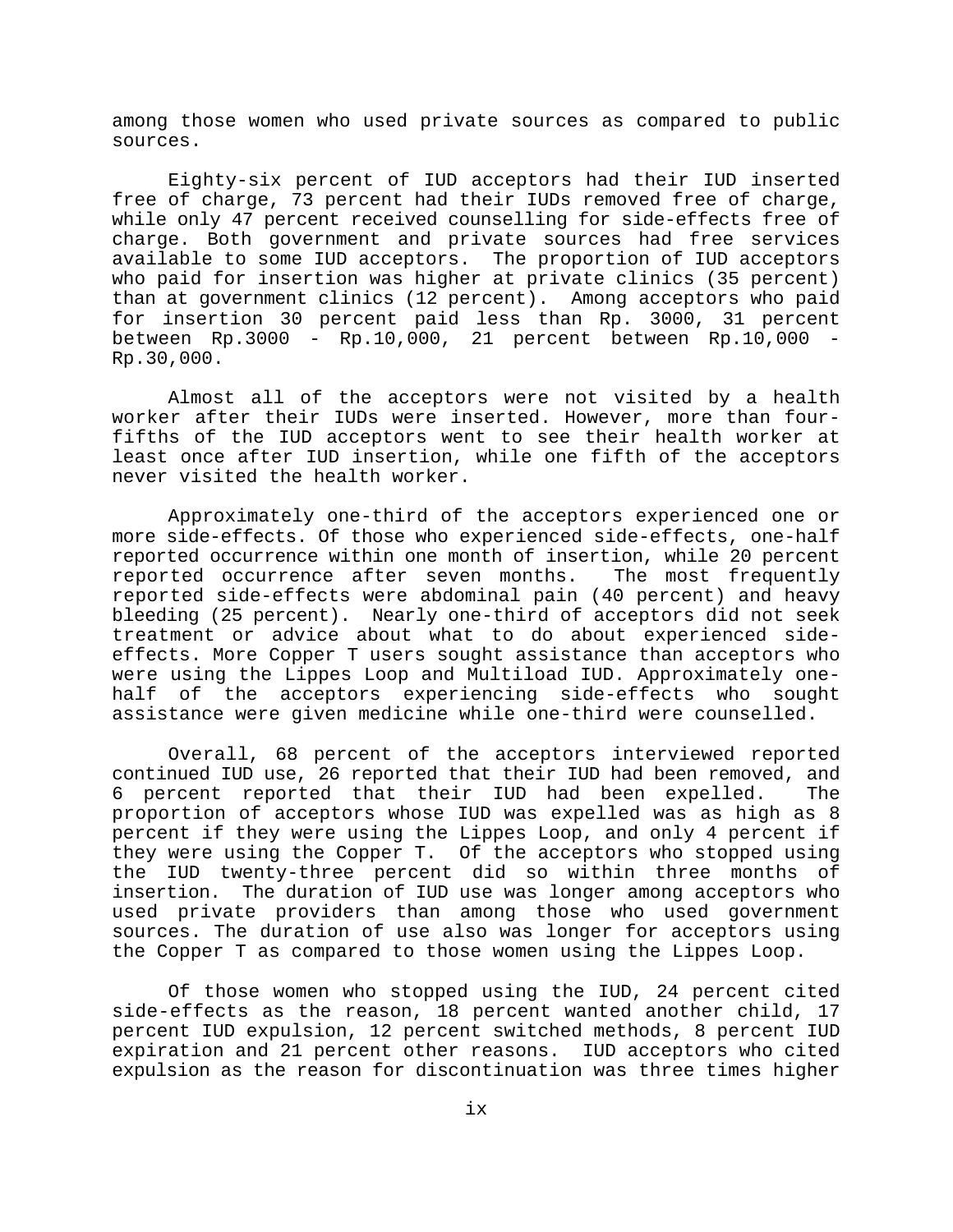for users of the Lippes Loop than the Copper T. A significantly higher number of Copper T users also were advised to switch to another method by their health worker when they sought advice about side-effects. Similarly, switching methods was advised more by government than private providers.

Among acceptors who discontinued IUD use, 36 percent were not using any family planning method at the time of the interview. Of those who switched to another method, the majority were using injectables (27 percent) followed by oral pills (17 percent). Only 9 percent of the acceptors chose the IUD again. Acceptors were more likely to have their IUD in place if they were older, more educated, being paid for their work, and either didn't want any more children or wanted a child after 12 months. Women who did not experience any side-effects also were more likely to have their IUD in place. Side-effects such as heavy bleeding, spotting between menses, infection, heavy discharge, abdominal pain, and pain during intercourse appeared to have a significant impact on the status of IUD use.

Current use of a family planning method among women who discontinued using the IUD was strongly affected by whether they knew about the possibility of switching methods and which type of IUD they had used. If the acceptor who stopped using her IUD knew she could switch methods, the probability that she would currently be using a method doubled compared to acceptors who were not aware that they could switch methods. Similarly, Copper T acceptors as compared with Lippes Loop users were more likely to be using a family planning method, even after discontinuing IUD use.

Overall, 85 percent of the IUD acceptors continued to use the IUD through the first year, 77 percent through the second year, 66 percent through the third year, 61 percent through the fourth year, and 54 percent through the fifth year. Life table continuation rates indicate that the cumulative continuation rates declined over the years and that continuation rates were highest among those acceptors who used private sources and those who used the Copper T (up to the second year). Termination rates due to side-effects, IUD expulsion, and accidental pregnancy were found to increase over the years.

Based on the findings of this study, perhaps it is important to consider some changes in policies regarding the provision of different types of IUDs in the program. Specifically, women might benefit if the program considers the following:

1. The use of more effective IUD, such as Copper T380A should be given an alternative to women. There are several advantages to providing the device, as for example: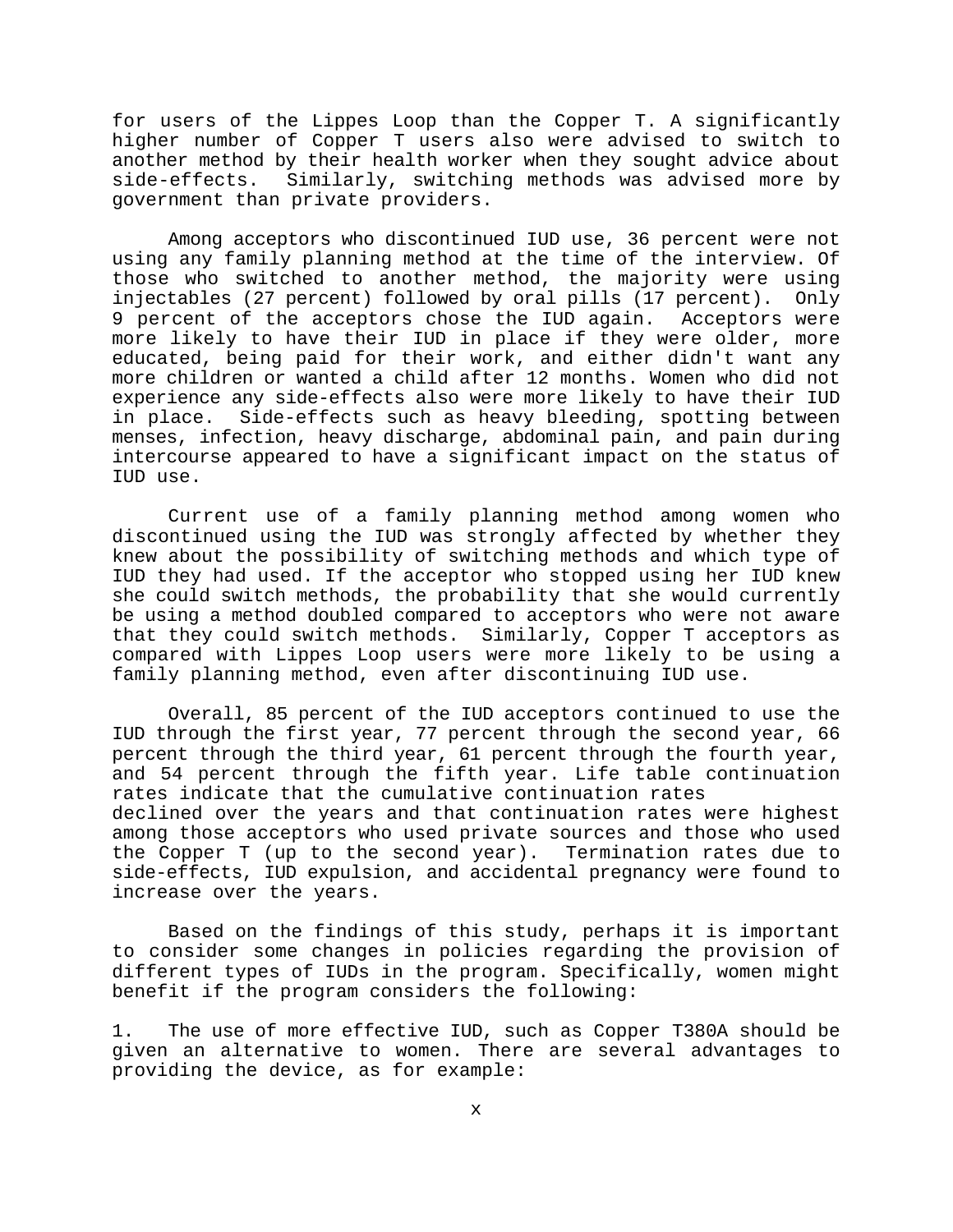- expulsion of IUD would reduce considerably
- less side-effects
- accidental pregnancies would decline
- duration of IUD use would be greatly increased
- increased in extended use-effectiveness of the
- contraceptives
- the method is less provider-dependent and client could be taught how to remove the device

Implications of the above policy would result less burden on the providers, managers, and clients.

2. While providing information to potential clients, distinct advantages and disadvantages of all available IUDs be given so that client might make their own decision. Also an option to switching method would greatly, not only increased the duration of contraceptive use, but also ensure client satisfaction.

3. Providers should be trained in all different types of IUDs.

4. Family planning clinics should have adequate stock of all different types of IUD to give choice to potential clients.

5. Contact between Health workers/volunteers and clients should be improved to ensure client's good health after the insertion of the IUD.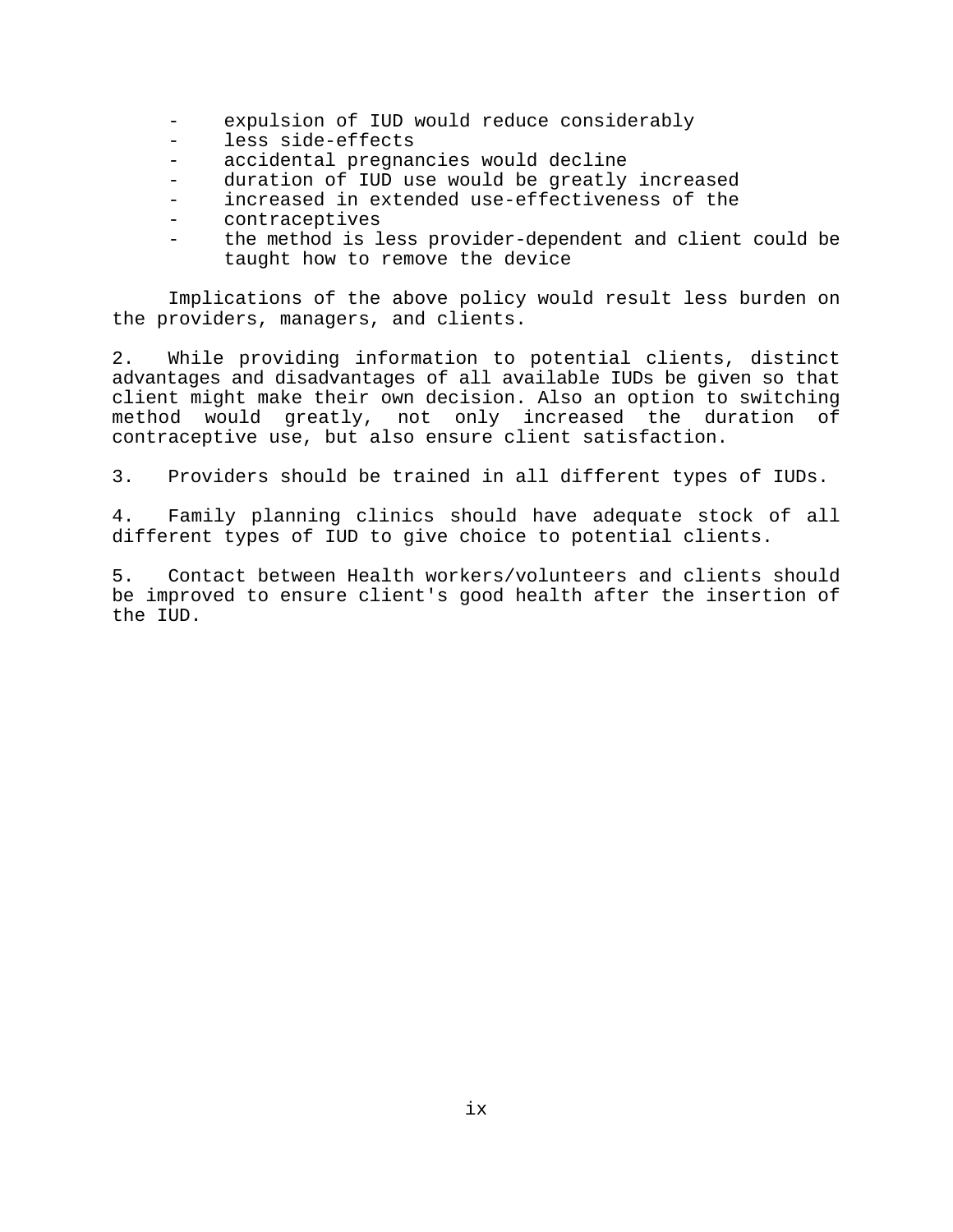#### **CHAPTER 1**

#### **INTRODUCTION**

#### **1.1. Introduction and Background**

 Intrauterine devices (IUDs) have been used throughout the world for almost three decades. Millions of women have found the IUD to be very effective, safe, and convenient and it continues to be used as one of the main contraceptive methods. Modern IUDs, including the Copper T 380 and Multiload 375 are extremely effective long-term methods and should be one of the contraceptive choices available to women seeking to space or limit childbearing (PATH, 1992).

Although accurate figures are difficult to obtain, it is estimated that about 55 million women throughout the world are presently using IUDs. As of April 1993, it is estimated that approximately 5.3 million women in Indonesia were using IUDs (BKKBN 1993).

 Whereas research continues into the development and design of the IUD to improve its ability to prevent pregnancy and to deal effectively with the occasional problems of expulsion and bleeding, it is hard, if not impossible, to find any logical pattern in the use of IUDs around the world. The use of the IUD seems to flourish and to falter both in less developed and developed countries. It seems to adapt well to the needs of the rich and the poor, the well educated and the illiterate. It seems to be rejected equally by these groups in the face of sideeffects or complications. The IUD also seems to be sensitive to public airing of its shortcomings, the same as any other contraceptive method; witness the drop in use and increase in extractions for personal reasons following poor press and the spread of rumors through interpersonal communication.

 Views on the IUD have shifted during the last four decades from outright condemnation to relative acceptance. This acceptance is not complete, however, and arguments for and against the use of IUDs are still heard (IPPF, 1980). There are still numerous medical and non-medical barriers to using the IUD, which prevent women from having access to this most effective modern method.

 During the 1960s and 1970s researchers developed the "second generation" copper IUDs, which are highly effective, longlasting, and have fewer side-effects. While these improved IUDs are becoming widely available attention also is being shifted toward identifying appropriate IUD users and providing highquality medical care and counselling to maximize safety and acceptability.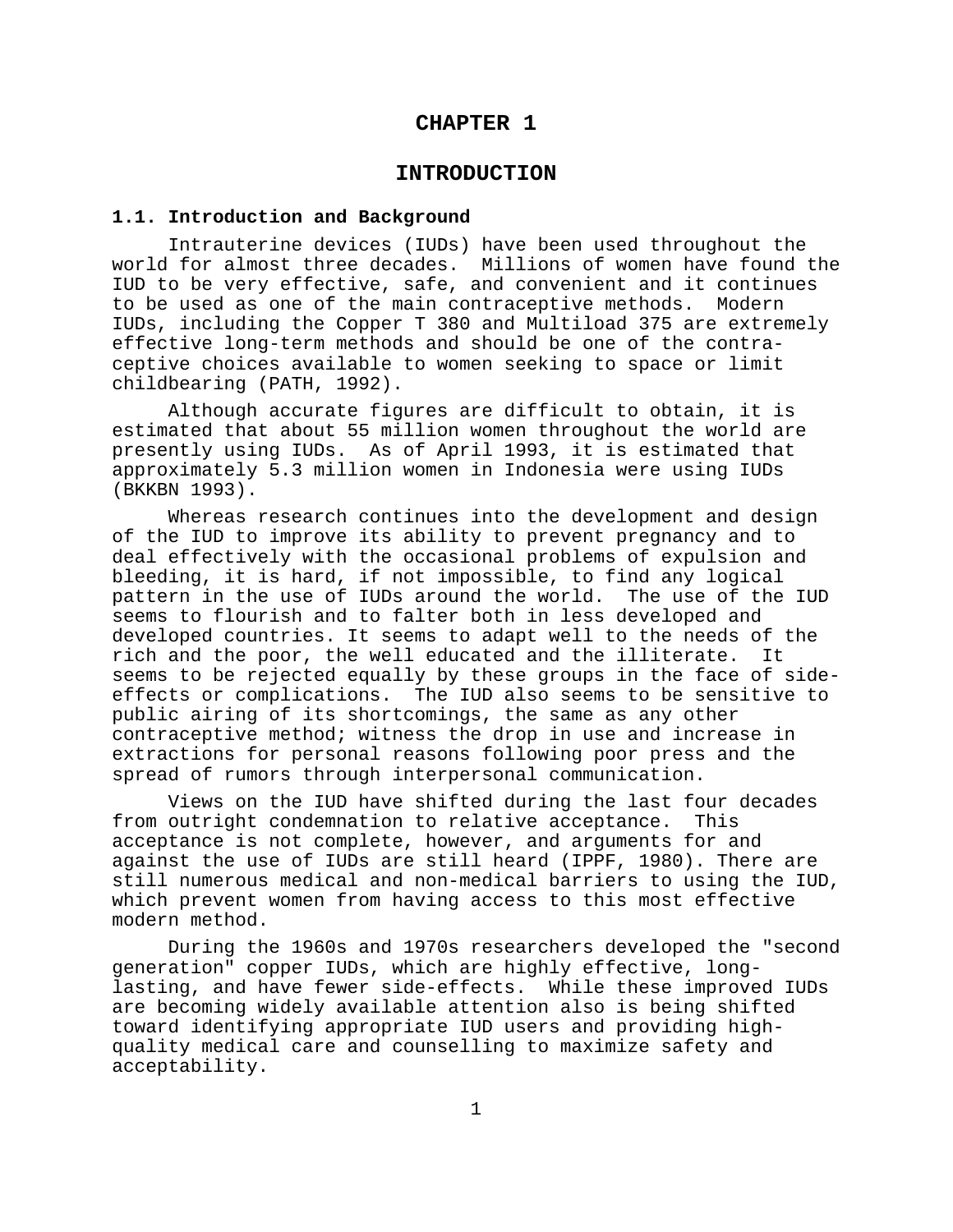In the earliest formal family planning efforts that began in Indonesia under the auspices of the Indonesian Planned Parenthood Association, the contraceptives available included only foam tablets and the diaphragm (Dutch Cap), the latter only in very limited numbers. A year later, under a grant from the Pathfinder Fund, the Marguliez IUD was locally tested and found to be an effective and acceptable contraceptive. Shortly afterwards, the Lippes Loop and the M device were introduced although the M device was soon abandoned because of serious complications encountered with it in other programs. Gradually, the Lippes Loop became the preferred IUD and ultimately replaced the Marguliez IUD. The Lippes Loop became the primary method of choice prior to the establishment of the national family planning program. At the inception of the national program the Lippes Loop became the method advocated by the IPPA and BKKBN. Not only is this method inexpensive but also effective and therefore strongly recommended. The disadvantage associated with the IUD is that trained medical or paramedic personnel must insert it necessitating clients having to travel long distances to reach a clinic. In 1976, the Cu-7 and Cu-T IUD became available. Due to their high cost only those women who could afford to pay have had access to them (see Judono, 1980).

#### **1.2. IUD Performance in Indonesia**

In Indonesia, the IUD is the second most commonly used method following contraceptive pills. The percentage of IUD users among currently married women, aged 15-49, declined to 10 percent in 1994 from 13 percent in 1991 (IDHS, 1994). IUD users are mainly concentrated on the islands of Java and Bali (Table 1.1). IUDs are less used in Aceh, South Kalimantan, Central Kalimantan, and East Timor. Of the estimated 5.1 million women using IUDs within the country, at least 3.8 million are located on Java (BKKBN, 1995).

 Similarly, as in many other countries and programs, the pattern of IUD use has changed considerably over time. Over the last 15 years (1976-1991), the percentage of currently married women on Java and Bali islands who use IUDs has grown almost three-fold (CBS, 1992). At the beginning, Indonesia's program offered a limited method mix and then gradually expanded its options as it became feasible to provide additional methods. In the 1970s, the IUD was the most widely used method in Indonesia. Oral contraceptive pills gradually gained acceptance in the early 70s. Changes in method use patterns over time are caused by a variety of factors including availability of methods, availability of medical facilities and skilled personnel, targets or incentives, campaigns to promote specific methods, medical barriers, side-effects, management of side-effects, and changes in user preference.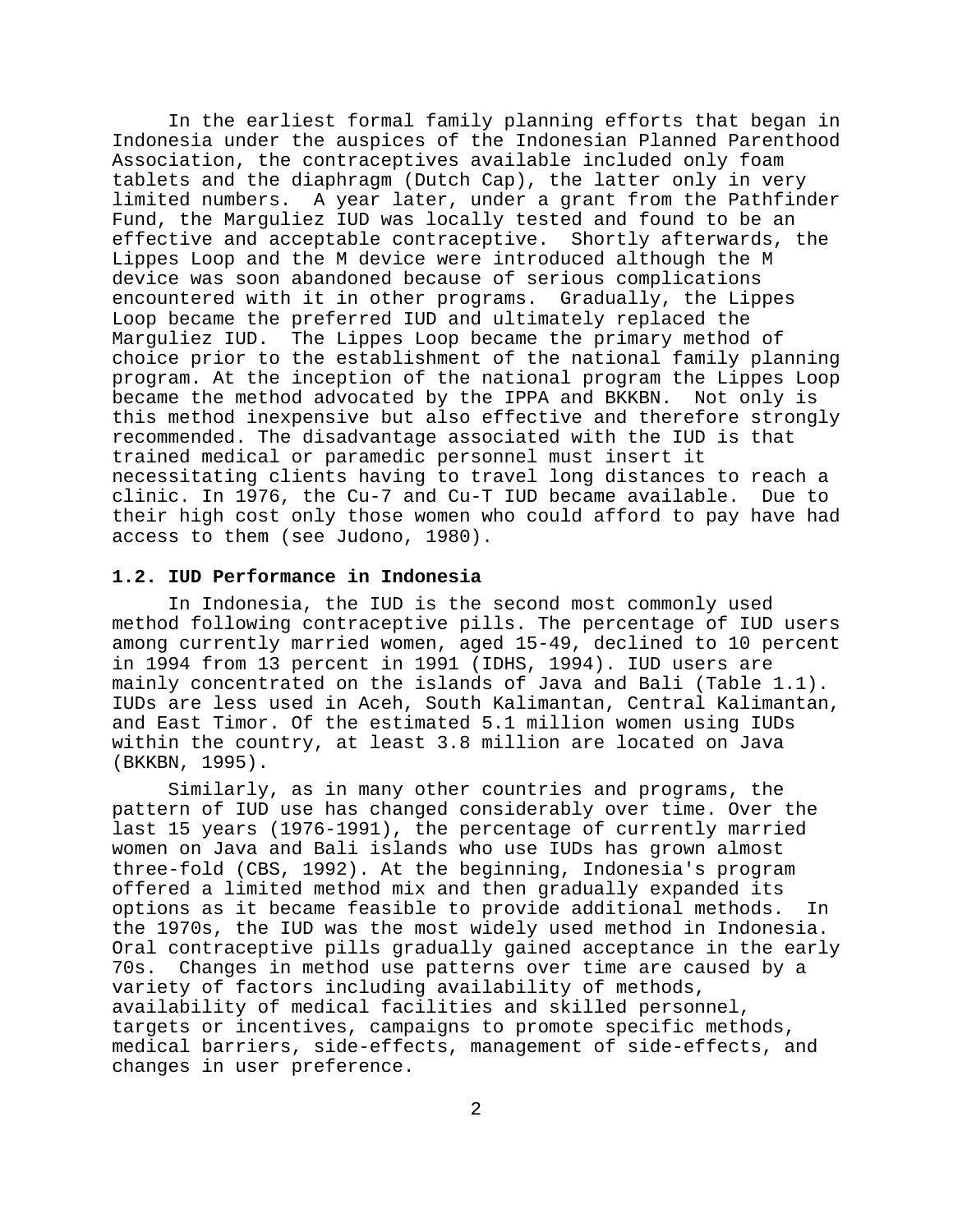| <b>PROVINCE</b>            |           |           | YEAR      |           |           |
|----------------------------|-----------|-----------|-----------|-----------|-----------|
|                            | 1989/1990 | 1990/1991 | 1991/1992 | 1992/1993 | 1993/1994 |
| <b>DKI Jakarta</b>         | 221,015   | 216,195   | 203,210   | 215,670   | 207,252   |
| West Java                  | 642,644   | 651,479   | 654,256   | 666,789   | 720,454   |
| Central Java               | 983,587   | 952,566   | 939,021   | 926,863   | 862,655   |
| Yogyakarta                 | 171,115   | 175,048   | 170,485   | 175,061   | 170,926   |
| East Java                  | 1,484,743 | 1,488,260 | 1,594,345 | 1,605,913 | 1,622,710 |
| <b>Bali</b>                | 247,645   | 246,928   | 251,690   | 254,139   | 255,873   |
| Java Bali                  | 3,750,749 | 3,730,476 | 3,813,007 | 3,844,435 | 3,839,870 |
| Aceh                       | 14,200    | 13,217    | 16,576    | 15,874    | 14,878    |
| North Sumatra              | 233,719   | 276,465   | 284,347   | 293,458   | 261,809   |
| <b>West Sumatra</b>        | 108,098   | 112,785   | 109,353   | 108,511   | 101,463   |
| South Sumatra              | 69,522    | 84,799    | 87,448    | 87,144    | 72,585    |
| Lampung                    | 192,559   | 183,285   | 193,059   | 210,712   | 159,580   |
| Nusa Tenggara Barat        | 100,754   | 105,958   | 98,357    | 103,147   | 99,315    |
| West Kalimantan            | 31,997    | 32,292    | 43,724    | 49,552    | 46,199    |
| South Kalimantan           | 22,458    | 22,211    | 23,400    | 20,838    | 19,478    |
| North Sulawesi             | 88,239    | 76,649    | 102,511   | 101,083   | 92,288    |
| <b>South Sulawesi</b>      | 58,622    | 67,051    | 61,361    | 59,885    | 60,320    |
| Outer Island I             | 920,168   | 974,712   | 1,020,136 | 1,050,204 | 927,915   |
| Riau                       | 42,620    | 46,587    | 53,932    | 53,899    | 46,210    |
| Jambi                      | 40,738    | 46,905    | 53,407    | 47,754    | 45,242    |
| Bengkulu                   | 34,233    | 36,480    | 42,748    | 43,210    | 37,238    |
| Nusa Tenggara Timur        | 62,804    | 63,840    | 82,467    | 85,064    | 82,430    |
| Central Kalimantan         | 14,151    | 13,612    | 16,055    | 16,830    | 15,370    |
| East Kalimantan            | 35,732    | 34,424    | 42,783    | 45,279    | 42,856    |
| <b>Central Sulawesi</b>    | 28,982    | 27,450    | 36,438    | 38,196    | 34,779    |
| <b>South East Sulawesi</b> | 11,951    | 10,463    | 15,962    | 14,224    | 12,159    |
| Maluku                     | 36,521    | 24,767    | 40,435    | 37,475    | 32,691    |
| Irian Jaya                 | 20,417    | 13,576    | 15,473    | 15,769    | 14,103    |
| East Timor                 | 2,506     | 2,984     | 3,846     | 4,479     | 4,818     |
| Outer Island II            | 330,655   | 321,088   | 403,546   | 402,179   | 367,896   |
| <b>NATIONAL</b>            | 5,001,572 | 5,026,276 | 5,236,689 | 5,296,818 | 5,135,681 |

Table 1.1: Number of IUD Users in Indonesia By Province during the Fifth Five-Year Development Plant (1989/90 - 1993/94)

Source: BKKBN (1995) Bureau of Reporting and Statistics, Jakarta

 $\overline{\phantom{a}}$ 

 $\mathcal{A}$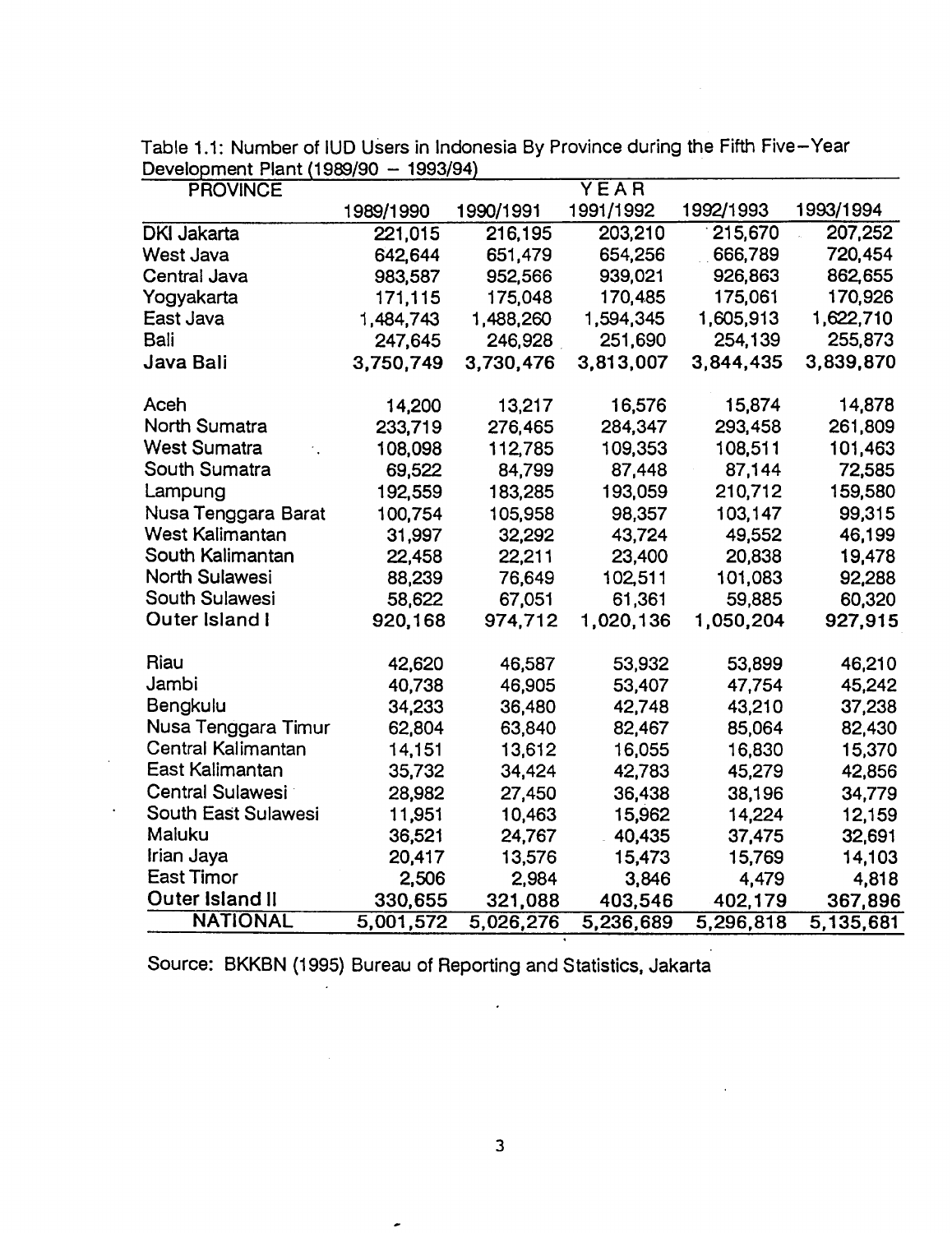At present, there are several issues concerning IUDs in Indonesia. Some of these issues include: types of sideeffects; management of side-effects; discontinuation of IUDs, in particular, due to side-effects; continued use of a family planning method after discontinuation of the IUD; IUD continuation rate; cost; and quality of services. Issues concerning quality of services including counselling, informed choice, provider competence, were studied under another Operations Research project, entitled, "Situation Analysis Study (SAS)" which covered nine provinces including West, Central, and East Java.

Side-effects are most commonly cited as the reason for discontinuing use of the IUD in Indonesia. During field observation under the SAS in West Java it was noticed that more than one out of two IUD users reported side-effects or the wish to change from the IUD to another method. A majority of women reported having medical side-effects which had not been explained to them when they initially accepted the method. In East Java, 64 percent and 74 percent of reported minor and major complications were found among IUD users (MacDonald, 1992). Similarly, the failure rate was highest among IUD users in comparison to other methods used in East Java. According to the 1991 IDHS, 32 percent and 16 percent, respectively, of IUD users in Indonesia adopted the IUD because they wanted to have a more effective method, and because other methods had side-effects. Among IUD acceptors who had side-effects, one out of five stopped using a family planning method and one out of seven changed to another method. This type of situation is undesirable because high numbers of complications create dissatisfied users who may spread rumors and bad messages, and keep others away from the family planning program. Unfortunately, no recent data is available describing these medical side-effects.

The majority of IUD clients who visit clinics and consult clinic staff feel that they are getting appropriate services. As a result, some continue to use the IUD. Data are not available as to how reported side-effects are treated or whether clients have had their IUD removed and a new one reinserted. Removal and reinsertion of the IUD could have taken place in a different clinic since a very large proportion of the IUD clients knew of other clinics where similar services were available.

Although the discontinuation rate after twelve months of use is still low among IUD users (16 percent) compared to pills (30 percent) and injectables (32 percent), it is almost four times higher than implants (4 percent in West Sumatra and West Java) (CBS, 1993 and BKKBN, 1993). It is not clear to the program managers why discontinuation rates for IUDs are higher than for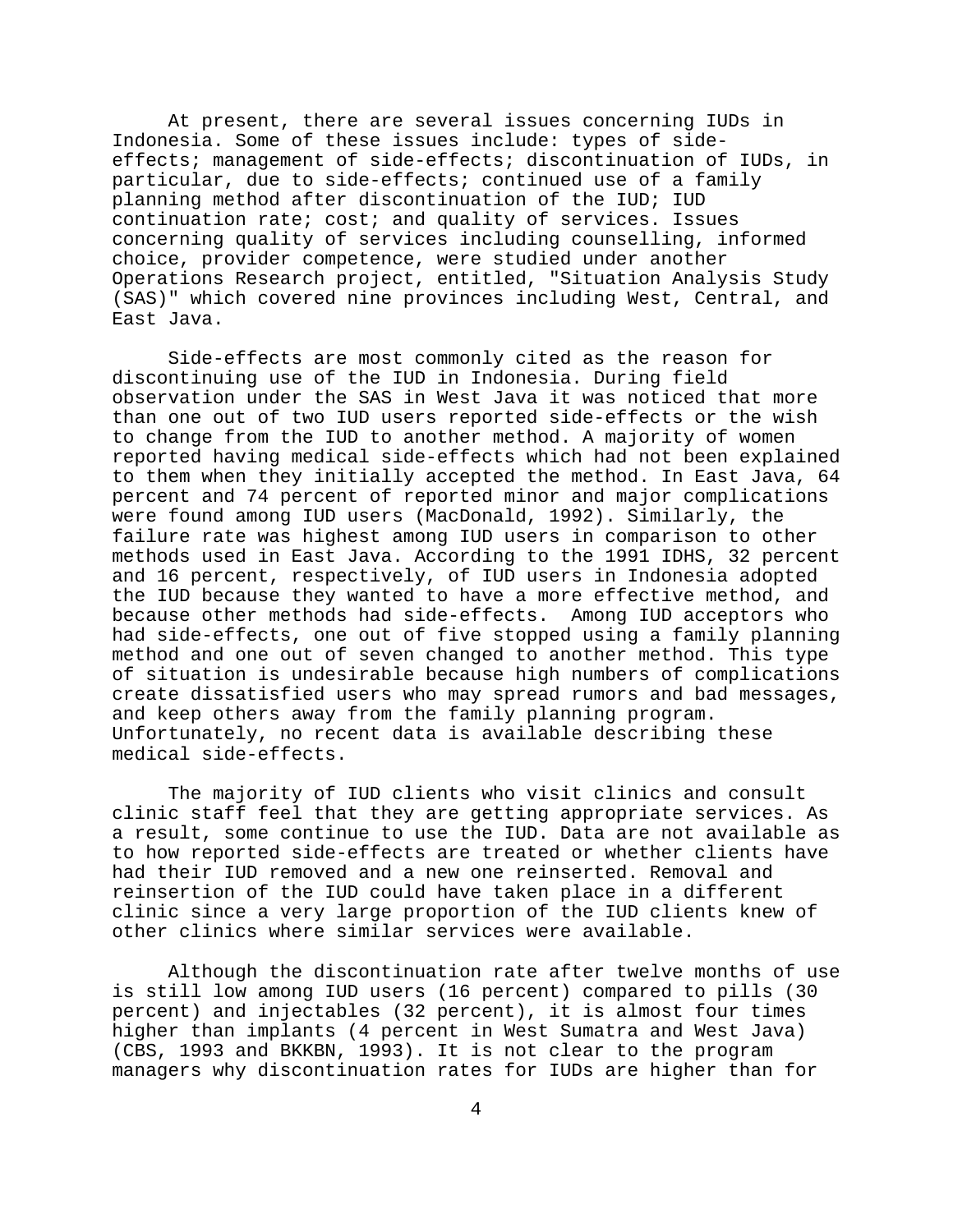implants and what percent of IUD users continued use beyond twelve months. What happened to those acceptors who discontinued using the IUD is crucial information for program managers whose aim it is to achieve wide coverage.

In Indonesia, there are different types of IUDs available through government and private sources. The most commonly available IUDs are the Lippes Loop, Multiload, Cu T-220, and Cu T-380A. All of these IUDs are locally manufactured. The Lippes Loop is still the most popular, which may be because it is the least expensive. The cost of the IUD is very important since 39 percent of women using this method pay for it partially or totally and the percentage of women paying for the IUD is even higher on Java and Bali (68 percent, IDHS, 1992). The providers' capability of dealing with various issues relating to different types of IUDs is of concern to program managers and providers, since the type of IUD used may have a direct bearing on sideeffects and discontinuation rates. In the long run the Government of Indonesia aims to have a full cost recovery family planning program. Therefore, types of IUDs being used and implications for payment by clients are of great importance to the national program which is moving toward a sustainable community based approach.

#### **1.3. Objectives of the Study**

 The overall objective of this study was to determine factors relating to side-effects and pattern of IUD use. The study was designed to obtain information on follow-up mechanisms, frequency of follow-up, types of side-effects and how they are managed, method and clinic switch, and use-effectiveness of the IUD.

The specific objectives of this study were to:

- 1. Estimate the percentage of IUD acceptors who received follow-up care (either at home or at a clinic).
- 2. Estimate the percentage of IUD acceptors who experienced side-effects after the use of the IUD and the type of side-effects.
- 3. Determine how reported side-effects and complications were managed.
- 4. Estimate the percentage of acceptors who retained the IUD by month following acceptance and failure rates.
- 5. Estimate the percentage of IUD acceptors who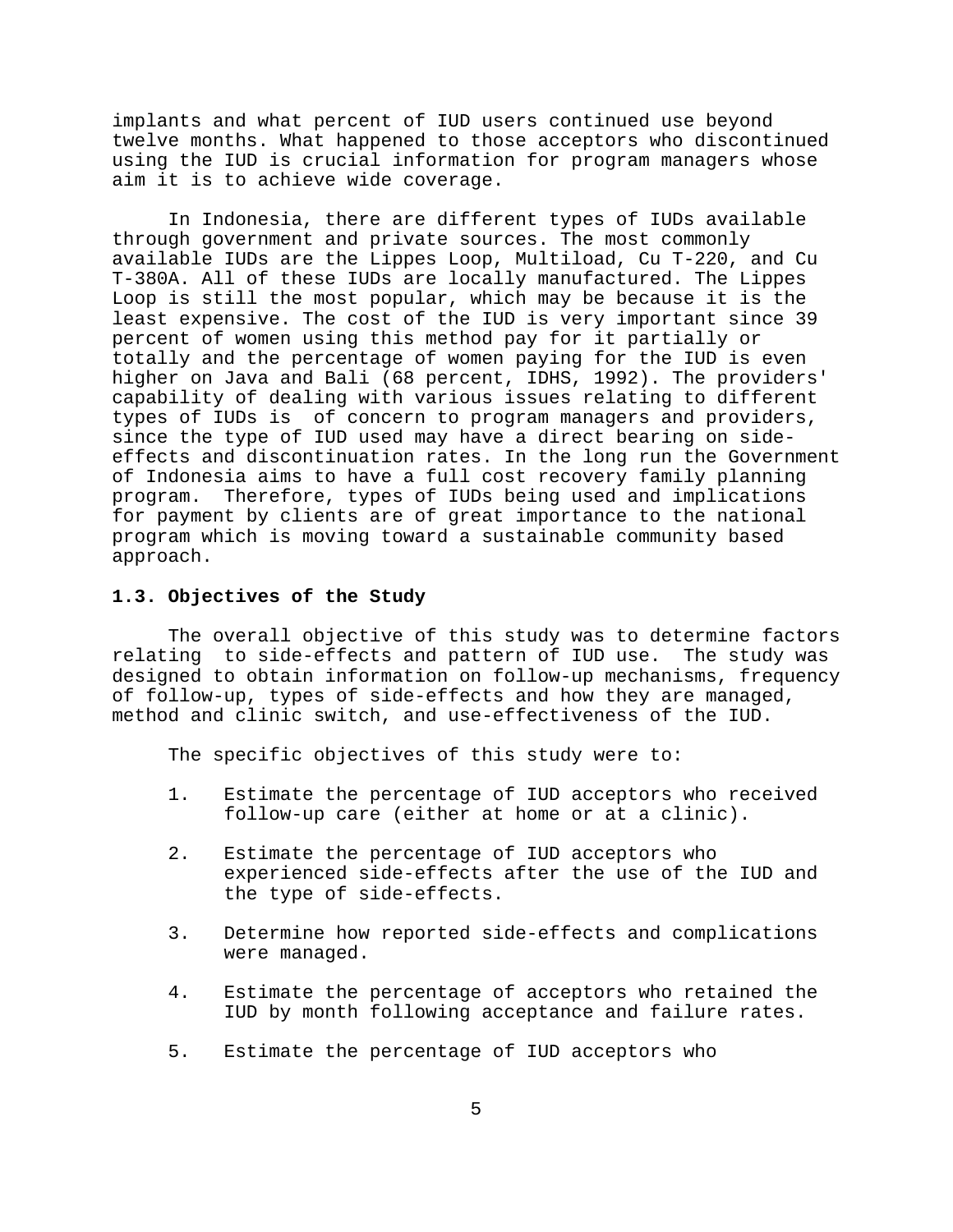discontinued use and switched methods including reinsertion of the IUD (either at a previous clinic or a different clinic).

6. Determine whether reported side-effects and discontinuation rates differ according to various socio-demographic characteristics of acceptors, service type (government versus private, paying versus free) and type of IUD.

#### **1.4. Organization of the Study**

**Agencies Involved:** The National Family Planning Coordinating Board (BKKBN), particularly the Center for Training and Development for Biomedical and Human Reproduction Studies (PUBIO), assumed overall responsibility for this research project. BKKBN is the official organization of the Indonesian government charged with coordinating the national effort to reduce fertility and population growth by promoting the increased use of contraception. PUBIO sub-contracted parts of the project activities to the Biomedical and Human Reproduction (HR) Study Groups in both East and Central Java and BKS-Penfin in West Java.

Both the Faculty of Medicine of Diponegoro University in Semarang (Central Java) and Airlangga University in Surabaya (East Java), two of 11 HR groups, have previously been involved in collaborative research with BKKBN on different areas of human reproduction. The BKS-Penfin, a non-profit scientific, professional organization in Bandung, established in January 1977 by a group of distinguished gynecologists and obstetricians, has conducted a number of clinical studies and large scale studies, one being the 1992 NORPLANT® Use-Dynamics study. The HR groups from Diponegoro University, Airlangga University, and BKS-PENFIN took responsibility for data collection, data editing, and data entry.

The Population Council which funded this study under its Asia and the Near East Operations Research and Technical Assistance Project (ANE OR/TA) worked closely with BKKBN and the institutions subcontracted to carry out all phases of the study. Specifically, the Council provided technical assistance on questionnaire development and pretesting, sample selection, training of field staff and data entry personnel, data entry package, data editing, data analysis and report writing.

**Staffing:** Three senior researchers, Dr. Dinan S. Bratakoesoema from BKS-PENFIN, Dr. Batuk Hadiyanto from Diponegoro University, and Dr. Pudjo Hartono from Airlangga University were responsible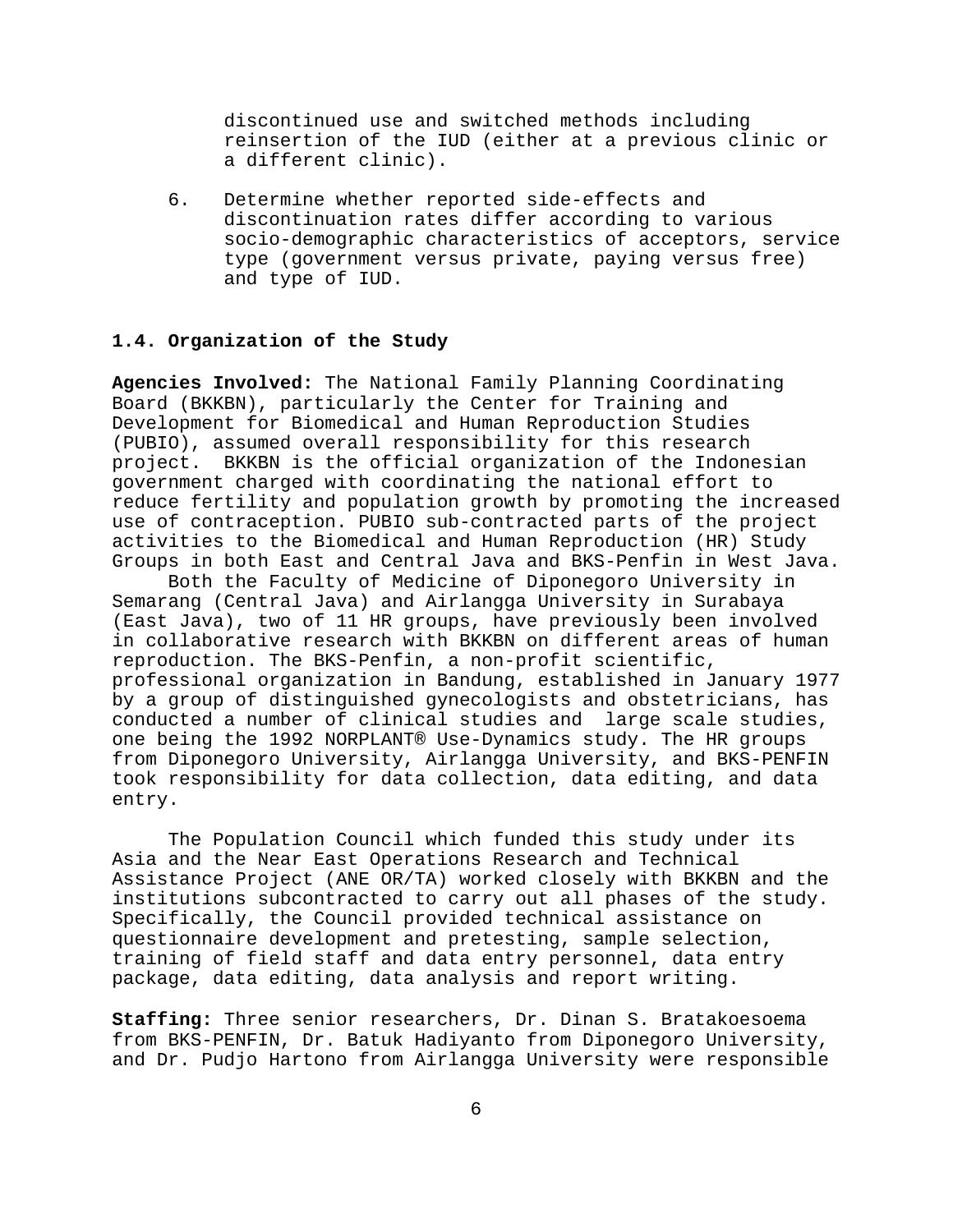for carrying out the provincial activities, such as training of interviewers, data collection, data editing, and data entry. These researchers received support from the local BKKBN offices in addition to assistance provided by Dr. Anthony Tan of PUBIO, BKKBN.

A total of 29 interviewers (10 for West Java, 8 for Central Java, and 11 for East Java) were actively involved in interviewing IUD acceptors.

**Time Schedule:** Although the duration of this study was to be seven months (June 1-December 31, 1994), it took almost 11 months to complete. The major causes for the delay were: (1) actual implementation of activities began after August 31, 1994, due to the first payment not arriving until the end of August; (2) preparation of sampling frames took more time than anticipated; and, (3) awarding of the sub-subcontracts with local research organizations was not completed until September 1994. A detailed list of activities by time period is shown below.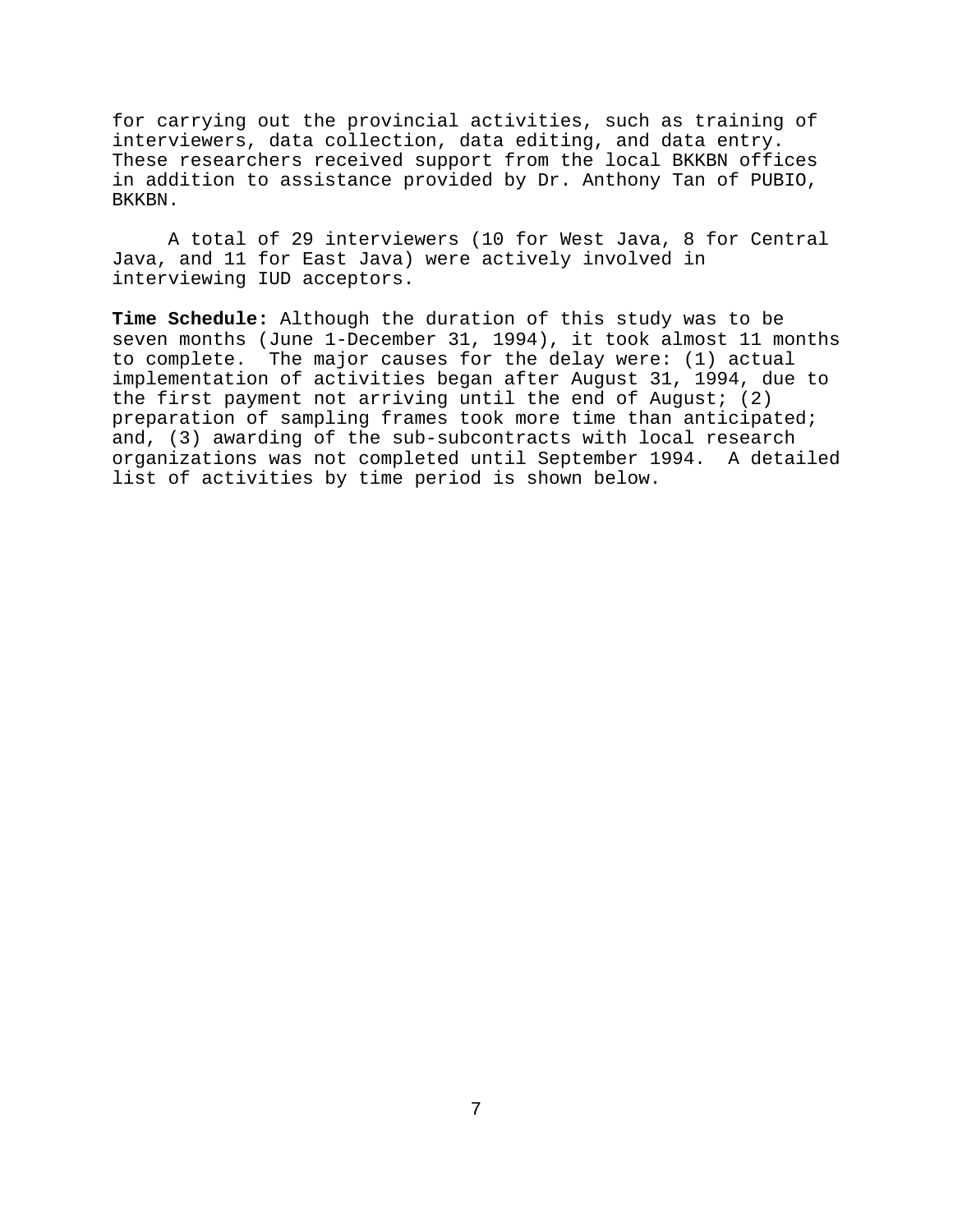| Activity                                                                                       | Period of activities                         |
|------------------------------------------------------------------------------------------------|----------------------------------------------|
| 1. Sub-contract agreement signed<br>2. Agreement with local research<br>agencies:<br>West Java | June 16, 1994                                |
| Central Java                                                                                   |                                              |
| East Java                                                                                      |                                              |
| 3. First payment received                                                                      | August 31, 1994                              |
| 4. Questionnaire development                                                                   |                                              |
| 5. Questionnaire pre-testing                                                                   | Sept. 20 - Oct.13, 1994                      |
| 6. Questionnaire finalization<br>7. Meeting with local research<br>organizations               |                                              |
| 8. Sampling frame preparation                                                                  |                                              |
| 9. Sampling of clinics                                                                         | October 1995                                 |
| 10. Training of interviewers:                                                                  |                                              |
| West Java<br>Central Java                                                                      | November 25-26, 1994<br>November 21-22, 1994 |
| East Java                                                                                      | Nov.30- Dec.2, 1994                          |
| 11. Data collection:                                                                           |                                              |
| West Java                                                                                      | November 1-30, 1994                          |
| Central Java                                                                                   | November 28-Dec. 16, 1994                    |
| East Java                                                                                      | December 20-29, 1994                         |
| 12. Data entry program development                                                             | November 1994                                |
| 13. Data editing and entry                                                                     | December 1994-Feb. 1995                      |
| 14. Data editing and analysis                                                                  | January-March 1995                           |
| 15. Draft Report preparation                                                                   | April 1995                                   |
| 16. Dissemination workshop                                                                     | April 1995                                   |
| 17. Final report/distribution                                                                  | April 1995                                   |

Table 1.2: Activities undertaken by time period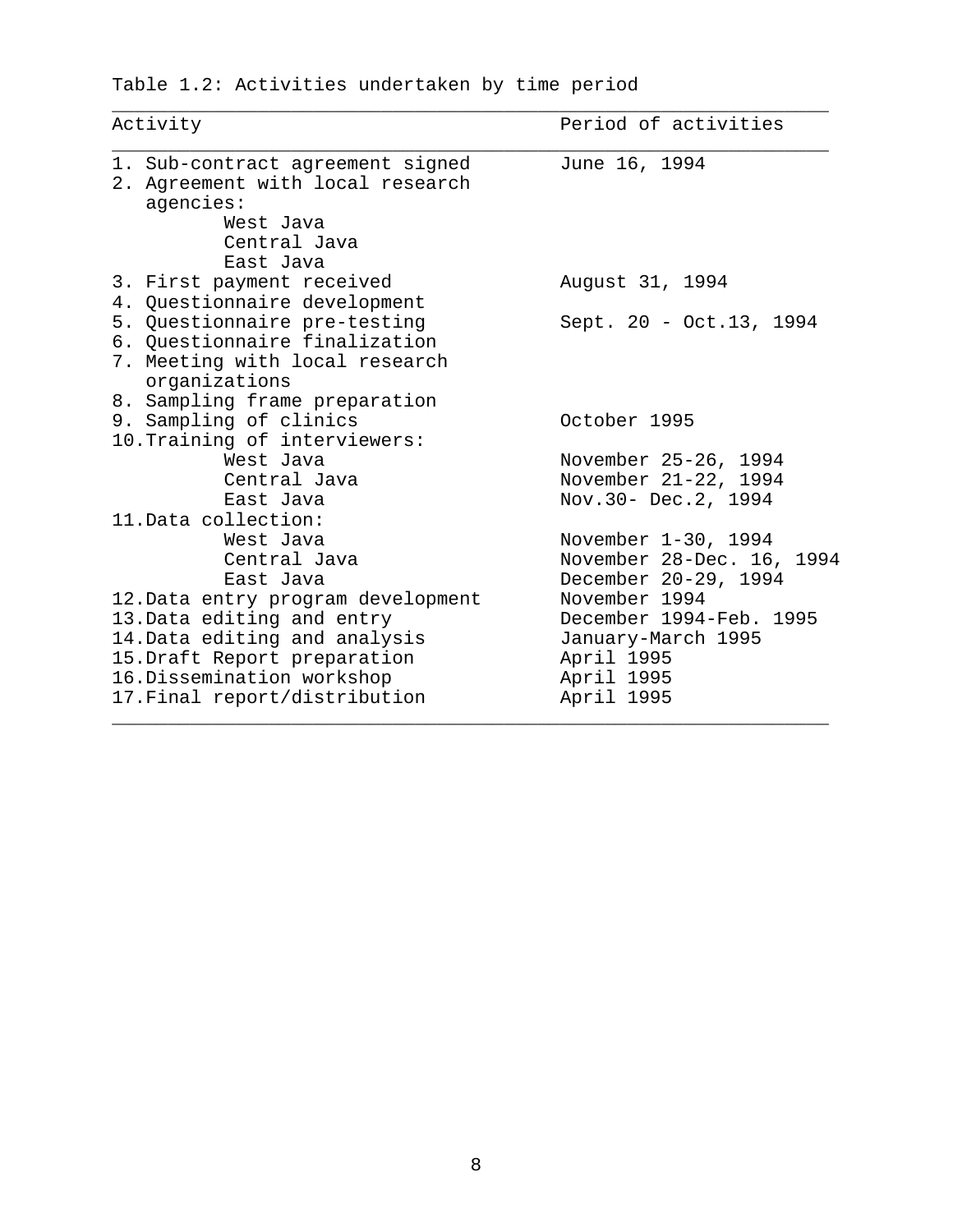#### **CHAPTER 2**

#### **METHODOLOGY**

 Prior to sample selection and questionnaire development, a small diagnostic study was carried out with two broad objectives: a) to obtain information to guide in the development of the larger follow-up study; and, b) to supplement existing information on IUD service delivery with a field-based observational study. The study included two activities: field visits to 10 clinics in three provinces (North Sumatra, South Kalimantan and Central Java), and follow-up interviews with a sample of twenty acceptors from each clinic.

 Findings and experiences from this diagnostic study helped guide in the detailed planning, design and development of the larger study on IUD use-dynamics. Based on the experience of the diagnostic study, women identified as new acceptors within the last five years (1989/90 to 1993/1994) were used as the sampling base for this study. In attempting to better divide them in terms of the "type" of IUD used, clinical records, such as registration books, K/IV/KB and F/II/KB forms were used. Furthermore, during the diagnostic study, it was found that most women were able to name the type of IUD they had used in the past as well as what IUD they were using at present. In addition, most of the field workers or voluntary village family planning workers (PPKBDs) were also able to identify the type of IUD that the women in the village had used in the past and what they were using at present.

#### **2.1. Sample Design**

Given that the IUD has long been popular in Indonesia, long before the inception of the national program, much of the information pertaining to its use was obtained from the provinces with the highest IUD use prevalence. Information concerning IUD use dynamics was obtained from those provinces with the highest incidence of side-effects, complications and method failure.

The study was carried out in the three provinces of Java (West Java, Central Java, and East Java). These provinces represent different levels of IUD use according to the 1991 IDHS. West Java has the lowest level of IUD use (7 percent), yet it constitutes a large number of users. Central Java represents the national average (16 percent). East Java represents the province with the highest IUD use prevalence (22 percent) following Bali and North Sulawesi. Although they differ in contraceptive prevalence levels, these provinces constitute the largest number of IUD users in the country, accounting for 68 percent of the total number of IUD users (BKKBN, 1993).

The second reason for selecting West, Central, and East Java

9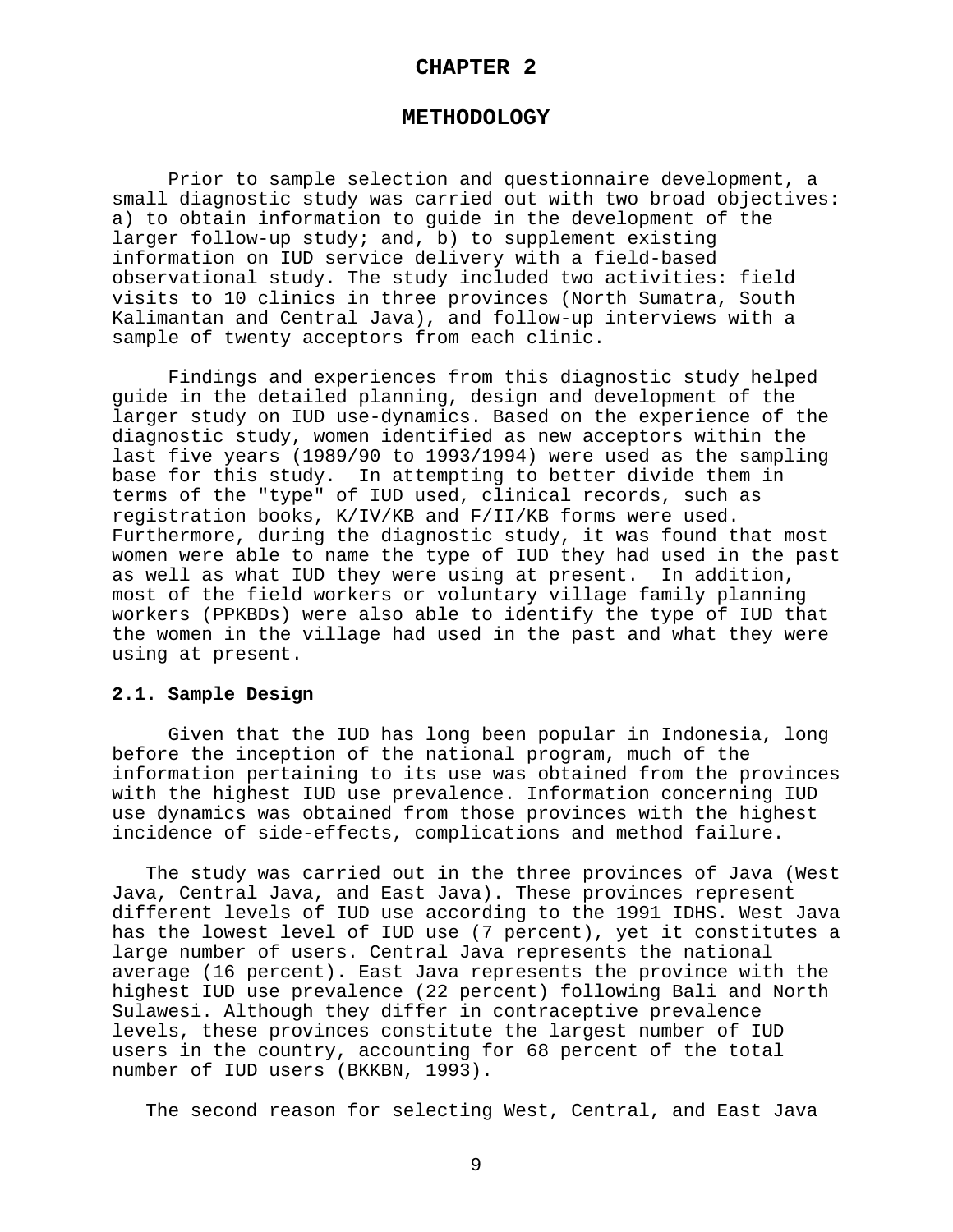is that they are among the seven priority provinces included in the USAID funded Service Delivery Expansion Support (SDES) Project in which efforts are concentrated to improve availability, accessibility, and service quality over the next five years. BKKBN, with technical and financial support from the Population Council has just completed a Situation Analysis Study (SAS) to determine the availability, accessibility, and quality of services in these same provinces. While the SAS provided information at the macro-level on the service quality provided at clinics, the present study provides information on types of sideeffects and their management, discontinuation rates, and useeffectiveness by following-up IUD acceptors (current and past users). Information from these two studies provide a large amount of data dealing with issues related to the BKKBN IUD program.

The sample design for this study was adopted from the SAS (see SAS final report). A three-stage sampling design was followed in each study province. First stage sampling was selected from districts and second stage sampling was selected from clinics within each district. Twenty clinics per province were selected based on a systematic random sample with probability proportion to its number of acceptors (PPS). Some clinics which had a large number of acceptors selected twice and therefore, for the purpose of sample selection, they were counted as two clinics (see Appendix A). Within the selected clinics, a total of 800 new IUD acceptors (40 acceptors per clinic) were selected per province.

While constructing a sample frame, special care was taken to ensure that the list of acceptors from each selected clinic contained acceptors using IUDs obtained from both government and private sources. Still, the final sample turned out to underrepresent acceptors who obtained IUDs from private sources.

Systematic sampling procedures were employed to randomly select 40 new IUD acceptors from a list of acceptors kept at the clinics in the sample (IUDs obtained from both private and government sources). In order to estimate continuation rates over a five year period, the list contained acceptors from the period April 1989-March 1994.

#### **2.2. Training**

An orientation program was organized to familiarize all researchers from the local research organizations before the start of the project. In particular, researchers were informed of the study's objectives and the sampling procedures involved in selecting IUD acceptors who obtained IUDs from government and private sources. Their input was solicited in developing the data collection instrument.

A two-day training session also was organized in each province for the interviewers and the supervisors. Each team was composed of 3-5 interviewers and one supervisor. Training consisted of theory, class room role-play, field practice, and discussion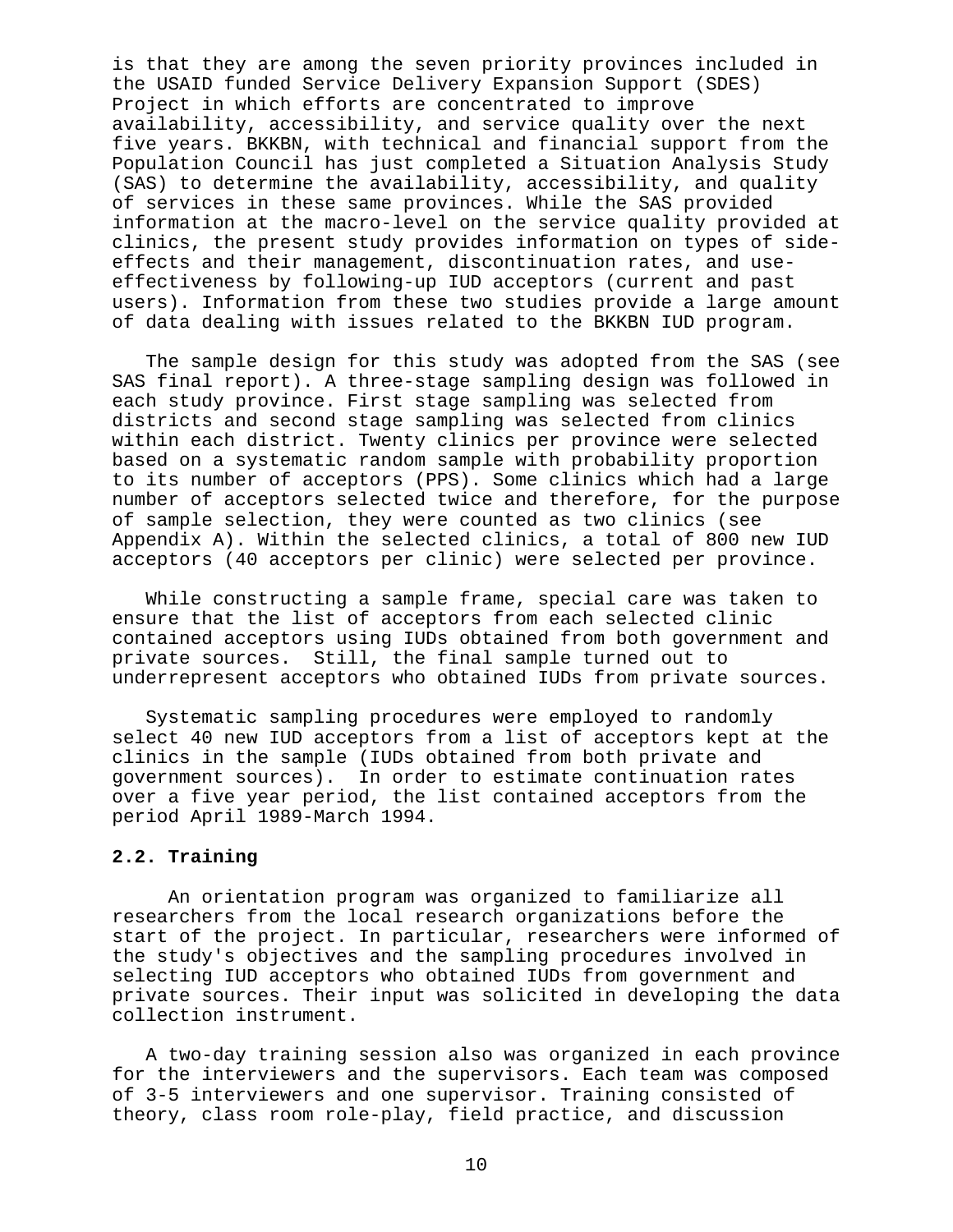sessions. Given that the large majority of the trainers had previous experience with interviewing, the training focused more on familiarizing them with the questionnaires. Dr. Anthony Tan (BKKBN) and Dr. Tuladhar (The Population Council) assisted during the training session.

#### **2.3. Data Collection**

 A structured acceptor interview questionnaire was used to collect data from clients in both provinces. A draft questionnaire was first pre-tested in Jakarta and nearby villages in West Java by the PUBIO, BKKBN staff who were familiar with the questionnaire and pre-testing. Approximately 25 IUD acceptors were interviewed during pre-testing. Results of the pre-test were discussed and the questionnaire changed accordingly. The questionnaire (see Appendix B) contained information on:

1) Respondent characteristics: Acceptor's characteristics, such as age, education, occupation, number of living children, age of youngest child, desire for more children;

2) Previous history of contraceptive use: Type of method used, year/month of use, year/month of termination, location/type of service provider, reason(s) for termination, counselling and treatment of side-effects, payment for service;

3) IUD use: Type of IUD used, year/month of use, location/type of service provider, payment for service, side-effects and type, awareness of side-effects before use, counselling and treatment of side-effects, follow-up schedule/location/type of provider, currently using IUD or not, reason(s) for termination;

current IUD users: What was your most disturbing side-effect; when did side-effect occur; with whom did you discuss sideeffects; do you have any side-effects now; will you continue using the IUD, and if yes, for how long;

acceptors NOT currently using the IUD: When did you stop using the IUD (month/year); what was or were the reason(s) (including side-effects); what was your most disturbing sideeffect; who removed the IUD and where; with whom did you discuss side-effects; what happened after the discussion; what method of family planning are you now using: if user of new method, when did you start (month/year) this method; why did you choose this method; who advised you to use this method, how much did you pay, were you told about possible side-effects of new method; do you have any side-effects now; were you given a choice of other methods before adopting your current method; will you continue using this method, and if yes, for how long; if not; why not; if not using any method, why are you not using any method; do you know what other methods are available.

Data on service providers' knowledge, technical competency,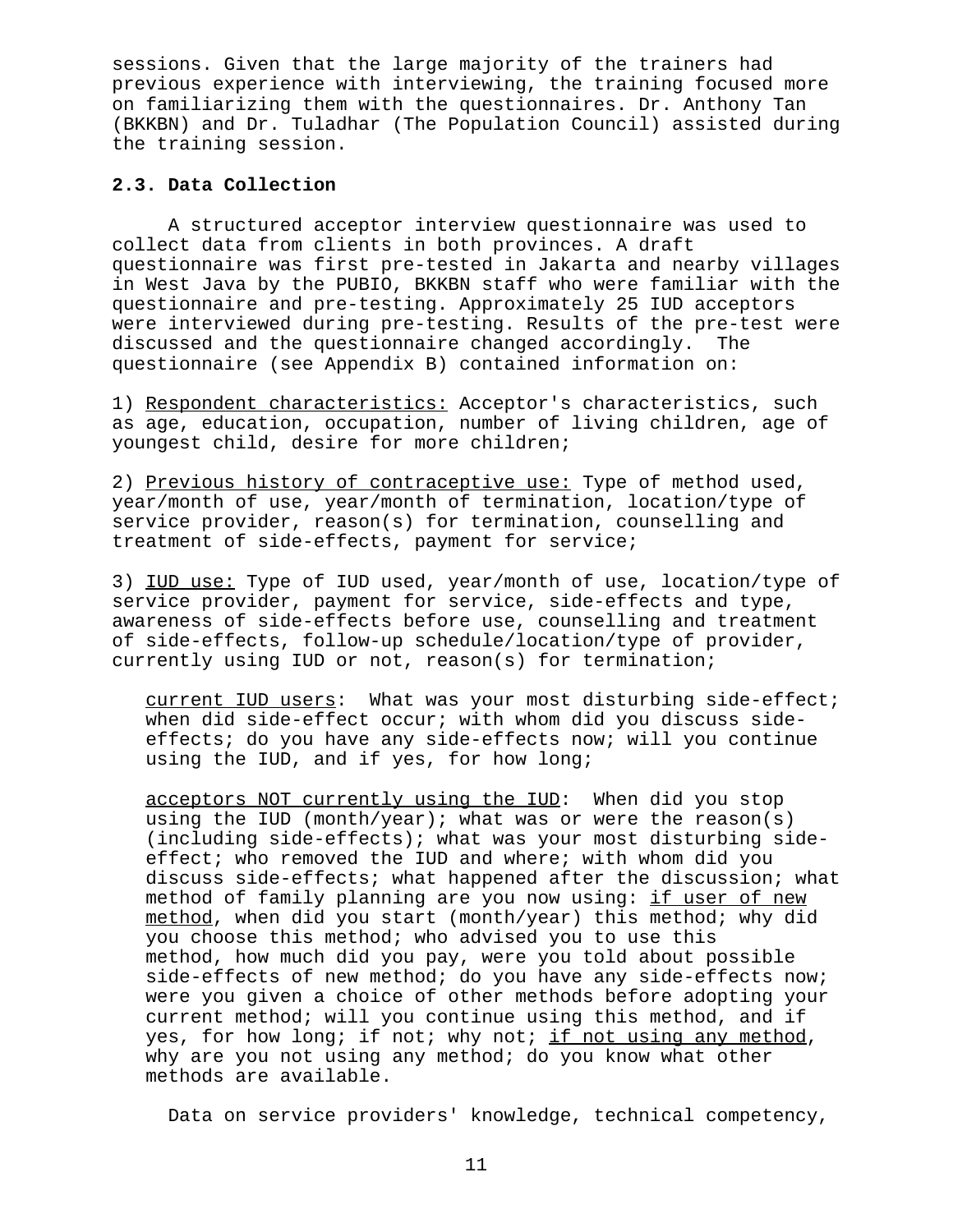and aseptic procedures were already available from the SAS on the sampled clinics. All of the providers from the catchment areas of each of the sampled clinics were included in the provider survey. Also of interest are the actual service delivery practices of these providers in IUD delivery, screening, counselling, side-effects management, and follow-up care.

#### **2.4. Data Edit and Analysis**

All completed questionnaires were checked and edited by the provincial principal investigators before data was entered into the microcomputer. The data entry program which was especially tailored for this study took care of wild codes, range checks, and consistency checks, avoiding errors in data sets. Data were entered at the respective provincial offices. Once the data sets were sent to Jakarta, further cross checks were carried out and inconsistencies corrected before conducting data analysis was conducted.

In general, cross tabulations were used for descriptive purposes and to analyze the experience of acceptors with sideeffects, management of side-effects, IUD status, and factors affecting present and future IUD use. IUD continuation and termination rates were calculated by life table techniques. Data analysis was carried out in Jakarta using the SPSS statistical package.

#### **2.5. Response Rate**

Of all 2400 samples of IUD acceptors selected for this study, approximately 76 percent were located and successfully interviewed. Twenty-four percent were lost to follow-up with 15 percent due to migration, three percent due to false reporting (not IUD acceptors) and three percent for other reasons. An estimated two percent of acceptors could not be interviewed because their houses could not be found and less than one percent of acceptors had died.

Within the three provinces, lost to follow-up cases were highest in East Java, followed by Central and West Java. The proportion of the sample who could not be contacted due to migration was approximately 19 percent in East Java, 18 percent in Central Java, and 8 percent in West Java. Data in Table 2.1 suggests that client's records were probably not properly filled out (correct addresses) in Central and East Java.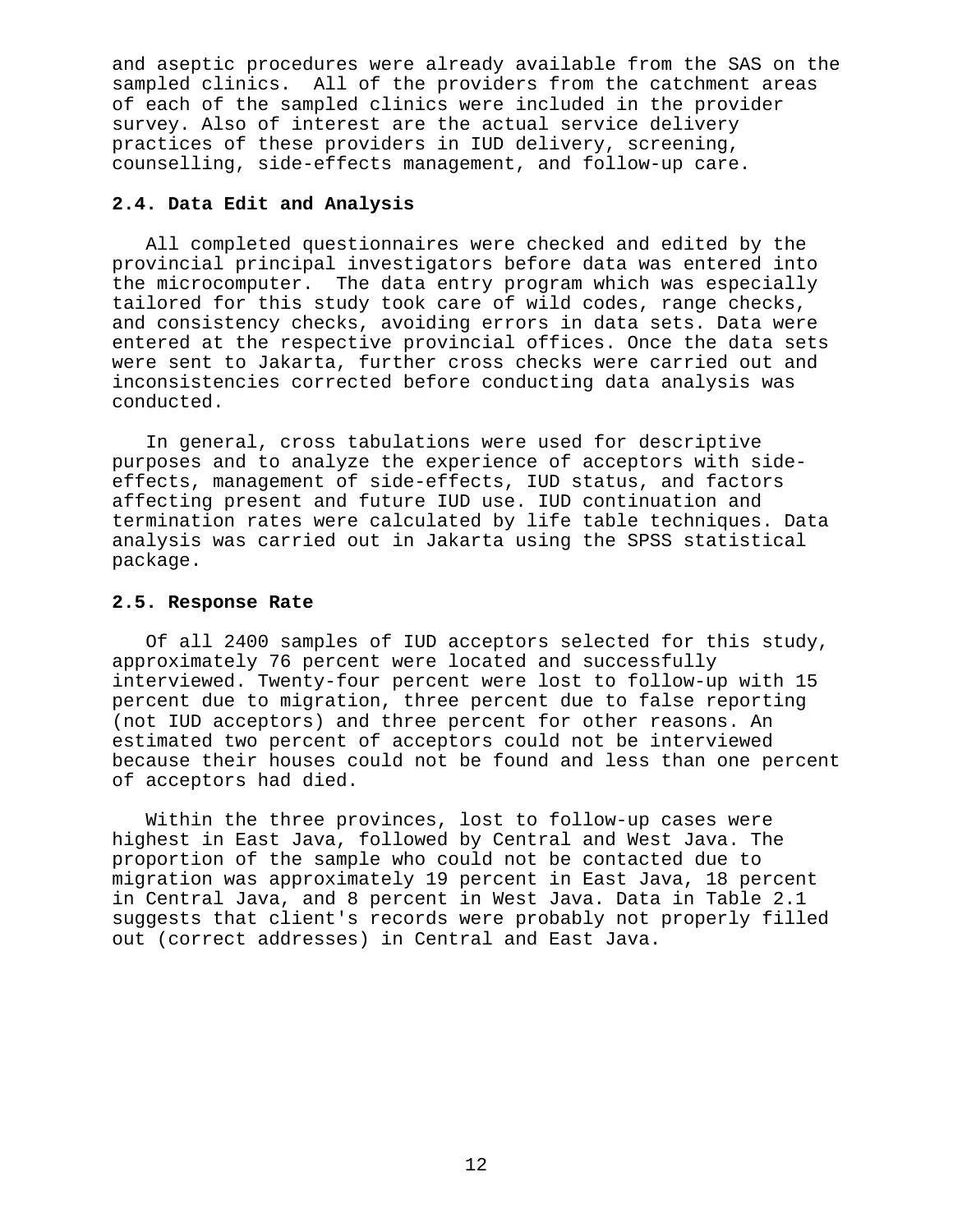| Outcome of visit          | West<br>Java | Central<br>Java | East<br>Java | All   |
|---------------------------|--------------|-----------------|--------------|-------|
| Successful interview      | 89.1         | 72.8            | 66.3         | 76.0  |
| Moved to another location | 7.6          | 18.1            | 19.1         | 15.0  |
| House not found           | 1.4          | 1.0             | 4.0          | 2.1   |
| Died                      | 0.8          | 1.0             | 0.4          | 0.7   |
| Non-IUD acceptor          | 0.5          | 5.0             | 4.0          | 3.2   |
| Other                     | 0.6          | 2.1             | 6.3          | 3.0   |
| Total                     | 100.0        | 100.0           | 100.0        | 100.0 |
| Number of samples         | 800          | 800             | 800          | 2400  |

Table 2.1: Percent Distribution of IUD Samples According to Outcome of Visits, by Province.

Note: Total may not add up to 100 percent because of rounding off of numbers.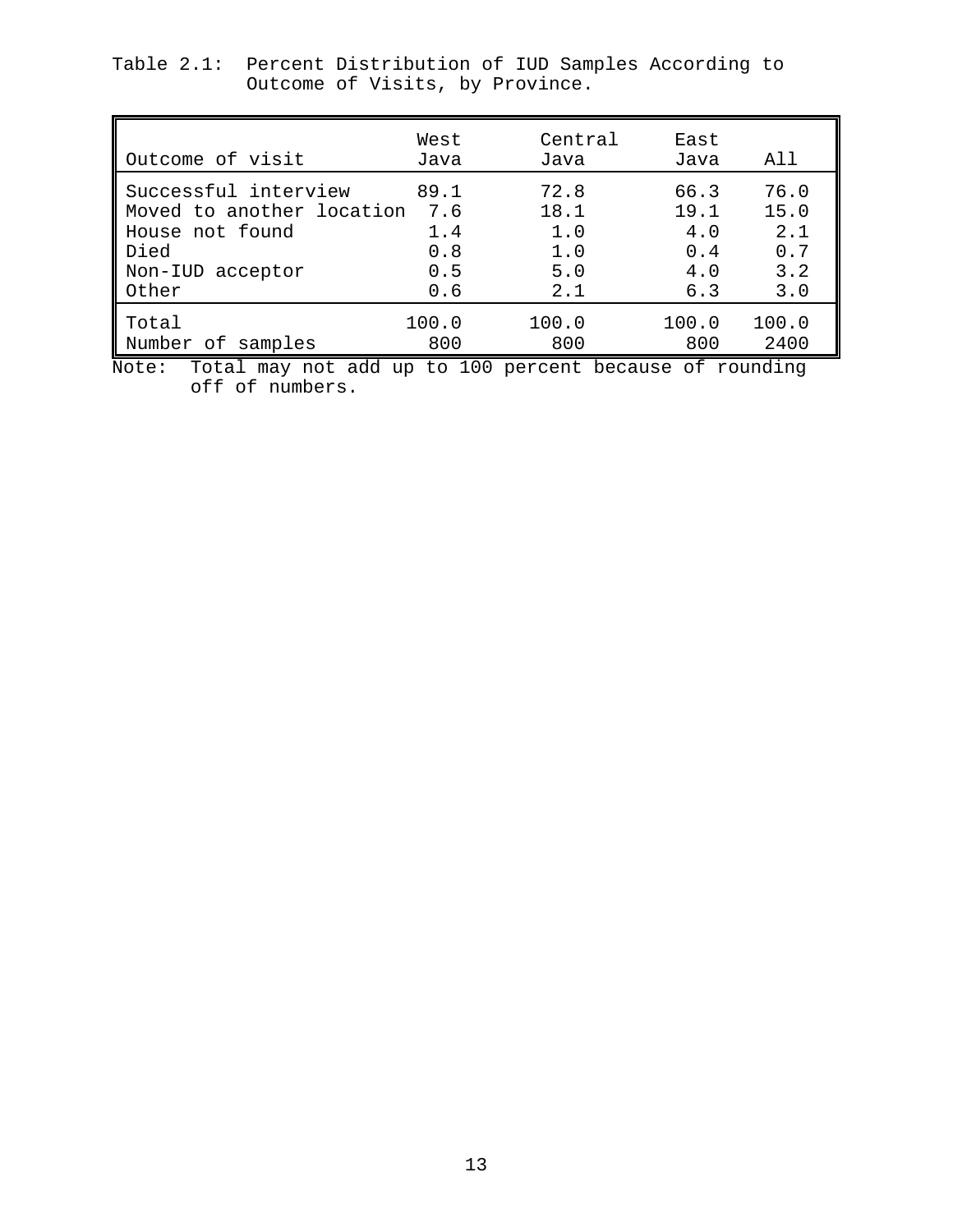## **CHAPTER 3**

#### **PROFILE OF IUD ACCEPTORS**

This chapter provides information on the characteristics of the IUD acceptors. This information is presented in six sections: (1) socio-economic characteristics; (2) demographic characteristics and fertility preference; (3) previous use of family planning methods and experiences; (4) current family planning method; (5) basic knowledge concerning the IUD; and, (6) cost of family planning services.

Four different types of IUDs (Lippes Loop, Multiload, Copper T220, and Copper T380A) were being used in the sample areas of West, Central, and East Java. More than one-half of the IUD acceptors in these provinces used the Lippes Loop (Table 3.1). However, the percentage of IUD acceptors who used the Lippes Loop and Multiload varied significantly according to province. Approximately 43 percent of the IUD acceptors in East Java used the Lippes Loop (LL), while 62 percent and 72 percent, respectively, in Central Java and West Java used this method. The use of the Multiload (ML) was found to be highest in East Java (38 percent). The Copper T220 (CU) was being used by less than 10 percent of IUD acceptors and less than three percent of acceptors were using the latest version of the IUD, the Copper T380A (CU).

|                                                                                                                         | West<br>Java                                | Central<br>Java                                   | East<br>Java                                      | All                                                |
|-------------------------------------------------------------------------------------------------------------------------|---------------------------------------------|---------------------------------------------------|---------------------------------------------------|----------------------------------------------------|
| Type of IUD                                                                                                             |                                             |                                                   |                                                   |                                                    |
| Lippes Loop(LL)<br>Multiload(ML)<br>Copper $T220(CU)$<br>Copper T380A(CU)<br>No information<br>Total<br>Number of cases | 71.9<br>14.9<br>11.6<br>1.5<br>100.0<br>713 | 61.7<br>25.8<br>5.5<br>3.3<br>3.8<br>100.0<br>582 | 42.6<br>37.5<br>6.4<br>4.9<br>8.5<br>100.0<br>530 | 60.2<br>24.9<br>8.2<br>2.5<br>4.3<br>100.0<br>1825 |

Table 3.1: Percent Distribution of IUD Acceptors According to Type of IUD, by province.

Source: K-IV cards kept at the clinics.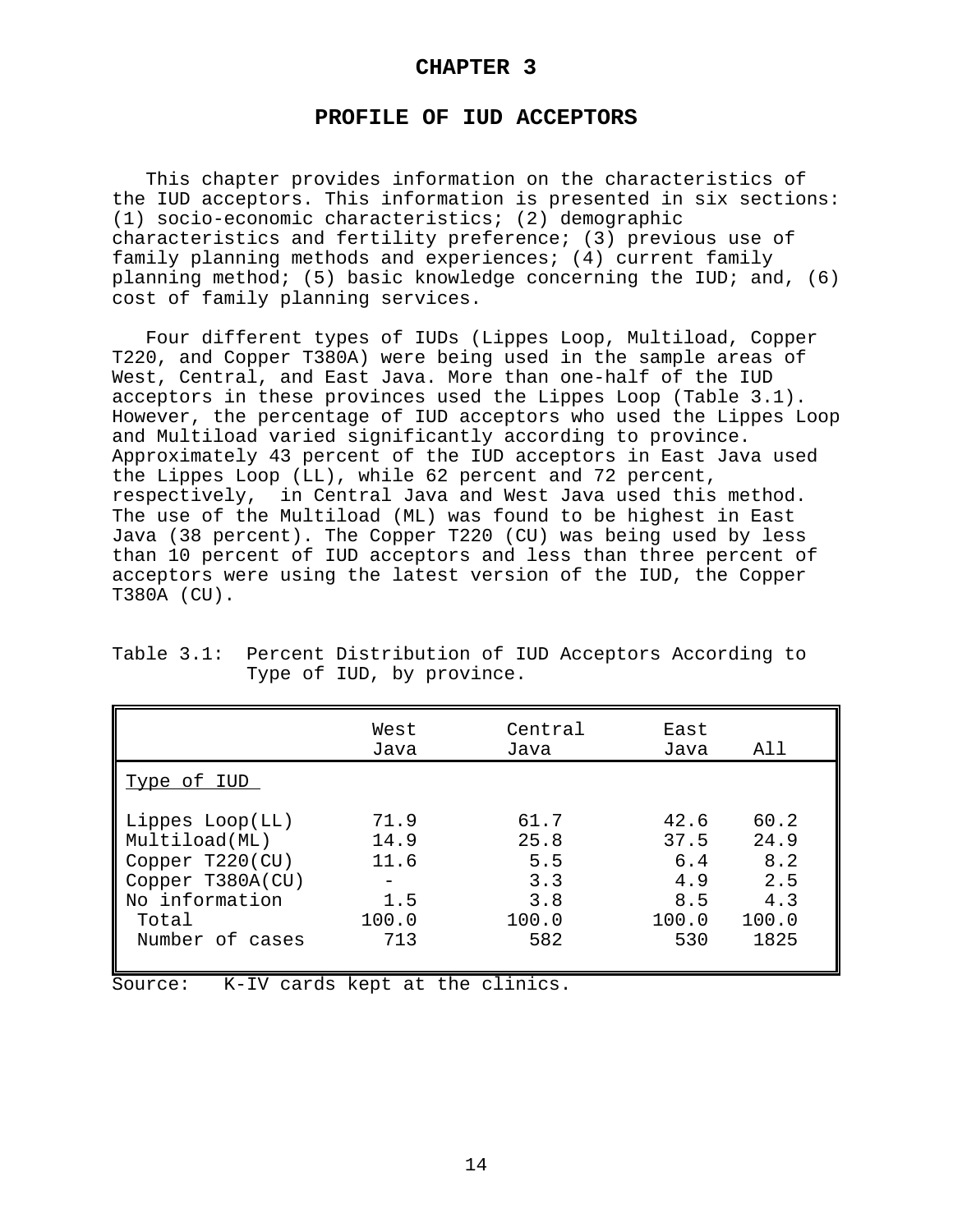Ninety-one percent of the IUD acceptors obtained an IUD through government sources and only nine percent from private sources (Table 3.2). Government sources include public hospitals and health centers. Private hospitals, private clinics, private doctors, nurses, and midwives are categorized as private sources. The sample contains relatively more IUD acceptors who obtained IUDs from government sources when compared with the data from the 1994 Indonesia Demographic and Health Survey (IDHS). The 1994 IDHS reported that only three-fourths of current IUD users obtained an IUD from government and other sources while onefourth of current users obtained IUDs from private sources. This may be due in part to the incompleteness of the client cards kept at the local health centers, in particular cards of clients obtaining IUDs from private sources. Data also indicates that the Copper T is twice as likely to be used (16 percent) than the Lippes Loop (7 percent) by private providers. Information on the source of services was collected using the information kept at the sample health centers on the K-IV client card.

|              | Government Private  | Source of Service | Total | N    |
|--------------|---------------------|-------------------|-------|------|
| Type of IUDs |                     |                   |       |      |
| LL           | 92.6                | 7.4               | 100.0 | 1098 |
| МL           | 88.8                | 11.2              | 100.0 | 455  |
| <b>CU</b>    | 84.5                | 15.5              | 100.0 | 194  |
| Total        | 90.7<br>- -<br>---- | 9.3               | 100.0 | 1747 |

Table 3.2: Percent Distribution of IUD Acceptors According to Type of IUD and Source of Service.

Note: Total may not add up to 100% because of rounding off of numbers.

N= Number of cases.

## **3.1. Socio-economic Characteristics**

**Education:** Two socio-economic variables, educational attainment and type of paid work were collected during the study. Approximately one-third of the IUD acceptors completed primary school, 11 percent junior high school, and 13 percent senior high school (Table 3.3). The sample also contains approximately 23 percent who never completed their primary school education and 19 percent who never attended school. A greater proportion of the IUD acceptors who used government sources never attended school as compared to those who used private sources. Consequently, a slightly higher percentage of the IUD acceptors using private sector sources completed their higher education.

**Employment:** Information on type of paid work was gathered by asking two questions: Are you currently engaged in paid work? and What type of work do you do? Table 3.3 reveals that over half of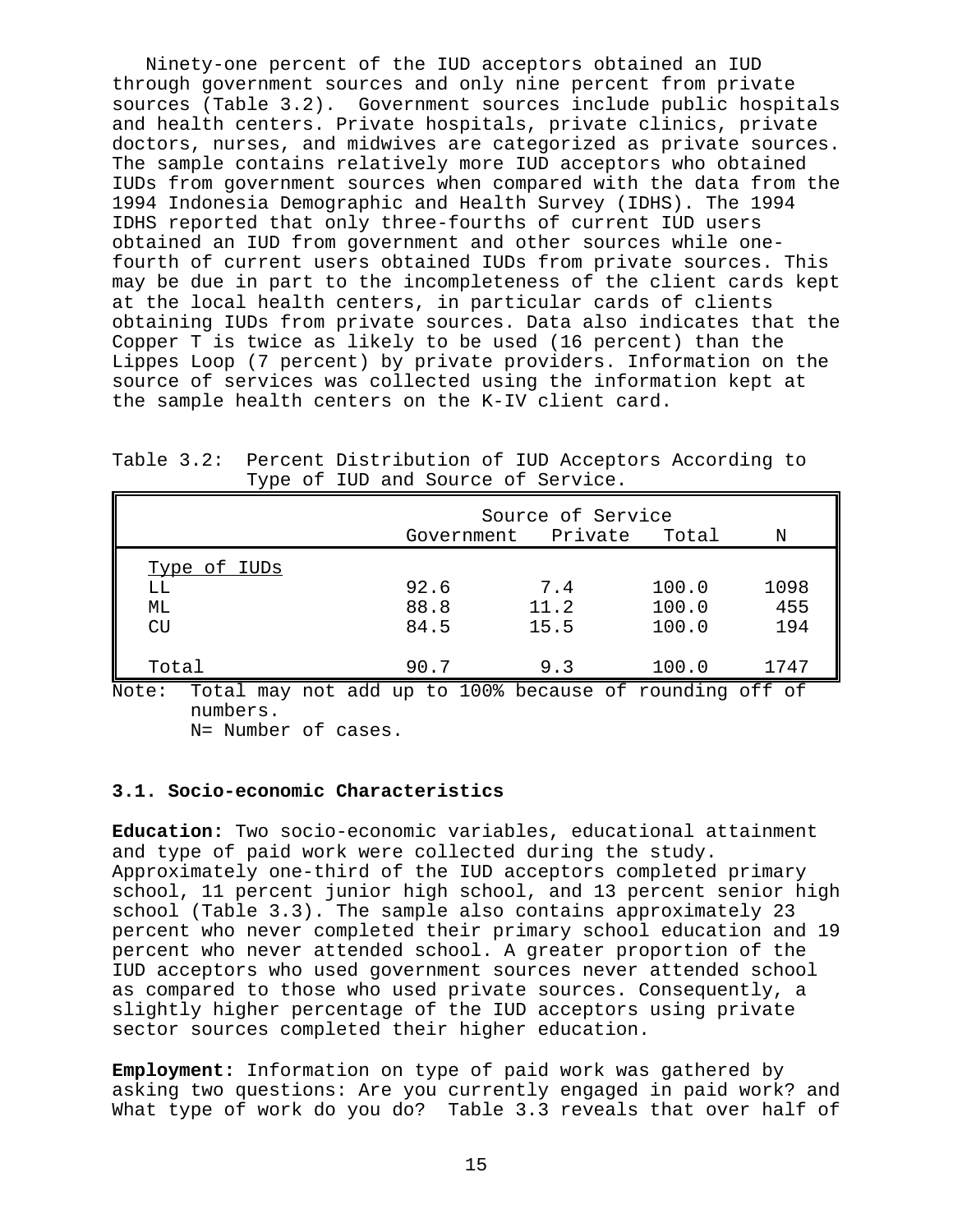the IUD acceptors (59 percent) did not have paid work at the time of interview. The highest proportion of IUD acceptors who were engaged in paid work reported being engaged in agriculture/ fishery (12 percent) followed by commerce/trade (10 percent). A greater percentage of IUD acceptors from government sources did not have paid work as compared to those acceptors from private sources.

|                          |            | Source of service |       |
|--------------------------|------------|-------------------|-------|
|                          | Government | Private           | All   |
| Respondent's Education   |            |                   |       |
| Never attended school    | 19.9       | 10.1              | 18.9  |
| Never completed primary  |            |                   |       |
| school                   | 22.4       | 24.0              | 22.6  |
| Primary school completed | 32.3       | 33.5              | 32.4  |
| Junior high completed    | 11.3       | 11.2              | 11.3  |
| Senior high completed    | 12.8       | 15.1              | 13.0  |
| Academy/university       | 1.3        | 6.1               | 1.8   |
| Total                    | 100.0      | 100.0             | 100.0 |
| Number of cases          | 1646       | 179               | 1825  |
| Respondent's Paid Work   |            |                   |       |
| No paid work             | 60.1       | 52.5              | 59.4  |
| Civil servant            | 5.2        | 5.0               | 5.2   |
| Private business         | 3.3        | 5.0               | 3.5   |
| Commerce/trade           | 9.5        | 13.4              | 9.9   |
| Agriculture/fishery      | 11.5       | 10.6              | 11.5  |
| Factory worker           | 7.5        | 8.4               | 7.6   |
| Other                    | 2.8        | 5.0               | 3.0   |
| Total                    | 100.0      | 100.0             | 100.0 |
| Number of cases          | 1646       | 179               | 1825  |

Table 3.3: Percent Distribution of IUD Acceptors According to Socio-economic Characteristics and Source of Service.

 $\circ$ te: Total may not add up to 100% because of rounding off  $\circ$ numbers.

#### **3.2 Demographic Characteristics**

**Age:** The median age of IUD acceptors at the time of the interview was 30 years, with 29 percent 35 years and above. About 46 percent of acceptors were between the ages of 20 to 29 years, the period of highest fertility. There was little age difference between IUD acceptors who used government sources and those who used private sources (Table 3.4).

**Number of living children:** The median number of living children was two, with 22 percent of IUD acceptors having four or more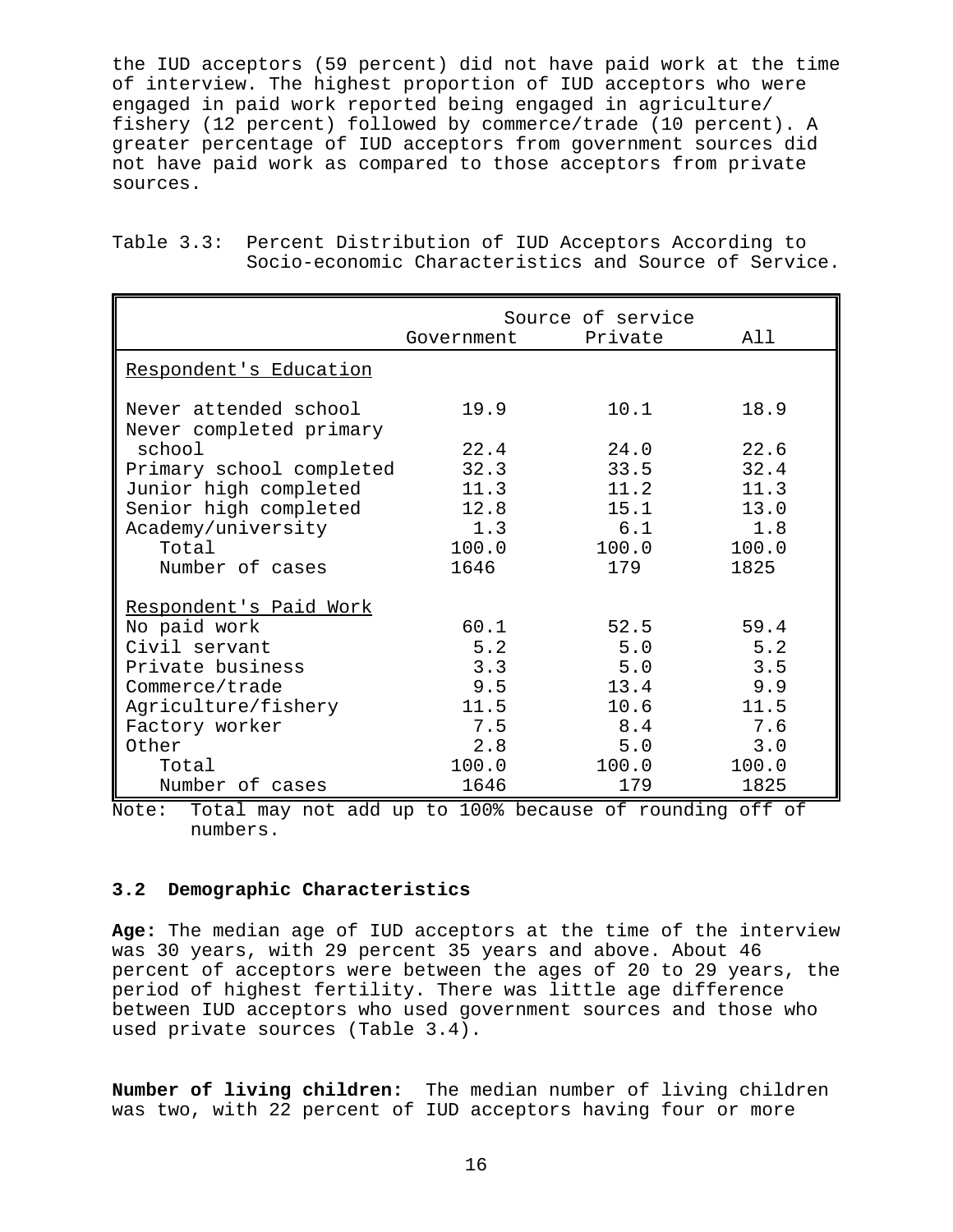children. Although the median number was not different between women using government and private sources, the proportions of women with four or more living children were quite different, with 13 percent using government sources and 23 percent private sources. This indicates that private providers are providing IUD services to slightly lower parity women than government providers.

**Age of youngest child at the time of interview:** A large proportion of the IUD acceptors tended to adopt the IUD after the youngest child became four years old or more, irrespective of the source of service. Those acceptors who obtained the IUD after one year of delivery were only seven percent.

**Desire for more children:** At the time of the interview a high percentage of the IUD acceptors reported that they did not want any more children. A little less than two-thirds of the IUD acceptors did not wish to have any more children in the future. This figure is slightly higher than the 1994 IDHS data wherein 51 percent of all current users in rural Java and Bali did not want more children. Twenty seven percent of acceptors wanted more children, while 10 percent said that it depended upon 'God' or 'husband'. The proportion who said 'Depends' was much smaller among those using private sources compared to those using government sources. Of those women who wanted more children, more than half wanted to have a child only after two years. Only 16 percent wanted a child within a year, while 31 percent wanted a child within 12-24 months. For this category of information, there is no difference between women using government or private sources.

**Unplanned pregnancy:** A series of questions were asked to all the IUD acceptors to find out if they had experienced an unplanned pregnancy in the past. An attempt was also made to ascertain whether they were using a family planning method during the period when such a pregnancy occurred. About 14 percent of IUD acceptors reported to have been pregnant when they were not ready for the pregnancy. Of all the women who had had an unplanned pregnancy, about half (52 percent) were using a family planning method with a large proportion of women using the IUD (43 percent), followed by oral pills (27 percent).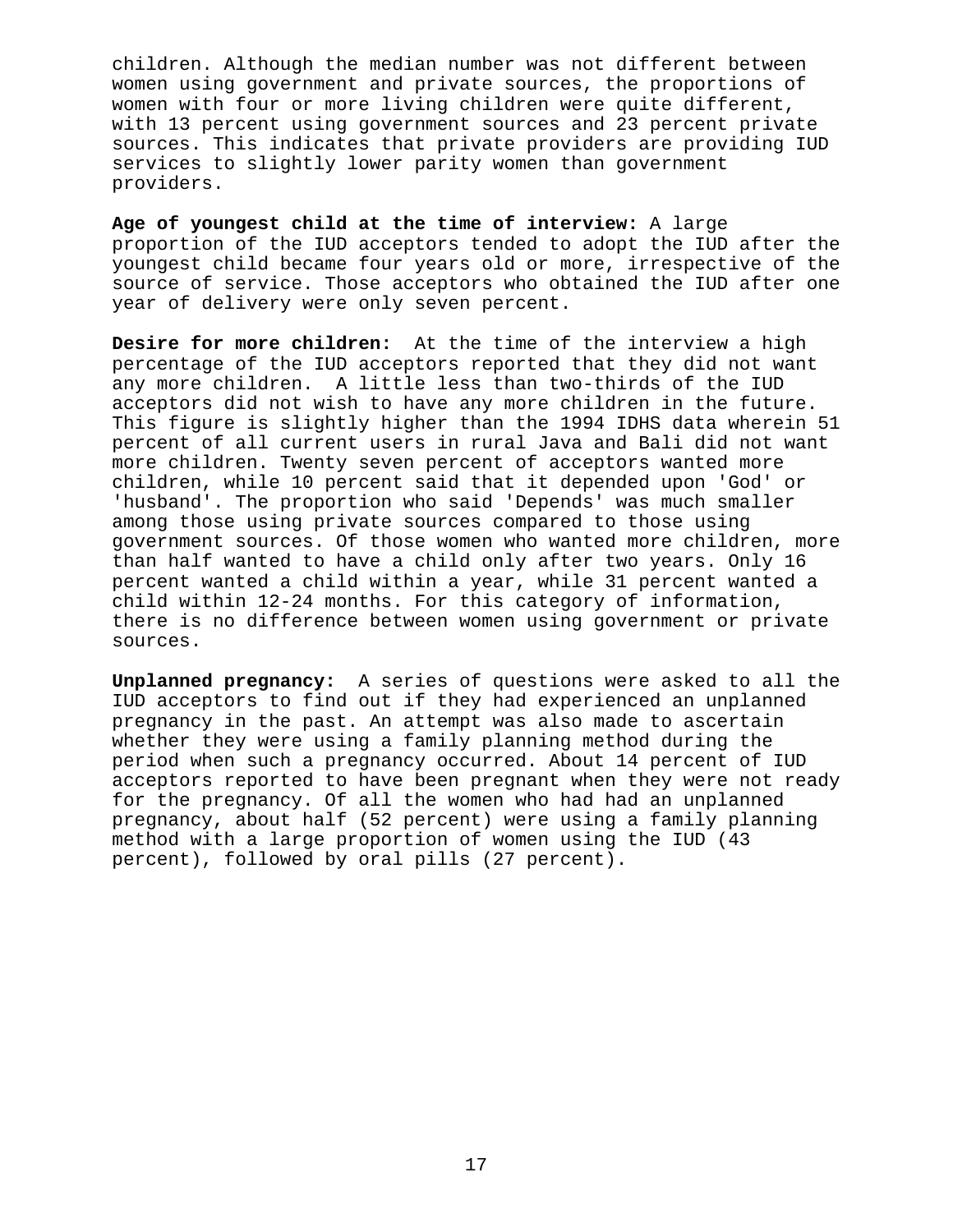|                                                                                                    | Government Private                   | Source of Service                                | All                  |
|----------------------------------------------------------------------------------------------------|--------------------------------------|--------------------------------------------------|----------------------|
| Age at interview                                                                                   |                                      |                                                  |                      |
| 15-19 years                                                                                        | 0.6                                  | 0.6                                              | 0.6                  |
| $20-24$ years                                                                                      | 15.0                                 | 15.1                                             | 15.0                 |
| $25-29$ years                                                                                      | 26.8                                 | 30.2                                             | 27.1                 |
| 30-34 years                                                                                        | 28.5                                 | 27.4                                             | 28.4                 |
| $35-39$ years                                                                                      | 16.8                                 | 17.3                                             | 16.8                 |
| 40 years and above                                                                                 | 12.4                                 | 9.5                                              | 12.1                 |
| Total                                                                                              | 100.0                                | 100.0                                            | 100.0                |
| Number of cases                                                                                    | 1646                                 | 179                                              | 1825                 |
| Number of living children<br>$\leq$ 2<br>$\overline{c}$<br>$\mathbf{3}$<br>$\overline{4}$<br>$5 +$ | 22.2<br>32.5<br>22.2<br>12.5<br>10.6 | 24.6<br>$37.4$ $33.0$<br>24.6 22.5<br>6.7<br>6.7 | 22.4<br>11.9<br>10.2 |
| Total                                                                                              | 100.0                                | 100.0                                            | 100.0                |
| Number of cases                                                                                    | 1646                                 | 179                                              | 1825                 |
| Age of youngest child                                                                              |                                      |                                                  |                      |
| < 12 months                                                                                        | 6.6                                  | 6.1                                              | 6.6                  |
| $12-23$ months                                                                                     | 10.1                                 | 9.5                                              | 10.0                 |
| $24-35$ months                                                                                     | 14.5                                 | 14.0                                             | 14.5                 |
| 36-47 months                                                                                       | 13.9                                 | 19.6                                             | 14.5                 |
| 48-59 months                                                                                       | 16.4                                 | 10.6                                             | 15.8                 |
| $60$ months +                                                                                      | 38.5                                 | 40.2                                             | 38.7                 |
| Total                                                                                              | 100.0                                | 100.0                                            | 100.0                |
| Number of cases                                                                                    | 1646                                 | 179                                              | 1825                 |
| Desire more children                                                                               |                                      |                                                  |                      |
| Yes                                                                                                | 26.4                                 | 30.2                                             | 26.7                 |
| No                                                                                                 | 63.2                                 | 66.5                                             | 63.5                 |
| Depends                                                                                            | 10.4                                 | 3.4                                              | 9.7                  |
| Total                                                                                              | 100.0                                | 100.0                                            | 100.0                |
| Number of cases                                                                                    | 1646                                 | 179                                              | 1825                 |

| Table 3.4: Percent Distribution of IUD Acceptors According to |
|---------------------------------------------------------------|
| Demographic, Fertility Preference and Previous Use of         |
| Family Planning Characteristics.                              |

continued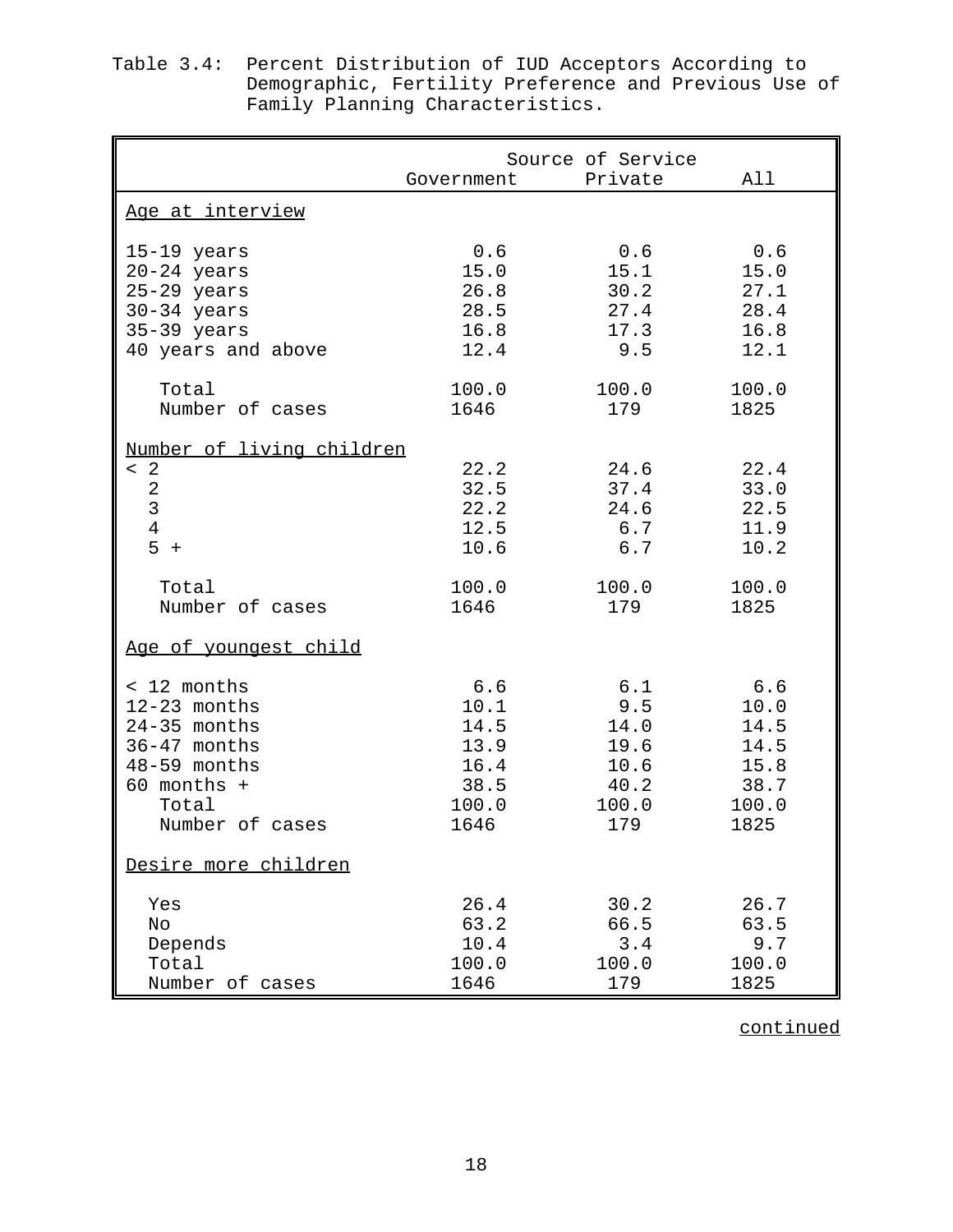|                                                                         | Government Private           | Source of Service                         | All                                              |
|-------------------------------------------------------------------------|------------------------------|-------------------------------------------|--------------------------------------------------|
| Timing of next child desired                                            |                              |                                           |                                                  |
| Less than 12 months<br>$12-24$ months<br>25 months +                    | 16.4<br>30.9<br>52.8         | 14.8<br>31.5<br>53.7                      | 16.2<br>30.9<br>52.9                             |
| Total<br>Number of cases                                                | 100.0<br>434                 | 100.0<br>54                               | 100.0<br>488                                     |
| Pregnant when not ready<br>Yes<br>No.                                   | 13.6<br>86.3                 | 16.8<br>83.2                              | 13.9<br>86.0                                     |
| Total<br>Number of cases                                                | 100.0<br>1646                | 100.0<br>179                              | 100.0<br>1825                                    |
| Method in use when pregnant                                             |                              |                                           |                                                  |
| Yes<br><b>No</b>                                                        | 52.7<br>47.3                 | 43.3<br>56.7                              | 51.6<br>48.4                                     |
| Total<br>Number of cases                                                | 100.0<br>224                 | 100.0<br>30                               | 100.0<br>254                                     |
| Type of method in use when pregnant                                     |                              |                                           |                                                  |
| IUD<br>Injectable<br>Pills<br>Condoms<br>Others                         | 40.7<br>17.8<br>29.7<br>11.9 | 61.5<br>15.4<br>$\sim$ $-$<br>15.4<br>7.7 | 42.7<br>17.6<br>26.7<br>12.2<br>0.8              |
| Total<br>Number of cases<br>الہ اسہ ہ<br>$N = + -$<br>$m \sim + \sim 1$ | 100.0<br>118<br>$100c$ b.    | 100.0<br>13<br>$\sim$ $\epsilon$          | 100.0<br>131<br>$nonm\lambda + n\alpha + f$<br>F |

Note: Total may not add up to 100 % because of rounding off of numbers.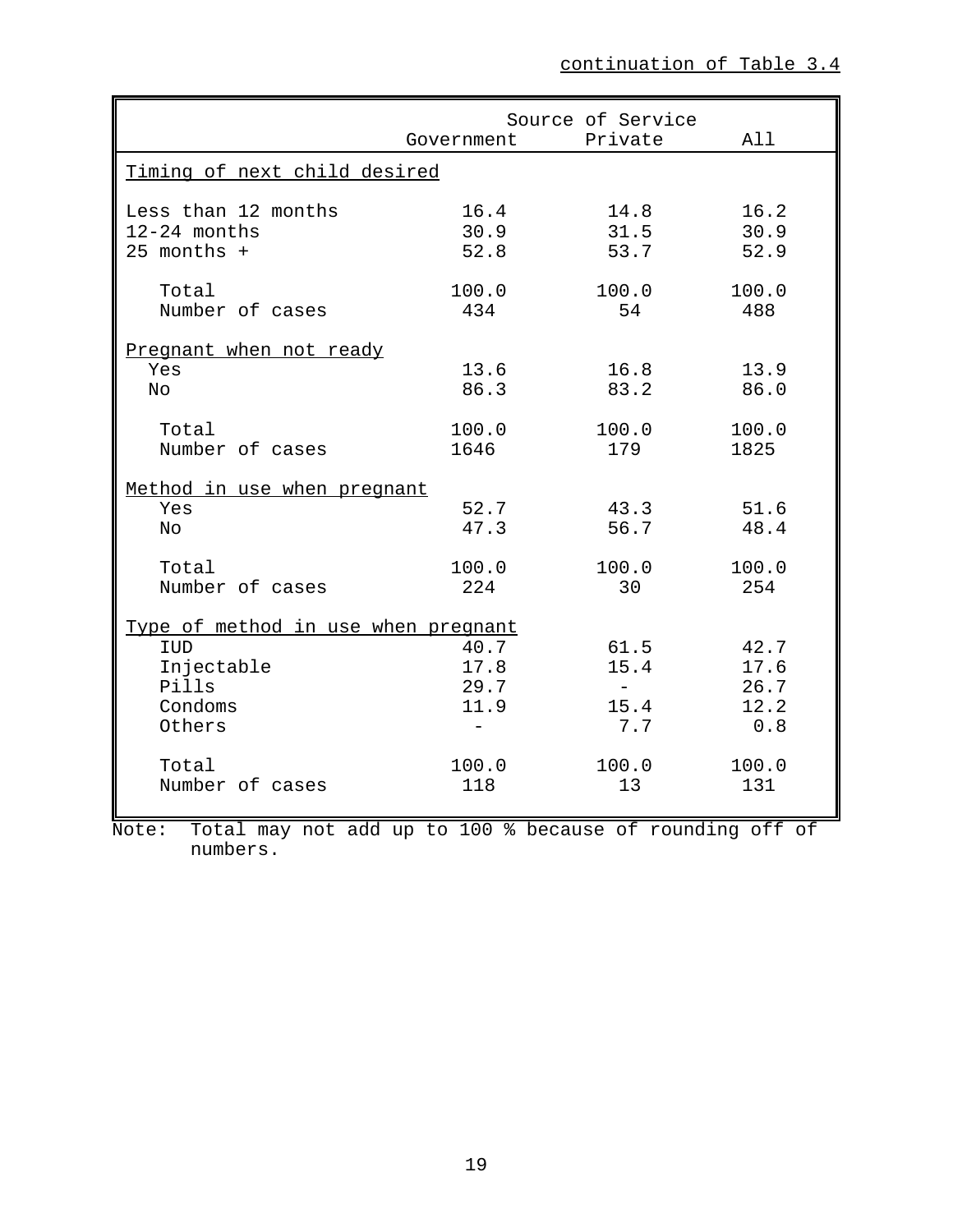#### **3.3 Family planning experiences in the past**

**Use of family planning methods prior to acceptance:** All respondents were asked if they had used a contraceptive method prior to using the IUD. Those who had were asked to name the most recent method used, reasons for discontinuing the method, their experience with the method, particularly with side-effects, and payment for services and contraceptives.

| Table 3.5: Percent Distribution of IUD Acceptors According to |      |                                                      |  |  |  |
|---------------------------------------------------------------|------|------------------------------------------------------|--|--|--|
|                                                               |      | Whether a Family Planning Method was Used before the |  |  |  |
|                                                               | IUD. |                                                      |  |  |  |

|                                | Source of Service |         |       |  |  |  |  |
|--------------------------------|-------------------|---------|-------|--|--|--|--|
|                                | Government        | Private | All   |  |  |  |  |
| Type of method previously used |                   |         |       |  |  |  |  |
| Other IUD                      | 28.6              | 37.4    | 29.5  |  |  |  |  |
| Injectable                     | 15.6              | 12.3    | 15.3  |  |  |  |  |
| Pills                          | 17.3              | 13.4    | 16.9  |  |  |  |  |
| Other                          | 0.7               | 3.4     | 1.0   |  |  |  |  |
| None                           | 37.8              | 33.0    | 37.3  |  |  |  |  |
|                                |                   |         |       |  |  |  |  |
| Total                          | 100.0             | 100.0   | 100.0 |  |  |  |  |
| Number of cases                | 1646              | 179     | 1825  |  |  |  |  |

Note: Total may not add up to 100 % because of rounding off of numbers.

More than one-third of the IUD acceptors (37 percent) reported that they had never used a family planning method before. As shown in Table 3.5, the IUD had been used by 29 percent of women, 17 percent had used oral pills, and 15 percent had used injectables. A slightly higher percentage of IUD acceptors using private sources (37 percent) had recently used an IUD compared to those using government sources (29 percent). For more than twothirds of the IUD acceptors (70 percent) using family planning methods side-effects were not given as the reason for method discontinuation. Only 30 percent of women discontinued use of a method because of side-effects (Table 3.6). Obviously, there were several other reasons why previous methods were discontinued. Data presented in Table 3.7 shows that 'Desire for a child' accounted for 44 percent discontinuation and 16 percent for 'Want to switch method'. Eight percent of IUD acceptors reported that 'Pregnant' and 'IUD expulsion' were reasons for discontinuing previous methods. The proportion of IUD acceptors who discontinued previous methods was higher among those who used government sources (17 percent) than among those who used private sources (10 percent). Private providers received twice the number of IUD acceptors whose previous IUD was expelled (15 percent) compared to those who used government sources (7 percent).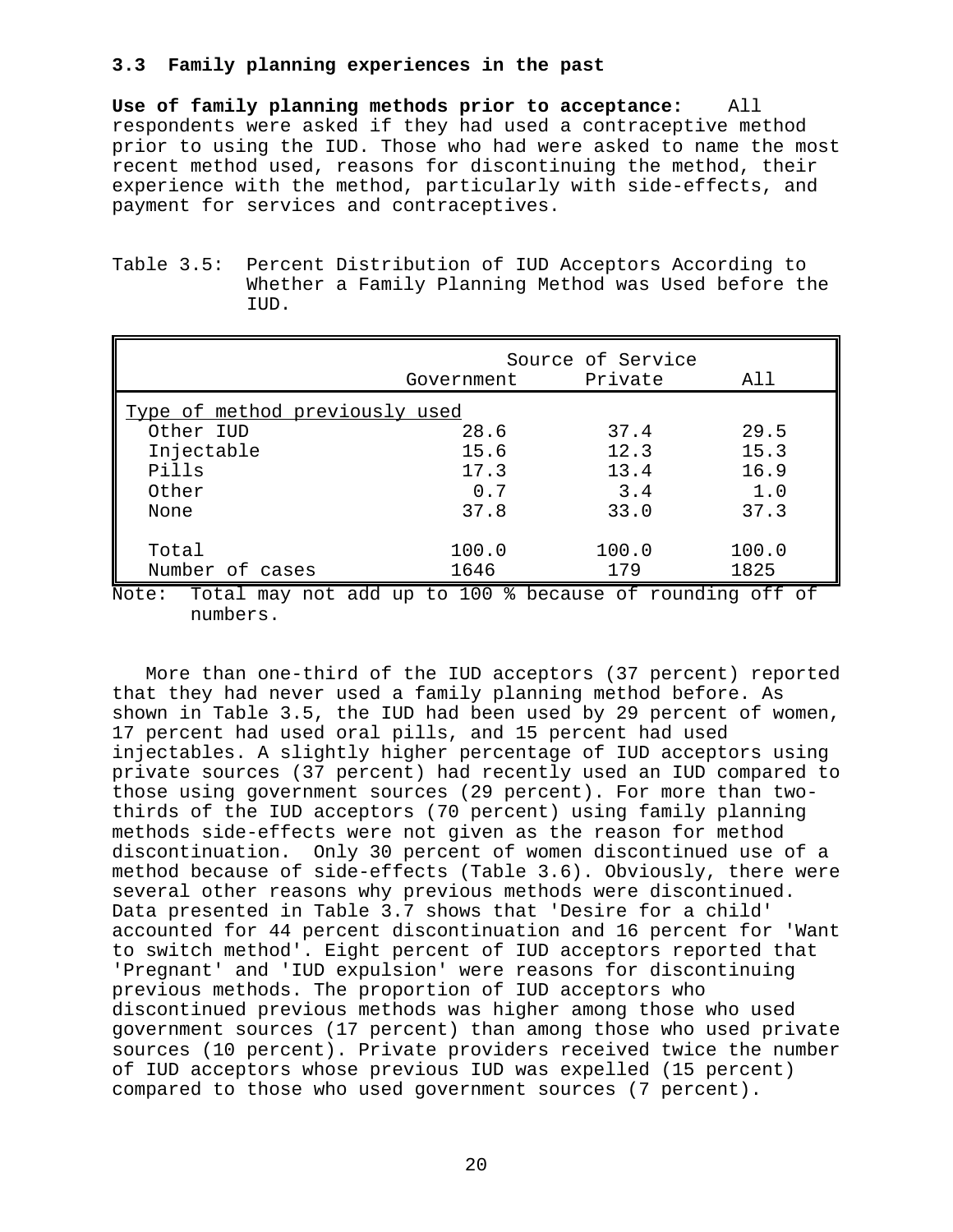Table 3.6: Percent Distribution of IUD Acceptors According to Whether the Previous Method Discontinued because of Side-effects.

|                                                 |              | Source of Services |               |
|-------------------------------------------------|--------------|--------------------|---------------|
|                                                 | Government   | Private            | A 1 1         |
| Whether Discontinued<br>because of side-effects |              |                    |               |
| Yes                                             | 28.9         | 37.4               | 29.7          |
| No                                              | 71.1         | 62.6               | 70.3          |
| Total<br>Number of cases                        | 100.0<br>925 | 100.0<br>99        | 100.0<br>1024 |

Note: Total may not add up to 100 % because of rounding off of numbers.

Table 3.7: Percent of IUD Acceptors Who Used FP Before The IUD According to Reasons for Discontinuing their Previous Method (other than side-effects).

|                                                                                                                                        | Government                                              | Source of services<br>Private                           | All                                                     |
|----------------------------------------------------------------------------------------------------------------------------------------|---------------------------------------------------------|---------------------------------------------------------|---------------------------------------------------------|
| Desired a child<br>Wanted to switch method<br>Moved residence<br>Forgot follow-up<br>Pregnant<br>Late period<br>IUD expulsion<br>Other | 44.4<br>16.8<br>1.9<br>2.6<br>8.4<br>2.8<br>7.3<br>13.1 | 43.5<br>9.8<br>5.4<br>2.2<br>6.5<br>1.1<br>15.2<br>12.0 | 44.3<br>16.1<br>2.3<br>2.6<br>8.2<br>2.6<br>8.1<br>13.0 |
| Number of cases                                                                                                                        | 833                                                     | 92                                                      | 925                                                     |

Note: Total may not add up to 100 % because of rounding off of numbers.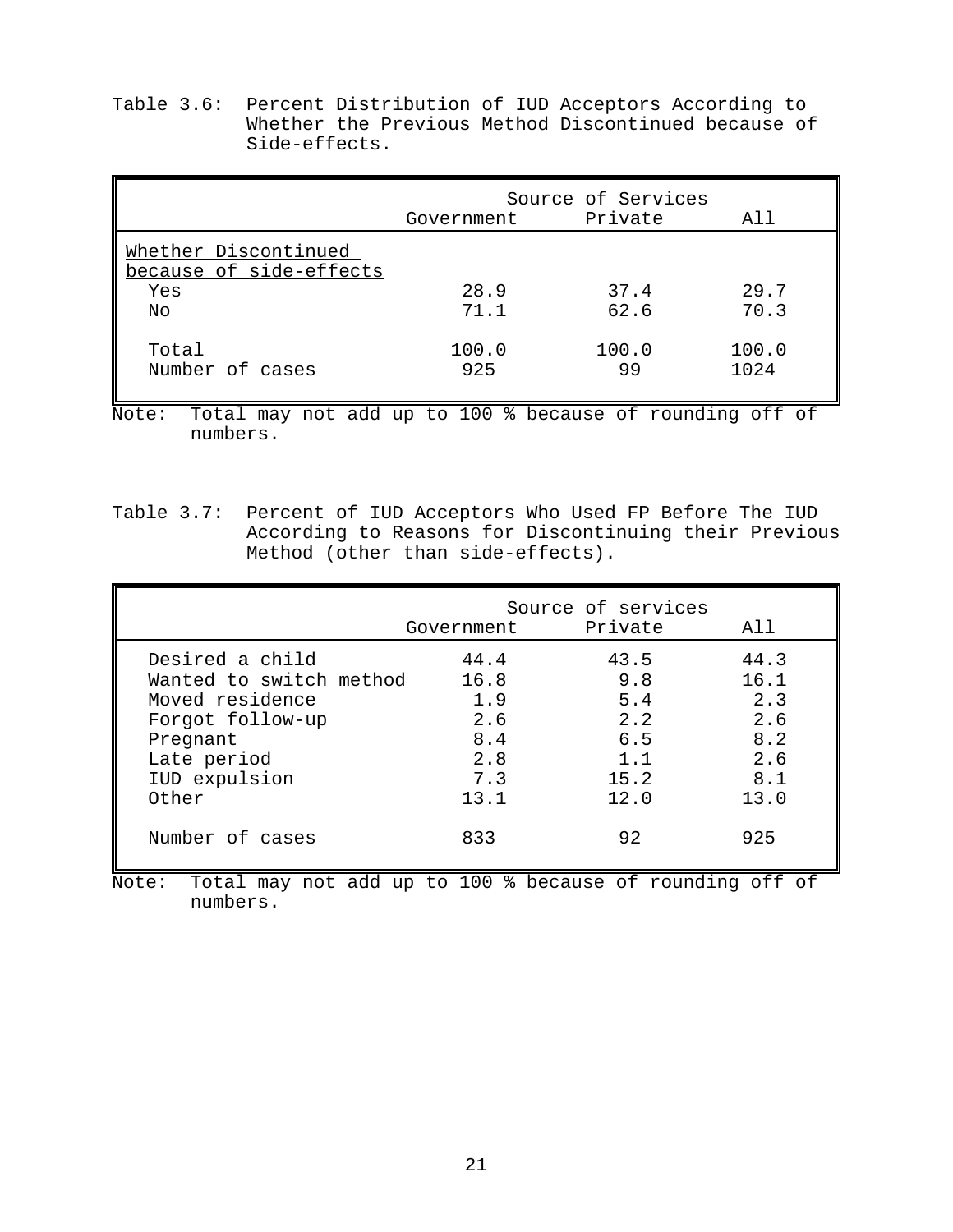#### **3.4. Current family planning method use**

Table 3.8 shows that at the time of the interview a large proportion of IUD acceptors were using a family planning method. The majority of these acceptors (80 percent) were using the IUD. As shown in the second panel of Table 3.8, of those women who were not using the IUD, most were using injectables (10 percent), oral pills (6 percent) and a variety of other methods.

|                                |            | Source of Service |       |
|--------------------------------|------------|-------------------|-------|
|                                | Government | Private           | All   |
| Currently using a FP method    |            |                   |       |
| Yes                            | 88.5       | 86.6              | 88.3  |
| No                             | 11.5       | 13.4              | 11.7  |
| Total                          | 100.0      | 100.0             | 100.0 |
| Number of cases                | 1646       | 179               | 1825  |
| FP method currently being used |            |                   |       |
| IUD                            | 79.9       | 81.9              | 80.1  |
| Implant                        | 2.0        | 2.6               | 2.1   |
| Injectable                     | 9.6        | 11.0              | 9.7   |
| Pills                          | 6.3        | 3.9               | 6.0   |
| Sterilization                  | 2.1        | 0.6               | 1.9   |
| Other                          | 0.2        |                   | 0.2   |
|                                |            |                   |       |
| Total                          | 100.0      | 100.0             | 100.0 |
| Number of cases                | 1453       | 155               | 1608  |

| Table 3.8: Percent Distribution of IUD Acceptors By Current |                                    |  |  |  |
|-------------------------------------------------------------|------------------------------------|--|--|--|
|                                                             | Family Planning Method Being Used. |  |  |  |

Note: Total may not add up to 100 % because of rounding off of numbers.

#### **3.5. Basic knowledge of IUD**

Respondents were asked if they knew what type of IUD they were using. Researchers confirmed their responses by showing respondents samples of different IUDs to verify the type of IUD mentioned. Each respondent was asked questions about when the first follow-up should take place, how to determine whether the IUD is in place, possible side-effects and warning signs in order to find out their knowledge level of IUD use. All responses were spontaneous.

Table 3.9 shows that 69 percent of respondents knew the type of IUD they were using, 72 percent knew that they should return to the provider after one week for their first follow-up examination, and 18 percent knew how to check to see whether the IUD was in place. The respondents were classified as 'Yes',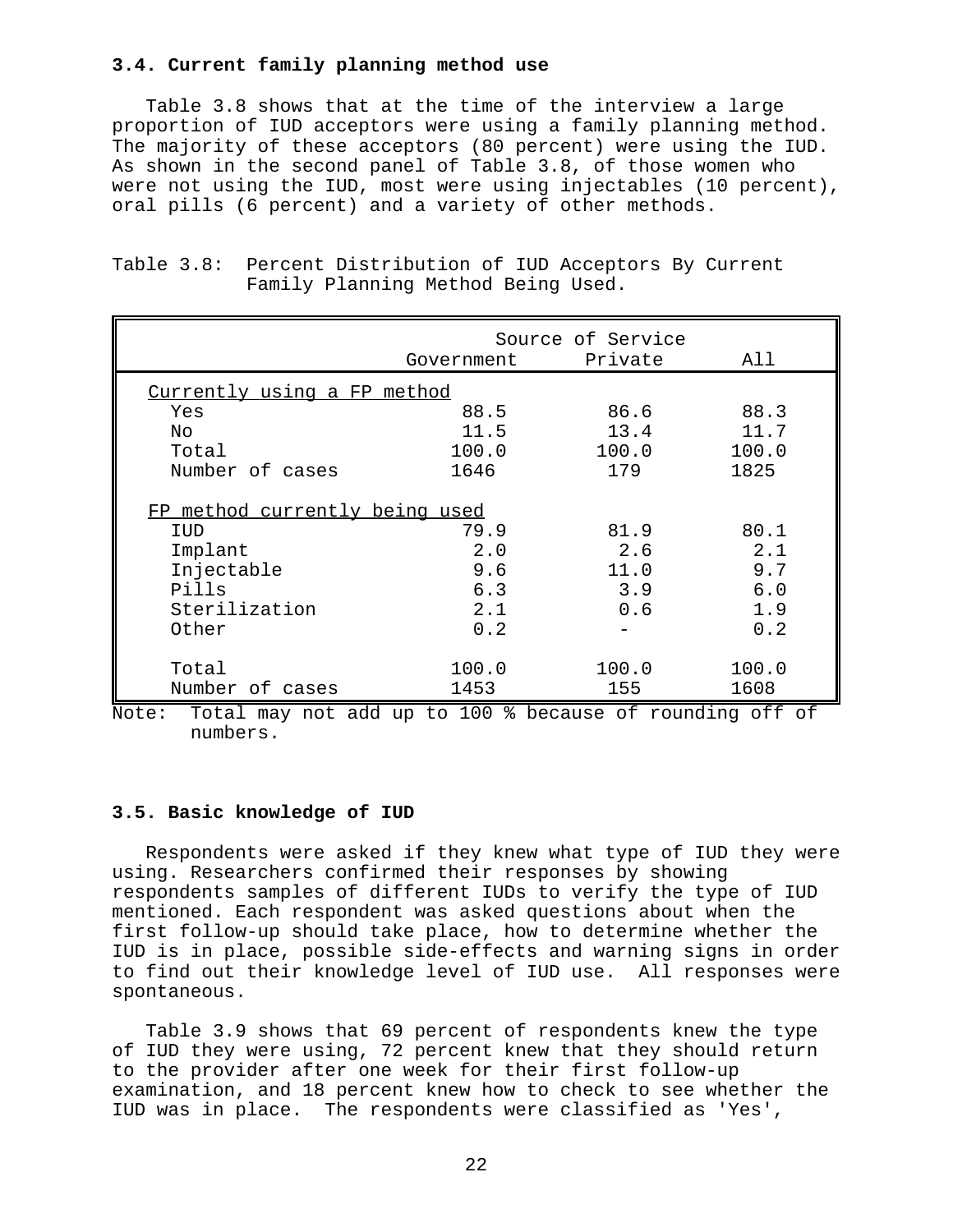having knowledge of whether the IUD was in place, if they responded 'touching the thread regularly'. The data also showed that the knowledge of the acceptors about the IUD was similar regardless of whether they obtained the IUD from government or private sources.

|       |                                                                                 | All                                                                                                                                                                           |
|-------|---------------------------------------------------------------------------------|-------------------------------------------------------------------------------------------------------------------------------------------------------------------------------|
|       |                                                                                 |                                                                                                                                                                               |
| 68.8  | 67.6 68.7                                                                       |                                                                                                                                                                               |
| 31.2  | 32.4                                                                            | 31.3                                                                                                                                                                          |
| 100.0 | 100.0                                                                           | 100.0                                                                                                                                                                         |
| 1646  | 179                                                                             | 1825                                                                                                                                                                          |
|       |                                                                                 |                                                                                                                                                                               |
|       |                                                                                 | 72.1                                                                                                                                                                          |
|       |                                                                                 | 9.3                                                                                                                                                                           |
| 1.6   | 3.9                                                                             | 1.8                                                                                                                                                                           |
|       | 3.4                                                                             | 3.1                                                                                                                                                                           |
| 0.1   | 1.1                                                                             | 0.2                                                                                                                                                                           |
| 13.7  | 12.8                                                                            | 13.6                                                                                                                                                                          |
|       |                                                                                 | 100.0                                                                                                                                                                         |
| 1646  | 179                                                                             | 1825                                                                                                                                                                          |
|       |                                                                                 |                                                                                                                                                                               |
|       |                                                                                 |                                                                                                                                                                               |
|       |                                                                                 | 18.4                                                                                                                                                                          |
|       |                                                                                 | 81.6                                                                                                                                                                          |
| 100.0 | 100.0                                                                           | 100.0                                                                                                                                                                         |
| 1646  | 179                                                                             | 1825                                                                                                                                                                          |
|       | <u>Knew the type of IUD used</u><br>72.5<br>9.1<br>3.0<br>100.0<br>18.2<br>81.8 | Source of Service<br>Government Private<br>Knew the time for the first check-up<br>68.2<br>10.6<br>100.0<br><u>Knew the way to check whether IUD in place</u><br>19.6<br>80.4 |

Table 3.9: Percent Distribution of IUD Acceptors According to Knowledge of Basic Information on the use of IUD.

Note: Total may not add up to 100 % because of rounding off of numbers.

There were six possible IUD side-effects listed in the questionnaire to determine the IUD acceptors knowledge of sideeffects. These were: cramps, heavy bleeding, spotting between menstrual periods, infection, backache, and infertility. Some of these side-effects (such as infection) are difficult to define and identify. Without prompting, 43 percent knew of cramps, 25 percent heavy bleeding, 16 percent backache, 14 percent spotting between menses, 7 percent infection, and 2 percent infertility (Table 3.10). The proportion of IUD acceptors who knew about possible side-effects were higher among acceptors who used private sources than those who used government sources.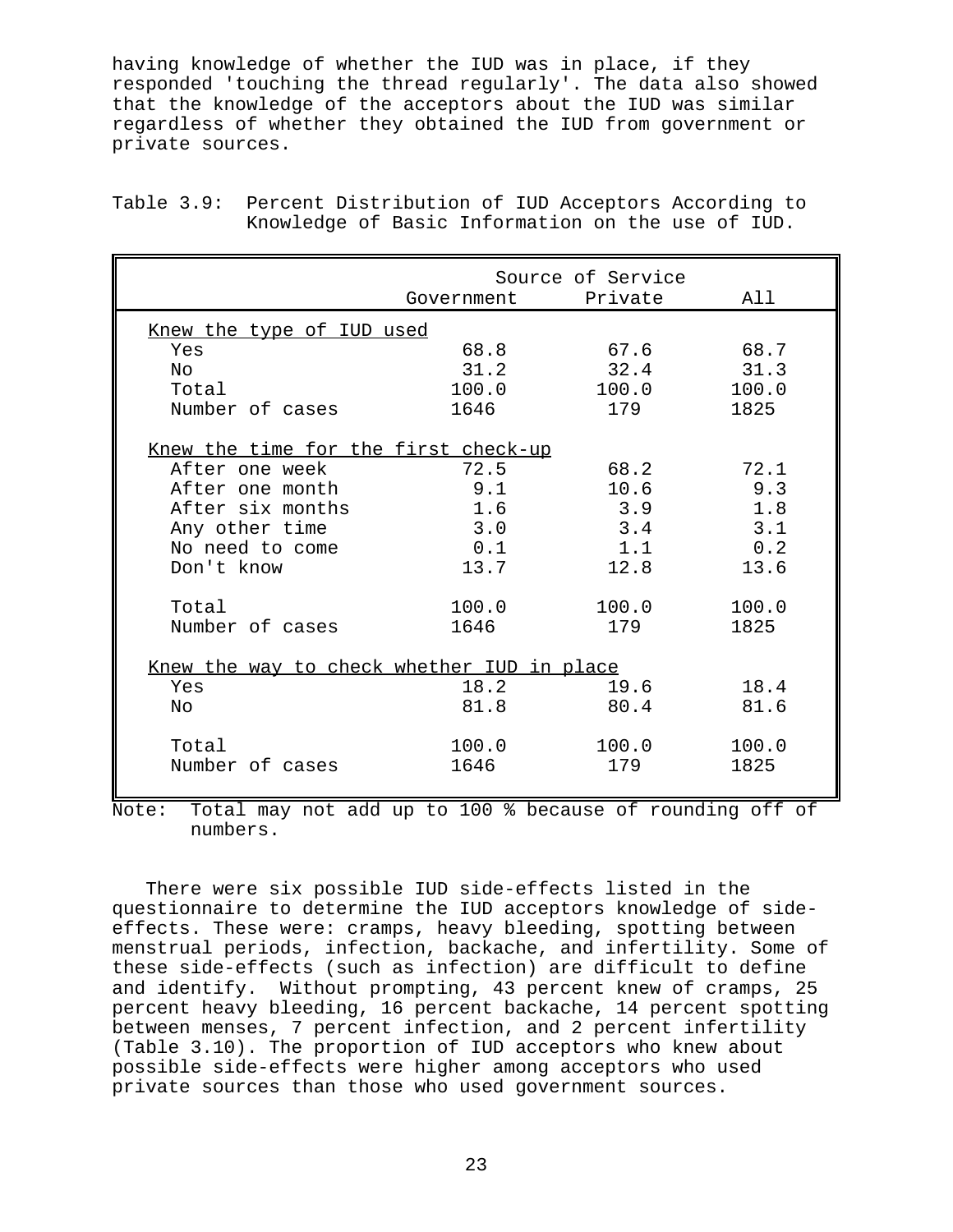|                          |                    | Source of Service |      |
|--------------------------|--------------------|-------------------|------|
|                          | Government Private |                   | All  |
| IUD might cause:         |                    |                   |      |
| Cramps                   | 41.4               | 53.1              | 42.6 |
| Heavy bleeding           | 23.6               | 33.5              | 24.6 |
| Spotting between menses  | 13.2               | 17.3              | 13.6 |
| Infection#               | 6.6                | 10.5              | 6.9  |
| Backache                 | 15.4               | 16.8              | 15.6 |
| Infertility              | 2.4                | 2.8               | 2.4  |
| Must see provider if:    |                    |                   |      |
| Heavy discharge          | 14.1               | 15.6              | 14.2 |
| Abnormal discharge       | 17.9               | 26.3              | 18.7 |
| Abdominal pain           | 25.2               | 39.7              | 26.6 |
| Pain during intercourse  | 11.4               | 8.9               | 11.1 |
| Infection                | 9.2                | 7.3               | 9.0  |
| Late period              | 9.7                | 9.5               | 9.6  |
| Not feeling well, fever, |                    |                   |      |
| or chills                | 10.3               | 12.3              | 10.3 |
| Expulsion or cannot feel |                    |                   |      |
| thread                   | 8.3                | 7.8               | 8.2  |
| Shorter or longer thread | 5.4                | 1.7               | 5.0  |
| Number of cases          | 1646               | 179               | 1825 |

|  |          |  |  | Table 3.10: Percent of IUD Acceptors Having Basic Knowledge About |  |
|--|----------|--|--|-------------------------------------------------------------------|--|
|  | IUD Use. |  |  |                                                                   |  |

Note: # "Infection" question was not asked in East Java.

The second part of Table 3.10 shows the percent of IUD acceptors with knowledge of symptoms which indicate that they must see their provider immediately. These symptoms include: heavy discharge, abnormal spotting or bleeding, abdominal pain or severe cramps, pain during intercourse, infection, late period, feeling not well - fever and/or chills, expulsion/cannot feel thread and shorter or longer thread. Data reveals that the proportion of IUD acceptors who recognized `abdominal pain' as a warning sign was the highest (27 percent). Other warning signs were known to less than 20 percent of IUD acceptors. The proportion of IUD acceptors who recognized `heavy discharge', `abnormal discharge', `abdominal pain', and `not feeling wellfever and/or chills' were higher among the acceptors who used private sources than those who used government sources.

The above findings indicate that the acceptors who obtained their IUD from private sources were better informed of sideeffects and warning signs than those who used government sources. In order to find out which group of acceptors were actually better informed, a composite index was formed. The index is the sum of the 15 possible side-effects and warning signs. Each individual variable is assigned a value of `0' if `knew not of' and a value of `1' if `knew of'. The index is divided into four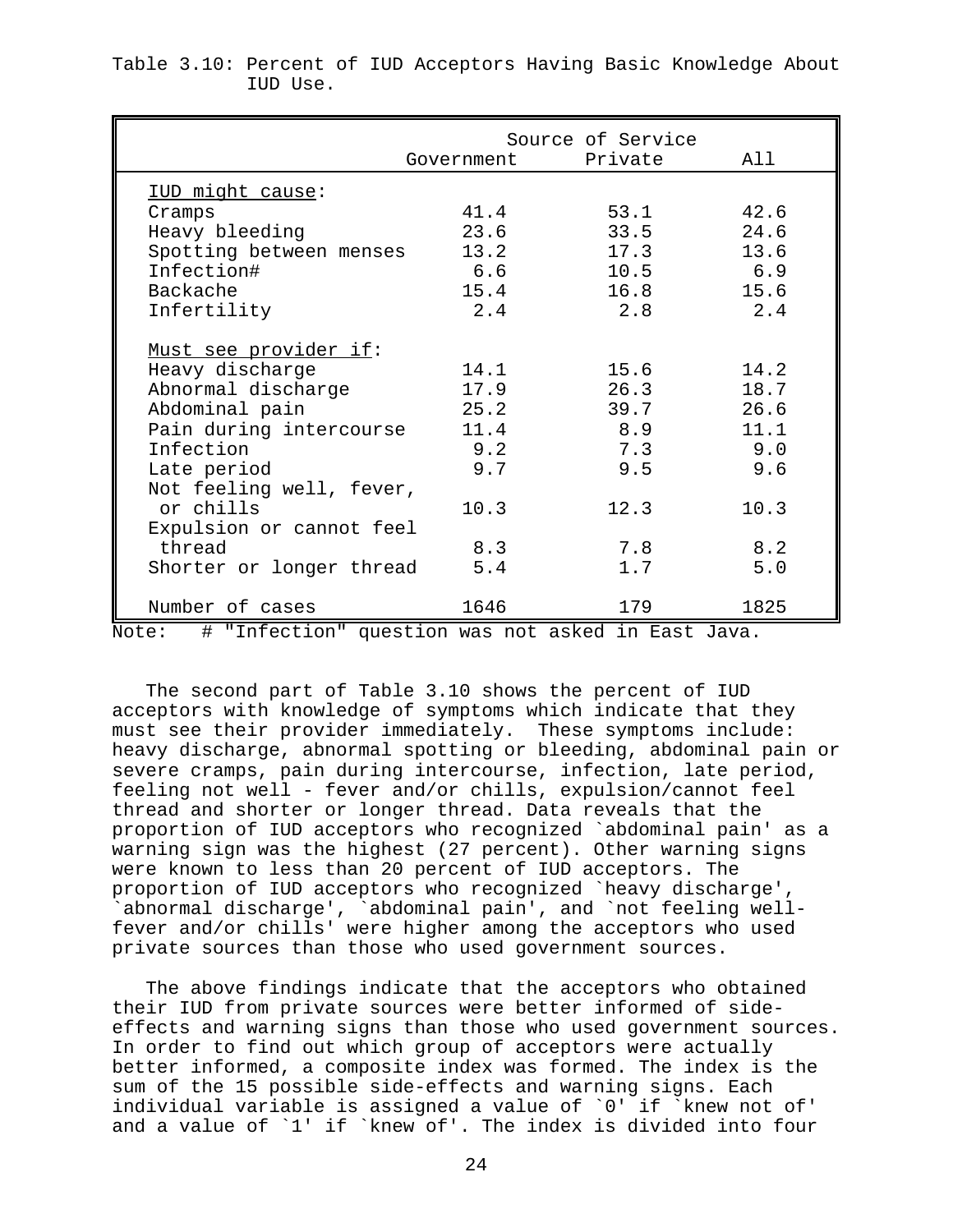groups with 0 meaning `no knowledge', a score of 1-5 meaning `low knowledge', a score of 6-10 meaning `medium knowledge', and a score of 11-15 meaning `high knowledge'.

|  |                                |  |  | Table 3.11: Percent Distribution of IUD Acceptors According to |  |
|--|--------------------------------|--|--|----------------------------------------------------------------|--|
|  | Level of Knowledge of IUD Use. |  |  |                                                                |  |
|  |                                |  |  |                                                                |  |

|                           | Source of Service  |       |       |
|---------------------------|--------------------|-------|-------|
|                           | Government Private |       | A 1 1 |
| Level of Knowledge        |                    |       |       |
| No knowledge (0)          | 36.6               | 24.4  | 35.8  |
| Low knowledge $(1-5)$     | 55.2               | 66.3  | 55.9  |
| Medium knowledge $(6-10)$ | 7.8                | 8.1   | 7.8   |
| High knowledge $(11-15)$  | 0.4                | 1.2   | 0.5   |
|                           |                    |       |       |
| Total                     | 100.0              | 100.0 | 100.0 |
| Number of cases*          | 1210               | 86    | 1296  |
| Mean score                | 2.1                | 2.5   | 2.1   |

Note: Total may not add up to 100% because of rounding off of numbers.

 \*"Infection" question was not asked in East Java, therefore number of cases are only 1296.

Table 3.11 presents the percent distribution of the IUD acceptors according to knowledge scores by source of service. Thirty-five percent of respondents using government sources had no knowledge of side-effects and warning signs, 56 percent had low knowledge, 8 percent had medium knowledge, and less than 1 percent had high knowledge. The mean knowledge score was 2.1 for the acceptors who obtained their IUD from government sources and 2.5 for those who used private sources.

## **3.6. Cost of family planning services**

In this study, all respondents were asked whether they paid for their family planning method, including IUD insertion and removal, and treatment/advice on side-effects or complications. For those who contributed towards services, the amount was recorded. Acceptors who had discontinued method use were also asked how much their new method cost. The results are presented in Tables 3.12 and 3.13.

Of the IUD acceptors who had used a family planning method before, approximately two-thirds obtained their previous method free of charge. More than four-fifths (86 percent) of the IUD acceptors obtained their IUD free of charge, 73 percent had their IUD removed without charge, and 47 percent received treatment/ advice without charge. Data presented in the tables show that both government and private sources have a free family planning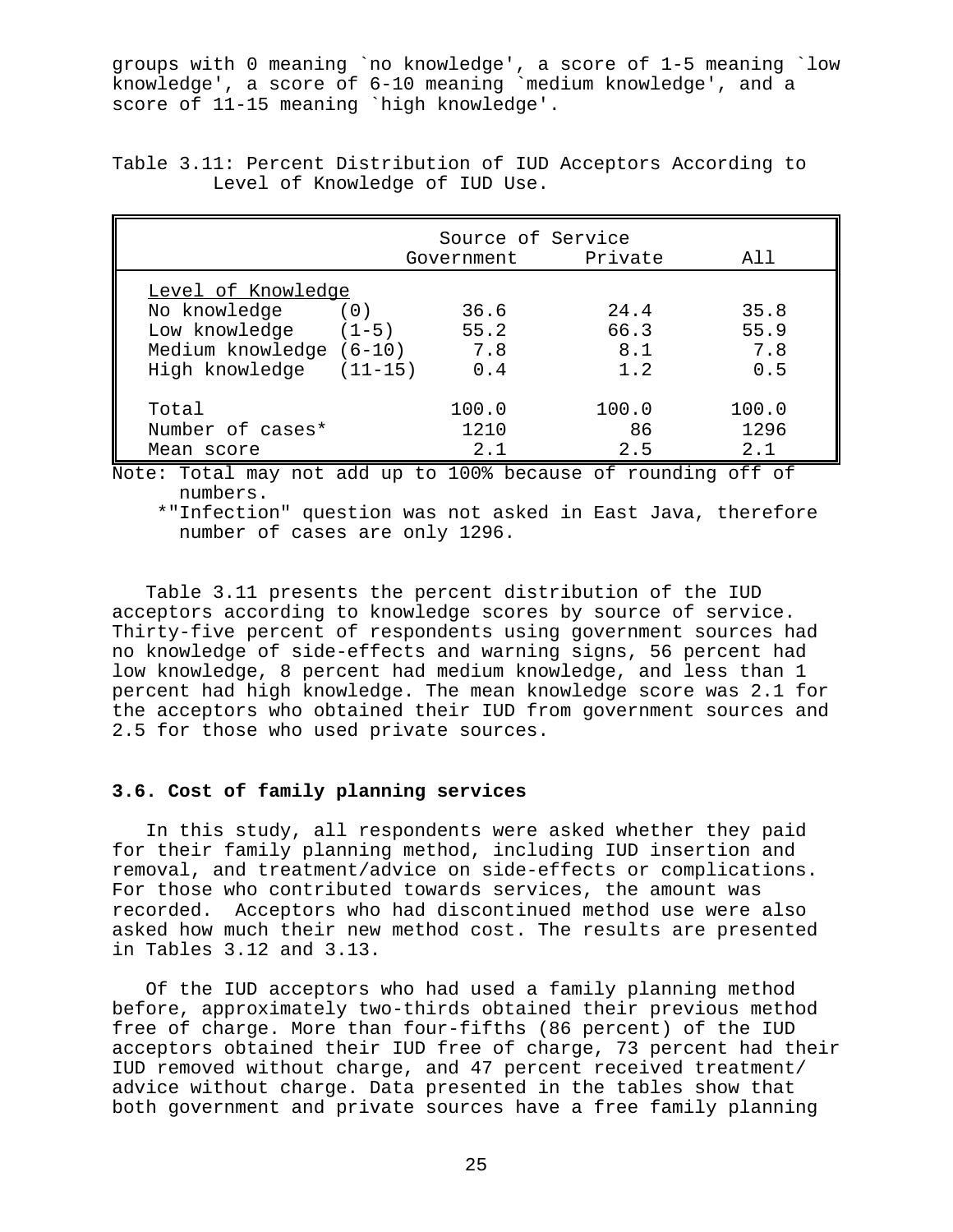service available. As expected, the proportion of acceptors who paid for their previous method and their IUD insertion were significantly higher among those who used private sources compared to those used government sources. An equal proportion of the IUD acceptors (27 percent) using government and private sources paid for their IUD removal. Almost two-thirds of the IUD acceptors who opted for this new method paid, there being no difference if obtained through government or private sources.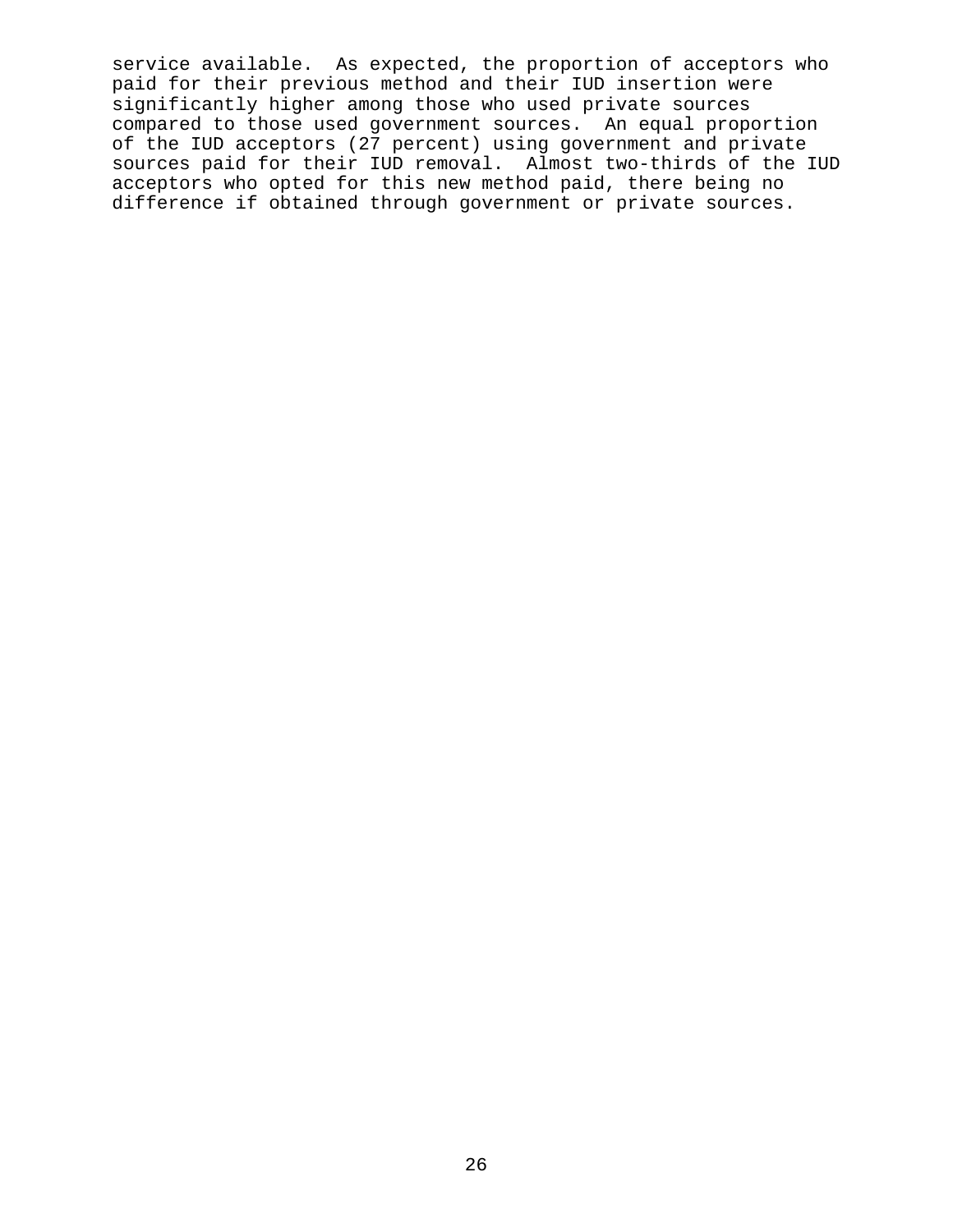|                                     | Government | Source of Service<br>Private | All   |
|-------------------------------------|------------|------------------------------|-------|
| Payment for previous method         |            |                              |       |
| Yes                                 | 29.9       | 54.4                         | 32.5  |
| No                                  | 70.1       | 45.8                         | 67.5  |
| Total                               | 100.0      | 100.0                        | 100.0 |
| Number of cases                     | 1023       | 120                          | 1143  |
| Payment for IUD insertion           |            |                              |       |
| Yes                                 | 12.2       | 35.2                         | 14.4  |
| No                                  | 87.8       | 64.8                         | 85.6  |
| Total                               | 100.0      | 100.0                        | 100.0 |
| Number of cases                     | 1646       | 179                          | 1825  |
| Payment for IUD removal             |            |                              |       |
| Yes                                 | 27.2       | 27.3                         | 27.2  |
| No                                  | 72.8       | 72.7                         | 72.8  |
| Total                               | 100.0      | 100.0                        | 100.0 |
| Number of cases                     | 503        | 44                           | 547   |
| Payment for treatment/advice on IUD |            |                              |       |
| Yes                                 | 53.4       | 48.9                         | 52.9  |
| No                                  | 46.6       | 51.1                         | 47.1  |
| Total                               | 100.0      | 100.0                        | 100.0 |
| Number of cases                     | 367        | 47                           | 414   |
| Payment for new contraceptive       |            |                              |       |
| Yes                                 | 65.2       | 63.3                         | 65.1  |
| No                                  | 34.8       | 36.7                         | 34.9  |
| Total                               | 100.0      | 100.0                        | 100.0 |
| Number of cases                     | 342        | 30                           | 372   |

|  |  |                            |  | Table 3.12: Percent Distribution of IUD Acceptors According to |  |
|--|--|----------------------------|--|----------------------------------------------------------------|--|
|  |  | Whether Paid for Services. |  |                                                                |  |

Note: Total may not add up to 100% because of rounding off of numbers.

Of all the IUD acceptors who paid for their IUD insertion, about a third (30 percent) paid less than Rp. 3000, 17 percent paid between Rp. 3000 and less than Rp. 5000, 14 percent paid between Rp. 5000 and less than Rp. 10000, 13 percent paid between Rp. 10000 and less than Rp. 20000, 8 percent paid between Rp. 20000 and less than Rp. 30000, and 18 percent paid Rp. 30000 or more. The proportion of IUD acceptors who paid Rp. 5000 or more differed significantly depending on whether they used private or government services. More than 75 percent of the IUD acceptors who obtained their IUD from private sources paid more than Rp. 5000 while only 45 percent who used government sources paid more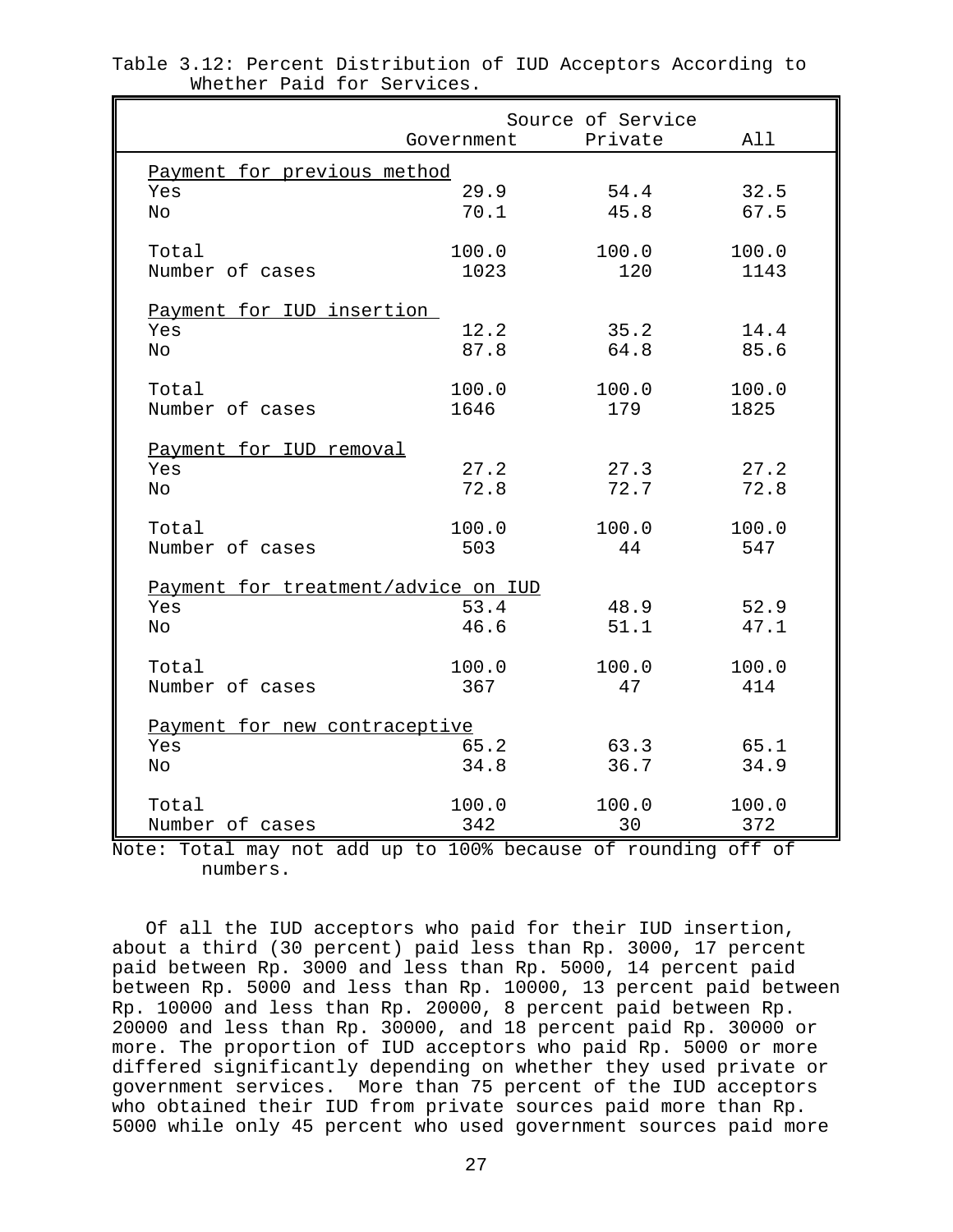than Rp. 5000. Similarly, the IUD acceptors who paid Rp. 30000 or more for their IUD insertion was almost double the number for those women using private services. In short, the IUD acceptors who used private sources paid more than those who used government sources.

|                            | Government Private | Source of Services | All   |
|----------------------------|--------------------|--------------------|-------|
|                            |                    |                    |       |
| Payment for IUD insertions |                    |                    |       |
| Rp. 3000                   | 37.0               | 9.5                | 30.4  |
| $Rp.3000 - < Rp.5000$      | 18.0               | 14.3               | 17.1  |
| $Rp.5000 - < Rp.10000$     | 12.5               | 17.5               | 13.7  |
| $Rp.10000 - < Rp.20000$    | 9.0                | 27.0               | 13.3  |
| $Rp.20000 - < Rp.30000$    | 8.5                | 4.8                | 7.6   |
| $Rp. 30000 +$              | 14.5               | 27.0               | 17.5  |
| Not stated                 | 0.5                | 0.0                | 0.4   |
|                            |                    |                    |       |
| Total                      | 100.0              | 100.0              | 100.0 |
| Number of cases            | 200                | 63                 | 263   |
| Payment for IUD removal    |                    |                    |       |
| Rp. 3000                   | 24.1               | 25.0               | 24.2  |
| $Rp.3000 - < Rp.5000$      | 19.0               | 33.3               | 20.1  |
| $Rp.5000 - < Rp.10000$     | 36.5               | 25.0               | 35.6  |
| $Rp.10000 - < Rp.20000$    | 14.6               | 8.3                | 14.1  |
| $Rp.20000 - < Rp.30000$    | 2.9                | 0.0                | 2.7   |
| Rp. 30000 +                | 2.9                | 8.3                | 3.4   |
|                            |                    |                    |       |
| Total                      | 100.0              | 100.0              | 100.0 |
| Number of cases            | 137                | 12                 | 149   |
|                            |                    |                    |       |

Table 3.13: Percent Distribution of IUD Acceptors According to Amount Paid for IUD Services

Note: Total may not add up to 100% because of rounding off of numbers.

For IUD removal, the majority of acceptors (56 percent) paid Rp. 5000 or more, fourteen percent paid between Rp. 10000 and 20000, 3 percent paid between Rp. 20000 and 30000, and 3 percent paid Rp. 30000 or more.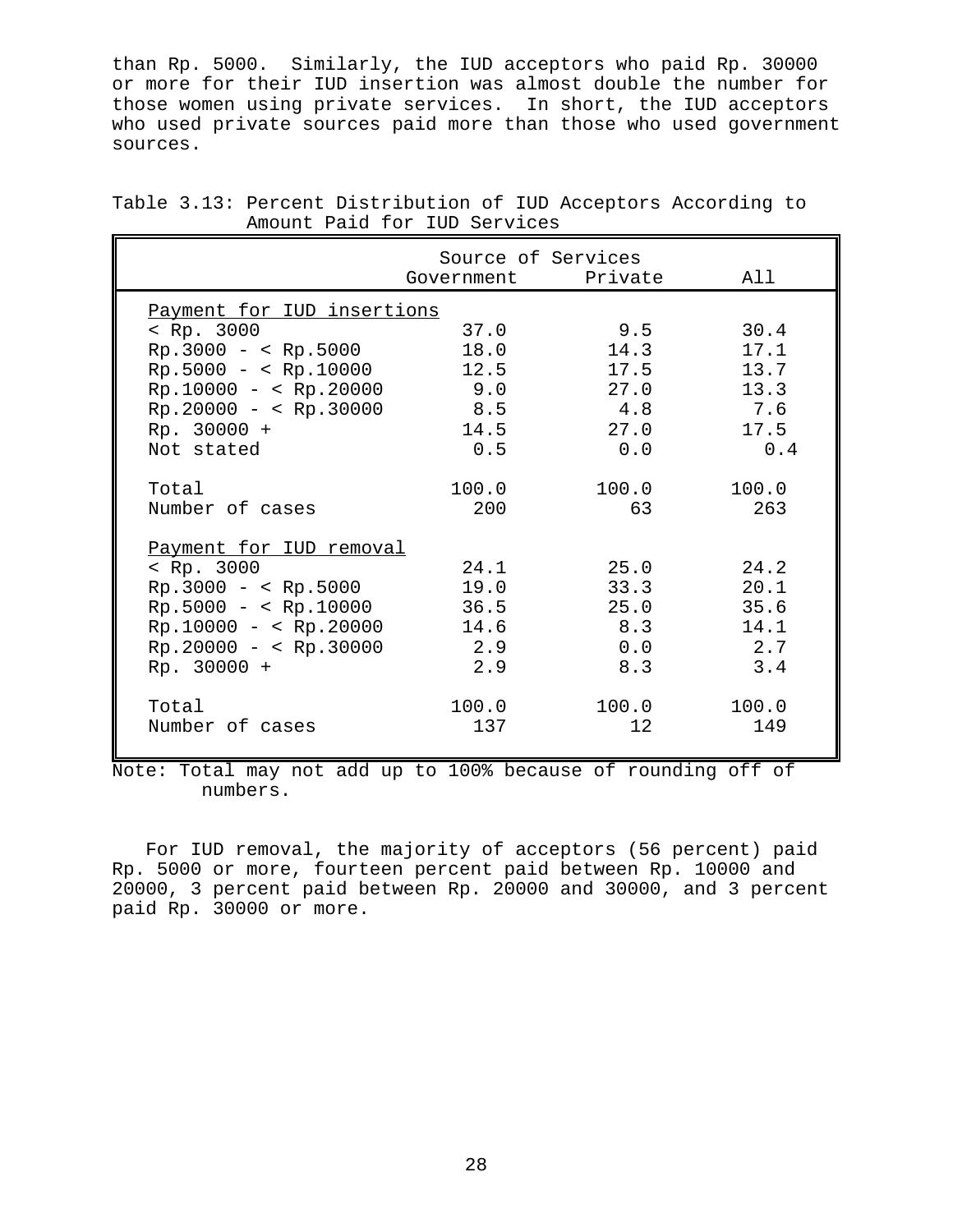### **CHAPTER 4**

#### **POST-INSERTION EXPERIENCE**

This chapter describes the activities and experiences of the IUD acceptors. In particular, it contains information on followup visits, types of side-effects and the available sources and nature of assistance for side-effects.

#### **4.1. Follow-up**

Respondents were asked whether they knew that a follow-up visit to their provider was necessary after IUD insertion and how many times they had visited their health worker. They also were asked how many times they were visited by their health worker in connection with their general health condition after IUD insertion. As shown in Table 4.1, a large majority of acceptors (89 percent) knew that a follow-up visit was essential after IUD insertion. Approximately one-fifth (20 percent) of the acceptors never visited their provider after IUD insertion while 35 percent visited their provider one to two times, 30 percent three to four times, and 16 percent five times or more (Table 4.2). The number of visits to the health worker seemed to vary according to the type of IUD used, with a higher proportion of acceptors who used the Lippes Loop not visiting their health worker than acceptors using either the Multiload or Copper T. Data (not presented here) suggests that there is no difference in the number of visits to providers by the IUD acceptors according to source of service.

|                                       | Source of Service |              |               |  |  |  |
|---------------------------------------|-------------------|--------------|---------------|--|--|--|
|                                       | Government        | Private      | All           |  |  |  |
| Whether client knew<br>need to see HW |                   |              |               |  |  |  |
| Yes                                   | 89.4              | 87.2         | 89.2          |  |  |  |
| No                                    | 10.4              | 12.8         | 10.7          |  |  |  |
| Total<br>Number of cases              | 100.0<br>1646     | 100.0<br>179 | 100.0<br>1825 |  |  |  |

Table 4.1: Percent Distribution of IUD Acceptors According to Follow-up Status.

Note: Total may not add up to 100% because of rounding off of numbers.

Table 4.2 also indicates that a large majority of the IUD acceptors (94 percent) had never been visited by a health worker after their IUD was inserted. Only six percent of IUD acceptors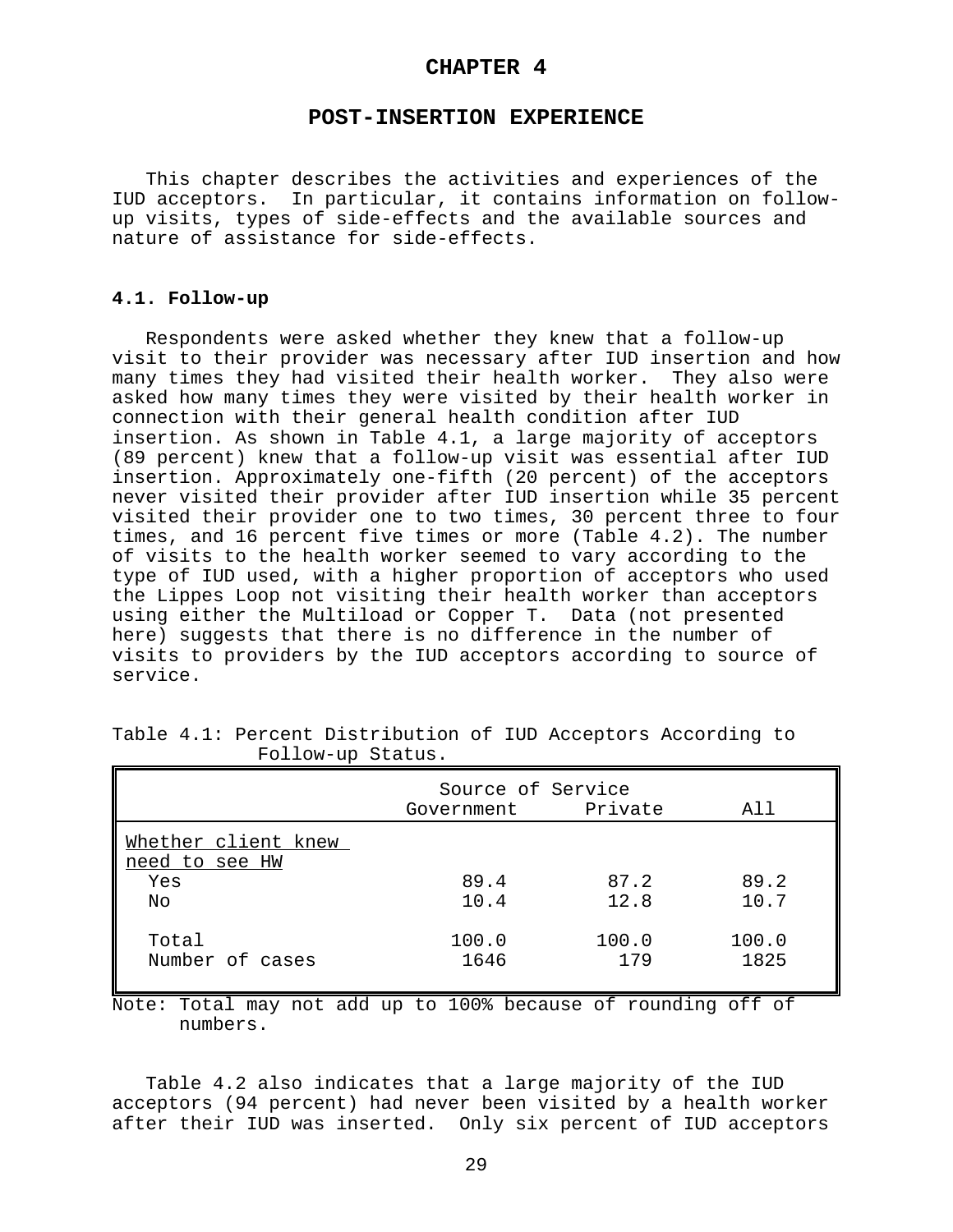reported that they had received a visit by a health worker, with less than 2 percent receiving five or more visits by the health worker. There was little difference noted in the number of visits made by health workers to IUD acceptors according to type of IUD used and source of service.

|                                         |                              | Type of IUD                  |                              |                              |
|-----------------------------------------|------------------------------|------------------------------|------------------------------|------------------------------|
|                                         | $\mathbf{L}\mathbf{L}$       | МL                           | CU                           | All                          |
| Whether client knew<br>need to see HW** |                              |                              |                              |                              |
| Yes<br>No                               | 88.3<br>11.7                 | 88.6<br>11.2                 | 95.9<br>4.1                  | 89.2<br>10.8                 |
| Total                                   | 100.0                        | 100.0                        | 100.0                        | 100.0                        |
| Number of times seen<br>$HW*$           |                              |                              |                              |                              |
| 0<br>$1 - 2$<br>$3 - 4$<br>$5 +$        | 23.5<br>35.4<br>28.1<br>13.0 | 12.3<br>34.5<br>30.5<br>22.6 | 14.4<br>33.5<br>36.1<br>16.0 | 19.6<br>34.9<br>29.6<br>15.9 |
| Total                                   | 100.0                        | 100.0                        | 100.0                        | 100.0                        |
| Number of times<br><u>visited by HW</u> |                              |                              |                              |                              |
| 0<br>$1 - 2$<br>$3 - 4$<br>$5 +$        | 94.0<br>3.0<br>1.4<br>1.6    | 92.5<br>4.8<br>0.9<br>1.8    | 92.8<br>5.2<br>1.0<br>1.0    | 93.5<br>3.7<br>1.2<br>1.6    |
| Total<br>Number of cases                | 100.0<br>1098                | 100.0<br>455                 | 100.0<br>194                 | 100.0<br>1747                |

Table 4.2: Percent Distribution of IUD Acceptors According to Follow-up Status.

Note: Total may not add up to 100% because of rounding off of numbers.

\* Chi-square is significant at 1% level.

\*\* Chi-square is significant at 5% level.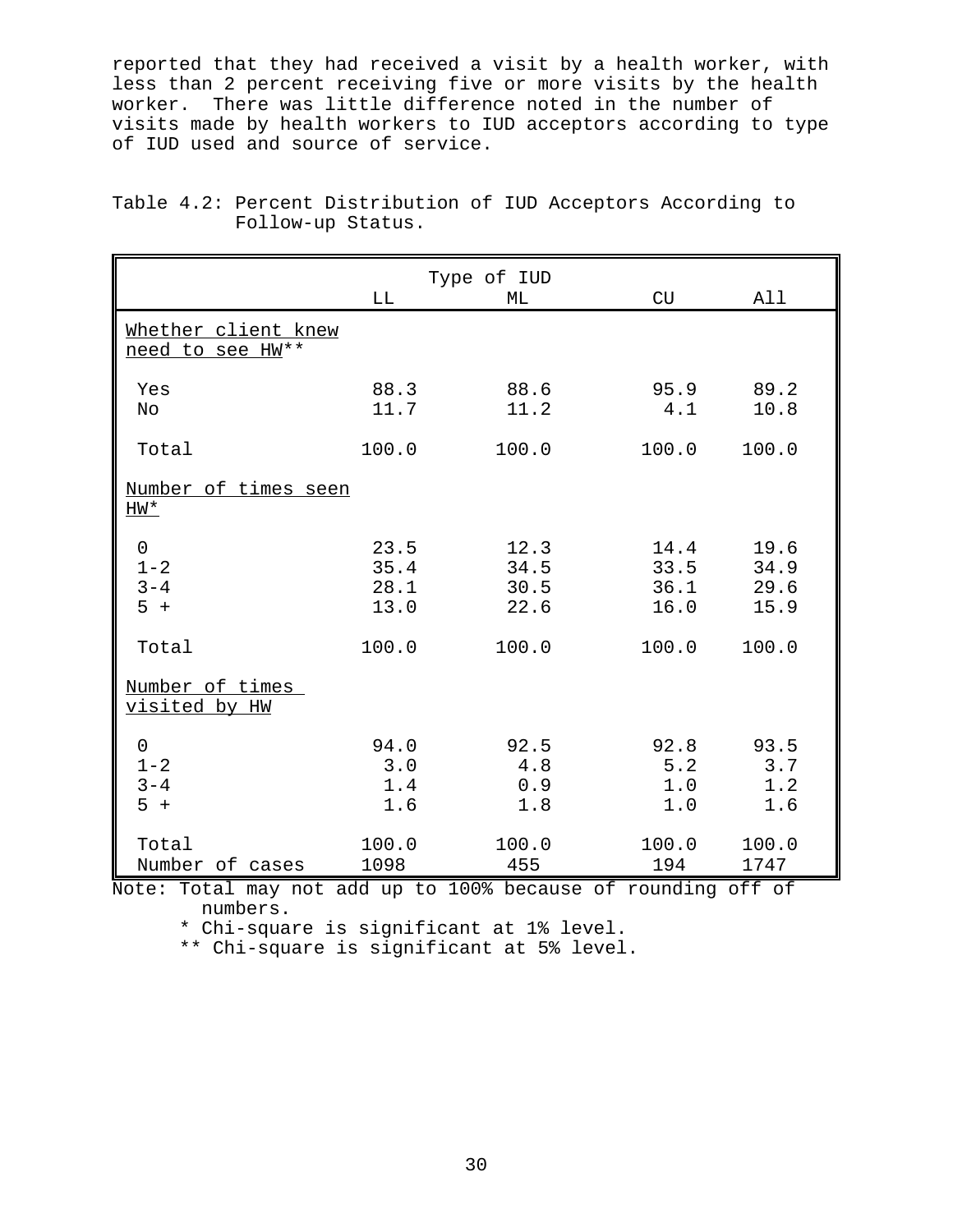# **4.2. Side-effects**

One-third of the IUD acceptors experienced side-effects as a result of using the IUD. As shown in tables 4.3 and 4.4, the proportion of women experiencing side-effects was no different according to type of IUD used and source of service. A little over one-fifth of women experienced only one side-effect, 7 percent experienced two types of side-effects, and 5 percent experienced more than three types of side-effects. Of those who experienced side-effects as a result of using the IUD, 28 percent were still experiencing side-effects at the time of the interview. The proportion of IUD acceptors still experiencing side-effects was significantly higher in the women who obtained their IUD from government sources as compared to those who obtained their IUDs from private sources.

|                                                                           | Type of IUDs |       |       |       |  |  |  |  |
|---------------------------------------------------------------------------|--------------|-------|-------|-------|--|--|--|--|
|                                                                           | LL           | ML    | CU    | All   |  |  |  |  |
| Experienced side-effects                                                  |              |       |       |       |  |  |  |  |
| Yes                                                                       | 31.3         | 36.7  | 37.6  | 33.4  |  |  |  |  |
| No                                                                        | 68.7         | 63.3  | 62.4  | 66.6  |  |  |  |  |
| Total                                                                     | 100.0        | 100.0 | 100.0 | 100.0 |  |  |  |  |
| Number of cases                                                           | 1098         | 455   | 194   | 1747  |  |  |  |  |
| Still experiencing side-effects                                           |              |       |       |       |  |  |  |  |
| Yes                                                                       | 30.5         | 24.6  | 26.0  | 28.3  |  |  |  |  |
| No                                                                        | 69.5         | 75.4  | 74.0  | 71.7  |  |  |  |  |
| Total                                                                     | 100.0        | 100.0 | 100.0 | 100.0 |  |  |  |  |
| Number of cases                                                           | 344          | 167   | 73    | 584   |  |  |  |  |
| Number of side-effects                                                    |              |       |       |       |  |  |  |  |
| $\overline{0}$                                                            | 68.7         | 63.3  | 62.4  | 66.6  |  |  |  |  |
| $\mathbf 1$                                                               | 20.1         | 24.6  | 22.7  | 21.6  |  |  |  |  |
| $\overline{2}$                                                            | 6.6          | 5.7   | 9.8   | 6.7   |  |  |  |  |
| $3+$                                                                      | 4.7          | 6.3   | 5.1   | 5.1   |  |  |  |  |
| Total                                                                     | 100.0        | 100.0 | 100.0 | 100.0 |  |  |  |  |
| Number of cases                                                           | 1098         | 455   | 194   | 1747  |  |  |  |  |
| Note: Total may not add up to 100% because of rounding off of<br>numbers. |              |       |       |       |  |  |  |  |

Table 4.3: Percent Distribution of IUD Acceptors Who Experienced Side-effects by Type of IUD.

31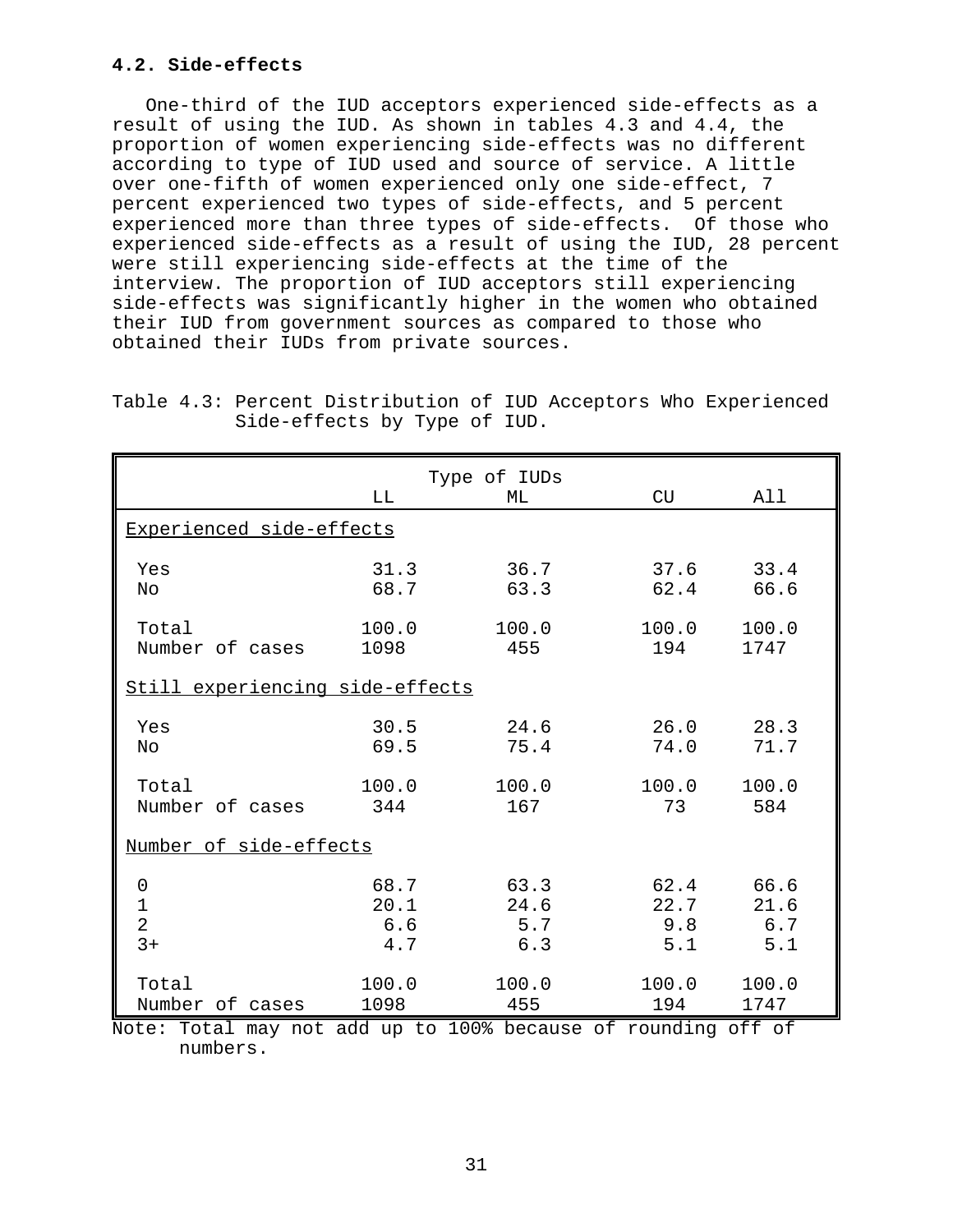|                                   | Source of Services<br>Government | Private | All       |
|-----------------------------------|----------------------------------|---------|-----------|
| Experienced side-effects          |                                  |         |           |
| Yes                               | 32.3                             | 38.0    | 32.8      |
| No                                | 67.7                             | 62.0    | 67.2      |
| Total                             | 100.0                            | 100.0   | 100.0     |
| Number of cases                   | 1646                             | 179     | 1825      |
| Still experiencing side-effects** |                                  |         |           |
| Yes                               | 29.8                             | 83.8    | 16.2 28.2 |
| No                                | 70.2                             |         | 71.8      |
| Total                             | 100.0                            | 100.0   | 100.0     |
| Number of cases                   | 531                              | 68      | 599       |
| Number of side-effects            |                                  |         |           |
| $\Omega$                          | 67.7                             | 62.0    | 67.2      |
| $\mathbf 1$                       | 20.5                             | 28.5    | 21.3      |
| $\overline{a}$                    | 6.6                              | 5.0     | 6.4       |
| $3+$                              | 5.3                              | 4.5     | $5.2$     |
| Total                             | 100.0                            | 100.0   | 100.0     |
| Number of cases                   | 1646                             | 179     | 1825      |

|  |                                    |  |  | Table 4.4: Percent Distribution of IUD Acceptors Who Experienced |
|--|------------------------------------|--|--|------------------------------------------------------------------|
|  | Side-effects by Source of Service. |  |  |                                                                  |

Note: Total may not add up to 100% because of rounding off of numbers.

\*\* Chi-square is significant at 5% level.

Tables 4.5 and 4.6 present data on the type of side-effects reported as a result of IUD use. Table 4.5 shows that the most frequently reported side-effects were `abdominal pain' (39 percent) and `heavy bleeding' (25 percent). Approximately 17 percent of the acceptors reported having experienced `backache', 14 percent `heavy discharge', 12 percent `cramps', 11 percent `late period', and 10 percent `spotting between menses'. `Fever', `infection', and `pain during intercourse' were reported by less than 10 percent of the women.

It is to be noted that the percentage of IUD acceptors who knew about the possibility of 'heavy bleeding' occurring and actually reporting it as a side-effect are the same. A lesser percentage of acceptors knew that 'abdominal pain' was a warning sign compared to those who reported it as a side-effect. Of all possible side-effects, `cramps' was most widely known, but was not reported as a side-effect. There was no significant difference in reported side-effects in connection with the type of IUD used and source of service.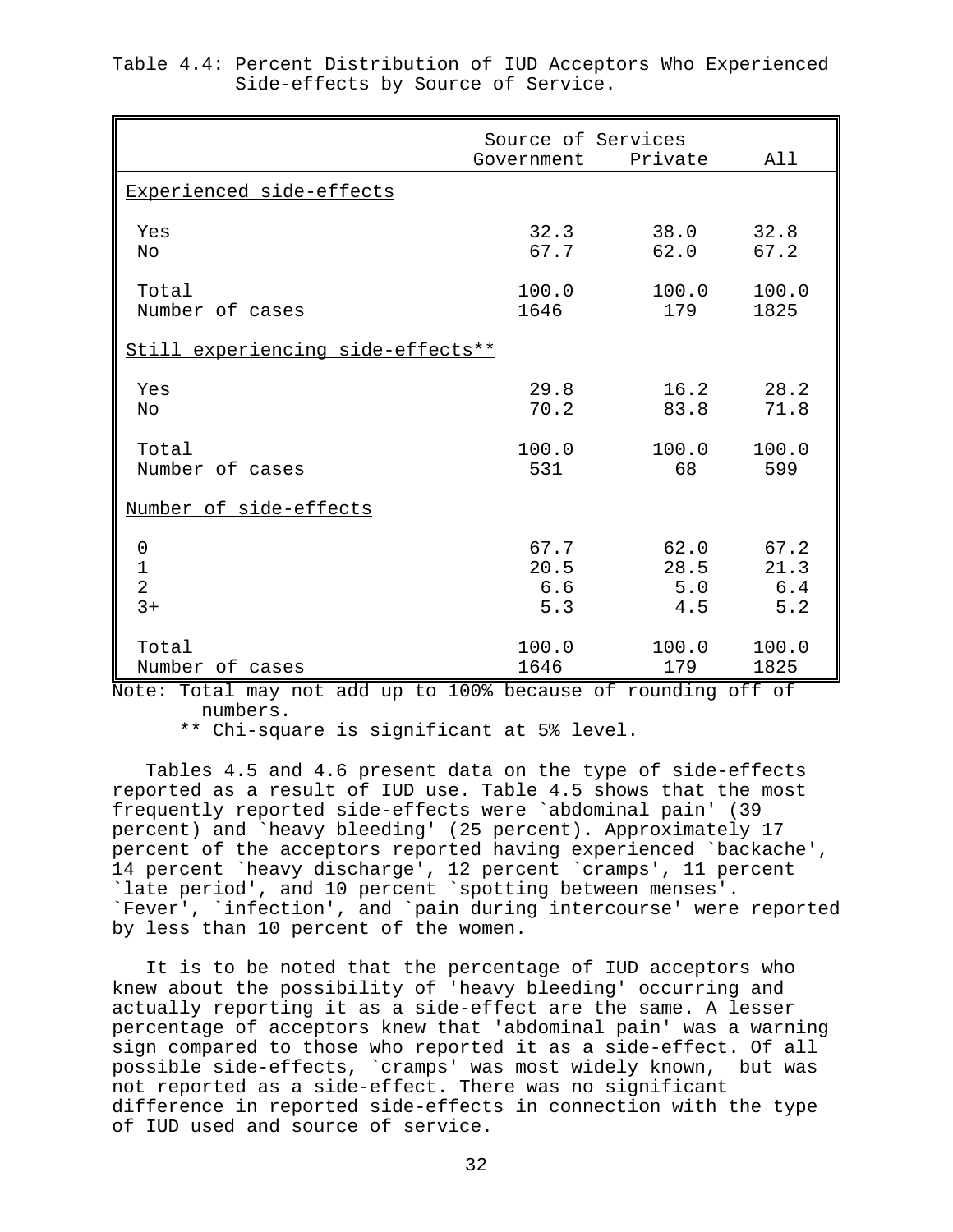|                    |      | Type of IUD |      |      |
|--------------------|------|-------------|------|------|
|                    | LL   | МL          | CU   | All  |
|                    |      |             |      |      |
| Cramps             | 11.9 | 12.6        | 11.0 | 12.0 |
| Heavy bleeding     | 26.2 | 22.8        | 26.0 | 25.2 |
| Spotting           | 9.9  | 10.2        | 12.3 | 10.3 |
| Infection          | 4.1  | 4.2         | 5.5  | 4.3  |
| Backache           | 18.3 | 18.0        | 9.6  | 17.1 |
| Heavy discharge    | 12.8 | 13.8        | 16.4 | 13.5 |
| Abdominal pain     | 38.7 | 41.3        | 39.7 | 39.6 |
| Pain during inter. | 3.5  | 2.4         | 6.8  | 3.6  |
| Late period        | 13.1 | 9.6         | 8.2  | 11.5 |
| Fever              | 7.6  | 9.0         | 9.6  | 8.2  |
| Number of cases    | 344  | 167         | 73   | 584  |

Table 4.5: Percent of IUD Acceptors Who Experienced Side-effects According to Type of IUD.

Table 4.6: Percent of IUD Acceptors Who Experienced Side-effects According to Source of Service.

|                    | Source of Service  |      |      |  |  |  |
|--------------------|--------------------|------|------|--|--|--|
|                    | Government Private |      | All  |  |  |  |
|                    |                    |      |      |  |  |  |
| Cramps             | 13.2               | 7.4  | 12.5 |  |  |  |
| Heavy bleeding     | 25.0               | 27.9 | 25.4 |  |  |  |
| Spotting           | 10.5               | 11.8 | 10.7 |  |  |  |
| Infection          | 4.0                | 7.4  | 4.3  |  |  |  |
| Backache           | 17.9               | 13.2 | 17.4 |  |  |  |
| Heavy discharge    | 14.1               | 8.8  | 13.5 |  |  |  |
| Abdominal pain     | 39.4               | 38.2 | 39.2 |  |  |  |
| Pain during inter. | 4.0                | 1.5  | 3.7  |  |  |  |
| Late period        | 11.9               | 7.4  | 11.4 |  |  |  |
| Fever              | 8.5                | 5.9  | 8.2  |  |  |  |
| Number of cases    | 531                | 68   | 599  |  |  |  |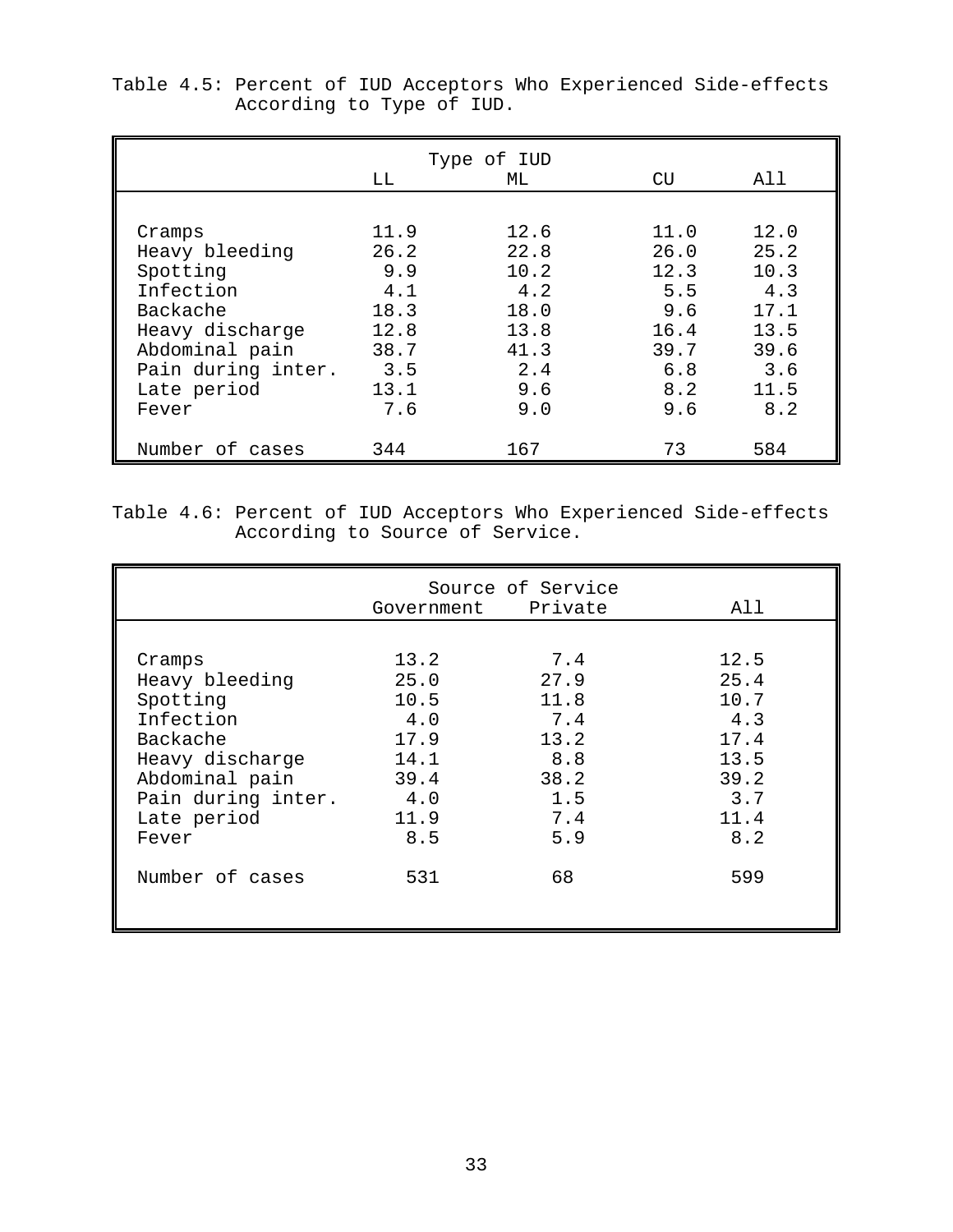Table 4.7 shows that half of the IUD acceptors experienced side-effects within one month of IUD insertion. A slightly higher percentage of women using private sources (64 percent) reported side-effects within this period compared with 49 percent of women using government sources.

| Type of IUD        |       |       |       |       |  |  |  |  |  |  |
|--------------------|-------|-------|-------|-------|--|--|--|--|--|--|
| No. of Months      | LL.   | ML    | CU    | All   |  |  |  |  |  |  |
|                    |       |       |       |       |  |  |  |  |  |  |
| Less than a month  | 14.5  | 14.5  | 7.1   | 13.5  |  |  |  |  |  |  |
| One month          | 33.8  | 41.9  | 37.5  | 36.7  |  |  |  |  |  |  |
| Two months         | 15.4  | 12.8  | 14.3  | 14.5  |  |  |  |  |  |  |
| Three months       | 6.6   | 8.5   | 12.5  | 8.0   |  |  |  |  |  |  |
| Four months        | 2.2   | 0.0   | 1.8   | 1.5   |  |  |  |  |  |  |
| Five months        | 4.4   | 2.6   | 0.0   | 3.2   |  |  |  |  |  |  |
| Six months         | 2.2   | 4.3   | 0.0   | 2.5   |  |  |  |  |  |  |
| After seven months | 20.2  | 15.4  | 25.0  | 19.5  |  |  |  |  |  |  |
| Not stated         | 0.9   | 0.0   | 1.8   | 0.7   |  |  |  |  |  |  |
|                    |       |       |       |       |  |  |  |  |  |  |
| Total              | 100.0 | 100.0 | 100.0 | 100.0 |  |  |  |  |  |  |
| Number of cases    | 228   | 117   | 56    | 401   |  |  |  |  |  |  |

Table 4.7: Percent Distribution of IUD Acceptors Who Experienced Side-effects According to Number of Months After Insertion and by Type of IUD.

Note: Total may not add up to 100% because of rounding off of numbers.

The majority of the IUD acceptors reported having experienced heavy bleeding and abdominal pain within a month of IUD insertion (Table 4.9). These side-effects were experienced by one-third of the acceptors even after three months. More than half of the acceptors also reported experiencing backache, cramps, and spotting within a month of IUD insertion. Almost one-third of the acceptors reported having a backache after four months of IUD use, a lesser percentage reported cramps and spotting during this period.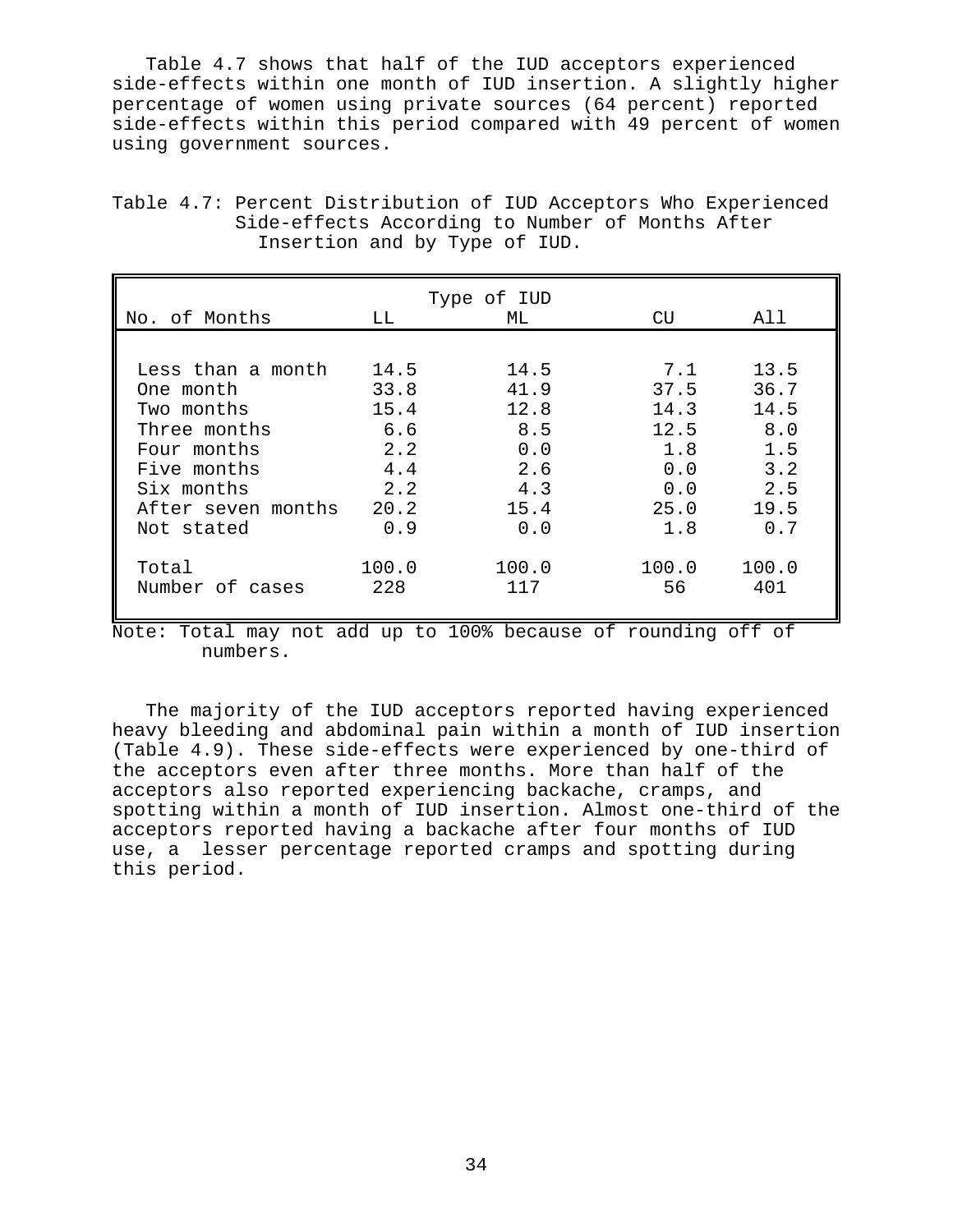| No. of Months                                | Government Private   | Source of Services  | All                  |
|----------------------------------------------|----------------------|---------------------|----------------------|
|                                              |                      |                     |                      |
| Less than a month<br>One month<br>Two months | 13.1<br>36.0<br>14.7 | 19.1<br>44.7<br>8.5 | 13.8<br>37.0<br>14.0 |
| Three months                                 | 7.9                  | 8.5                 | 8.0                  |
| Four months                                  | 1.4                  | 2.1                 | 1.4                  |
| Five months                                  | 3.3                  | 2.1                 | 3.1                  |
| Six months                                   | 2.5                  | 2.1                 | 2.4                  |
| After seven months                           | 20.4                 | 12.8                | 19.6                 |
| Not stated                                   | 0.8                  | $\Omega$            | 0.7                  |
| Total<br>Number of cases                     | 100.0<br>367         | 100.0<br>47         | 100.0<br>414         |

Table 4.8: Percent Distribution of IUD Acceptors Who Experienced Side-effects According to Number of Months After Insertion Side-effects Occurred.

Note: Total may not add up to 100% because of rounding off of numbers.

Table: 4.9: Percent Distribution of IUD Acceptors According to Number of Months After Insertion Side-effects Experienced.

| No. of months after insertion<br>side-effect occurred |      |      |                        |      |                                                             |       |     |  |
|-------------------------------------------------------|------|------|------------------------|------|-------------------------------------------------------------|-------|-----|--|
|                                                       | <1   | 1    | 2                      | 3    | $4+$                                                        | All   | N   |  |
| Cramps                                                | 14.6 | 45.8 | 10.4                   | 10.4 | 18.8                                                        | 100.0 | 48  |  |
| Heavy bleeding                                        | 17.4 | 32.2 | 16.5                   | 11.6 | 22.3                                                        | 100.0 | 121 |  |
| Spotting                                              | 20.9 | 41.9 | 9.3                    | 9.3  | 18.6                                                        | 100.0 | 43  |  |
| Infection                                             | 38.9 | 5.6  | 33.3                   | 0.0  | 22.2                                                        | 100.0 | 18  |  |
| Backache                                              | 27.3 | 24.2 | 10.6                   | 6.1  | 31.8                                                        | 100.0 | 66  |  |
| Heavy discharge 3.4                                   |      | 24.1 | 13.8                   | 10.3 | 48.3                                                        | 100.0 | 58  |  |
| Abdominal pain 19.3                                   |      | 34.3 | 13.9                   | 6.6  | 25.9                                                        | 100.0 | 166 |  |
| Pain during sex 9.1                                   |      | 36.4 | 27.3                   | 9.1  | 18.2                                                        | 100.0 | 11  |  |
| Late period                                           | 14.7 | 29.9 | 29.4                   | 0.0  | 26.5                                                        | 100.0 | 34  |  |
| Fever                                                 | 27.3 | 24.2 | 15.2                   | 6.1  | 27.3                                                        | 100.0 | 33  |  |
| 77 – L                                                |      |      | $-2$ $-2$ $-1000$ $-1$ |      | $\overline{z}$ $\overline{z}$ $\overline{z}$ $\overline{z}$ |       |     |  |

Note: Total may not add up to 100% because of rounding off of numbers.

Seventy percent of the IUD acceptors who experienced a sideeffect sought assistance from their health provider. Those using the Copper T were more likely to seek help than those using other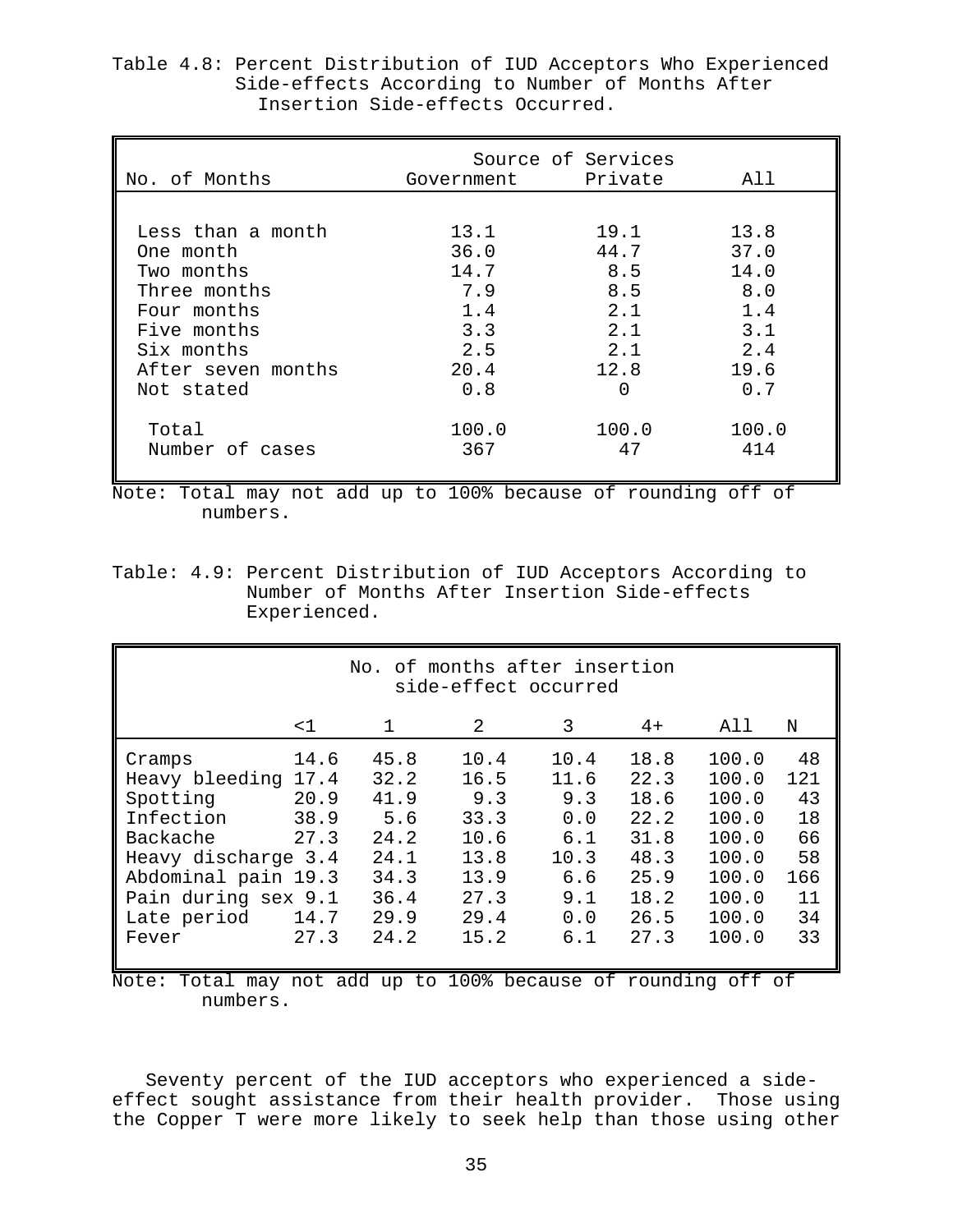types of IUDs (Table 4.10). The single most utilized source of assistance was the health center, it was visited by almost half of the acceptors who experienced side-effects (49 percent; not shown in Table). Private doctors and midwives were consulted by five percent of the acceptors. Village midwives, fieldworkers, and cadres were less likely to be the source of help for sideeffects.

Of those IUD acceptors who did not go for help even though they experienced side-effects, forty percent considered their side-effects not to be serious (Table 4.11). A higher percentage of Copper T users reported side-effects that were not serious than those using other types of IUDs. Similarly, the percentage of the acceptors using private sources who considered sideeffects not serious was significantly higher than those who used government sources.

Table 4.12 presents data on the type of assistance provided to the IUD acceptors who experienced side-effects and sought help. Half of the acceptors were prescribed medicine, 37 percent were given advice, and 17 percent had their IUD removed. It is to be noted that multiple responses were possible. Data also suggests that Copper T and Lippes Loop users were more likely to get their IUD removed than those using the Multiload.

| ∸ ∪<br>UTAL CITCLA.   |                      |                                  |                         |                  |  |  |  |  |
|-----------------------|----------------------|----------------------------------|-------------------------|------------------|--|--|--|--|
|                       | Yes                  | Whether sought assistance<br>No. | All                     | N                |  |  |  |  |
| Source of Services    |                      |                                  |                         |                  |  |  |  |  |
| Government<br>Private | 69.3<br>70.6         | 30.7<br>29.4                     | 100.0<br>100.0          | 525<br>68        |  |  |  |  |
| Total                 | 69.5                 | 30.5                             | 100.0                   | 593              |  |  |  |  |
| Type of IUDs*         |                      |                                  |                         |                  |  |  |  |  |
| LL<br>МL<br>CU        | 66.8<br>70.3<br>76.7 | 33.2<br>29.7<br>23.3             | 100.0<br>100.0<br>100.0 | 340<br>165<br>73 |  |  |  |  |
| Total                 | 69.0                 | 31.0                             | 100.0                   | 578              |  |  |  |  |

Table 4.10: Percent Distribution of IUD Acceptors Who Experienced Side-effects According to Whether Sought Assistance For Side-effects.

Note: Total may not add up to 100% because of rounding off of numbers.

\* Chi-square is significant at 1% level.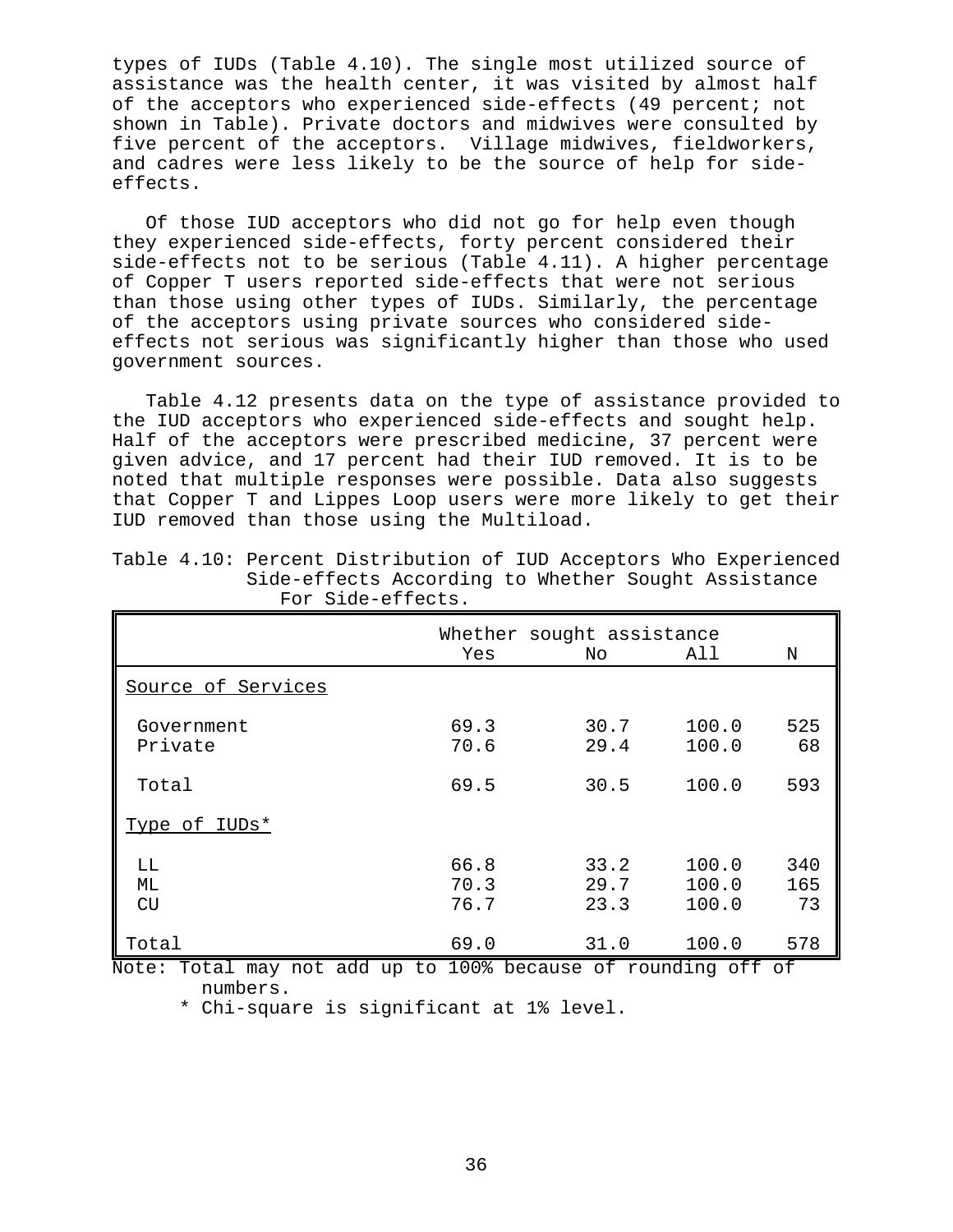# Table 4.11: Percent Distribution of IUD Acceptors Who Experienced Side-effects According to Reasons for Not Seeking Assistance.

|                       | Reason for not seeking assistance<br>Considered<br>not serious | Other<br>reasons     | All                     | N               |
|-----------------------|----------------------------------------------------------------|----------------------|-------------------------|-----------------|
| Source of Services**  |                                                                |                      |                         |                 |
| Government<br>Private | 37.7<br>65.0                                                   | 62.3<br>35.0         | 100.0<br>100.0          | 154<br>20       |
| Total                 | 40.8                                                           | 59.2                 | 100.0                   | 174             |
| Type of IUDs          |                                                                |                      |                         |                 |
| LL<br>МL<br>CU        | 36.9<br>39.1<br>68.8                                           | 63.1<br>60.9<br>31.2 | 100.0<br>100.0<br>100.0 | 111<br>46<br>16 |
| Total                 | 40.5                                                           | 59.5                 | 100.0                   | 173             |

Note: Total may not add up to 100% because of rounding off of numbers.

\*\* Chi-square is significant at 5% level.

### Table 4.12: Percent of IUD Acceptors Who Experienced Side-effects According to Type of Assistance Received for Side effects.

|                                                       | Advice<br>Given              | Medicine<br>Given            | IUD<br>Removed               | N                       |
|-------------------------------------------------------|------------------------------|------------------------------|------------------------------|-------------------------|
| Source of Services                                    |                              |                              |                              |                         |
| Government<br>Private<br>Total<br><u>Type of IUDs</u> | 36.9<br>34.9<br>36.7         | 52.2<br>48.8<br>51.8         | 17.0<br>18.6<br>17.2         | 347<br>43<br>390        |
| LL<br>ML<br>CU<br>Total                               | 40.1<br>33.3<br>33.3<br>37.1 | 46.5<br>58.7<br>55.6<br>51.3 | 19.8<br>10.1<br>20.4<br>17.1 | 217<br>109<br>54<br>380 |

Note: N = number of cases.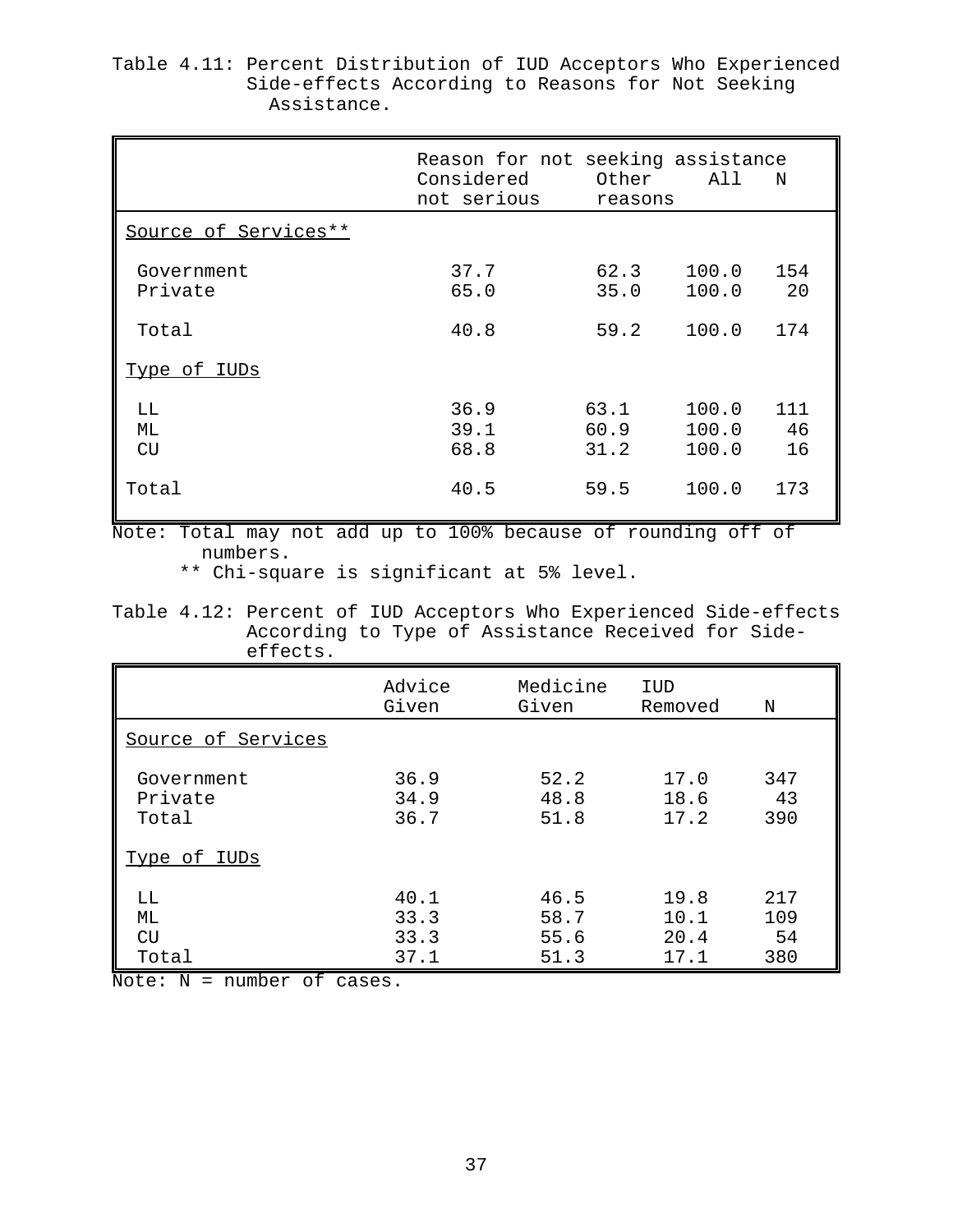Sixty-three percent of the IUD acceptors who experienced sideeffects made between one and two visits to their service provider, 29 percent between three and four visits and 9 percent five or more visits (Table 4.13). A lesser percentage of the IUD acceptors who used private sources (18 percent) required three or more visits compared to those who used government sources (39 percent). Also, a slightly higher percentage of Lippes Loop users made five or more visits to their provider compared to women using the Multiload and Copper T. As shown in Table 4.14, a large majority of the IUD acceptors (86 percent) were attended by the same person every time they visited the health center for consultation on side-effects.

Table 4.13: Percent of IUD Acceptors Who Experienced Side-effects According to Number of Visits to Provider For Side effects Assistance.

|                                | Number of visits     |                      |                     |                         |                  |  |  |  |
|--------------------------------|----------------------|----------------------|---------------------|-------------------------|------------------|--|--|--|
|                                | $1 - 2$              | $3 - 4$              | $5+$                | All                     | N                |  |  |  |
| Source of Services**           |                      |                      |                     |                         |                  |  |  |  |
| Government<br>Private<br>Total | 60.7<br>81.3<br>63.0 | 30.1<br>16.7<br>28.5 | 9.3<br>2.1<br>8.5   | 100.0<br>100.0<br>100.0 | 366<br>48<br>414 |  |  |  |
| <u>Type of IUDs</u>            |                      |                      |                     |                         |                  |  |  |  |
| LL<br>ML<br>CU                 | 63.9<br>59.3<br>66.1 | 29.5<br>30.5<br>19.6 | 6.6<br>10.2<br>14.3 | 100.0<br>100.0<br>100.0 | 227<br>118<br>56 |  |  |  |
| Total                          | 62.8                 | 28.4                 | 8.7                 | 100.0                   | 401              |  |  |  |

Note: N = number of cases.

 Total may not add up to 100% because of rounding off of numbers.

\*\* Chi-square is significant at 5% level.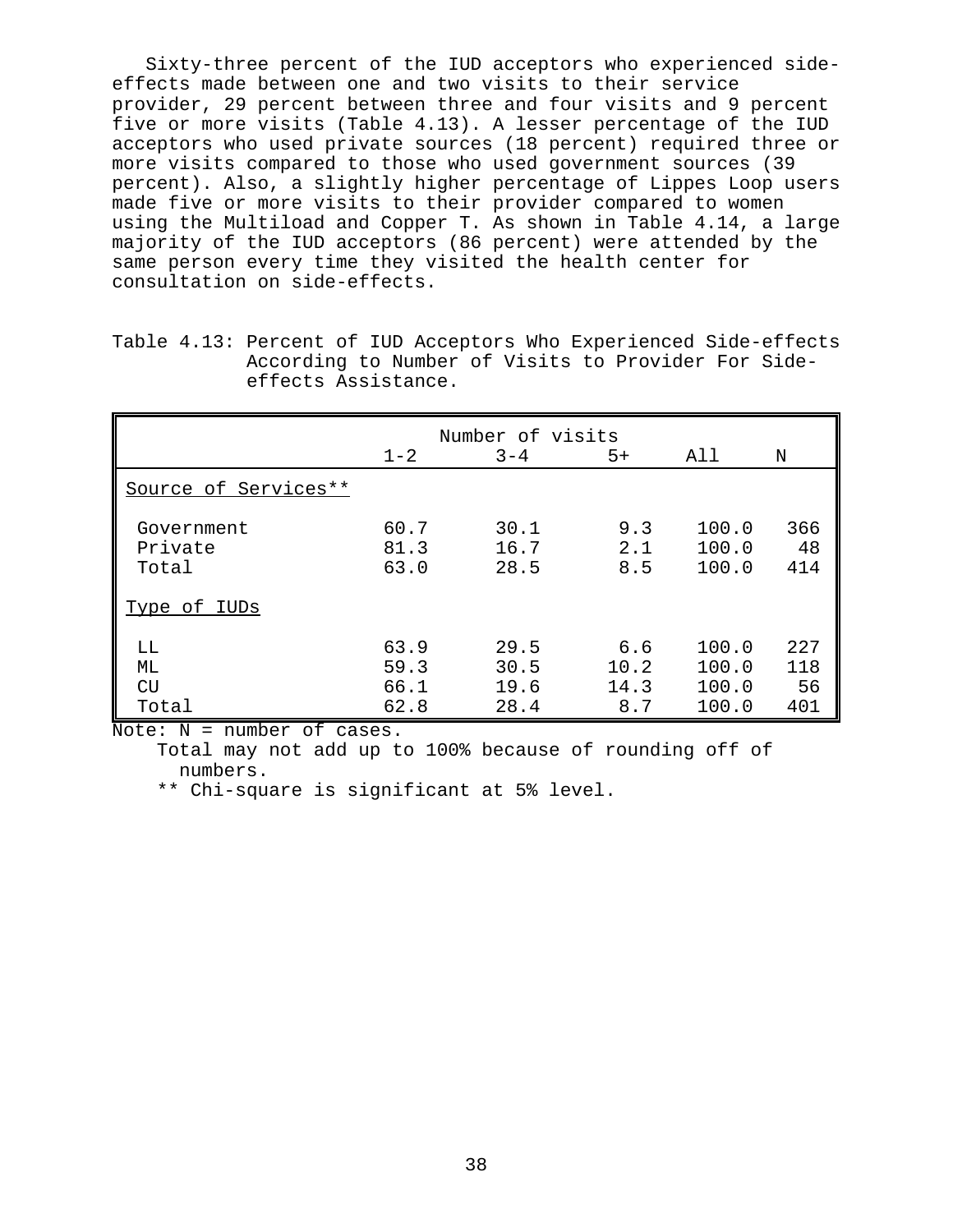Table 4.14: Percent of IUD Acceptors Who Experienced Side-effects According to Whether Same Person Assisted them for Side-effects.

|                                                       | Whether attended by same person |                             |                          |                                  |                         |  |  |
|-------------------------------------------------------|---------------------------------|-----------------------------|--------------------------|----------------------------------|-------------------------|--|--|
|                                                       | Yes                             | No.                         | ΝS                       | All                              | N                       |  |  |
| Source of Services                                    |                                 |                             |                          |                                  |                         |  |  |
| Government<br>Private<br>Total<br><u>Type of IUDs</u> | 85.2<br>87.5<br>85.5            | 11.7<br>12.5<br>11.8        | 3.0<br>0.0<br>2.7        | 100.0<br>100.0<br>100.0          | 366<br>48<br>414        |  |  |
| LL<br>МL<br>CU<br>Total                               | 84.6<br>89.8<br>83.9<br>86.0    | 11.5<br>8.5<br>16.1<br>11.2 | 4.0<br>1.7<br>0.0<br>2.7 | 100.0<br>100.0<br>100.0<br>100.0 | 227<br>118<br>56<br>401 |  |  |

Note:Total may not add up to 100% because of rounding off of numbers.

NS = Not stated.

N = number of cases.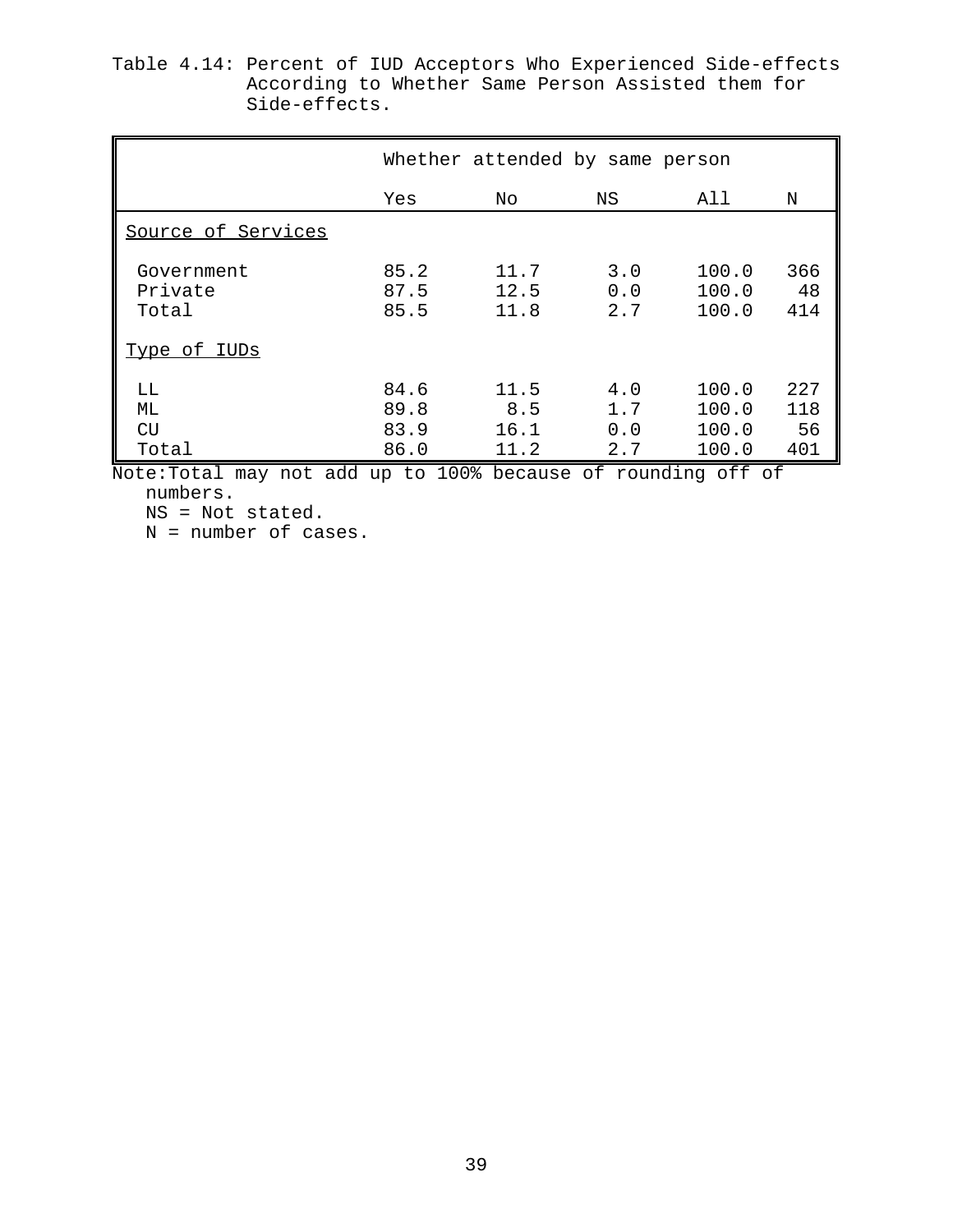# **CHAPTER 5**

### **ACCEPTOR'S USE STATUS**

This chapter describes the status of IUD use, retention rate, reasons for discontinuation, assistance sought for removal, and current family planning method being used. Additionally, this chapter provides analysis of factors affecting IUD use status and factors contributing to the current use of family planning methods after IUD discontinuation.

### **5.1. IUD Use Status**

As shown in Table 5.1, 68 percent of the IUD acceptors were still using the IUD at the time of the interview. More than onefourth of the acceptors (26 percent) had had their IUD removed and six percent reported the device had been spontaneously expelled. As expected, the expulsion rate was higher among those women who used the Lippes Loop (8 percent) compared to those who used the Multiload (3 percent) and the Copper T (4 percent).

|                       |                      | Current IUD Use Status |                   |                         |                    |
|-----------------------|----------------------|------------------------|-------------------|-------------------------|--------------------|
|                       | Still<br>using       | Removed                | Expelled          | Total                   | N                  |
| Source of Service     |                      |                        |                   |                         |                    |
| Government<br>Private | 69.6<br>69.8         | 26.4<br>24.0           | 6.0<br>6.1        | 100.0<br>100.0          | 1646<br>179        |
| Total                 | 67.8                 | 26.1                   | 6.0               | 100.0                   | 1825               |
| Type of IUD*          |                      |                        |                   |                         |                    |
| LL<br>МL<br>CU        | 69.8<br>65.3<br>62.4 | 22.7<br>31.6<br>34.0   | 7.6<br>3.1<br>3.6 | 100.0<br>100.0<br>100.0 | 1098<br>455<br>194 |
| Total                 | 67.8                 | 26.3                   | 6.0               | 100.0                   | 1747               |

Table 5.1: Percent Distribution of IUD Acceptors by Current Use Status.

Note: Total may not add up to 100% because of rounding off of numbers.

\* Chi-square is significant at 1% level.

\*\* Chi-square is significant at 5% level.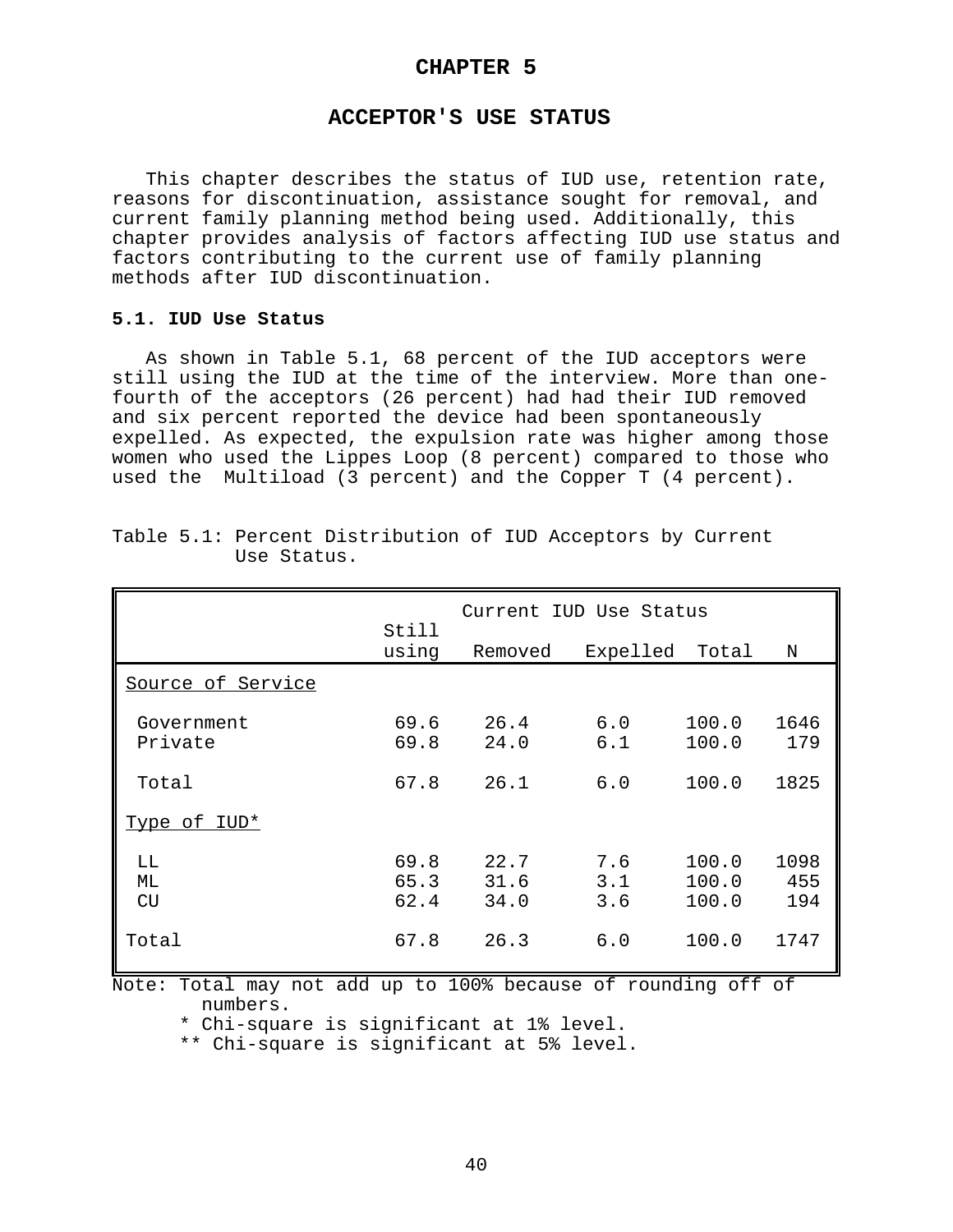Tables 5.2 and 5.3 present the cumulative IUD continuation rates by duration of use according to source of service and type of IUD used. The cumulative continuation rates were calculated using the survival life table techniques. Overall, 85 percent of the IUD acceptors continued to use the IUD through the first year, 77 percent the second year, 66 percent the third year, 61 percent the fourth year, and 54 percent the fifth year.

| Source of service<br>Private<br>Duration of Use(Months) Government<br>All |      |      |      |  |  |  |  |  |
|---------------------------------------------------------------------------|------|------|------|--|--|--|--|--|
|                                                                           |      |      |      |  |  |  |  |  |
|                                                                           | 93.7 | 96.4 | 93.9 |  |  |  |  |  |
| $\overline{3}$                                                            | 92.0 | 95.1 | 92.3 |  |  |  |  |  |
| 6                                                                         | 88.9 | 92.1 | 89.2 |  |  |  |  |  |
| 9                                                                         | 86.1 | 89.7 | 86.4 |  |  |  |  |  |
| 12                                                                        | 84.4 | 87.8 | 84.7 |  |  |  |  |  |
| 24                                                                        | 76.8 | 81.5 | 77.2 |  |  |  |  |  |
| 36                                                                        | 65.4 | 73.2 | 66.2 |  |  |  |  |  |
|                                                                           |      |      |      |  |  |  |  |  |
| 60                                                                        | 52.7 | 60.1 | 53.6 |  |  |  |  |  |
|                                                                           |      |      |      |  |  |  |  |  |
| Number of cases                                                           | 1609 | 167  | 1776 |  |  |  |  |  |
|                                                                           |      |      |      |  |  |  |  |  |

Table 5.2: Percent of IUD Acceptors By Duration of Use and Source of Service.

obtained IUDs from private sources were consistently higher than those who used government sources. Also, during the second year

Lippes Loop and Multiload acceptors. However, it is to be noted that after the second year the continuation rates for Lippes Loop

Differences became wider as the duration of use increased. At the end of the fifth year the continuation rate of Lippes Loop

acceptors were 50 and 36 percent, respectively.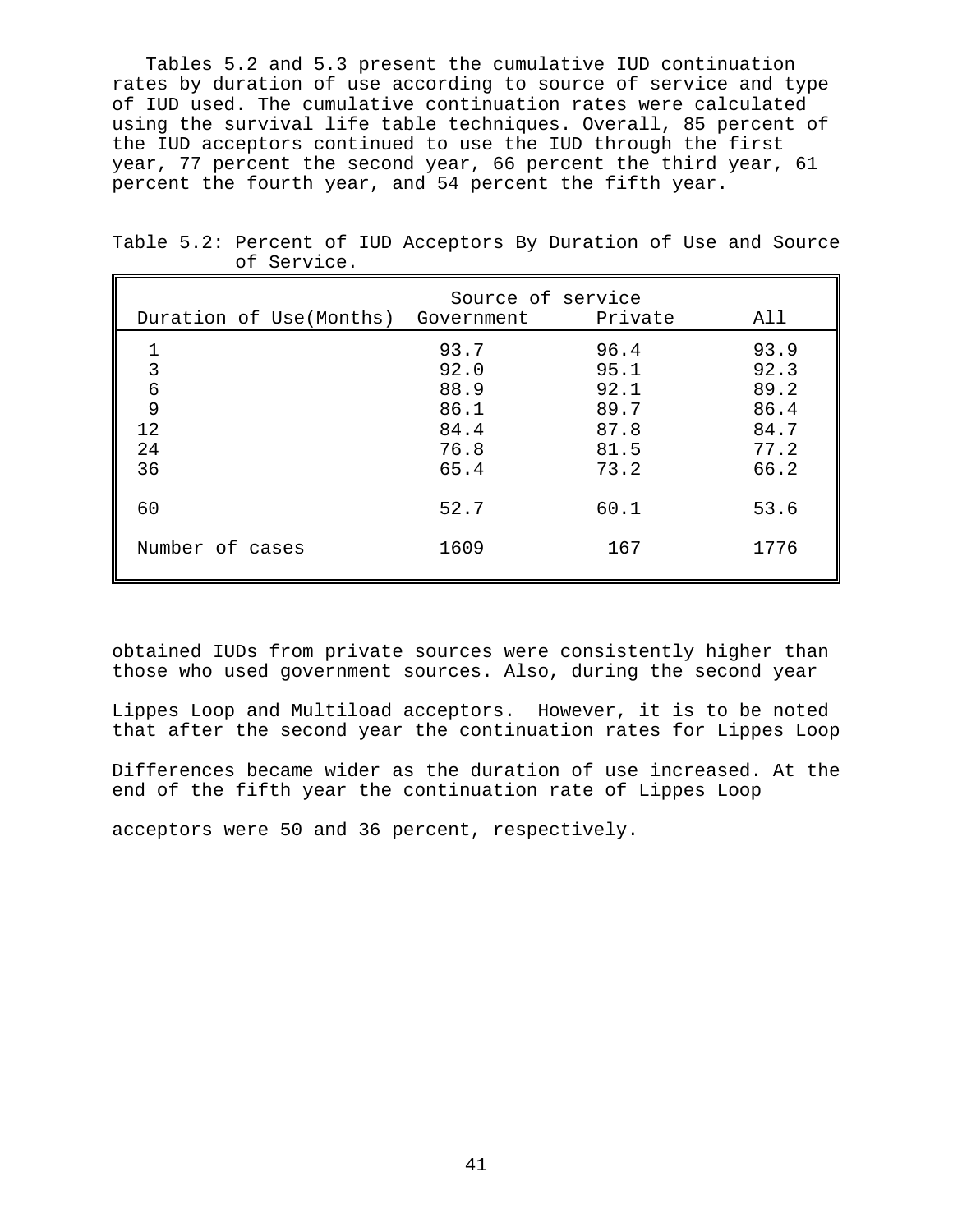| Duration of Use(Months)                   | LL                                                                   | Type of IUD<br>ML                                                    | CU                                                                   | All                                                                  |
|-------------------------------------------|----------------------------------------------------------------------|----------------------------------------------------------------------|----------------------------------------------------------------------|----------------------------------------------------------------------|
| 3<br>6<br>9<br>12<br>24<br>36<br>48<br>60 | 93.6<br>91.6<br>88.6<br>85.3<br>83.9<br>76.6<br>67.9<br>63.8<br>57.3 | 94.3<br>92.7<br>89.3<br>87.5<br>85.6<br>78.4<br>63.3<br>56.4<br>50.3 | 95.2<br>95.2<br>93.0<br>90.8<br>87.3<br>79.4<br>63.0<br>49.3<br>36.0 | 93.9<br>92.3<br>89.2<br>86.4<br>84.7<br>77.2<br>66.2<br>60.5<br>53.6 |
| Number of cases                           | 1067                                                                 | 447                                                                  | 192                                                                  | 1776                                                                 |

Table 5.3: Percent of IUD Acceptors According to Duration of Use and Type of IUD.

Of those acceptors who had their IUDs removed or expelled, 23 percent stopped use within three months of insertion, 48 percent after two years, and 16 percent after three or more years (Table 5.5). The table shows that the proportion of Copper T acceptors who stopped use after three years was significantly higher than Lippes Loop and Multiload acceptors. Similarly, a significantly higher proportion of Lippes Loop and Multiload acceptors stopped use within three months of insertion as compared with Copper T acceptors. Although acceptors using private sources were more likely to continue use for a longer time than those using government sources, the relationship was not statistically significant (Table 5.5).

|  |  | Table 5.4: Percent Distribution of IUD Acceptors No Longer Using |  |  |  |  |
|--|--|------------------------------------------------------------------|--|--|--|--|
|  |  | an IUD By Duration of Use and Source of Service.                 |  |  |  |  |

| Duration of Use(Months) Government                                               | Source of service                                 | Private                                           | A 1 1                                             |
|----------------------------------------------------------------------------------|---------------------------------------------------|---------------------------------------------------|---------------------------------------------------|
| < 4<br>$4 -$<br>- 6<br>$7 - 12$<br>$13 - 18$<br>$19 - 23$<br>$24 - 35$<br>$36 +$ | 24.0<br>9.1<br>13.0<br>9.1<br>8.3<br>21.4<br>15.1 | 14.8<br>9.3<br>13.0<br>9.3<br>5.6<br>20.4<br>27.8 | 23.2<br>9.1<br>13.0<br>9.1<br>8.1<br>21.3<br>16.3 |
| Total<br>Number of cases                                                         | 100.0<br>529                                      | 100.0<br>54                                       | 100.0<br>583                                      |

Note: Total may add up to 100 % because of rounding off of numbers.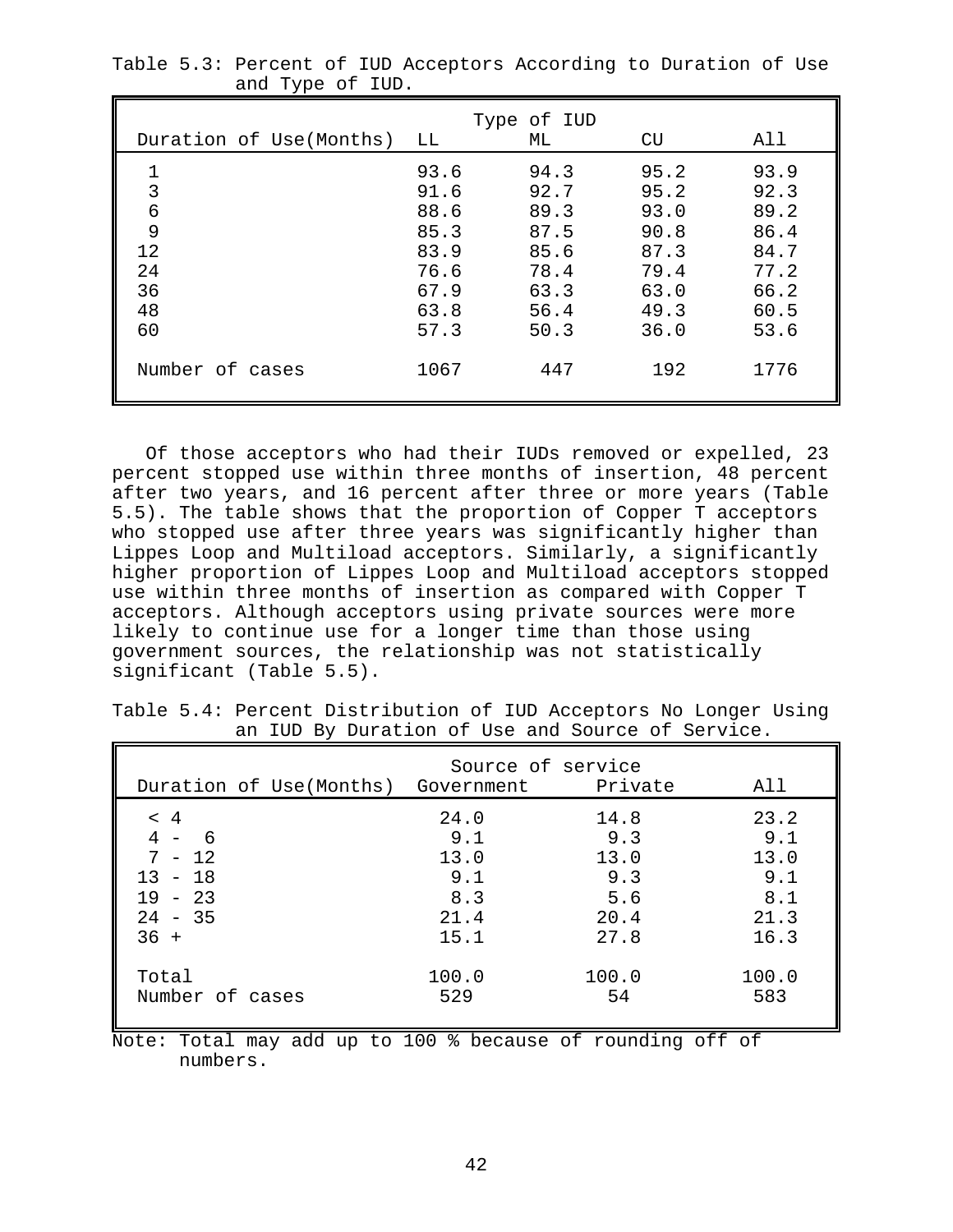| Duration of Use(Months)* LL                                                        |                                                   | Type of IUD<br>ML                                  | CU                                                | All                                               |
|------------------------------------------------------------------------------------|---------------------------------------------------|----------------------------------------------------|---------------------------------------------------|---------------------------------------------------|
| < 4<br>$4 -$<br>- 6<br>7<br>$-12$<br>$13 - 18$<br>$19 - 23$<br>$24 - 35$<br>$36 +$ | 26.7<br>9.4<br>14.5<br>9.4<br>7.9<br>17.9<br>14.2 | 20.5<br>9.6<br>10.3<br>10.3<br>6.4<br>30.1<br>12.8 | 12.3<br>5.5<br>13.7<br>5.5<br>8.2<br>21.9<br>32.9 | 23.1<br>8.9<br>13.2<br>9.1<br>7.5<br>21.8<br>16.3 |
| Total<br>Number of cases                                                           | 100.0<br>330                                      | 100.0<br>156                                       | 100.0<br>73                                       | 100.0<br>559                                      |

Table 5.5: Percent Distribution of IUD Acceptors No Longer Using an IUD By Duration of Use and Type of IUD.

Note: Total may not add up to 100% because of rounding off of numbers.

\* Chi-square is significant at 1% level.

Acceptors who stopped using the IUD were asked what the main reason was for doing this. Tables 5.6 and 5.7 present data on the responses received. The data indicates that one-fourth of the IUD acceptors gave `side-effects' as the reason for stopping. 'Desire pregnancy' and 'IUD expulsion' were the second reasons most given (each 17 percent). Another 12 percent of acceptors stopped using the IUD because they wanted to switch to another method (mostly to sterilization), and five percent became pregnant after the IUD was inserted. Gross termination rates calculated using life table techniques will be presented in Chapter 6.

As shown in Table 5.6, a slightly higher percentage of IUD acceptors using private sources tended to give reasons, such as `desire pregnancy', `side-effect' and `expulsion' than those women using government sources. Also, the proportion of the acceptors reporting IUD expulsion was three times higher for the Lippes Loop as compared to the Multiload or Copper T (Table 5.7). Similarly, a higher percentage of women using the Copper T (16 percent) stopped IUD use because of `IUD expiring' as compared with those using the Lippes Loop. This suggests that both acceptors and providers lack knowledge about the maximum duration that the Copper T can remain effective.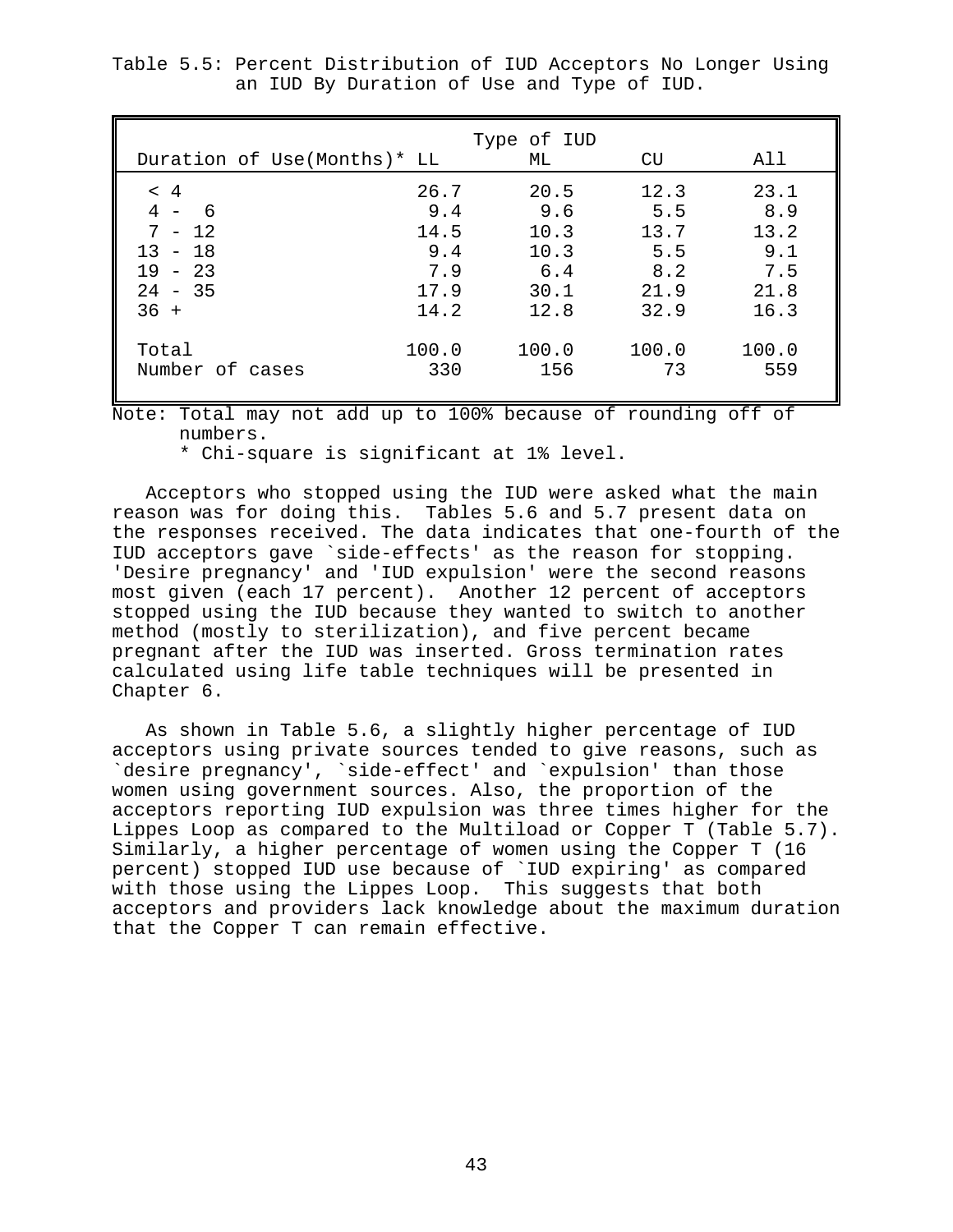| Reasons*                | Source of service | Government Private | All   |
|-------------------------|-------------------|--------------------|-------|
| Desire pregnancy        | 16.6              | 26.4               | 17.5  |
| Switch method           | 12.5              | 7.5                | 12.1  |
| Side-effects            | 23.5              | 34.0               | 24.4  |
| Fear of side-effects    | 3.9               | 1.9                | 3.8   |
| Pregnant                | 6.0               | 0.0                | 5.5   |
| Husband asked to remove | 1.4               | 1.9                | 1.4   |
| IUD expiring            | 8.2               | 7.5                | 8.2   |
| Expulsion               | 16.2              | 20.8               | 17.1  |
| Others                  | 11.0              | 0.0                | 10.0  |
| Total                   | 100.0             | 100.0              | 100.0 |
| Number of cases         | 583               | 53                 | 636   |

Table 5.6: Percent Distribution of IUD Acceptors According to Reasons for Discontinuing use of the IUD by Source of Service.

Note: Total may add up to 100 % because of rounding off of numbers.

Table 5.7: Percent Distribution of IUD Acceptors According to Reasons for Discontinuing use of the IUD by Type of IUD.

|                                | Type of IUD  |             | All          |
|--------------------------------|--------------|-------------|--------------|
|                                |              |             |              |
| 19.2                           | 14.9         | 14.9        | 17.3         |
| 9.6                            | 12.3         | 23.0        | 12.1         |
| 26.5                           | 20.5         | 27.0        | 24.6         |
| 5.5                            | 1.0          | 2.7         | 3.8          |
| 4.7                            | 7.7          | 4.1         | 5.5          |
| Husband asked to remove<br>1.7 | 1.0          | 1.4         | 1.5          |
| 2.6                            | 14.4         | 16.2        | 8.0          |
| 24.1                           | 7.2          | 8.1         | 16.8         |
| 6.1                            | 21.0         | 2.7         | 10.5         |
| 100.0<br>344                   | 100.0<br>195 | 100.0<br>74 | 100.0<br>613 |
|                                | LL.          | МL          | CU           |

Note: Total may not add up to 100% because of rounding off of numbers.

\* Chi-square is significant at 1% level.

\*\* Chi-square is significant at 5% level.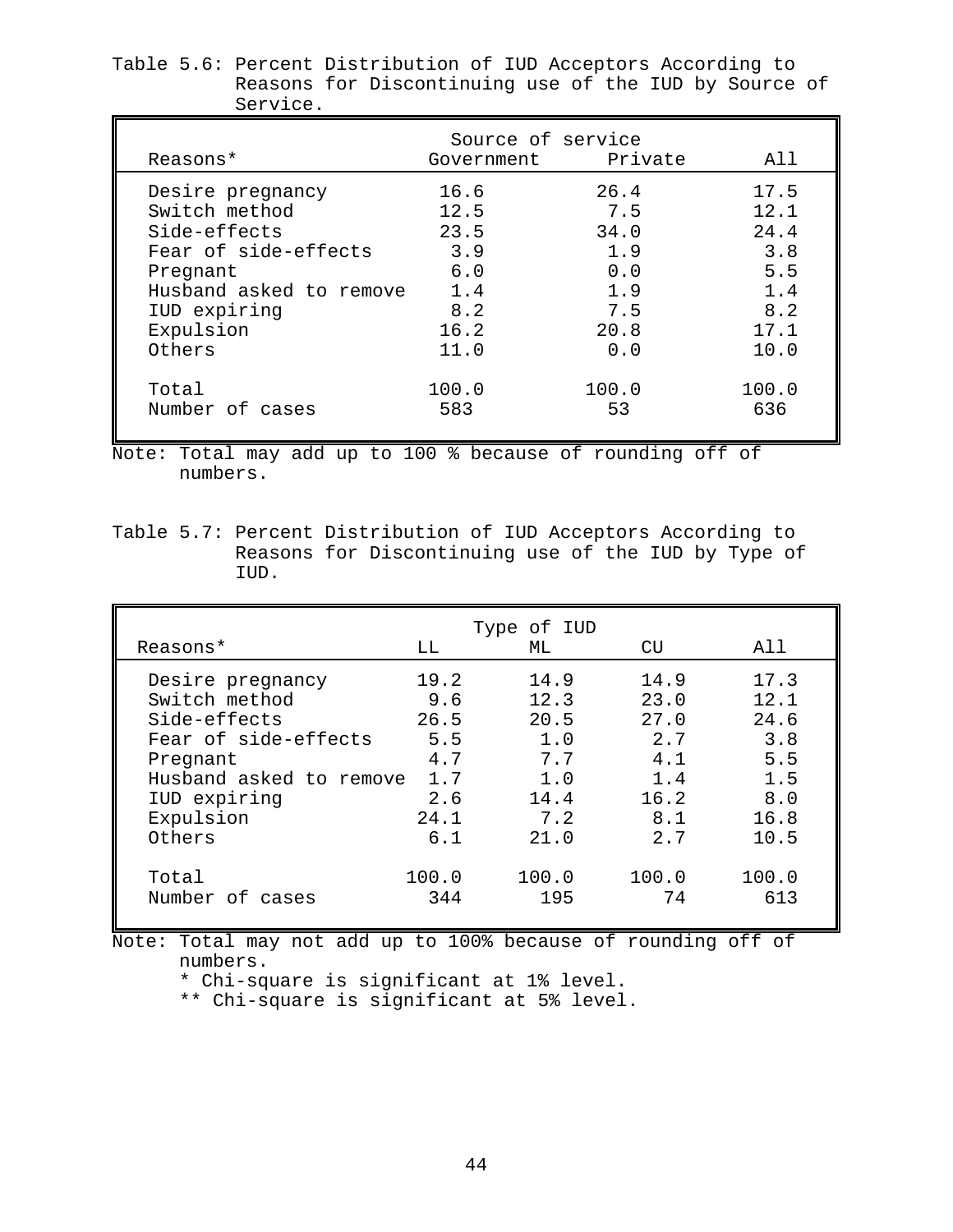Of all the acceptors who stopped using their IUDs, sixty-four percent discussed the question of removal with someone prior to doing so (Table 5.8), while 36 percent did not. The data suggests that a slightly higher proportion of acceptors using private sources, as well as those using the Multiload, discussed removal prior to doing so as compared with acceptors using government sources, as well as those using the Lippes Loop and Copper T.

|                       | Whether discussed removal<br>of IUD |                      |                         |                  |
|-----------------------|-------------------------------------|----------------------|-------------------------|------------------|
|                       | Yes                                 | No.                  | Total                   | N                |
| Source of Service*    |                                     |                      |                         |                  |
| Government<br>Private | 61.9<br>84.4                        | 38.1<br>15.6         | 100.0<br>100.0          | 506<br>45        |
| Total                 | 63.7                                | 36.3                 | 100.0                   | 551              |
| Type of IUD*          |                                     |                      |                         |                  |
| LL<br>МL<br>CU        | 56.4<br>79.3<br>59.2                | 43.6<br>20.7<br>40.8 | 100.0<br>100.0<br>100.0 | 312<br>150<br>71 |
| Total                 | 63.2                                | 36.8                 | 100.0                   | 533              |

Table 5.8: Percent Distribution of IUD Acceptors According to Whether They Had Discussed IUD Removal.

Note: Total may not add up to 100% because of rounding off of numbers.

\* Chi-square is significant at 1% level.

N = number of cases.

Among the acceptors who discussed IUD removal prior to doing so, 33 percent talked with midwives from health centers, 12 percent with fieldworkers, and 11 percent with friends/relatives (multiple responses were possible). As shown in Table 5.9, less than six percent of women discussed removal with other groups of people, including private doctors, midwives, and other IUD users. The proportion of the acceptors who discussed IUD removal with fieldworkers and midwives from health centers was higher among those who used government sources and the Multiload as compared with those who used private sources and the Lippes Loop. Table 5.10 indicates that private midwives were more likely to be contacted for discussion by Copper T acceptors than by Lippes Loop and Multiload acceptors.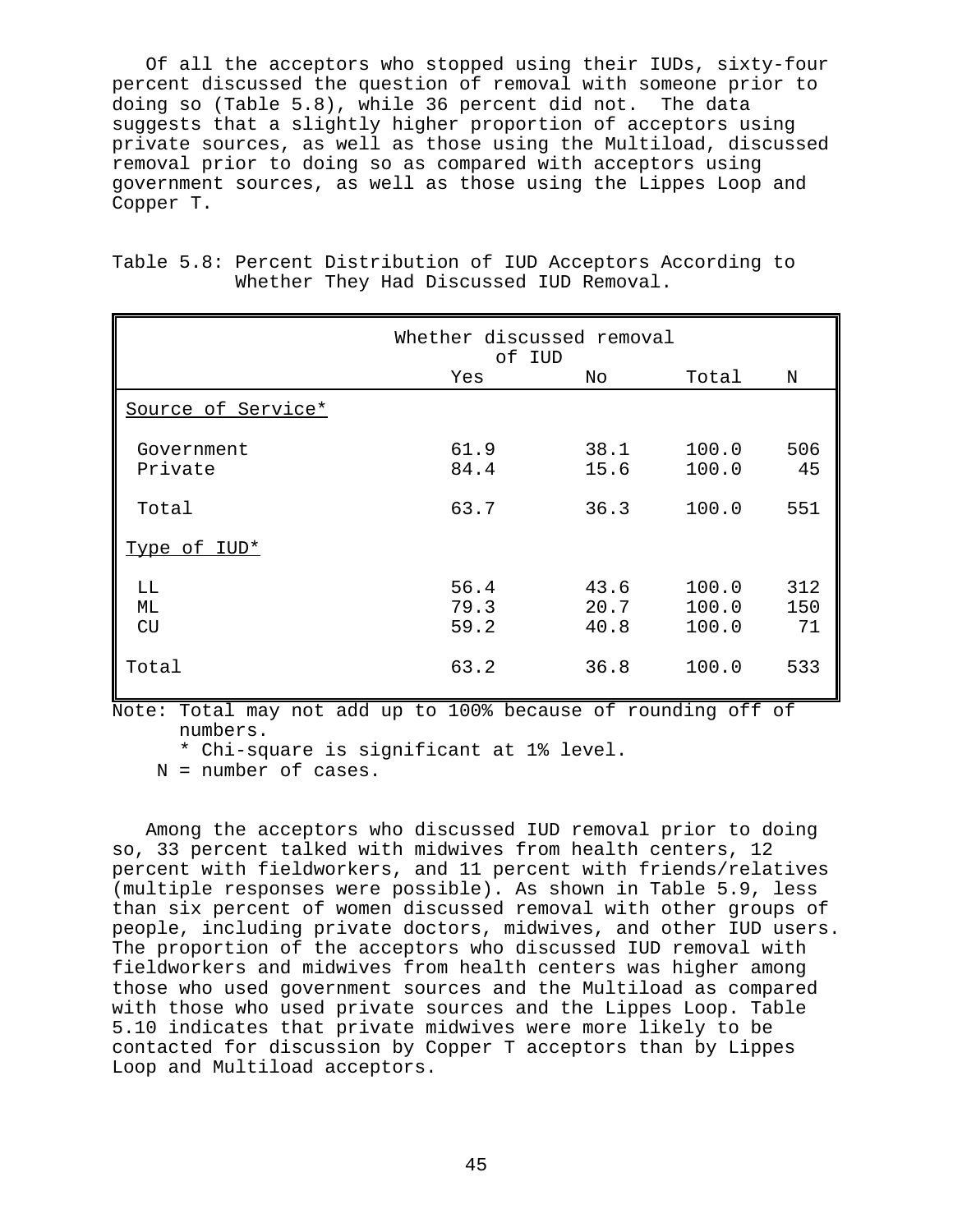| Persons contacted                                                                                                                                        | Source of service                                              | Government Private                                             | All                                                            |
|----------------------------------------------------------------------------------------------------------------------------------------------------------|----------------------------------------------------------------|----------------------------------------------------------------|----------------------------------------------------------------|
| Friends/ relatives<br>Other IUD users<br>Field workers**<br>Volunteers<br>Midwives<br>Doctors<br>Private Doctors<br>Private Midwives<br>Village Midwives | 11.5<br>3.8<br>13.1<br>7.0<br>34.2<br>3.5<br>3.2<br>5.4<br>3.8 | 10.5<br>5.3<br>2.6<br>15.8<br>26.3<br>2.6<br>2.6<br>7.9<br>0.0 | 11.4<br>4.0<br>12.0<br>8.0<br>33.3<br>3.4<br>3.1<br>5.7<br>3.4 |
| Number of cases                                                                                                                                          | 313                                                            | 38                                                             | 351                                                            |

Table 5.9: Percent of IUD Acceptors According to Persons With Whom they Discussed IUD Removal by Source of Service.

Note: \*\* Chi-square is significant at 5% level.

Table 5.10: Percent of IUD Acceptors According to Persons With Whom they Discussed IUD Removal by Type of IUD.

| Persons contacted | LL.  | Type of IUD<br>МL | CU   | All  |
|-------------------|------|-------------------|------|------|
| Friends/relatives | 12.5 | 11.8              | 7.1  | 11.6 |
| Other IUD users   | 2.8  | 5.0               | 4.8  | 3.9  |
| Field workers     | 14.8 | 10.9              | 7.1  | 12.5 |
| Volunteers        | 6.3  | 11.8              | 7.1  | 8.3  |
| Midwives          | 29.0 | 41.2              | 33.3 | 33.8 |
| Doctors           | 4.0  | 2.5               | 2.4  | 3.3  |
| Private Doctors   | 2.3  | 5.0               | 2.4  | 3.3  |
| Private Midwives  | 4.5  | 5.0               | 9.5  | 5.3  |
| Village Midwives  | 2.8  | 5.9               | 0.0  | 3.6  |
| Others            | 61.4 | 40.3              | 57.1 | 53.4 |
| Number of cases   | 176  | 119               | 42   | 337  |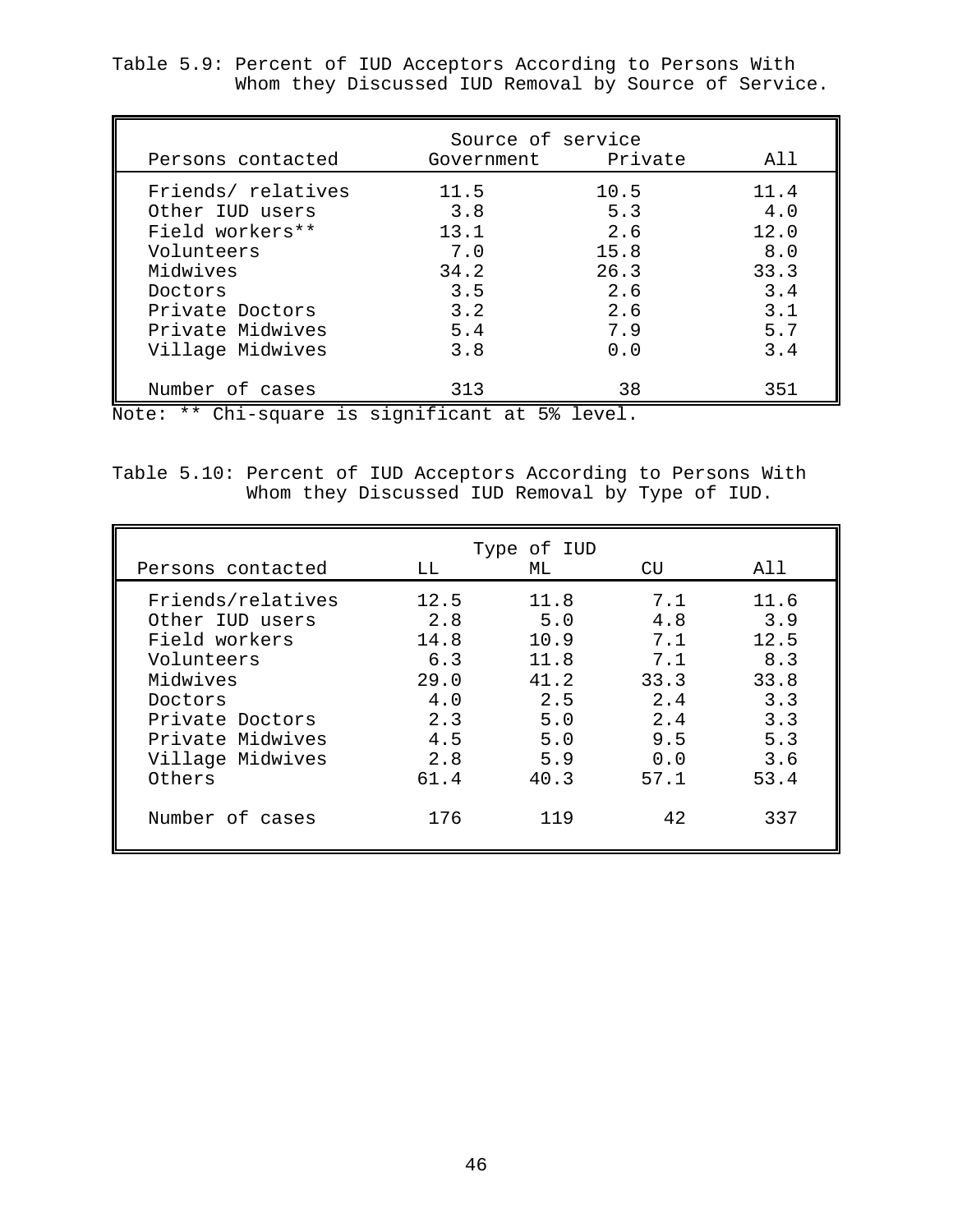A majority of the acceptors (70 percent) seemed to have discussed IUD removal with only one person (Table 5.11). The remaining 22 and 8 percent discussed removal respectively with two, three or more people prior to removal. In general, there seemed to be no difference in the proportion of acceptors who discussed removal by service source and type of IUD. However, a slightly higher proportion of the acceptors using government sources tended to discuss removal with more than one person. The sample size was too small to establish any concrete relationship.

|                       |                      | Number of persons with whom<br>discussed |                   |                         |                  |
|-----------------------|----------------------|------------------------------------------|-------------------|-------------------------|------------------|
|                       | $\mathbf{1}$         | 2                                        | $3+$              | Total                   | N                |
| Source of Services    |                      |                                          |                   |                         |                  |
| Government<br>Private | 68.3<br>86.8         | 24.0<br>7.9                              | 7.6<br>5.2        | 100.0<br>100.0          | 312<br>38        |
| Total                 | 70.3                 | 22.3                                     | 7.5               | 100.0                   | 350              |
| Type of IUDs          |                      |                                          |                   |                         |                  |
| LL<br>МL<br>CU        | 68.8<br>71.4<br>73.8 | 22.7<br>20.2<br>23.8                     | 9.4<br>8.3<br>2.4 | 100.0<br>100.0<br>100.0 | 176<br>119<br>42 |
| Total                 | 70.3                 | 22.0                                     | 7.7               | 100.0                   | 337              |

Table 5.11: Percent Distribution of IUD Acceptors According to Number of Persons With Whom They Discussed IUD Removal.

Note: Total may not add up to 100% because of rounding off of numbers.

Table 5.12 indicates that about one-half of the acceptors were advised to discontinue using their IUD, 37 percent switched to another method, and 7 percent continued using their IUD. A slightly higher proportion of the acceptors using private sources received advice to discontinue IUD use as compared to those women using government sources. More than half of the Copper T acceptors (55 percent) were given advice to switch to another method, as compared to 39 percent of Lippes Loop and 29 percent of Multiload acceptors.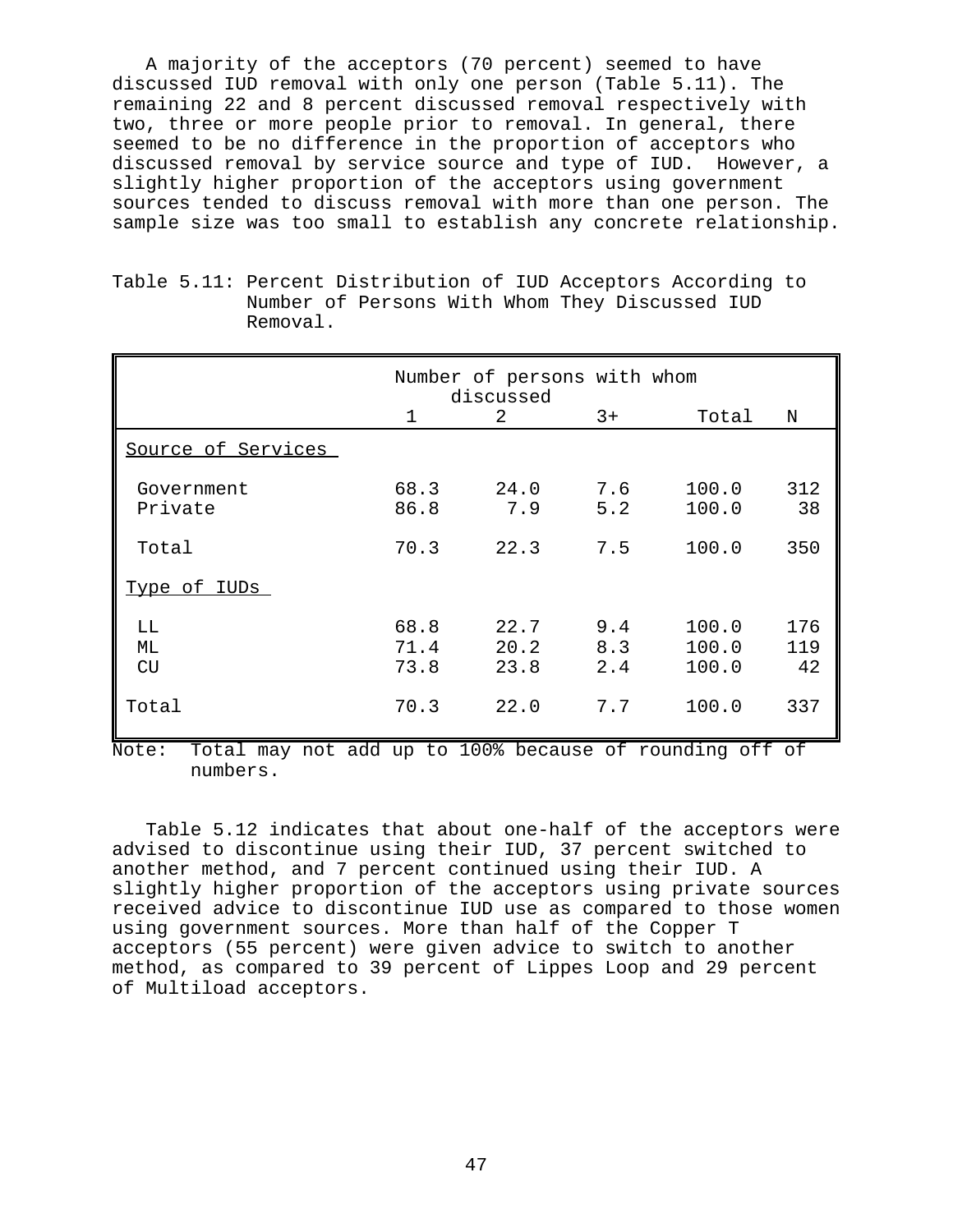|                                                                  |                     | Suggestion provided before<br>removal |              |                              |                  |
|------------------------------------------------------------------|---------------------|---------------------------------------|--------------|------------------------------|------------------|
|                                                                  |                     | Continue Discontinue Switch Total     |              |                              | N                |
| Source of Services                                               |                     |                                       |              |                              |                  |
| Government<br>Private                                            | 7.4<br>5.3          | 51.6<br>63.2                          | 37.8<br>28.9 | 100.0<br>100.0               | 312<br>38        |
| Total                                                            | 7.1                 | 52.9                                  | 36.9         | 100.0                        | 350              |
| Type of IUDs*                                                    |                     |                                       |              |                              |                  |
| LL<br>МL<br>CU                                                   | 2.3<br>13.4<br>11.9 | 53.4<br>56.3<br>33.3                  | 38.6<br>54.8 | 100.0<br>29.4 100.0<br>100.0 | 176<br>119<br>42 |
| Total                                                            | 7.4                 | 51.9                                  | 37.4         | 100.0                        | 337              |
| Total may not add up to 100% because of rounding off of<br>Note: |                     |                                       |              |                              |                  |

Table 5.12: Percent Distribution of IUD Acceptors According to Suggestions Provided When Discussing IUD Removal.

numbers and 'not stated' cases.

\* Chi-square is significant at 1% level.

The majority of the IUD acceptors (70 percent) had their IUDs removed at health centers and 17 percent by private providers. Less than 10 percent had their IUDs removed at public hospitals, and less than three percent at private hospitals and other locations. A significantly higher proportion of Lippes Loop acceptors (78 percent) had their IUDs removed at health centers as compared with those using the Multiload (66 percent) or the Copper T (48 percent). A higher proportion of Copper T acceptors received their IUDs from hospitals or private providers as compared with Lippes Loop and Multiload acceptors (Table 5.14). This suggests that Copper T acceptors preferred using facilities that were better equipped and private providers who could give them more personal attention.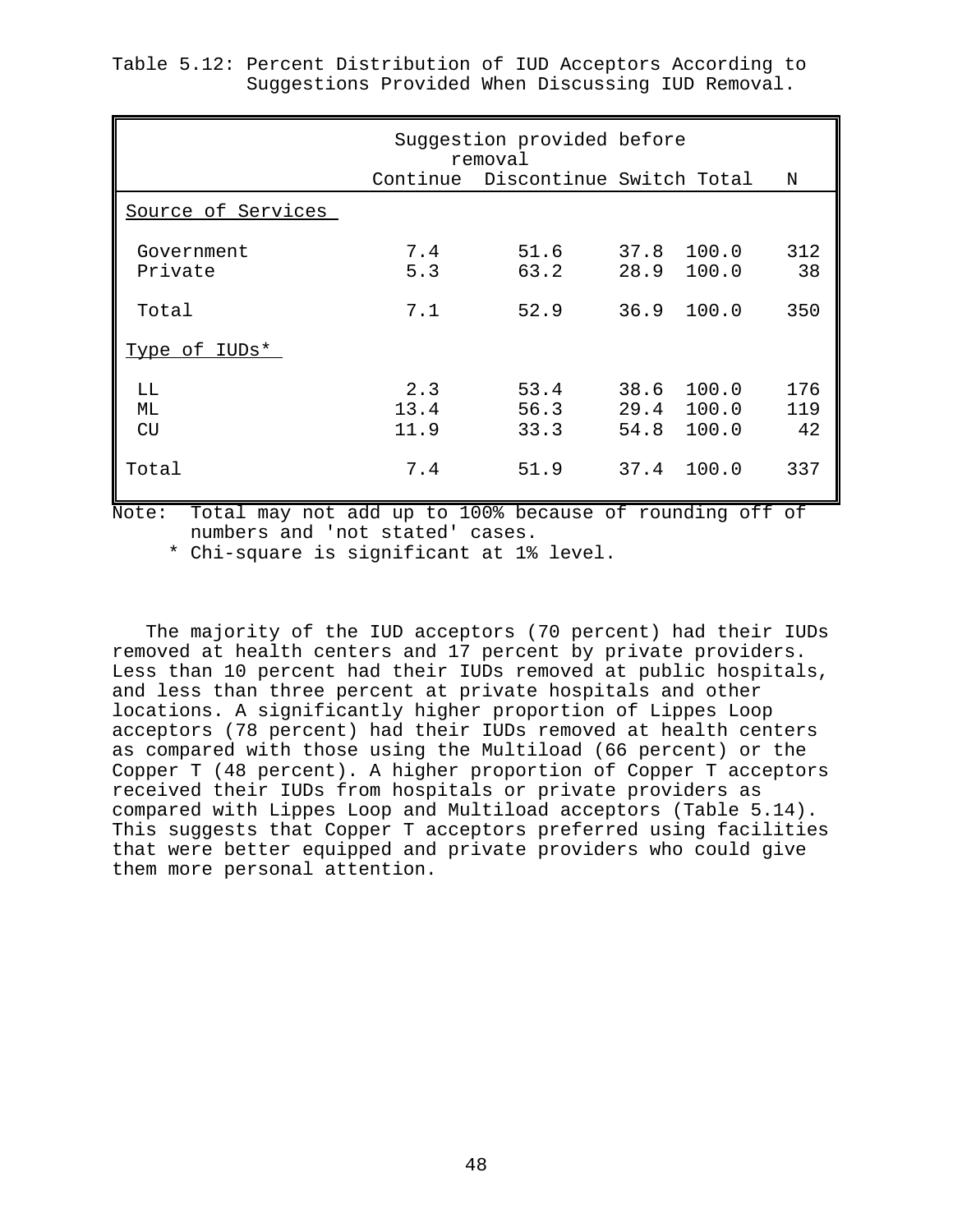|                  | Source of service |         |       |
|------------------|-------------------|---------|-------|
| Reason           | Government        | Private | All   |
| Hospital         | 8.4               | 2.6     | 7.7   |
| Health Center    | 70.4              | 63.2    | 69.6  |
| Private Hospital | 2.3               | 5.3     | 2.6   |
| Private Provider | 16.3              | 21.1    | 16.9  |
| Others           | 2.6               | 7.9     | 3.2   |
| Total            | 100.0             | 100.0   | 100.0 |
| Number of cases  | 311               | 38      | 349   |

Table 5.13: Percent Distribution of IUD Acceptors According to the Provider Who Removed an IUD by Source of Service.

Note: Total may not add up to 100 percent because of rounding off of numbers.

Table 5.14: Percent Distribution of IUD Acceptors According to the Provider Who Removed IUD by Type of IUD.

|                                   |              | Type of IUD |             |              |
|-----------------------------------|--------------|-------------|-------------|--------------|
| Reason*                           | LL           | МL          | CU          | All          |
| Hospital                          | 2.9          | 11.8        | 14.3        | 7.4          |
| Health Center<br>Private Hospital | 77.7<br>2.3  | 65.5<br>2.5 | 47.6<br>4.8 | 69.6<br>2.7  |
| Private Provider<br>Others        | 13.1<br>4.0  | 19.4<br>0.8 | 26.2<br>7.1 | 17.0<br>3.3  |
|                                   |              | 100.0       |             |              |
| Total<br>Number of cases          | 100.0<br>175 | 119         | 100.0<br>42 | 100.0<br>336 |

Note: Total may not add up to 100 % because of rounding off of numbers.

\* Chi-square is significant at 1% level.

## **5.2. Current Method Use**

Of the 585 acceptors whose IUD was expelled or removed, 64 percent went on to use another family planning method, with 27 percent using injectables, 17 percent oral pills, 9 percent the IUD, 7 percent implants, and 5 percent sterilization. As shown in Table 5.16, the proportion of acceptors who went on to use another family planning method was significantly higher among those who used the Copper T (79 percent) as compared with those women who used either the Lippes Loop (60 percent) or the Mulitload (54 percent), while no difference in method use was found according to source of service (Table 5.15).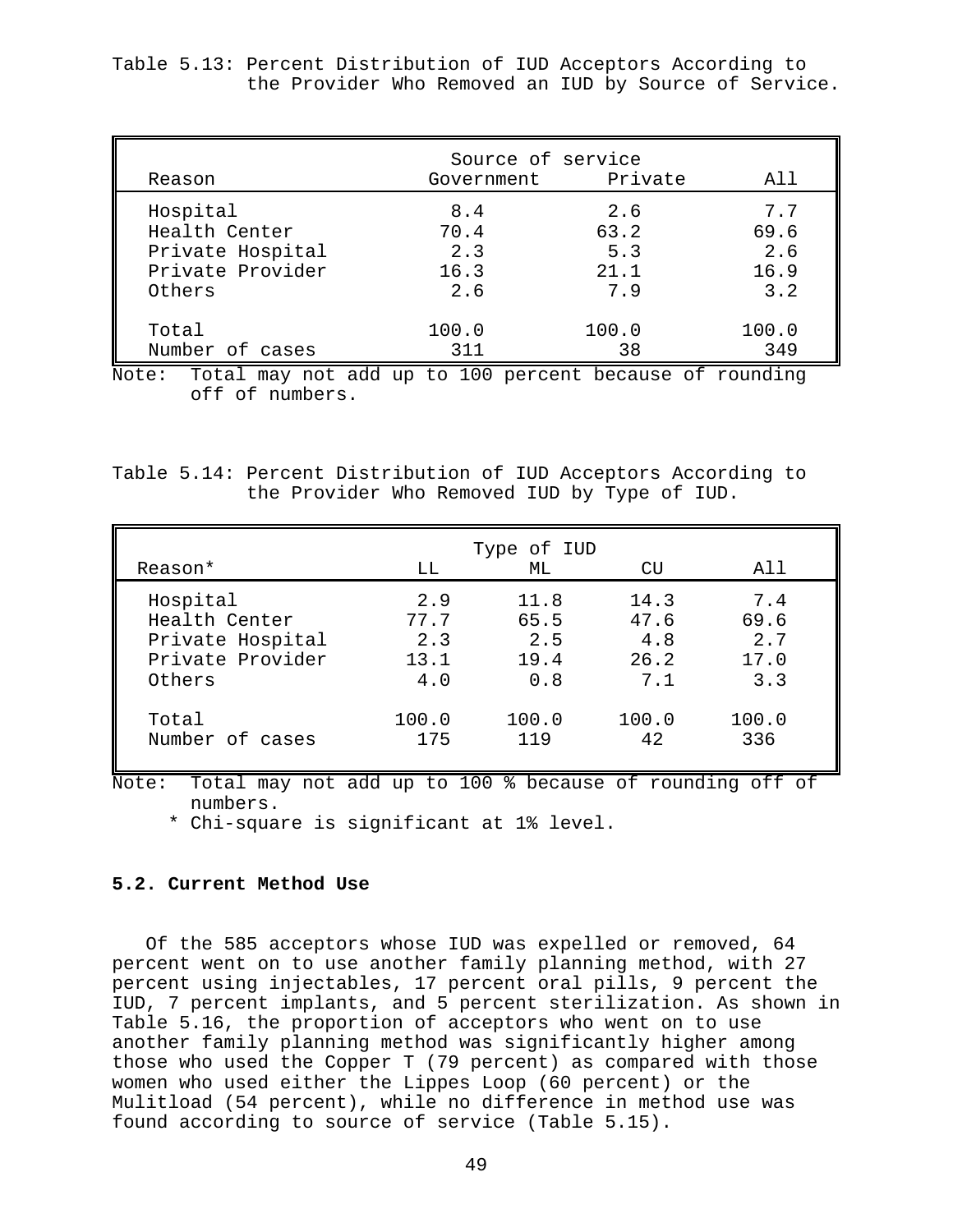| Method                 | Source of service<br>Government    | Private            | All                  |
|------------------------|------------------------------------|--------------------|----------------------|
| Sterilization          | 5.7                                | 1.9                | 5.3                  |
| Implant                | 5.5                                | 7.5                | 5.6                  |
| IUD                    | 9.0                                | 3.8                | 8.5                  |
| Injectable             | 26.1                               | 32.1               | 26.7                 |
| Pills                  | 17.1                               | 11.3               | 16.6                 |
| Others                 | 0.6                                | 0.0                | 0.5                  |
| Not stated             | 0.4                                | 0.0                | 0.3                  |
| No method              | 35.7                               | 43.4               | 36.4                 |
| Total                  | 100.0                              | 100.0              | 100.0                |
| Number of cases<br>7.7 | 532<br>$\sim$ $\sim$<br>$^{\circ}$ | 53<br>$\mathbf{u}$ | 585<br>$\sim$ $\sim$ |

Table 5.15: Percent Distribution of IUD Acceptors According to Method Use After IUD Expulsion/Removal by Source of Service.

Note: Total may not add up to 100 % because of rounding off of numbers.

Table 5.16: Percent Distribution of IUD Acceptors According to Method Use After IUD Expulsion/Removal by Type of IUD.

| Method*         | LL    | Type of IUD<br>МL | CU    | All   |
|-----------------|-------|-------------------|-------|-------|
| Sterilization   | 5.7   | 3.8               | 4.2   | 5.0   |
| Implant         | 4.8   | 7.6               | 5.6   | 5.7   |
| IUD             | 4.8   | 13.3              | 15.3  | 8.6   |
| Injectable      | 27.8  | 23.4              | 27.8  | 26.6  |
| Pills           | 16.0  | 12.7              | 25.0  | 16.2  |
| Others          | 0.0   | 1.9               | 0.0   | 0.6   |
| Not stated      | 0.3   | 0.0               | 1.4   | 0.4   |
| No method       | 40.5  | 37.3              | 20.8  | 37.1  |
| Total           | 100.0 | 100.0             | 100.0 | 100.0 |
| Number of cases | 331   | 158               | 72    | 561   |

Note: Total may not add up to 100 % because of rounding off of numbers.

\* Chi-square is significant at 1% level.

Overall, 88 percent of the IUD acceptors were still using a family planning method at the time of the interview, with 80 percent using IUDs. After IUDs, injectables were the second most popular method (10 percent), followed by oral pills (6 percent). Tables 5.17 and 5.18 show that there was no difference in current use according to type of service and type of IUD.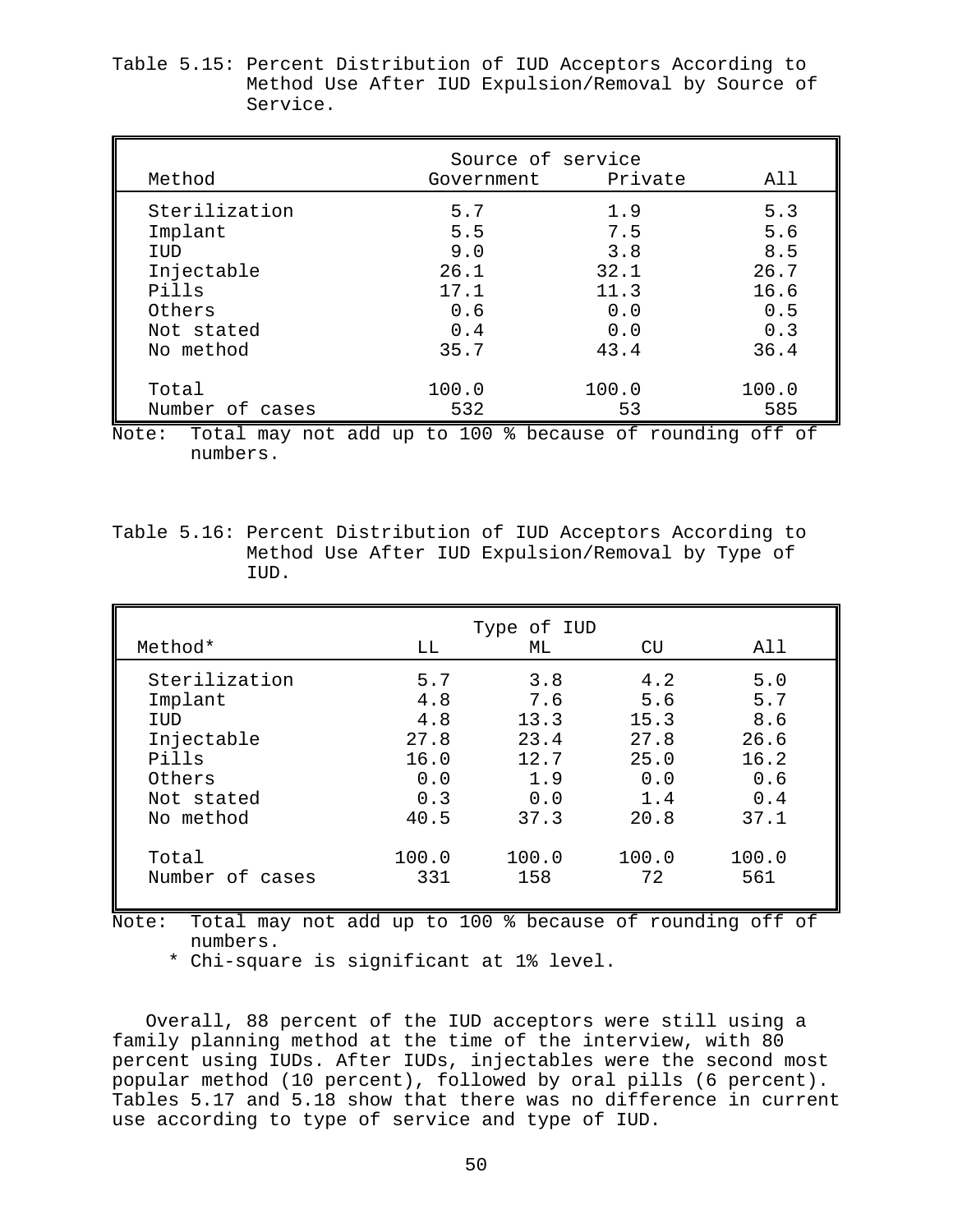|                                                                  | Source of service<br>Government | All   |       |
|------------------------------------------------------------------|---------------------------------|-------|-------|
| <u>Currently using a FP method</u>                               |                                 |       |       |
| Yes                                                              | 88.3                            | 87.1  | 88.2  |
| No                                                               | 11.7                            | 12.9  | 11.8  |
| Total                                                            | 100.0                           | 100.0 | 100.0 |
| Number of cases                                                  | 1645                            | 178   | 1823  |
| FP method currently being used                                   |                                 |       |       |
| IUD                                                              | 79.9                            | 81.9  | 80.1  |
| Implant                                                          | 2.0                             | 2.6   | 2.1   |
| Injectable                                                       | 9.6                             | 11.0  | 9.7   |
| Pills                                                            | 6.3                             | 3.9   | 6.0   |
| Sterilization                                                    | 2.0                             | 0.6   | 1.9   |
| Others                                                           | 0.2                             | 0.0   | 0.2   |
| Total                                                            | 100.0                           | 100.0 | 100.0 |
| Number of cases                                                  | 1453                            | 155   | 1608  |
| Total may not add up to 100 percent because of rounding<br>Note: |                                 |       |       |

off of numbers.

Table 5.17: Percent Distribution of IUD Acceptors According to Current FP Method Being Used by Source of Service.

51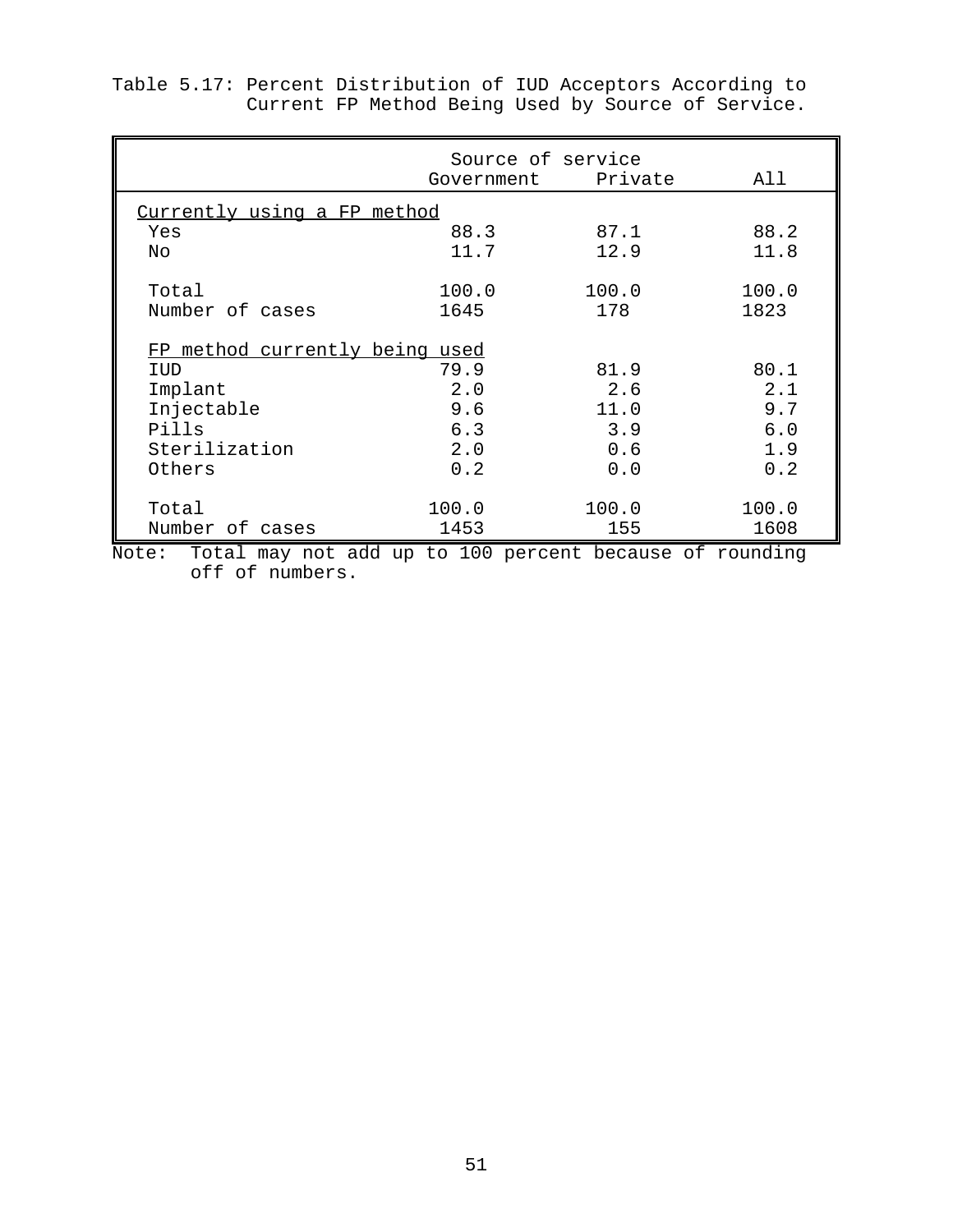|                                |       | Type of IUD |       |       |
|--------------------------------|-------|-------------|-------|-------|
| Methods                        | LL    | МL          | CU    | All   |
| Currently using a FP method    |       |             |       |       |
| Yes                            | 87.7  | 87.0        | 91.7  | 88.0  |
| No                             | 12.3  | 13.0        | 8.3   | 12.0  |
|                                |       |             |       |       |
| Total                          | 100.0 | 100.0       | 100.0 | 100.0 |
| Number of cases                | 1097  | 455         | 193   | 1745  |
|                                |       |             |       |       |
| FP method currently being used |       |             |       |       |
| IUD                            | 81.3  | 80.3        | 74.6  | 80.3  |
| Implant                        | 1.7   | 3.0         | 2.3   | 2.1   |
| Injectable                     | 9.6   | 9.3         | 11.3  | 9.7   |
| Pills                          | 5.5   | 5.1         | 10.2  | 5.9   |
| Sterilization                  | 1.9   | 1.6         | 1.7   | 1.8   |
| Others                         | 0.0   | 0.3         | 0.0   | 0.1   |
|                                |       |             |       |       |
| Total                          | 100.0 | 100.0       | 100.0 | 100.0 |
| Number of cases                | 962   | 396         | 177   | 1535  |

Table 5.18: Percent Distribution of IUD Acceptors According to Current FP Method Being Used by Type of IUD.

Note: Total may not add up to 100 % because of rounding off of numbers.

# **5.3. Factors Affecting IUD Use Status**

The following section presents an analysis in order to determine what factors might contribute to sustained use, expulsion or removal of the IUD.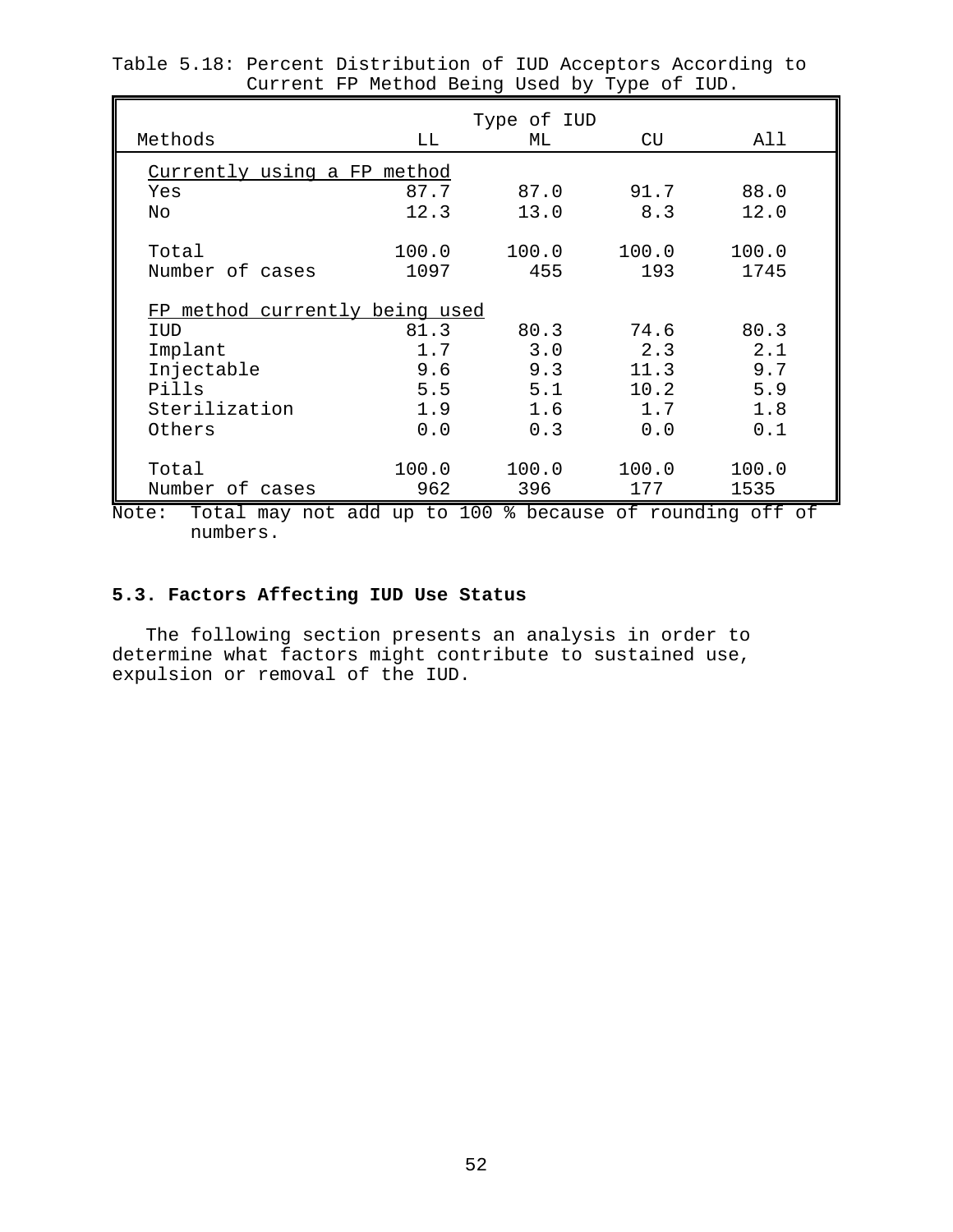|                           | Current IUD Use Status |         |          |       |           |  |
|---------------------------|------------------------|---------|----------|-------|-----------|--|
|                           | In<br>Place            | Removed | Expelled | Total | ${\rm N}$ |  |
| Age of Woman*             |                        |         |          |       |           |  |
| < 25 years                | 68.6                   | 24.9    | 9.5      | 100.0 | 285       |  |
| $25 - 29$ years           | 60.6                   | 31.9    | 7.5      | 100.0 | 495       |  |
| - 34 years<br>30          | 68.5                   | 26.1    | 5.4      | 100.0 | 518       |  |
| - 39 years<br>35          | 74.6                   | 20.8    | 4.6      | 100.0 | 307       |  |
| 40<br>+ years             | 75.9                   | 22.3    | 1.8      | 100.0 | 220       |  |
| Total                     | 67.8                   | 26.1    | 6.0      | 100.0 | 1825      |  |
| Number of living children |                        |         |          |       |           |  |
| $<$ 2                     | 66.5                   | 26.7    | 6.8      | 100.0 | 409       |  |
| $\overline{2}$            | 67.6                   | 27.1    | 5.3      | 100.0 | 602       |  |
| $\overline{3}$            | 68.8                   | 24.9    | 6.3      | 100.0 | 410       |  |
| $\overline{4}$            | 68.3                   | 26.1    | 5.5      | 100.0 | 218       |  |
| $5+$                      | 68.8                   | 24.7    | 6.5      | 100.0 | 186       |  |
| Total                     | 67.8                   | 26.1    | 6.0      | 100.0 | 1825      |  |
| Age of youngest child*    |                        |         |          |       |           |  |
| < 12 months               | 37.5                   | 48.3    | 14.2     | 100.0 | 120       |  |
| - 23 months<br>12.        | 66.7                   | 23.5    | 9.8      | 100.0 | 183       |  |
| $24 - 35$ months          | 72.7                   | 20.8    | 6.4      | 100.0 | 264       |  |
| $36 - 47$ months          | 68.2                   | 24.6    | 7.2      | 100.0 | 264       |  |
| $48 - 59$ months          | 67.4                   | 26.4    | 6.3      | 100.0 | 288       |  |
| $60 + months$             | 71.6                   | 25.4    | 3.0      | 100.0 | 705       |  |
| Total                     | 67.9                   | 26.1    | 6.0      | 100.0 | 1824      |  |
|                           |                        |         |          |       |           |  |

Table 5.19: Percent Distribution of IUD Acceptors According to Demographic Factors Affecting IUD Use Status.

Note: Total may not add up to 100% because of rounding off of numbers.

\* Chi-square is significant at 1% level.

Demographic factors are explored in Table 5.19. As shown in this table, there was a significant correlation between a woman's age, the age of her youngest child and use of the IUD. The proportion of the IUD acceptors whose IUDs were expelled was lower as the age of the woman and age of her youngest child increased. Seventy-two percent of women whose youngest child was 60 months or older had their IUD in place as compared with only 38 percent of women whose youngest child was less than 12 months old. IUD expulsion was found to be as high as 14 percent if the youngest child was less than 12 months or 10 percent if the acceptor was below the age of 25. Similarly, the removal rate was likely to double if the youngest child was less than 12 months as compared with women whose youngest child was more than 60 months. The data suggests that the age of the youngest child has a more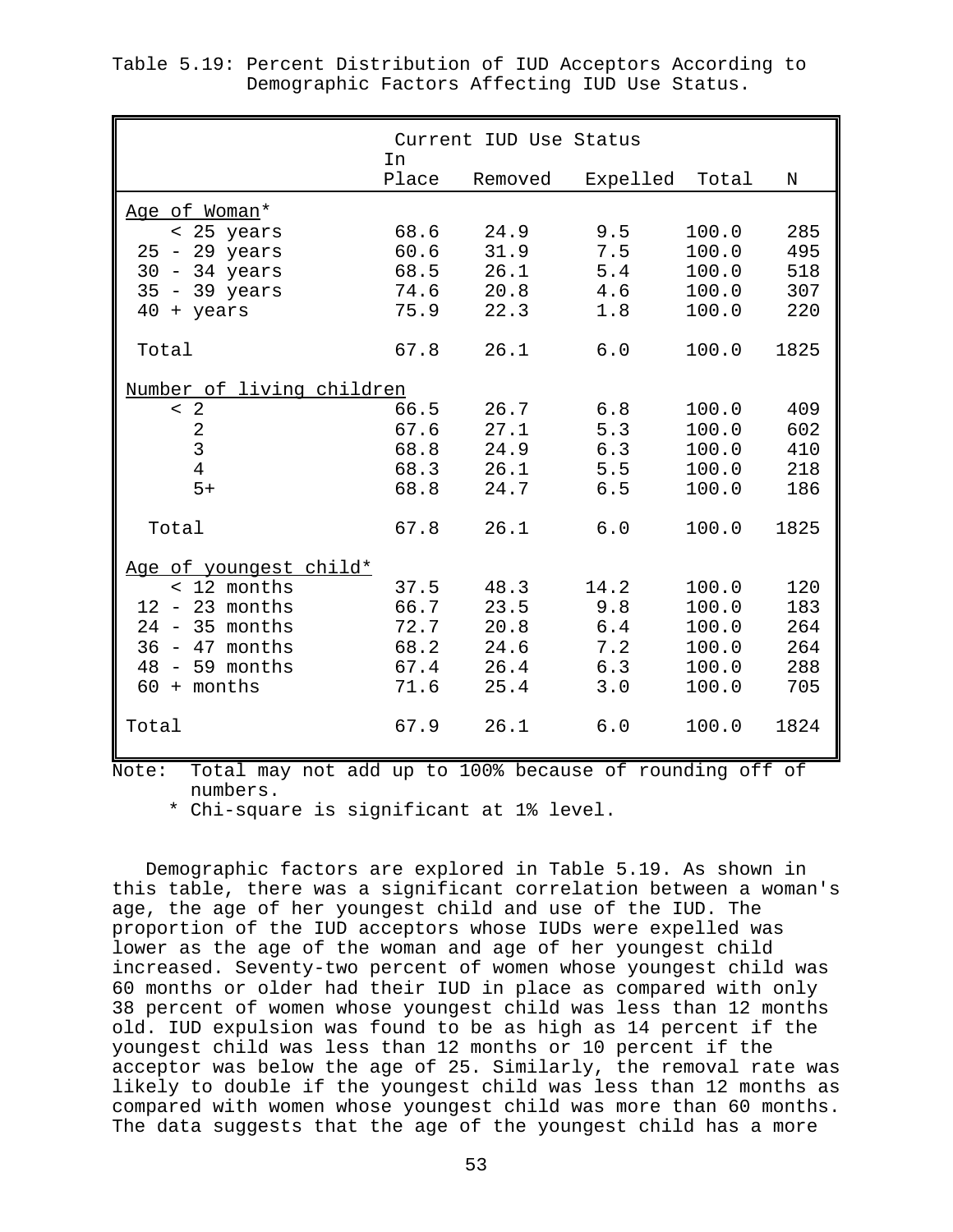pronounced effect on IUD use status than a woman's age. The parity did not appear to have any effect on IUD use status.

Table 5.20: Percent Distribution of IUD Acceptors According to Socio-economic Status, Fertility Preference and Previous Use of FP Factors Affecting IUD Use Status.

|                                                               | Current use status of IUD<br>In |           |          |       |      |  |
|---------------------------------------------------------------|---------------------------------|-----------|----------|-------|------|--|
|                                                               | Place                           | Removed   | Expelled | Total | N    |  |
| Ever attended school*                                         |                                 |           |          |       |      |  |
| Never attended school                                         | 65.8                            | 23.5      | 10.7     | 100.0 | 345  |  |
| Not complete primary 66.0                                     |                                 | 28.6      | 5.3      | 100.0 | 412  |  |
| Primary +                                                     | 69.2                            | 26.0      | 4.8      | 100.0 | 1068 |  |
| Engaged in paid work*                                         |                                 |           |          |       |      |  |
| Yes                                                           |                                 | 71.8 25.0 | 3.2      | 100.0 | 740  |  |
| No                                                            | 65.1                            | 27.0      | 7.9      | 100.0 | 1082 |  |
| Desire more children**                                        |                                 |           |          |       |      |  |
| Yes                                                           | 62.5                            | 30.7      | 6.8      | 100.0 | 488  |  |
| Depends                                                       | 66.9                            | 25.3      | 7.9      | 100.0 | 178  |  |
| No                                                            | 70.2                            | 24.3      | 5.4      | 100.0 | 1159 |  |
| Timing of next child wanted*                                  |                                 |           |          |       |      |  |
| Within 12 months                                              | 32.4                            | 59.6      | 8.1      | 100.0 | 136  |  |
| After 12 months                                               | 71.7                            | 21.5      | 6.8      | 100.0 | 530  |  |
| No desire more child 70.2                                     |                                 | 24.3      | 5.4      | 100.0 | 1159 |  |
| Previous use of FP method                                     |                                 |           |          |       |      |  |
| Yes                                                           |                                 | 66.0 27.9 | 6.1      | 100.0 | 1143 |  |
| No                                                            | 70.9                            | 23.2      | 5.9      | 100.0 | 681  |  |
| Total                                                         | 67.8                            | 26.1      | 6.0      | 100.0 | 1825 |  |
| Note: Total may not add up to 100% because of rounding off of |                                 |           |          |       |      |  |

Note: Total may not add up to 100% because of rounding off of numbers. \* Chi-square is significant at 1% level.

\*\* Chi-square is significant at 5% level.

n = number of cases.

The acceptor's educational level and work status appeared to have a significant impact on IUD use (Table 5.20). Acceptors who had never attended school were less likely to have their IUD in place and more likely to have their IUD expelled than their counterparts who had completed primary school or had obtained a higher education. Similarly, the acceptors who were paid for their work were more likely to have their IUD in place and less likely to have their IUD expelled than those who were not paid for their work.

Table 5.20 also shows that the desire for more children and the timing of the next child had a significant impact on IUD use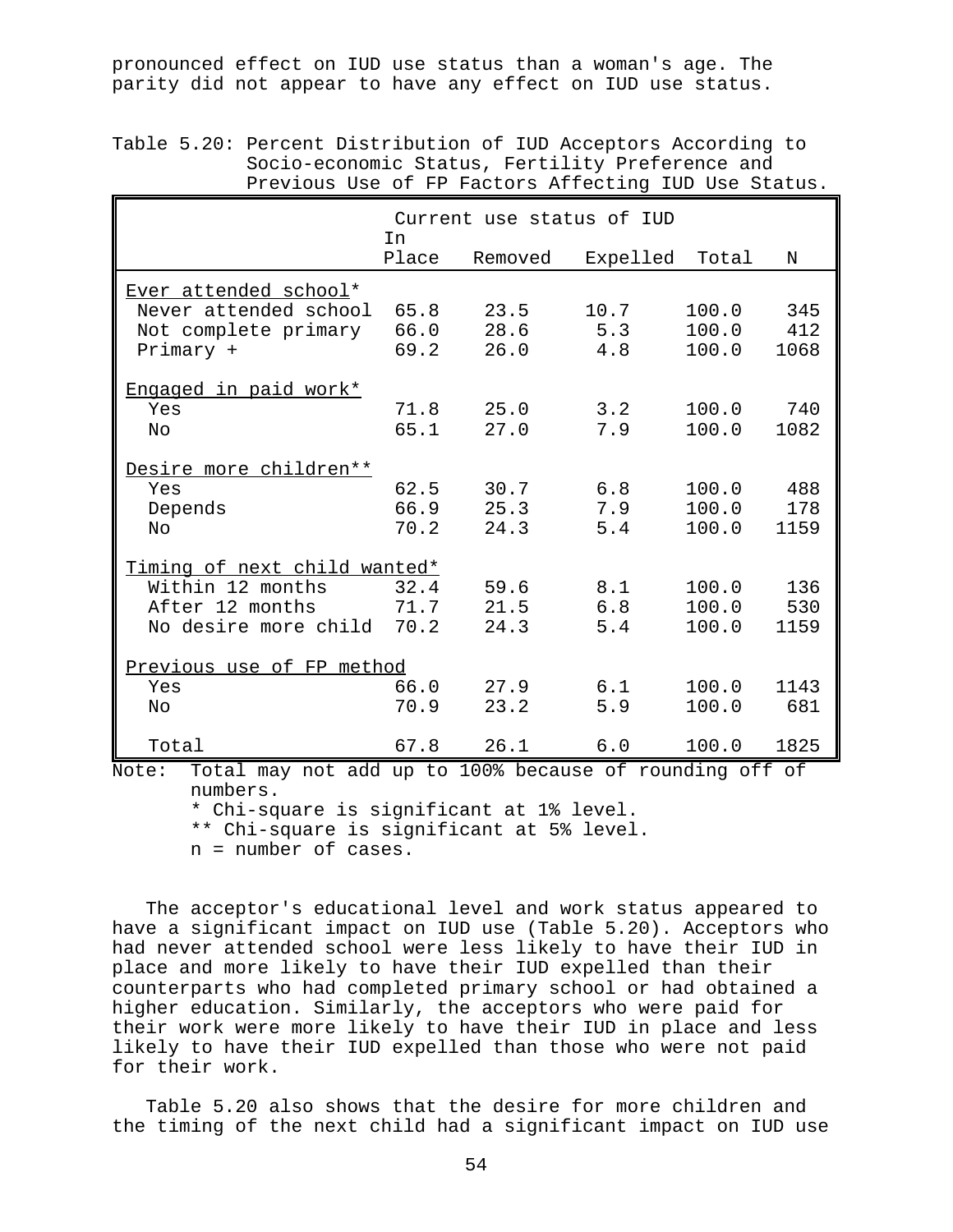status. Seventy-two percent of the IUD acceptors who wanted a child after 12 months still had their IUD in place as compared to 32 percent of women who wanted a child within the next 12 months. There appeared to be little effect on IUD use regardless of whether or not a family planning method had been used before.

Table 5.21 shows that the proportion of IUD acceptors who did not experience expulsion increased significantly if contact was made between a health worker and acceptor after IUD insertion. Only 4 percent of the IUD acceptors who had contact with a health worker experienced IUD expulsion. This figure was three and half times higher (14 percent) if no contact was made with a health worker. Likewise, IUD removal was less likely to occur if contact was made with a health worker. There also appeared to be a relationship between whether a woman knew that it was possible to change methods, knowledge level and an acceptor's IUD status. The data indicates that IUD acceptors with low knowledge did not differ from those women categorized as having no knowledge. The proportion of IUD acceptors whose IUDs were in place increased if they were categorized as having moderately high knowledge. However, the relationship was not statistically significant since the sample size was too small for the category 'High'.

Twenty-nine percent of women who knew that they could switch to another method had their IUD removed compared with 16 percent of women who did not know that this switch could occur (Table 5.21). As will be shown later, 'Whether knew possible to switch' was a strong factor in determining current use of a family planning method among women who discontinued IUD use.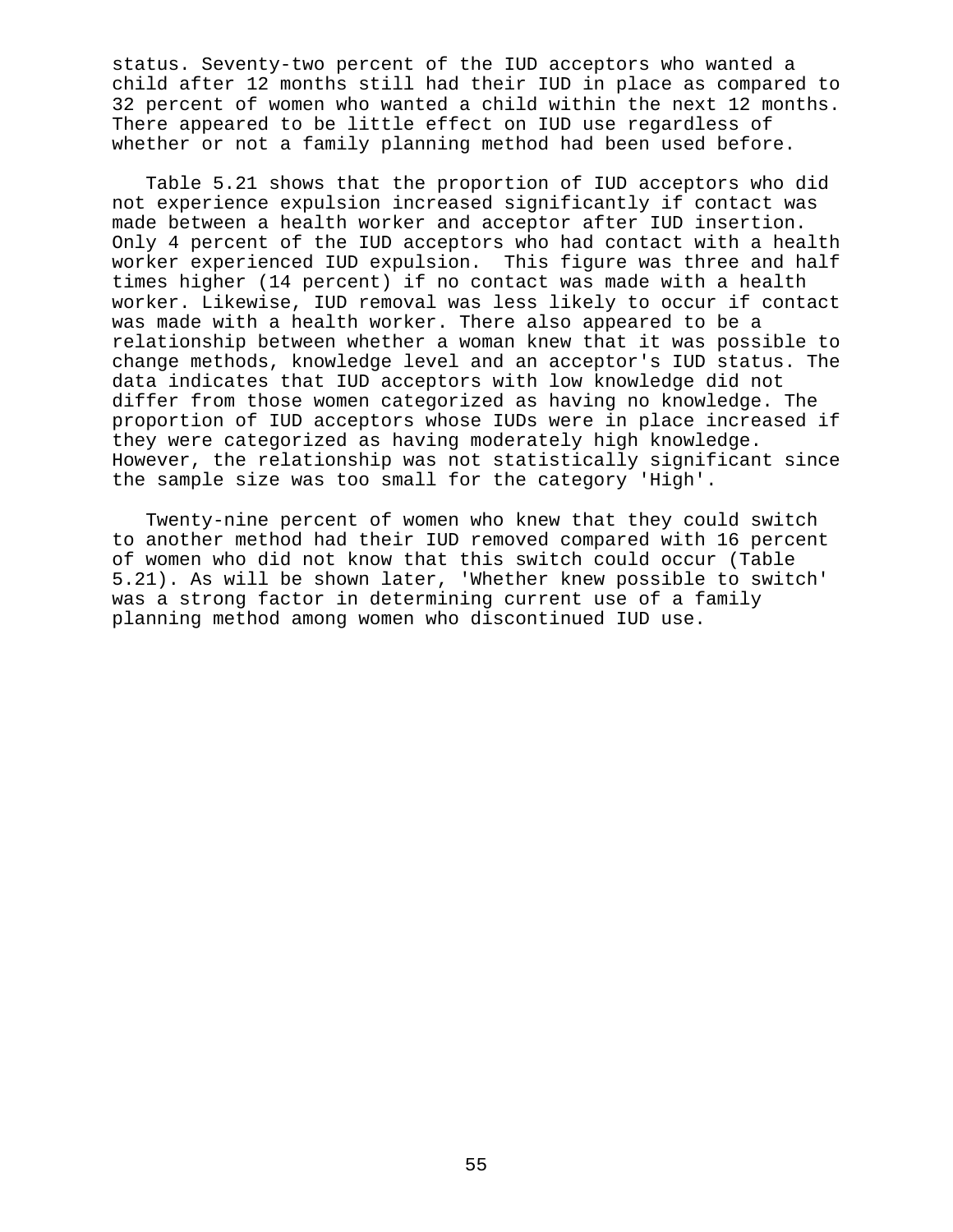# Table 5.21: Percent Distribution of IUD Acceptors According to Follow-up Visits, and Knowledge Affecting IUD Use Status.

| Current use status of IUD<br>In                                              |       |         |          |       |      |
|------------------------------------------------------------------------------|-------|---------|----------|-------|------|
|                                                                              | Place | Removed | Expelled | Total | N    |
| Contact with Health worker*                                                  |       |         |          |       |      |
| Yes                                                                          | 68.6  | 27.3    | 4.2      | 100.0 | 1485 |
| No                                                                           | 64.7  | 21.2    | 14.1     | 100.0 | 340  |
| Whether knew possible to switch*                                             |       |         |          |       |      |
| Yes                                                                          | 64.5  | 28.8    | 6.7      | 100.0 | 1443 |
| No                                                                           | 80.3  | 16.3    | 3.4      | 100.0 | 381  |
| Knowledge score                                                              |       |         |          |       |      |
| No knowledge                                                                 | 72.2  | 18.1    | 9.7      | 100.0 | 464  |
| Low                                                                          | 64.6  | 32.0    | 3.4      | 100.0 | 725  |
| Medium                                                                       | 72.3  | 21.8    | 5.9      | 100.0 | 101  |
| High                                                                         |       |         |          |       | 6    |
| Total                                                                        | 68.0  | 26.2    | 5.9      | 100.0 | 1296 |
| Total may not add up to 100% because of rounding off of<br>Note:<br>numbers. |       |         |          |       |      |

N= number of cases.

Ns may not be same in all variables because of 'not stated' and/or 'missing' cases.

\* Chi-square is significant at 1% level.

\*\* Chi-square is significant at 5% level.

- indicates 'N' is too small to calculate %.

Three different types of side-effect variables- whether experienced side-effects, number of side-effects, and type of side-effects- were used to determine what factors contribute to IUD use status. All three variables were found to have a strong influence on IUD use.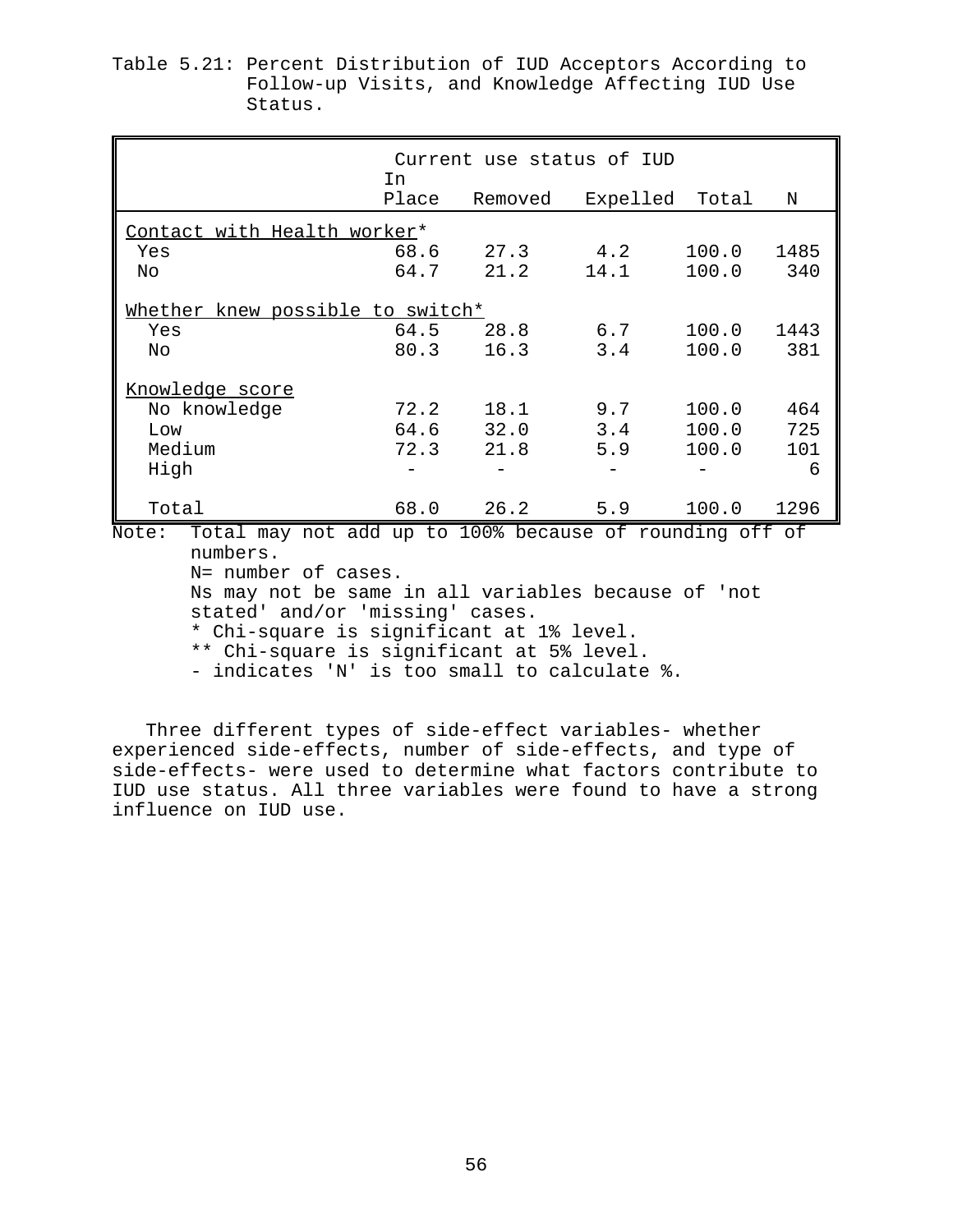|                           | Current IUD use status<br>In |         |          |       |      |  |  |
|---------------------------|------------------------------|---------|----------|-------|------|--|--|
|                           | Place                        | Removed | Expelled | Total | Ν    |  |  |
| Experienced side-effects* |                              |         |          |       |      |  |  |
| Yes                       | 50.1                         | 44.2    | 5.7      | 100.0 | 599  |  |  |
| Νo                        | 76.5                         | 17.3    | 17.3     | 100.0 | 1226 |  |  |
| Number of side-effects*   |                              |         |          |       |      |  |  |
| 0                         | 76.5                         | 17.3    | 6.2      | 100.0 | 1226 |  |  |
| $\mathbf 1$               | 49.5                         | 43.8    | 6.7      | 100.0 | 388  |  |  |
| $\overline{2}$<br>$-3$    | 50.6                         | 45.6    | 3.9      | 100.0 | 180  |  |  |
| $4 +$                     | 54.8                         | 41.9    | 3.2      | 100.0 | 31   |  |  |
| Type of side-effects      |                              |         |          |       |      |  |  |
| Cramps                    | 52.0                         | 45.3    | 2.7      | 100.0 | 75   |  |  |
| Heavy bleeding*           | 26.3                         | 67.1    | 6.6      | 100.0 | 152  |  |  |
| Spotting*                 | 48.4                         | 40.6    | 10.9     | 100.0 | 64   |  |  |
| Infection**               | 42.3                         | 50.0    | 7.7      | 100.0 | 26   |  |  |
| Backache                  | 60.6                         | 33.7    | 5.8      | 100.0 | 104  |  |  |
| Heavy discharge*          | 51.9                         | 45.7    | 2.5      | 100.0 | 81   |  |  |
| Abdominal pain*           | 54.9                         | 39.1    | 6.0      | 100.0 | 235  |  |  |
| Pain during inter.*       | 18.2                         | 81.8    | 0.0      | 100.0 | 22   |  |  |
| Late period               | 72.1                         | 25.0    | 2.9      | 100.0 | 68   |  |  |
| Fever*                    | 49.0                         | 46.9    | 4.1      | 100.0 | 49   |  |  |
| Total                     | 67.8                         | 26.1    | 6.0      | 100.0 | 1825 |  |  |

Table 5.22: Percent Distribution of IUD Acceptors According to Factors Affecting IUD Use Status.

Note: Total may not add up to 100% because of rounding off of numbers.

N= number of cases.

 'Ns'may not be same in all variables because of 'not stated' and/or 'missing' cases. \* Chi-square is significant at 1% level.

At the time of the interview 77 percent of women who had not experienced side-effects had their IUD in place compared with only 50 percent who had had side-effects (Table 5.22). If sideeffects occurred the acceptors were two times more likely to have their IUD removed, and IUD expulsion was three times more likely to occur compared with women who did not have side-effects. As shown in the table, the number and type of side-effects were also important factors affecting IUD use. Among the acceptors who experienced four or more types of side-effects, 55 percent had their IUDs in place while this figure was 20 percentage points higher among the acceptors who did not have any side-effects.

The third panel of Table 5.22 presents the effect of various side-effects on IUD use status. Side-effects, such as- heavy bleeding, spotting between menses, infection, heavy discharge, abdominal pain, and pain during intercourse- seemed to have a significant impact on IUD use. Fifty-two percent of women who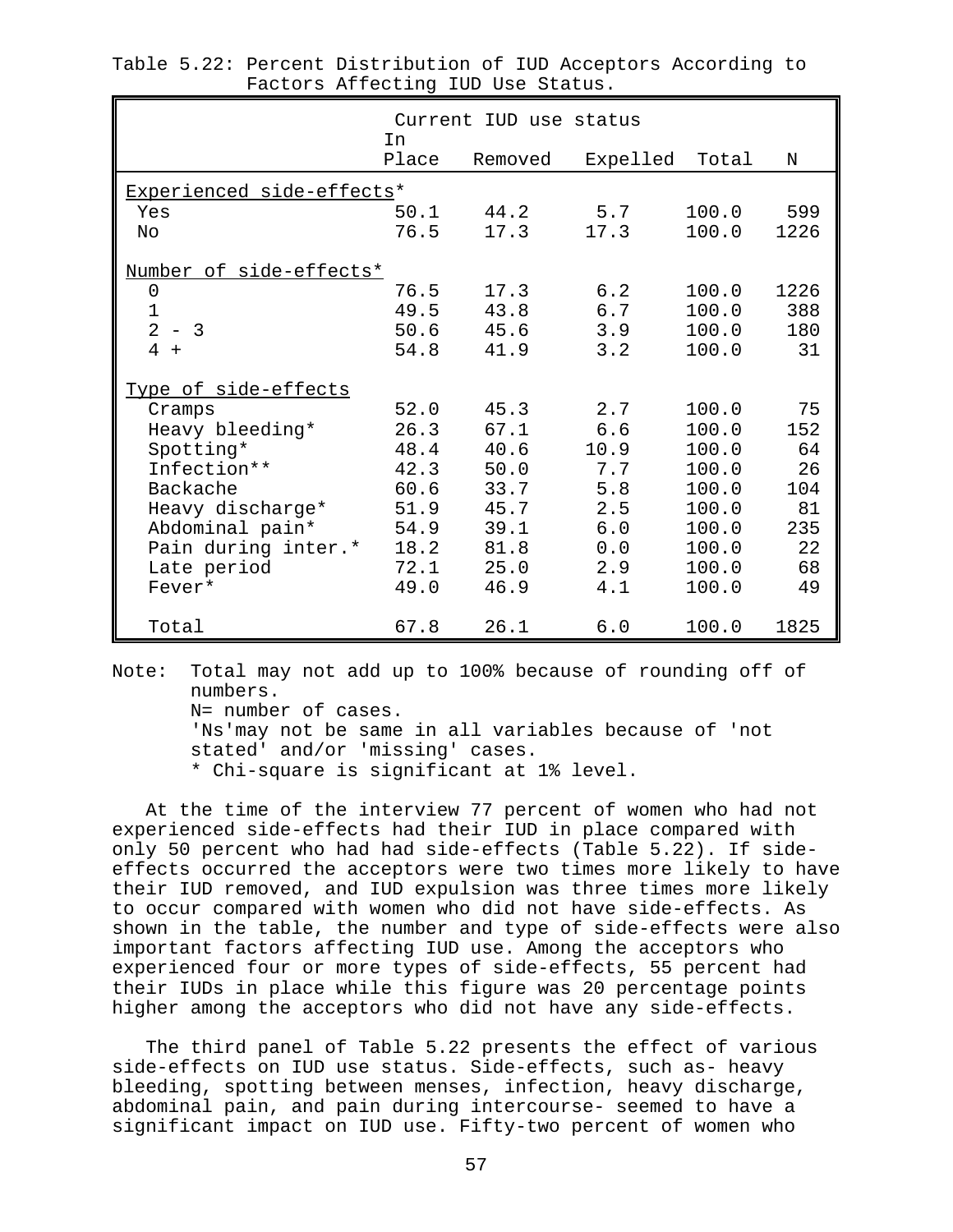reported heavy discharge and 55 percent who reported abdominal pain still had the IUD in place, however, the figure drops to 18 percent if they experienced pain during intercourse. The acceptors who experienced heavy bleeding had an IUD retention rate of as low as 26 percent. Those who experienced spotting between menses had the highest IUD expulsion rate (11 percent), followed by infection and heavy bleeding (7 percent each) and abdominal pain and backache (6 percent each).

|                            | Current IUD use status |         |          |       |      |
|----------------------------|------------------------|---------|----------|-------|------|
|                            | In<br>Place            | Removed | Expelled | Total | N    |
| Payment for IUD insertion* |                        |         |          |       |      |
| Yes                        | 76.4                   | 20.9    | 2.7      | 100.0 | 263  |
| No                         | 66.4                   | 27.0    | 6.6      | 100.0 | 1562 |
| Type of IUD*               |                        |         |          |       |      |
| LL                         | 69.8                   | 22.7    | 7.6      | 100.0 | 1098 |
| МL                         | 65.3                   | 31.6    | 3.1      | 100.0 | 455  |
| CU                         | 62.4                   | 34.0    | 3.6      | 100.0 | 194  |
| Source of service          |                        |         |          |       |      |
| Government                 | 67.6                   | 26.4    | 6.0      | 100.0 | 1646 |
| Private                    | 69.8                   | 24.0    | 6.1      | 100.0 | 179  |
| Total                      | 67.8                   | 26.1    | 6.0      | 100.0 | 1825 |

Table 5.23: Percent Distribution of IUD Acceptors According to Whether They Paid for Insertion, Type of IUD, Source of Service Affecting IUD Use Status.

Note: Total may not add up to 100% because of rounding off of numbers.

N= number of cases.

\* Chi-square is significant at 1% level.

Payment for IUD insertion appears to have some effect on IUD use (Table 5.23). Seventy-six percent of the acceptors who paid for IUD insertion still had their IUD in place, while a slightly smaller proportion of women who had not paid for insertion retained their IUD. There appears to be a significant relationship between the type of IUD used and IUD use status. Although Copper T acceptors were less likely to have their IUD in place than Lippes Loop acceptors, the expulsion rate among Lippes Loop acceptors (8 percent) was almost twice that of the Copper T acceptors (4 percent). IUD use status was not affected by whether acceptors used government or private sources.

# **5.4. Factors Affecting Current FP Use**

This section presents an analysis of factors which might effect the use of family planning among the acceptors whose IUDs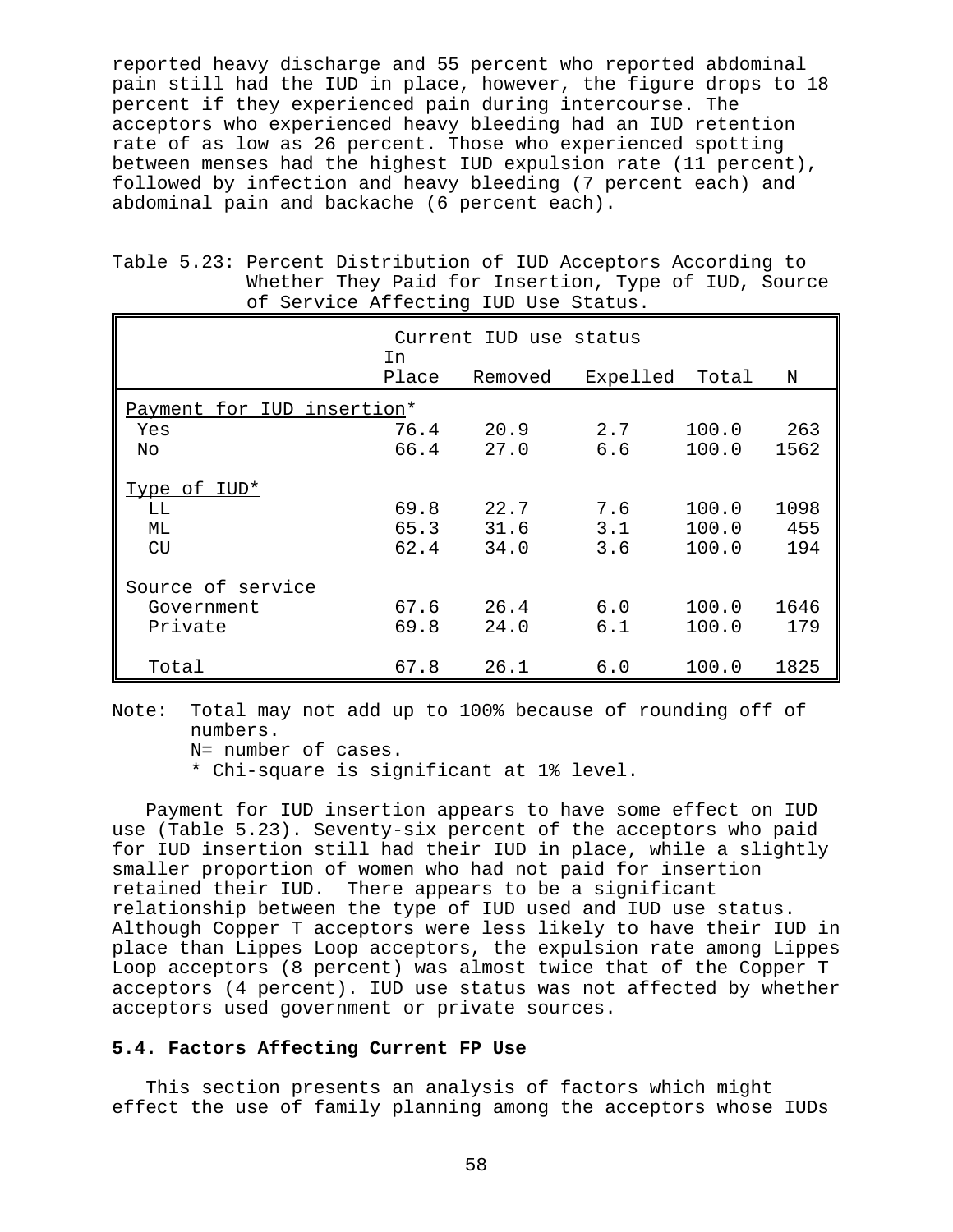were removed or expelled. Overall, 64 percent of the acceptors who no longer were using the IUD due to removal or expulsion, reported using a family planning method at the time of the interview (Table 5.24).

Table 5.24: Percent Distribution of IUD Acceptors According to Demographics, Fertility Preference, Previous Family Planning Use and the Effect on Current Family Planning Use.

|                              | Current FP use |      |       |     |  |  |  |
|------------------------------|----------------|------|-------|-----|--|--|--|
|                              | Yes            | Nο   | Total | N   |  |  |  |
| Number of living children*   |                |      |       |     |  |  |  |
| $\langle 2$                  | 44.9           | 55.1 | 100.0 | 166 |  |  |  |
| $\overline{2}$               | 72.8           | 27.2 | 100.0 | 195 |  |  |  |
| $\overline{3}$               | 71.9           | 28.1 | 100.0 | 128 |  |  |  |
| $\overline{4}$               | 62.3           | 37.7 | 100.0 | 69  |  |  |  |
| $5+$                         | 60.3           | 39.7 | 100.0 | 58  |  |  |  |
| Age of youngest child*       |                |      |       |     |  |  |  |
| < 12 months                  | 46.7           | 53.3 | 100.0 | 75  |  |  |  |
| $12 - 23$ months             | 80.3           | 19.7 | 100.0 | 61  |  |  |  |
| $24 - 35$ months             | 76.4           | 23.6 | 100.0 | 72  |  |  |  |
| $36 - 47$ months             | 66.7           | 33.3 | 100.0 | 84  |  |  |  |
| $48 - 59$ months             | 59.6           | 40.4 | 100.0 | 94  |  |  |  |
| $60 + months$                | 61.3           | 38.7 | 100.0 | 199 |  |  |  |
| Desire more children*        |                |      |       |     |  |  |  |
| Yes                          | 37.9           | 62.1 | 100.0 | 182 |  |  |  |
| Depends                      | 74.6           | 25.4 | 100.0 | 59  |  |  |  |
| No                           | 75.4           | 24.6 | 100.0 | 345 |  |  |  |
| Timing of next child wanted* |                |      |       |     |  |  |  |
| Within 12 months             | 6.6            | 93.4 | 100.0 | 91  |  |  |  |
| After 12 months              | 71.3           | 28.7 | 100.0 | 150 |  |  |  |
| Previous use of FP method**  |                |      |       |     |  |  |  |
| Yes                          | 66.8           | 33.2 | 100.0 | 389 |  |  |  |
| No                           | 57.4           | 42.6 | 100.0 | 197 |  |  |  |
|                              |                |      |       |     |  |  |  |
| Total                        | 63.7           | 36.3 | 100.0 | 586 |  |  |  |

Note: Total may not add up to 100% because of rounding off of numbers.

N= number of cases.

\* Chi-square is significant at 1% level.

\*\* Chi-square is significant at 5% level.

As shown in Table 5.24, number of living children and age of the youngest child appear to determine current method use of acceptors who were no longer using the IUD. They have an inverted U-shape relationship, with the peak of current use being among women who have 2-3 living children (72 percent) and those whose youngest child is between 12 and 23 months. The age, education,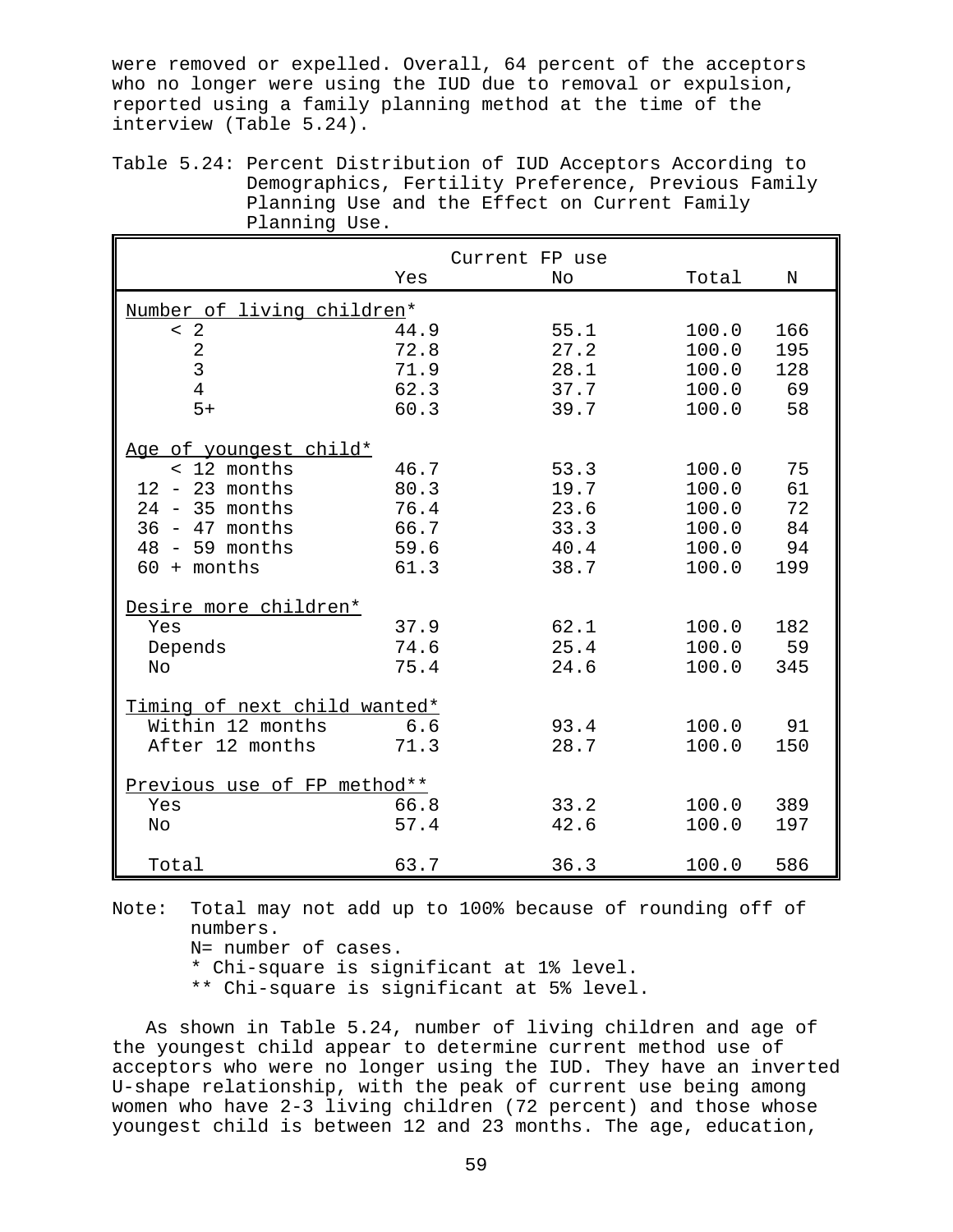and work status of the woman did not have any impact on current use of a family planning method (not shown in table).

Table 5.24 also shows that the proportion of the acceptors currently using a family planning method, after discontinuing the use of the IUD, was highest among those who did not want to have any more children, or wanted their next child after 12 months, and who had used a family planning method prior to using the IUD.

Table 5.25: Percent Distribution of IUD Acceptors According to Whether Knew Possible to Switch, Type of IUD, and Source of Service Affecting Current Family Planning Use.

|                                  |      | Current family planning use |       |     |
|----------------------------------|------|-----------------------------|-------|-----|
|                                  | Yes  | No.                         | Total | N   |
| Whether knew possible to switch* |      |                             |       |     |
| Yes                              | 67.6 | 32.7                        | 100.0 | 512 |
| No                               | 36.5 | 63.5                        | 100.0 | 74  |
| Type of IUD**                    |      |                             |       |     |
| LЬ                               | 59.8 | 40.2                        | 100.0 | 331 |
| МL                               | 62.7 | 37.3                        | 100.0 | 158 |
| CU                               | 78.1 | 21.9                        | 100.0 | 73  |
| Source of service                |      |                             |       |     |
| Government                       | 64.1 | 35.9                        | 100.0 | 434 |
| Private                          | 54.8 | 45.2                        | 100.0 | 42  |
| Total                            | 63.7 | 36.3                        | 100.0 | 585 |

Note: Total may not add up to 100% because of rounding off of numbers. N= number of cases. Ns may not be same in all variables because of 'not stated' and/or 'missing' cases. \* Chi-square is significant at 1% level. \*\* Chi-square is significant at 5% level.

There seems to be a strong correlation between 'whether knew possible to switch' to another method and the current use of a family planning method. Sixty-eight percent of women who knew that they could switch methods were using a family planning method at the time of the interview, compared to only 37 percent of women who did not know that they could switch methods (Table 5.25). The percentage of women currently using another method also varied greatly according to the type of IUD they had used. Of those acceptors who were no longer using the Copper T, 78 percent reported that they were using a family planning method. This figure drops to 63 percent and 60 percent in cases where women used the Multiload and Lippes Loop, respectively. Although data indicates that more acceptors who used government sources rather than private sources were currently using a method, the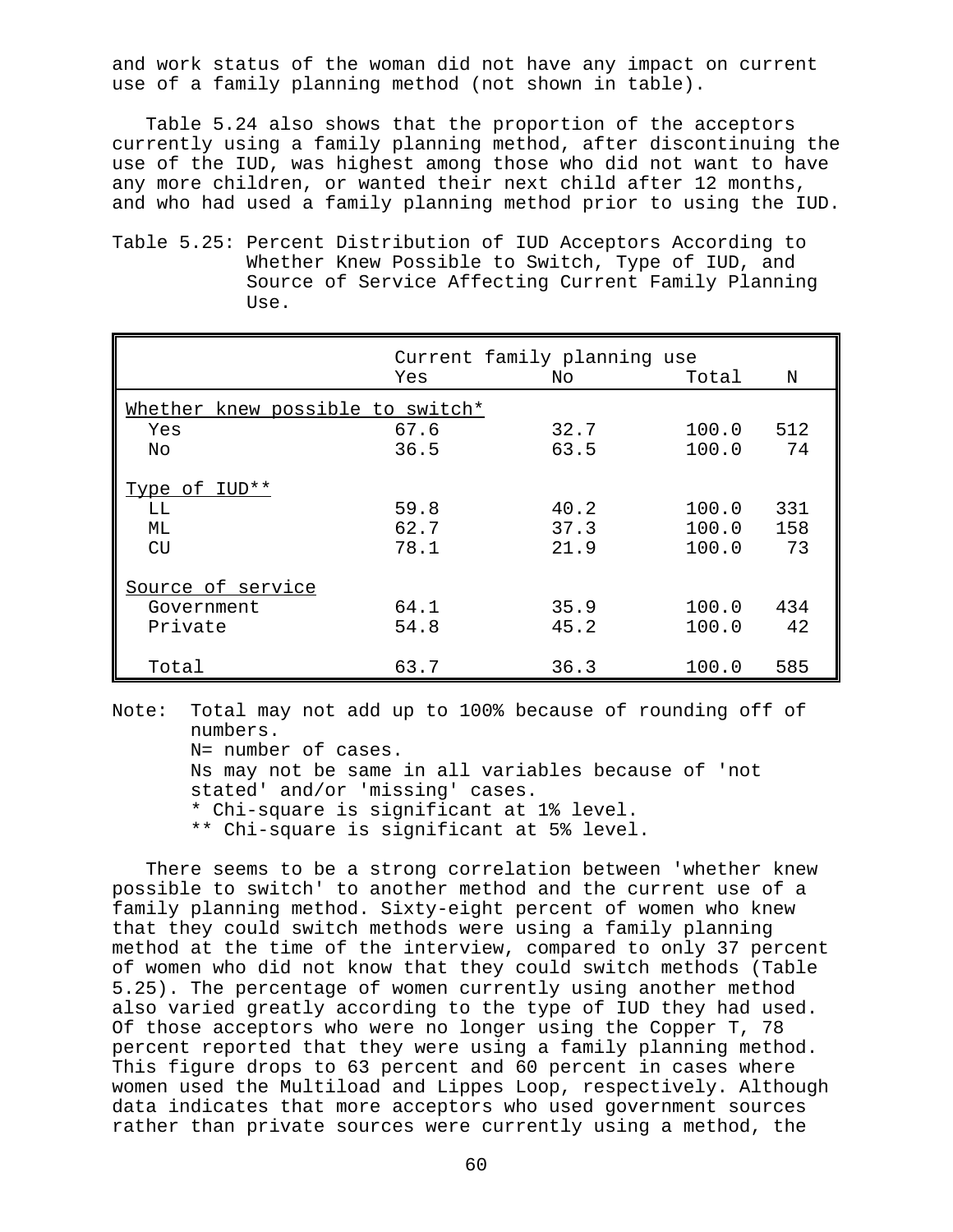relationship between source of service was not statistically significant.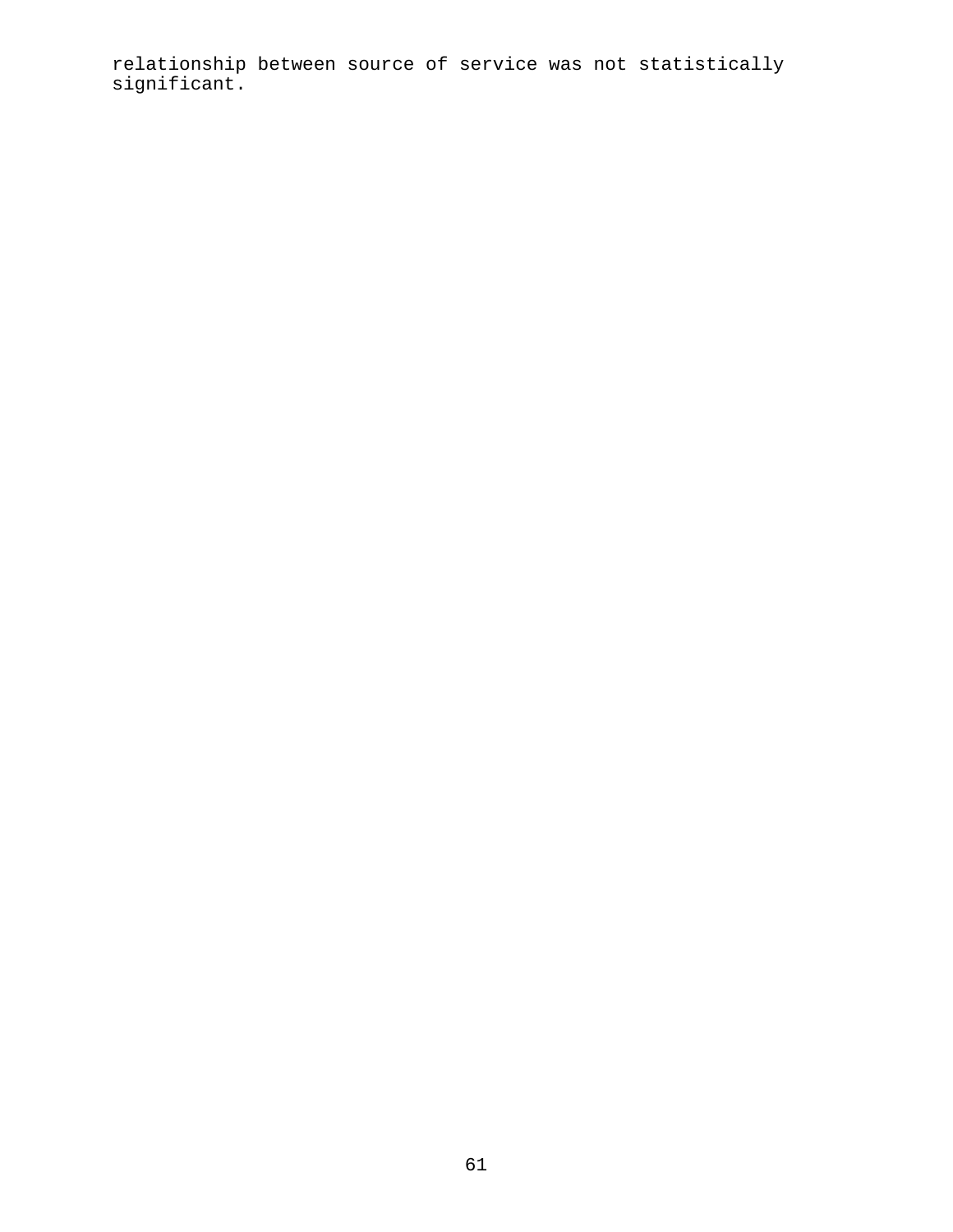## **CHAPTER 6**

# **PATTERNS OF IUD USE**

The purpose of this chapter is to present estimated continuation rates, termination rates, and contraceptive failure rates, according to selected characteristics of IUD acceptors. In order to provide an accurate estimate, a life-table technique was used. This technique takes into account the variable "observation period", resolving the problem of different start dates. This permits the inclusion of all women in the analysis up until the end of their observation period.

### **6.1. Continuation Rates**

Table 6.1 presents data on continuation rates from year 1 to 5, following IUD insertion. As can be seen from the data, one year continuation rates ranged from 79 percent among women using the IUD during 1988-1990 to 87 percent among those who started IUD use during 1993-1994. The acceptors who started IUD use most recently had the lowest continuation rates compared to those women who started IUD use earlier.

Overall, 85 percent of IUD acceptors continued IUD use through the first year, 77 percent through the second year, 66 percent through the third year, 61 percent through the fourth year, and 54 percent through the fifth year.

Acceptors from West Java consistently had the lowest continuation rates from year 1 (80 percent) to year 5 (44 percent). The differences between West Java, which had the lowest continuation rates, and Central Java which had the highest continuation rates, were approximately 18 percentage points at or beyond the third year. This represented twice the difference reported at the end of the first and second years.

As shown in Table 6.1, the continuation rates of the acceptors who used private sources were consistently higher than those who used government sources. Also, the continuation rates of Copper T acceptors were higher than Lippes Loop and Multiload acceptors through the second year. However, after the second year the Lippes Loop acceptors had higher continuation rates than those using the Multiload and Copper T with differences becoming wider as the duration of use increased. For example, at the end of the fifth year the continuation rate of Lippes Loop acceptors was 57 percent while that of Multiload and Copper T acceptors was 50 percent and 36 percent, respectively.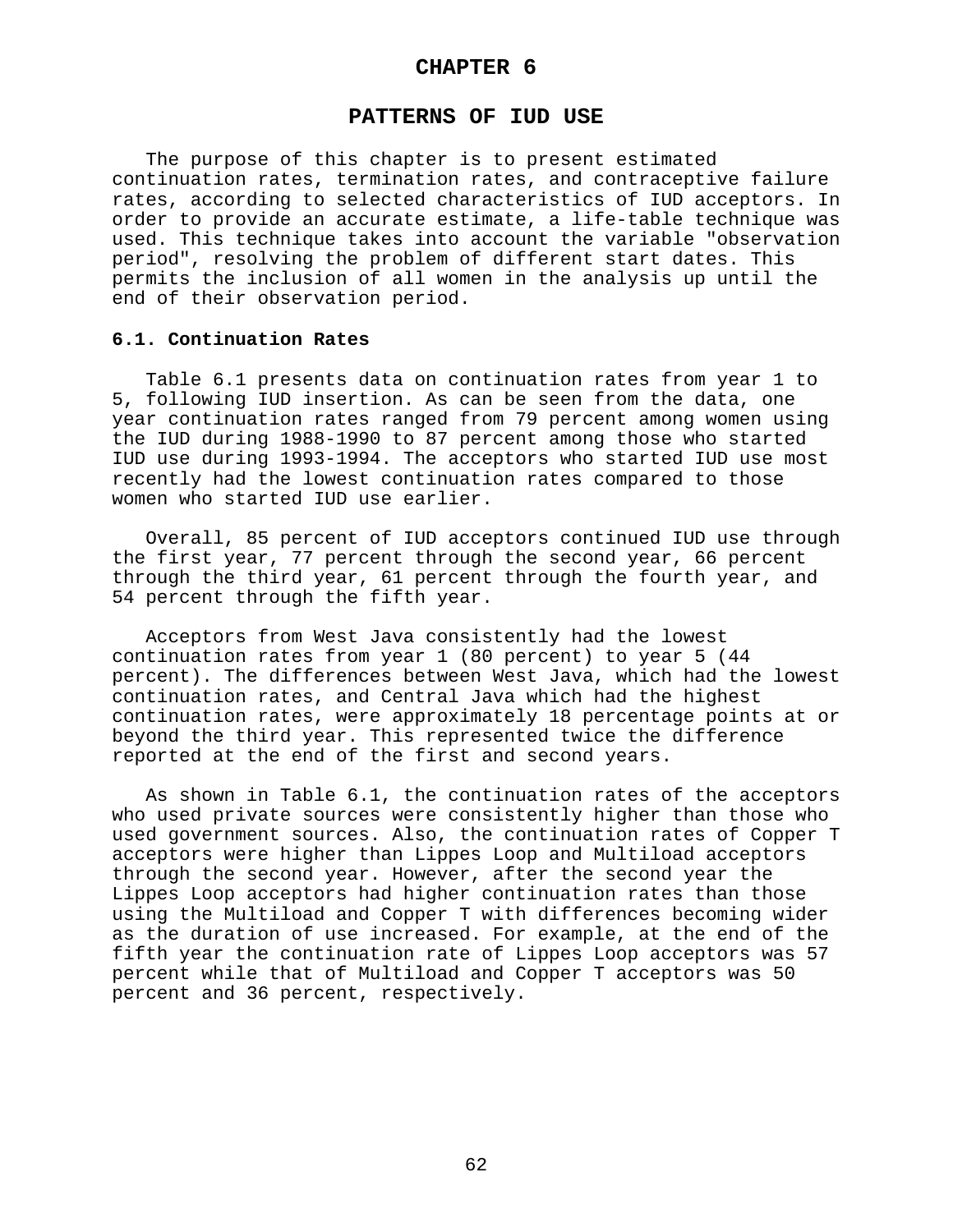|                         |              | Years of use  |                |      |      |
|-------------------------|--------------|---------------|----------------|------|------|
|                         | $\mathbf{1}$ | $\mathcal{L}$ | 3              | 4    | 5    |
| Year of acceptance      |              |               |                |      |      |
| 1988-1990(780) 87.4     |              | 80.0          | 68.2           | 62.5 | 55.1 |
| 1991-1992(661) 84.0     |              | 76.0          | 66.3           | N.A. | N.A. |
| 1993-1994(329) 77.8     |              | N.A.          | N.A.           | N.A. | N.A. |
|                         |              |               |                |      |      |
| Province                |              |               |                |      |      |
| West $Java(706)$ 80.3   |              | 71.7          | 55.4           | 50.5 | 44.0 |
| Central Java(579) 88.8  |              | 81.5          | 73.6           | 67.7 | 62.4 |
| East Java(491) 86.2     |              | 79.4          | 71.0           | 64.5 | 56.1 |
|                         |              |               |                |      |      |
| Source of Service       |              |               |                |      |      |
| Government (1609) 84.4  |              |               | 76.8 65.4 60.2 |      | 52.7 |
| $Private(167)$ 87.8     |              | 81.5          | 73.2           | 63.8 | 60.1 |
|                         |              |               |                |      |      |
| Type of IUD             |              |               |                |      |      |
| Lippes loop (1067) 83.9 |              | 76.6          | 67.9           | 63.8 | 57.3 |
| Multiload (447) 85.6    |              | 78.4          | 63.3           | 56.4 | 50.3 |
| Copper T (192) 87.3     |              | 79.4          | 63.0           | 49.3 | 36.0 |
|                         |              |               |                |      |      |
| All (1776)              | 84.7         | 77.2          | 66.2           | 60.5 | 53.6 |

Table 6.1: Life-table Cumulative Continuation Rates for IUD Acceptors, According to Selected Characteristics, by Year.

Note: Figure inside parenthesis indicates number of respondents.

Table 6.2 shows that younger women (15-29 years) had lower rates of continuation than older women (30 years and above). This is consistent with the figures that appear in Table 6.2, i.e. low continuation rates for women who had fewer children, whose youngest child was less than 2 years old, and who wanted to have more children.

Although there were slightly higher continuation rates among women who had completed primary school or who had received a higher education as compared to women who had not, the pattern was not consistent and the differences were not high enough to be significant. Consistently higher continuation rates were found among IUD acceptors who were paid for their work as compared with women who were not paid, with only a small difference of 5 percentage points at the end of the fifth year.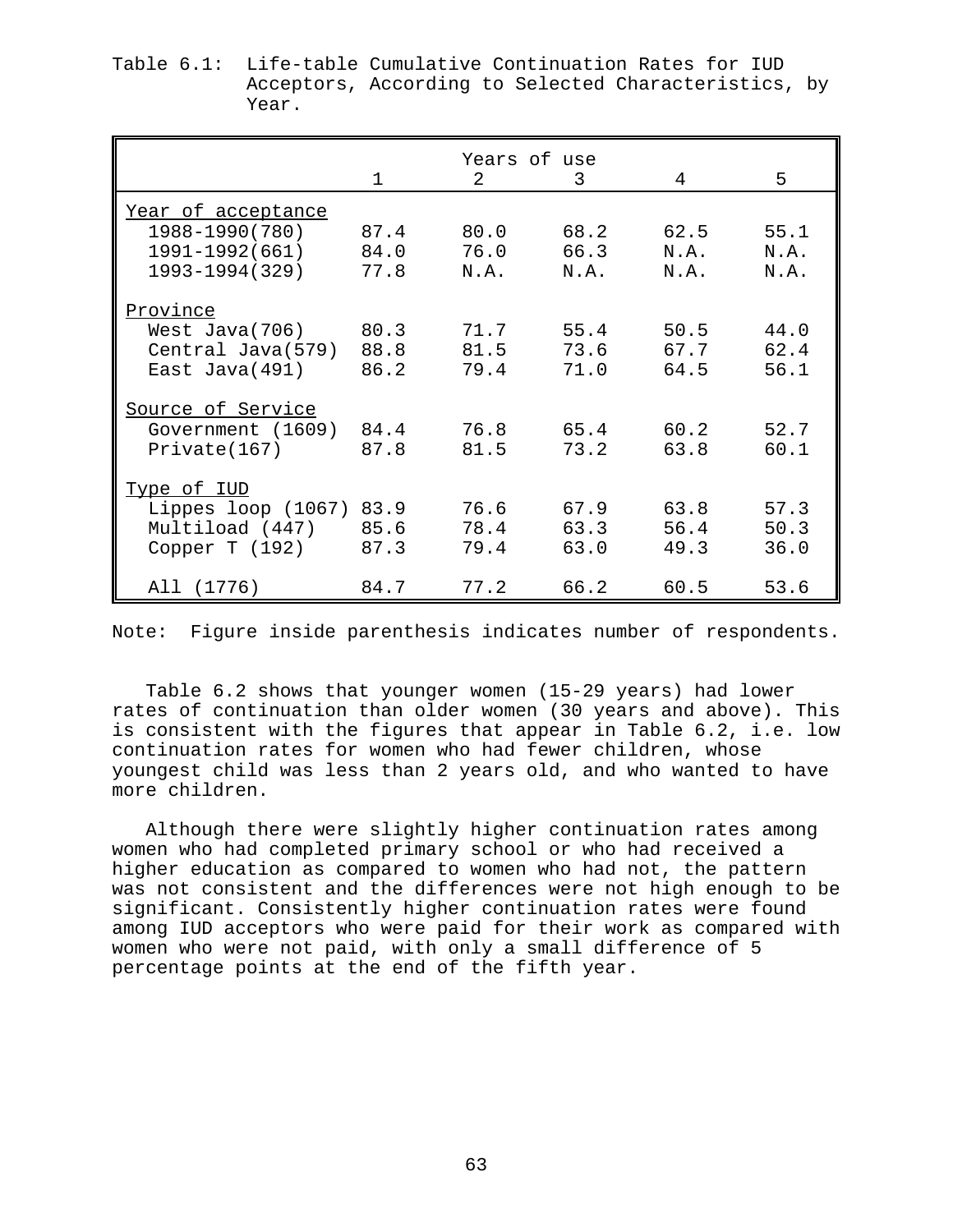|                                   | $\mathbf{1}$ | Years of use<br>$\mathcal{L}$ | 3    | $\overline{4}$ | 5    |
|-----------------------------------|--------------|-------------------------------|------|----------------|------|
| Age of Woman                      |              |                               |      |                |      |
| 15-29 years(762) 82.4             |              | 72.6                          | 59.8 | 51.5           | 40.8 |
| $30 + \text{years}$ (1014) $86.4$ |              | 80.5                          | 70.6 | 66.4           | 61.7 |
| Number of Living Children         |              |                               |      |                |      |
| < 2 (401)                         | 85.5         | 80.2                          | 65.8 | 54.6           | 42.5 |
| 2(577)                            | 85.0         | 75.3                          | 65.5 | 61.9           | 53.6 |
| 3(403)                            | 85.9         | 77.6                          | 69.2 | 62.7           | 57.7 |
| $4 + (395)$                       | 82.3         | 76.6                          | 64.5 | 60.9           | 58.7 |
| Age of Youngest Child             |              |                               |      |                |      |
| < 24 months (294) 78.0            |              | 60.0                          |      | 36.1 25.7      | 18.2 |
| 24-59 months(795) 82.9            |              | 76.0                          | 65.4 | 60.2           | 53.5 |
| Desire More Children              |              |                               |      |                |      |
| Yes (478)                         | 85.5         | 77.2                          | 60.9 | 50.7           | 35.7 |
| No (1126)                         | 85.3         | 77.8                          | 68.9 | 64.7           | 60.4 |
| Education                         |              |                               |      |                |      |
| $\epsilon$ Primary (741)          | 83.0         | 75.9                          | 65.6 | 62.1           | 53.2 |
| $Primary+ (571)$ 85.4             |              | 77.2                          | 67.3 | 60.0           | 56.0 |
|                                   |              |                               |      |                |      |
| Paid Work Status<br>Yes (708)     | 89.7         | 82.2                          | 71.3 | 66.8           | 56.0 |
| No (1065)                         | 81.4         | 73.8                          | 62.7 | 56.0           | 51.7 |
|                                   |              |                               |      |                |      |
| All (1776)                        | 84.7         | 77.2                          | 66.2 | 60.5           | 53.6 |

Table 6.2: Life-table Cumulative Continuation Rates for IUD Acceptors, According to Selected Demographic and Socio-economic Variables, by Year.

Note: Figure inside parenthesis indicates number of respondents.

Data presented in Table 6.3 shows similar IUD continuation rates for both women with low knowledge of IUD and those with no knowledge. Acceptors who had low knowledge regarding various aspects of their IUD had the lowest continuation rates. Continuation rates were consistently higher among IUD acceptors who had a medium knowledge level as compared to those who scored zero or low, except in the third and fourth years. Continuation rates increased if acceptors had contact with health workers and had no side-effects. Continuation rate differences between women who experienced side-effects and those who did not, increased markedly with increase in use duration, from 16 percentage points in the first year to 32 percentage points in the fifth year.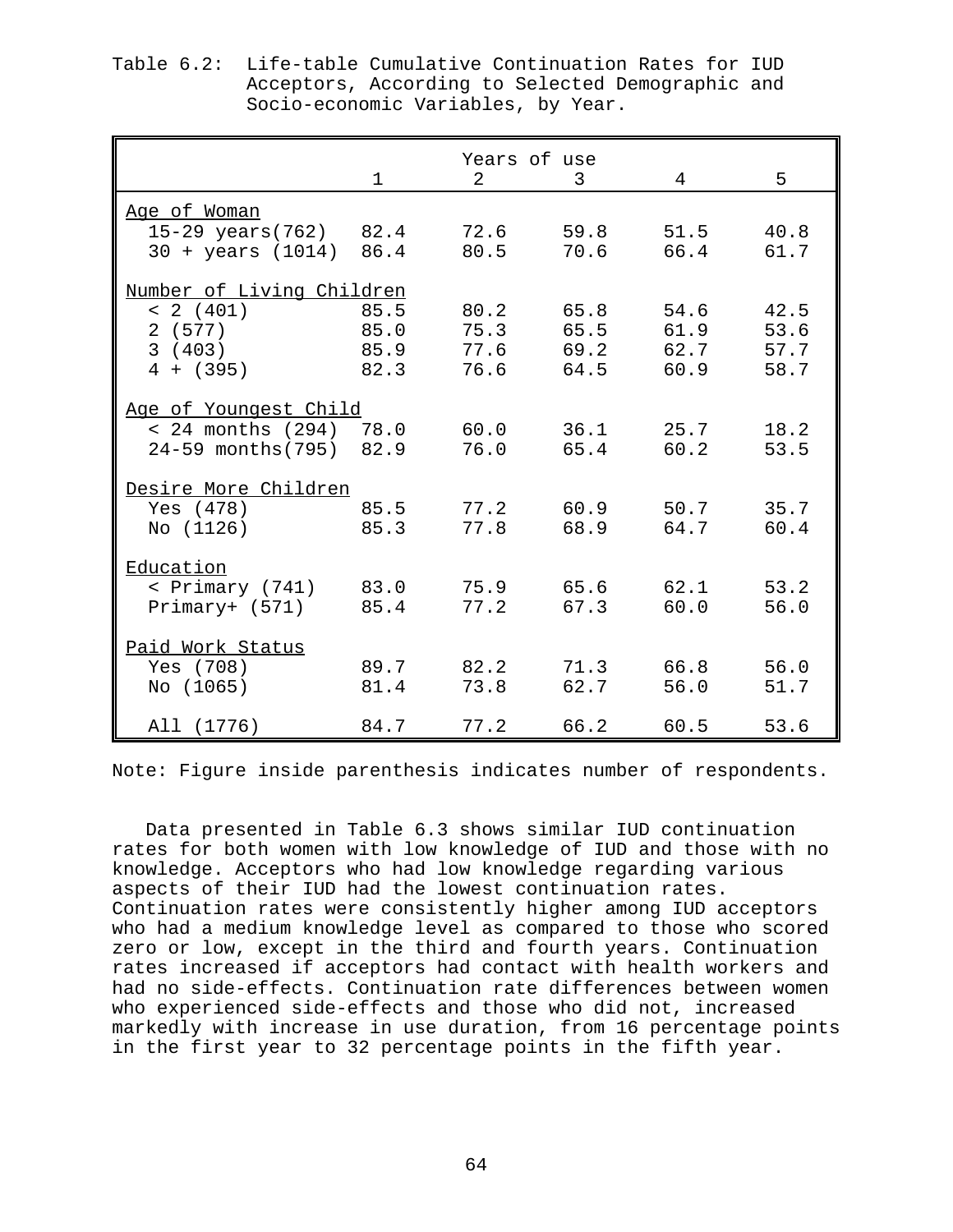|                                                      |              | Years of use |              |              |              |
|------------------------------------------------------|--------------|--------------|--------------|--------------|--------------|
|                                                      | $\mathbf{1}$ | $2^{\circ}$  | 3            | 4            | 5            |
| Knowledge Score on IUD                               |              |              |              |              |              |
| Zero (461) 84.5                                      |              | 77.8         | 68.7         | 64.3         | 57.0         |
| Low (718)                                            | 83.7         | 74.8         | 60.8         | 54.7         | 48.8         |
| Medium (100)                                         | 85.8         | 78.9         | 67.2         | 64.5         | 64.5         |
| Contact with Health Worker<br>Yes (1453)<br>No (323) | 86.5<br>76.8 | 78.3<br>72.5 | 66.9<br>63.2 | 61.4<br>56.3 | 54.8<br>47.8 |
| Experienced Side-effects                             |              |              |              |              |              |
| Yes (578)                                            | 74.0         | 62.8         | 48.1         | 39.9         | 32.2         |
| No (1198)                                            | 89.9         | 84.3         | 75.2         | 70.8         | 64.4         |
| All (1776)                                           | 84.7         | 77.2         | 66.2         | 60.5         | 53.6         |

Table 6.3: Life-table Cumulative Continuation Rates for IUD Acceptors, According to Selected Variables, by Year.

Note: Figure inside parenthesis indicates number of respondents.

## **6.2. Termination and Failure Rates**

Table 6.4 presents data on the various reasons for terminating IUD use, including accidental pregnancy. The data is presented according to province at 1, 2, and 3 year intervals after IUD insertion. Gross rates are shown, which adjust for competing risks by treating acceptors who terminate, for reasons other than the ones considered here, as if they were not being observed while continuing use. Data suggests that side-effects were the most frequently reported reason for stopping IUD use. However, rates vary when examined according to province and time since IUD insertion.

Termination rates due to a planned pregnancy or wanting to have a child ranged from 2.3-3.9 per 100 acceptors at 1 year, 5.6-7.0 at 2 years, and 7.8-10.9 at 3 years. Termination of IUD use due to wanting more children was consistently lower in West Java than in Central and East Java.

The acceptors from West Java tended to have the highest termination rates due to side-effects (7.6 per 100 acceptors at 1 year, 11.4 at 2 years, and 15.0 at 3 years) and expulsions (8.6 per 100 acceptors at 1 year, 11.7 at 2 years, and 13.2 at 3 years), while the acceptors from East Java had the highest termination rates due to accidental pregnancy (2.2 per 100 acceptors at 1 year, 3.7 at 2 years and 3.7 at 3 years).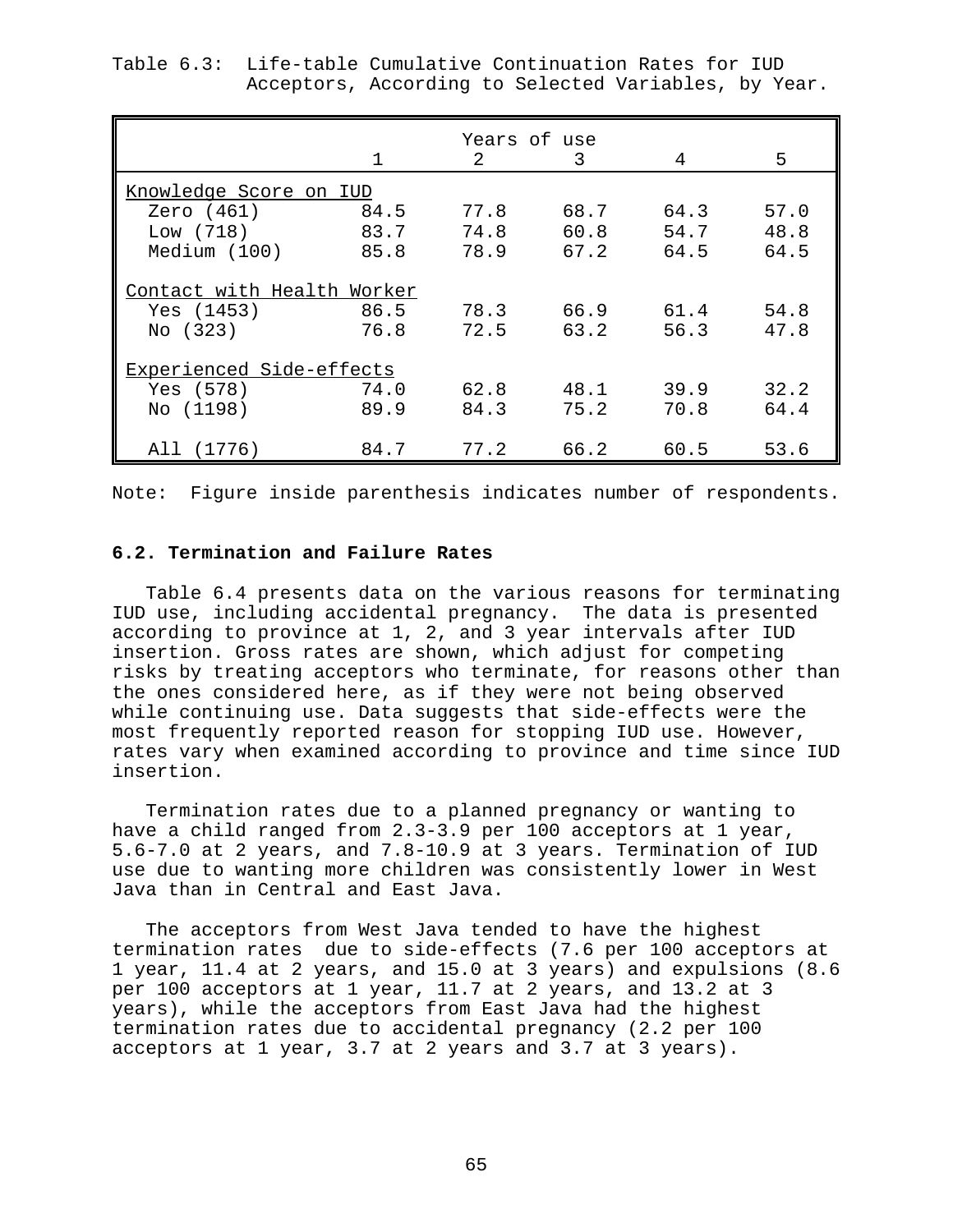|                       | Planned<br>pregnancy | Side- | Accidental<br>effects* pregnancy** expired | IUD  | IUD<br>expelled* |
|-----------------------|----------------------|-------|--------------------------------------------|------|------------------|
| Province<br>West Java |                      |       |                                            |      |                  |
| $1$ -year             | 2.3                  | 7.6   | 1.7                                        | 0.6  | 8.6              |
| $2$ -year             | 5.6                  | 11.4  | 2.7                                        | 7.9  | 11.7             |
| $3$ -year             | 7.8                  | 15.0  | 2.7                                        | 11.0 | 13.2             |
| Central Java          |                      |       |                                            |      |                  |
| $1$ -year             | 3.9                  | 4.1   | 0.6                                        | 0.2  | 1.9              |
| $2$ -year             | 6.8                  | 5.7   | 1.0                                        | 0.5  | 1.9              |
| $3$ -year             | 9.5                  | 8.4   | 1.3                                        | 0.5  | 1.9              |
| East Java             |                      |       |                                            |      |                  |
| $1$ -year             | 3.5                  | 3.5   | 2.2                                        | 2.1  | 5.4              |
| $2$ -year             | 7.0                  | 5.0   | 3.7                                        | 3.3  | 5.7              |
| $3$ -year             | 10.9                 | 6.6   | 3.7                                        | 4.2  | 6.1              |
| All                   |                      |       |                                            |      |                  |
| $1$ -year             | 3.2                  | 7.7   | 1.5                                        | 0.9  | 5.5              |
| $2$ -year             | 6.5                  | 9.3   | 2.4                                        | 3.7  | 6.6              |
| $3$ -year             | 9.4                  | 11.0  | 2.6                                        | 4.9  | 7.2              |

Table 6.4: Termination Rates Among IUD Acceptors by Reason for Termination, According to Province.

Note: \* indicates Lee-Desu statistics comparing provinces is significant at 1% level.

> \*\* indicates Lee-Desu statistics comparing provinces is significant at 1% level. (is significant at 5% level.)

Overall, 7.7 per 100 IUD acceptors stopped IUD use after one year because of side-effects. The rate continued to rise (9.3 per 100 IUD acceptors at 2 years, and 11 per 100 IUD acceptors at 3 years). Among those who had side-effects after using the IUD, the most common symptoms were abdominal pain and heavy bleeding (see Chapter 4).

Approximately six percent of IUD acceptors discontinued use at the end of the first year due to expulsion. This figure increased only marginally at the end of the second and third years. The low and consistently same level of expulsion rates among the IUD acceptors from Central and East Java resulted in part because of the failure to follow-up on a large proportion of acceptors who were prone to this type of occurrence. Eleven per 100 IUD acceptors from West Java had their IUD removed at 3 years because of IUD expiration. This indicates that both acceptors and providers did not have correct information. Again, the rates for Central and East Java might have been underreported because of cases lost-to-follow-up.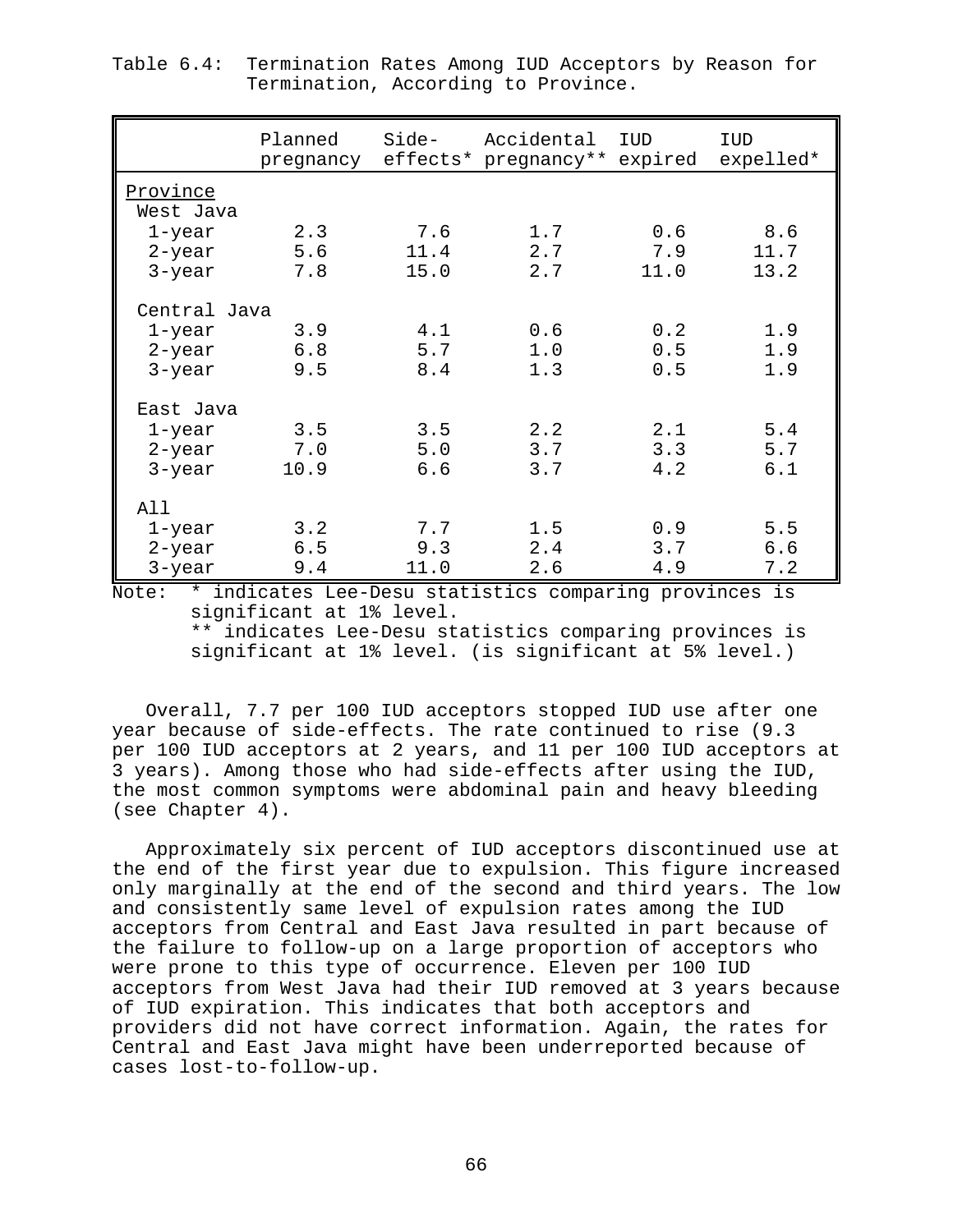|                                                  | Planned<br>pregnancy | Side-<br>effects    | Accidental<br>pregnancy | IUD<br>expired      | IUD<br>expelled*    |
|--------------------------------------------------|----------------------|---------------------|-------------------------|---------------------|---------------------|
| Year of insertion<br>1988-1990                   |                      |                     |                         |                     |                     |
| $1$ -year<br>$2$ -year<br>$3$ -year              | 3.7<br>7.4<br>10.6   | 4.1<br>6.3<br>8.6   | 1.1<br>2.1<br>2.3       | 0.6<br>4.1<br>5.4   | 3.9<br>5.3<br>6.1   |
| 1991-1992<br>1-year<br>$2$ -year<br>$3$ -year    | 2.8<br>5.2<br>6.9    | 5.3<br>7.8<br>11.1  | 2.2<br>3.1<br>3.1       | 1.2<br>2.8<br>3.7   | 5.9<br>6.4<br>6.4   |
| 1993-1994<br>$1$ -year<br>$2$ -year<br>$3$ -year | 2.2<br>N.A.<br>N.A.  | 9.6<br>N.A.<br>N.A. | 0.4<br>N.A.<br>N.A.     | 0.8<br>N.A.<br>N.A. | 8.3<br>N.A.<br>N.A. |

Table 6.5: Termination Rates Among IUD Acceptors by Reasons for Termination, According to Year of Insertion.

Note: \* indicates Lee-Desu statistics comparing year of IUD insertion is significant at 1% level. N.A. = Not applicable.

Table 6.5 presents termination rates by year of IUD insertion. Over the periods 1988-90 and 1993-94, termination rates markedly increased at the end of the first year, due to side-effects and expulsion. This might indicate, along with other reasons, a lack of technical competency by the provider to insert the device properly. An increase in termination rates due to side-effects could be related to a lack of sufficient counselling during the post-insertion period, particularly when the acceptors visited the clinic for consultation on side-effects or treatment.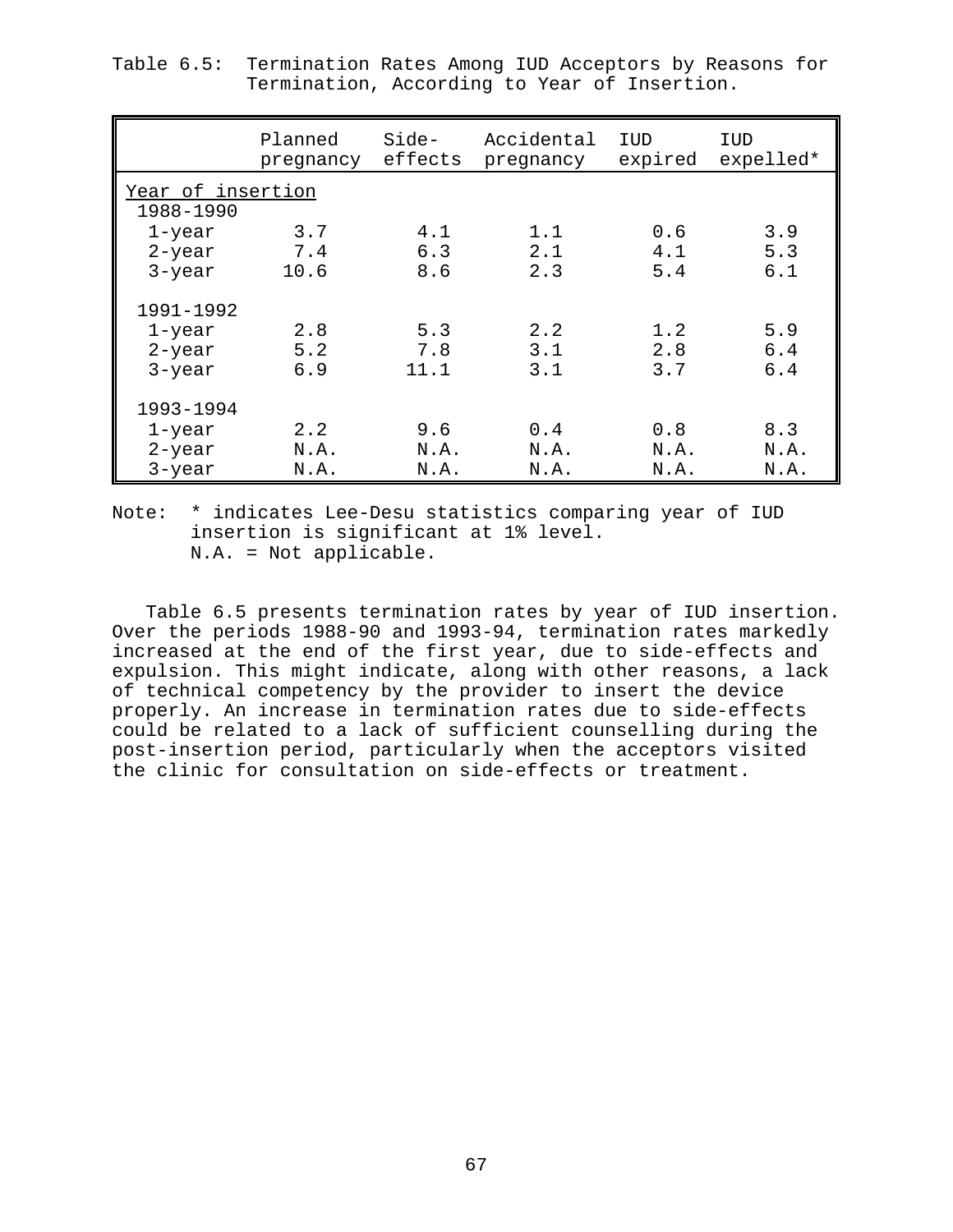#### **REFERENCES**

BKKBN, National Family Planning Coordinating Board (1973), Service Statistics. Jakarta.

Burkman, R.T. et al., Association between intrauterine device and pelvic inflammatory disease. Obstetric and Gynecology- (57(3):269-276, March 1981

CBS, Central Bureau of Statistics (1992), "Indonesia: Demographic Health Survey, 1991". With National Family Planning Coordinating Board, Ministry of health and Demographic and Health Surveys, Macro International Inc. October.

----------------------------------(1993), "1991 Indonesia Demographic and Health Surveys, Extended Studies Project: Final Recommendations ". With National Family Planning Coordinating Board, Ministry of health and Demographic and Health Surveys, Macro International Inc. January 30 (Draft).

IPPF, International Planned Parenthood Federation(1980), "Family Planning Handbook for doctors", IPPF Medical Publications eds. Ronald L. Kelinan.

Judono, H.M. (1979), "IUDs and family planning in Indonesia". In:Hafez, E.S.E and Van Os, W.A.A. eds. IUDs and Family Planning,(Progress in contraceptive Delivery Systems Vol II). MTP Press Limited.page 107-122.

MacDonald, Patricia (no date), "Data Management: Observations and Feedback from a Field Visit".

PATH (1992), "IUDs: Safe and Effective for Many Women", OUTLOOK, Vol.10, No.2. Seattle, Washington, September.

Tremain, K. et al., IUDs-a new look. Population Reports (B(5):55- 84 (July 1987)

WHO, World Health Organization (1993), "Report of Interregional Workshop for the Introduction of the WHO Guidelines on Contraceptives Mix" in Bangkok May 31- June 3 1993. Special Programme of Research Development and Research Training.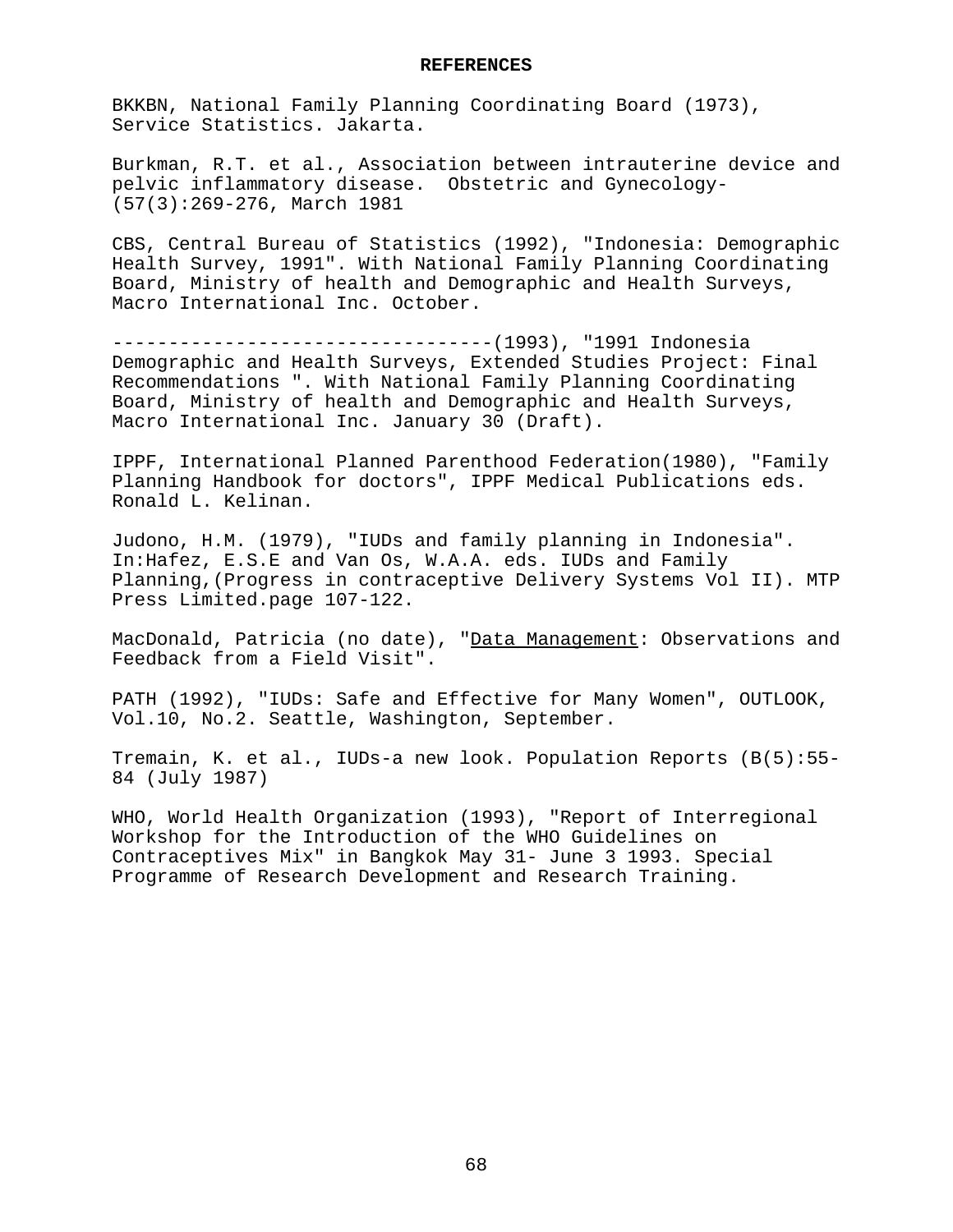| Name of clinic        | Kabupaten<br>(District) | Total<br>number | selected | Number of acceptors<br>interviewed |
|-----------------------|-------------------------|-----------------|----------|------------------------------------|
|                       |                         | acceptors       |          |                                    |
| West Java             |                         |                 |          |                                    |
| 1. PKM Cikajang       | Bekasi                  | 392             | 40       | 3<br>7                             |
| 2. KKB Tambun         | Bekasi                  | 920             | 40       | 35                                 |
| PKM Cibarusah<br>3.   | Bekasi                  | 1292            | 80       | 72                                 |
| 4. PKM Sukatani       | Bekasi                  | 1675            | 80       | 78                                 |
| 5.<br>KKB Cibitung    | Bekasi                  | 165             | 40       | 35                                 |
| 6. PKM Tarumajaya     | Bekasi                  | 2031            | 40       | 38                                 |
| 7. Rawa Tembaga       | Bekasi                  | 160             | 40       | 32                                 |
| 8. KKB Bantar Gebang  | Bekasi                  | 1620            | 80       | 75                                 |
| 9. PKM Jati Asih      | Bekasi                  | 1647            | 80       | 76                                 |
| 10.KKB Jati Sampurna  | Bekasi                  | 909             | 40       | 40                                 |
| 11.KKB Weru           | Cirebon                 | 427             | 40       | 30                                 |
| 12.KKB Babakan        | Cirebon                 | 652             | 40       | 32                                 |
| 13. PKBRS Waled       | Cirebon                 | 572             | 40       | 31                                 |
| 14.RSU Garut          | Garut                   | 722             | 40       | 32                                 |
| 15.KKB Karang Pawitan | Garut                   | 508             | 40       | 33                                 |
| 16.KKB Pancasura      | Garut                   | 378             | 40       | 37                                 |
| Sub-total             |                         | 14070           | 800      | 713                                |
|                       |                         |                 |          |                                    |
| Central Java          |                         |                 |          |                                    |
| KKB Belik<br>1.       | Pemalang                | 389             | 40       | 35                                 |
| KKB Kunduran<br>2.    | Blora                   | 680             | 40       | 29                                 |
| 3.<br>KKB Ngawen      | Blora                   | 1939            | 40       | 25                                 |
| 4.<br>KKB Jiken       | Blora                   | 573             | 40       | 39                                 |
| 5.<br>KKB Menden      | Blora                   | 1652            | 40       | 17                                 |
| 6. PKBRS.RSU Blora    | Blora                   | 782             | 40       | 20                                 |
| 7. KKB Mojolablan     | Sukoharjo               | 2374            | 40       | 36                                 |
| 8. KKB Kartasura      | Sukoharjo               | 2639            | 40       | 32                                 |
| 9. KKB Sukoharjo      | Sukoharjo               | 1568            | 40       | 20                                 |
| 10.KKB Bendosari      | Sukoharjo               | 2949            | 40       | 22                                 |
| 11.KKB Gatak          | Sukoharjo               | 1074            | 40       | 27                                 |
| 12.KKB Polokarto      | Sukoharjo               | 2506            | 40       | 34                                 |
| 13.KKB Baki           | Sukoharjo               | 2070            | 40       | 29                                 |
| 14.KKB Bulu           | Sukoharjo               | 3221            | 40       | 30                                 |
| 15.KKB Grogol         | Sukoharjo               | 3096            | 80       | 57                                 |
| 16.KKB Jatingarang    | Sukoharjo               | 1654            | 40       | 35                                 |
| 17.KKB Kenokerejo     | Sukoharjo               | 660             | 40       | 26                                 |
| 18.KKB Bobotsari      | Purbalinggo             | 1088            | 40       | $\mathbf 1$                        |
| 19.KKB Rembang        | Purbalinggo             | 330             | 40       | 62                                 |
| Sub-total             |                         | 31244           | 800      | 582                                |

# **List of Sample clinics and number of respondents interviewed**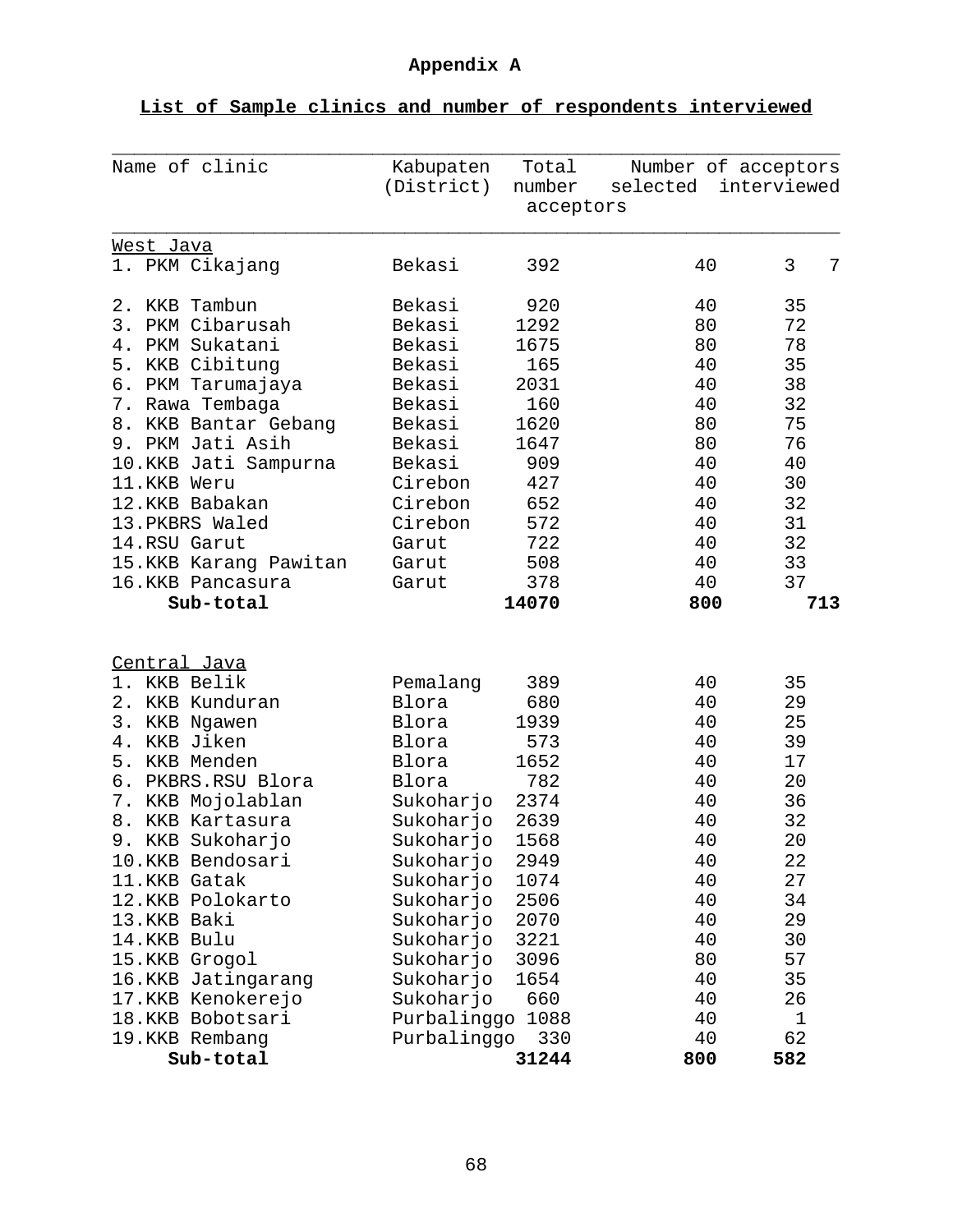cont. from previous page

| Name of clinic        | Kabupaten       | Total     | Number of acceptors |             |
|-----------------------|-----------------|-----------|---------------------|-------------|
|                       | (District)      | number    | selected            | interviewed |
|                       |                 | acceptors |                     |             |
| East Java             |                 |           |                     |             |
| PKM Konor<br>1.       | Bojonegoro 2701 |           | 80                  | 49          |
| 2.<br>PKM Dander      | Bojonegoro      | 895       | 40                  | 29          |
| 3.<br>PKM Nglumber    | Bojonegoro      | 423       | 40                  | 21          |
| KKB Balongbendo<br>4. | Sidoarjo        | 247       | 40                  | 37          |
| 5.<br>PKM Mmaron      | Probolinggo     | 240       | 40                  | 31          |
| KKB Glagah<br>б.      | Probolinggo     | 262       | 40                  | 35          |
| 7.<br>KKB Batu        | Malang          | 1957      | 40                  | 33          |
| 8.<br>KKB Turen       | Malang          | 1515      | 40                  | 21          |
| KKB Kepanjen<br>9.    | Malang          | 1429      | 40                  | 23          |
| 10.KKB Gondanglegi    | Malang          | 1815      | 40                  | 30          |
| 11.KKB<br>Tumpang     | Malang          | 2383      | 40                  | 33          |
| 12.KKB Singosari      | Malang          | 1986      | 80                  | 38          |
| 13.KKB Donomuljo      | Malang          | 3934      | 80                  | 50          |
| 14.KKB Karangploso    | Malang          | 1240      | 40                  | 2.7         |
| 15.KKB Poncokusumo    | Malang          | 1701      | 40                  | 26          |
| 16.KKB Sukopuro       | Malang          | 855       | 40                  | 32          |
| 17.KKB Beji           | Malang          | 596       | 40                  | 15          |
| Sub-total             |                 | 24179     | 800                 | 530         |
|                       |                 |           |                     |             |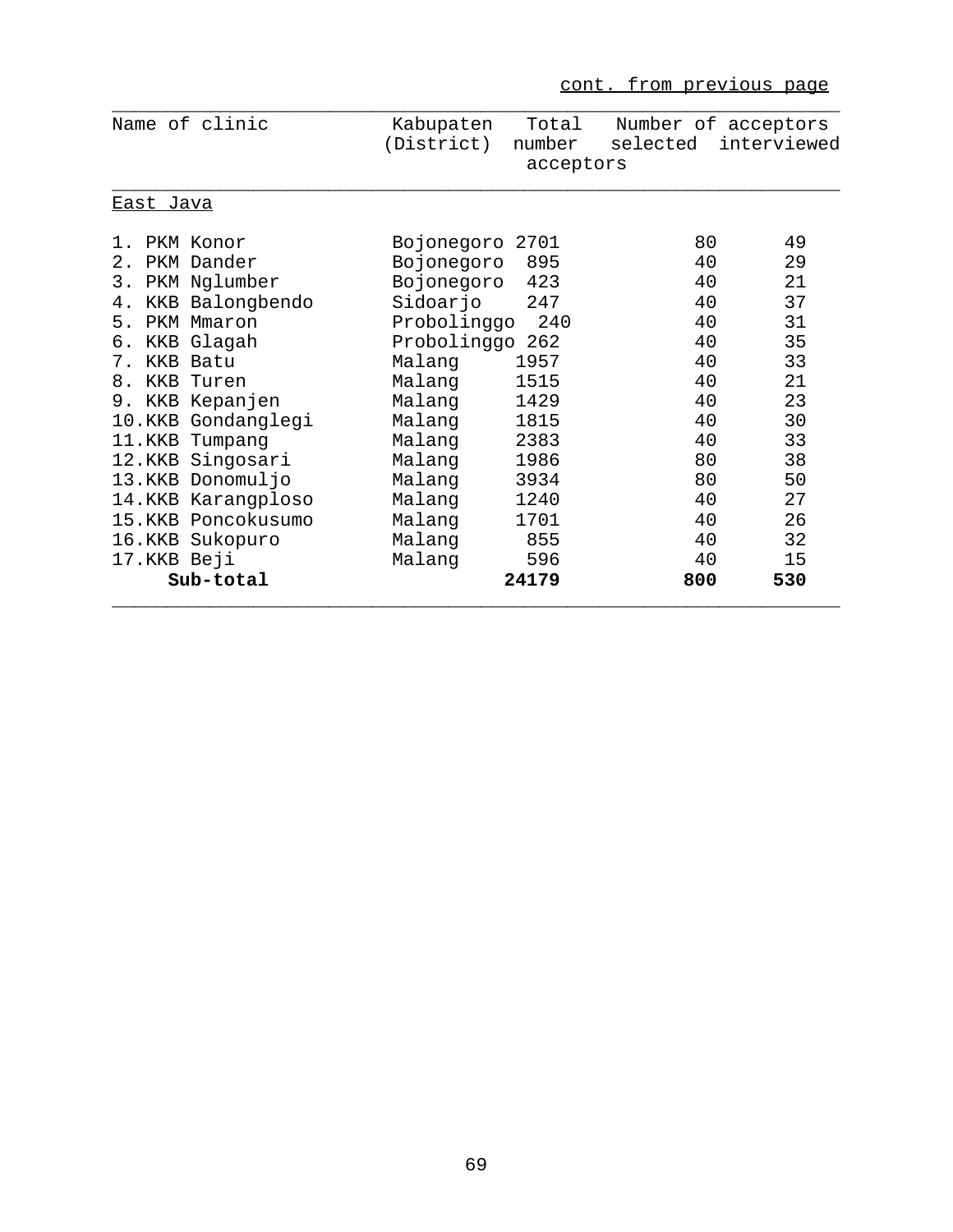**APPENDIX B**

October 18, 1994

# FOLLOW-UP SURVEY AMONG IUD ACCEPTORS IN JAVA ISLAND

# **QUESTIONNAIRE**

**1994**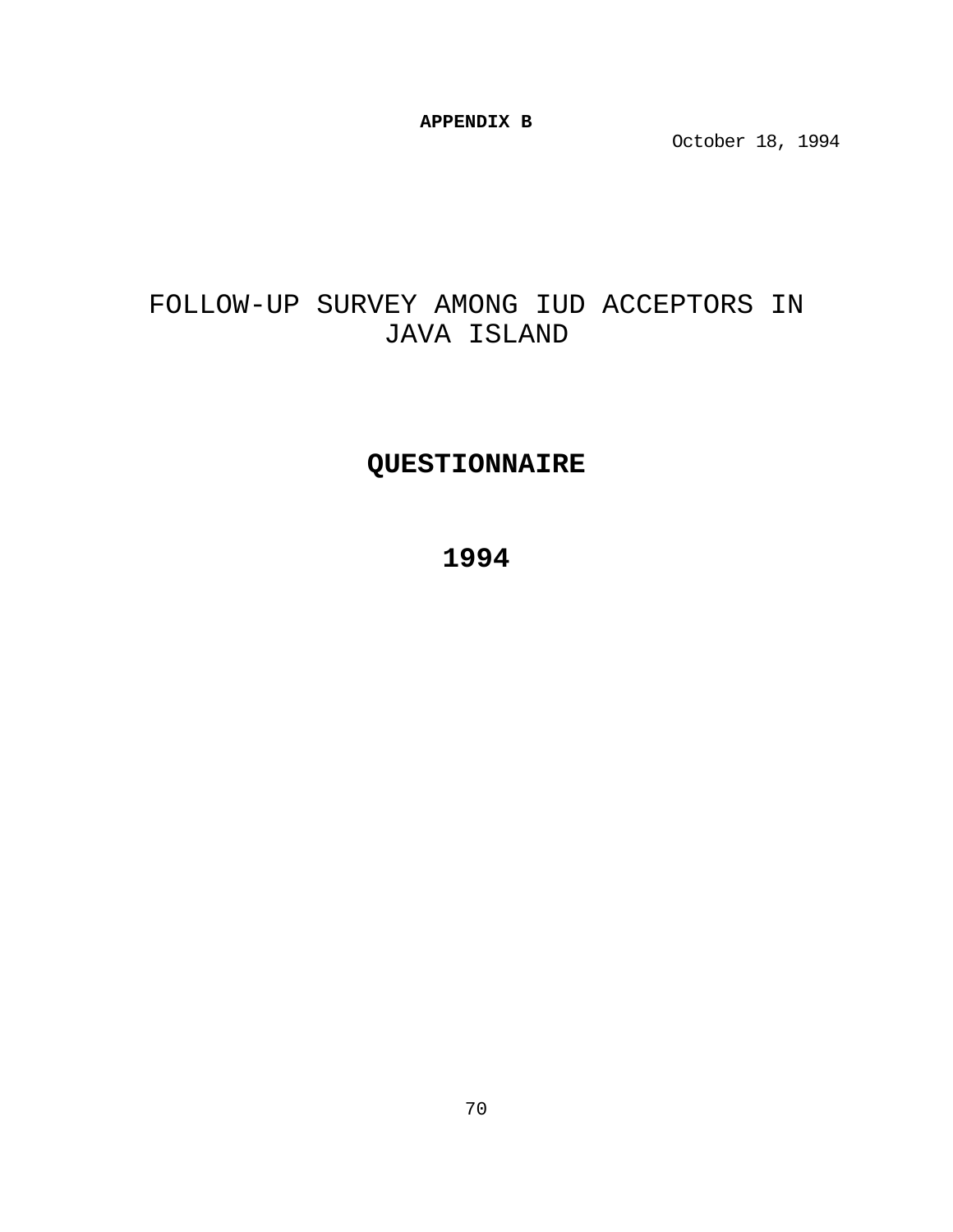**IDENTIFICATION AND INFORMATION FROM CLINIC'S RECORD**

```
1. Province: 2. Kabupaten:
3. Clinic/Kecamaten:
4. Type of Service Delivery Point: 
    1 = Hospital 
    2 = Health center
    3 = Private hospital
    4 = Private doctor
    5 = Private nurse
    6 = Private midwife
    7 = Village midwife
     8 = Others (specify)_______________
5. Type of IUD accepted:<br>1 = LL
                       5 = Not mentioned
    2 = ML 6 = Others (Specify)
    3 = CU T220
    4 = CU T380A
6. Date of IUD insertion: ___________(day/month/year)
7. Name of IUD client:
8. Name of IUD client's husband:
9. Address:________________________________
___________________________________________
10. Date of IUD removed, if it is removed:
                                  (day/month/year)
11. Reason for removal:
12. Dates of follow-up visit:
1___________(day/month/year).Attended by: 0utcome:
2__________(day/month/year).Attended by: 0utcome:
3___________(day/month/year).Attended by: Outcome:
4___________(day/month/year).Attended by: Outcome:
5___________(day/month/year).Attended by: Outcome:
6___________(day/month/year).Attended by: Outcome:
7___________(day/month/year).Attended by: Outcome:
8__________(day/month/year).Attended by: 0utcome:
```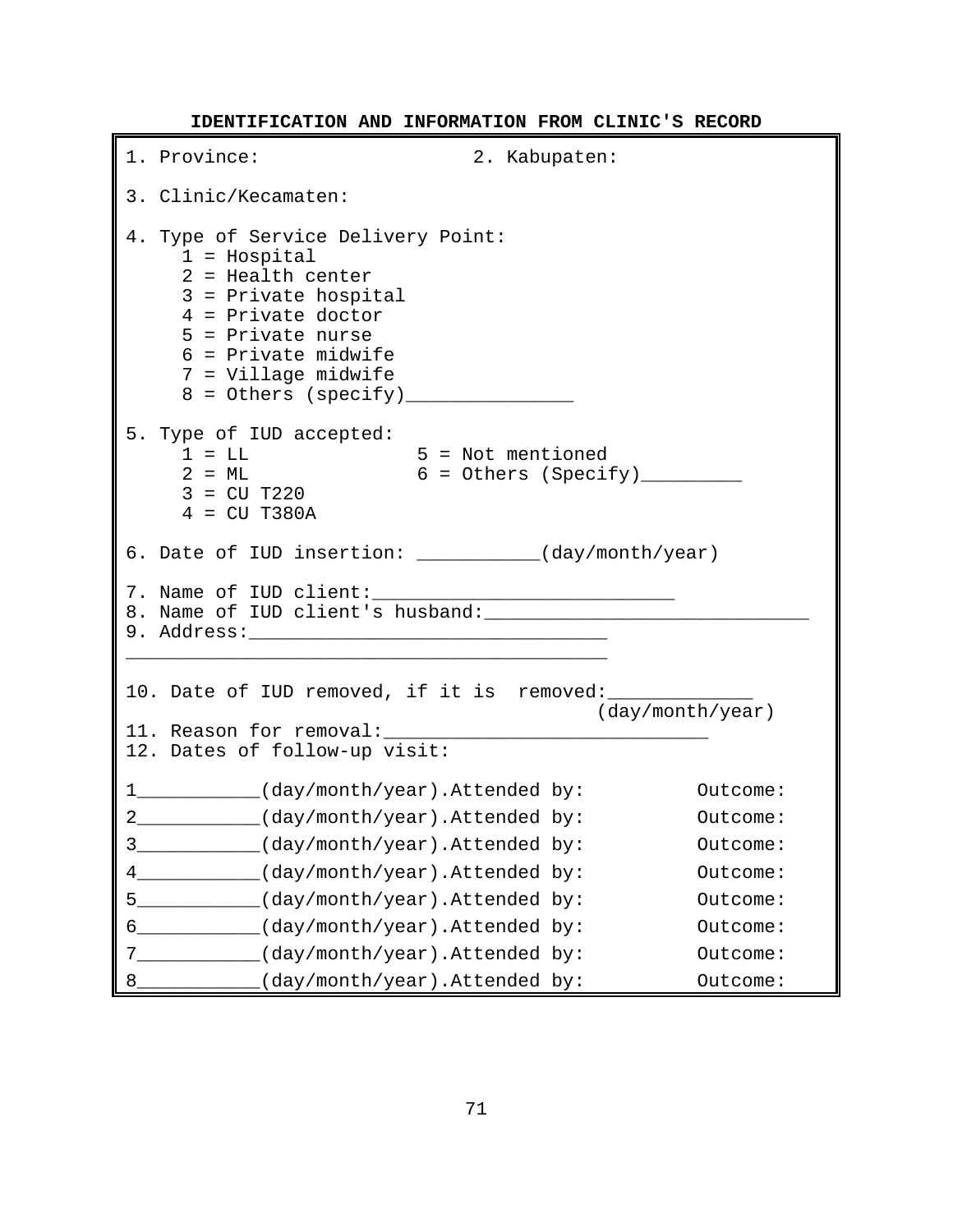| Visit | Date                     | Result | Appointment for<br>coming back |        |
|-------|--------------------------|--------|--------------------------------|--------|
| $1$ . |                          |        |                                |        |
| $2$ . |                          |        |                                |        |
| 3.    |                          |        |                                |        |
| 4.    |                          |        |                                |        |
|       | START TIME OF INTERVIEW: |        |                                |        |
|       | Interviewer signature:   |        |                                |        |
|       | Review by supervisor:    |        |                                |        |
|       |                          |        | (Signature) (name)             | (date) |
|       |                          |        |                                |        |

### **RECORD OF VISIT FOR INTERVIEW**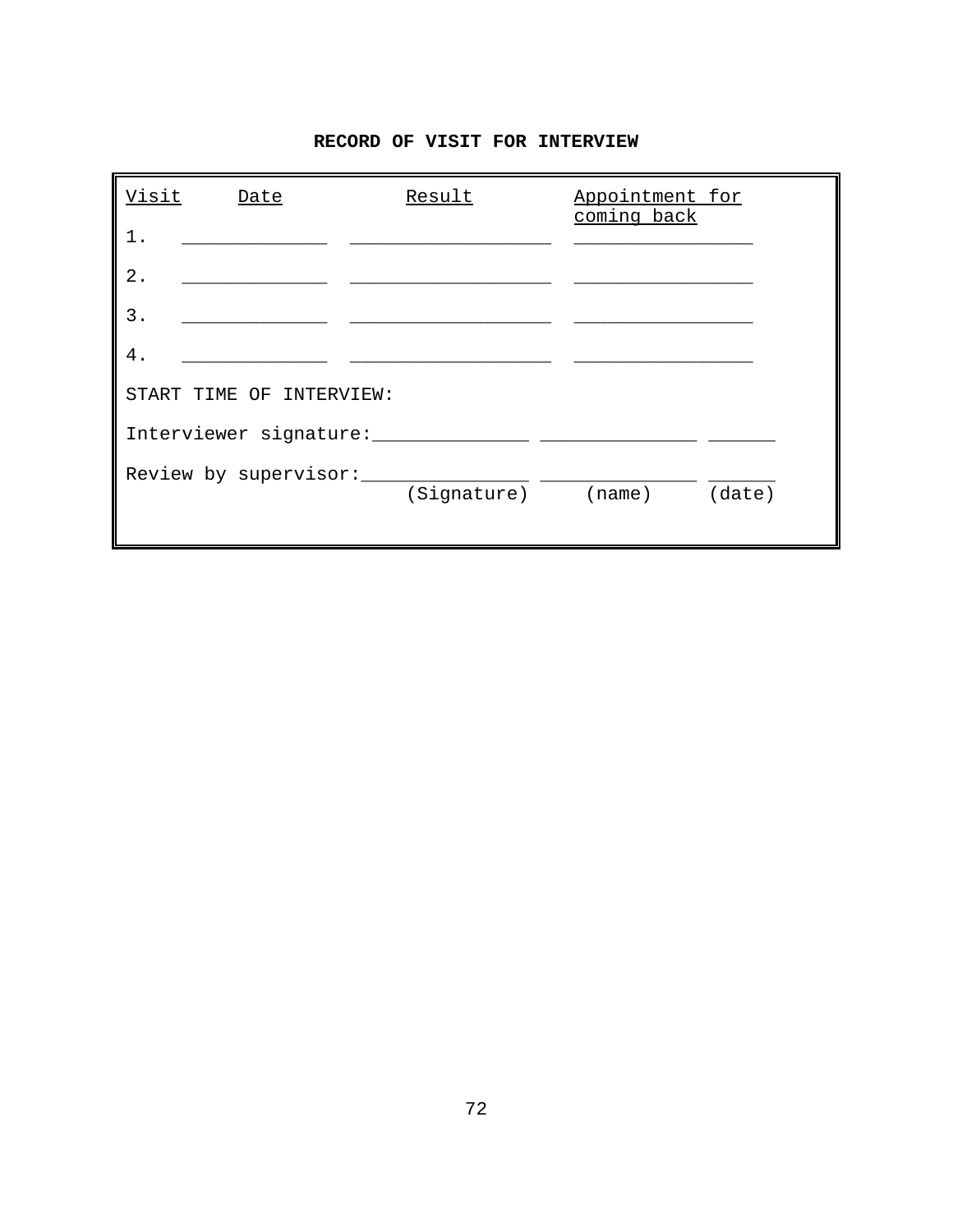**BACKGROUND INFORMATION** ================================================================== 101. How old are you? \_\_\_\_\_\_\_\_\_\_\_\_\_\_years (completed) 102. Have you ever attended school? 1 YES  $2 \text{ NO } \rightarrow \text{ [Go to 102.2]}$ 9 102.1 What is the highest level of schooling you have completed? 0 = NEVER FINISH ELEMENTARY SCHOOL 1 = PRIMARY D  $2$  = JUNIOR HIGH SCHOOL  $5 \rightarrow$  [Go to 103] 3 = SENIOR HIGH SCHOOL 5 4 = ACADEMY/UNIVERSITY E 102.2 Can you read or write? 1 YES  $2$  NO $\rightarrow$  Go to 103

103. Do you currently work?  $1$  YES  $2$  NO  $\rightarrow$  [Go to 104]  $\downarrow$ 

 103.1 What type of work do you do? 1 = Civil servant 2 = Private business 3 = Commerce and trade 4 = Military 5 = Agricultural/ fishery 6 = Factory worker  $7 =$  Other (specify)\_

104. How many living children of your own do you have?

Total:\_\_\_\_\_\_\_\_\_ Boys:\_\_\_\_\_\_\_\_ Girls:\_\_\_\_\_\_\_\_

105. What is the age of the your youngest child? (**CODE IN MONTHS)**

106. Would like to have any (more) children?

\_\_\_\_\_\_\_\_\_\_\_\_\_\_\_\_

 $1 = YES \rightarrow Go to 106.1$ 2 = DEPENDS ON HUSBAND D  $3$  = DEPENDS ON GOD  $5 \rightarrow$  [Go to 107]  $4 = NO$  E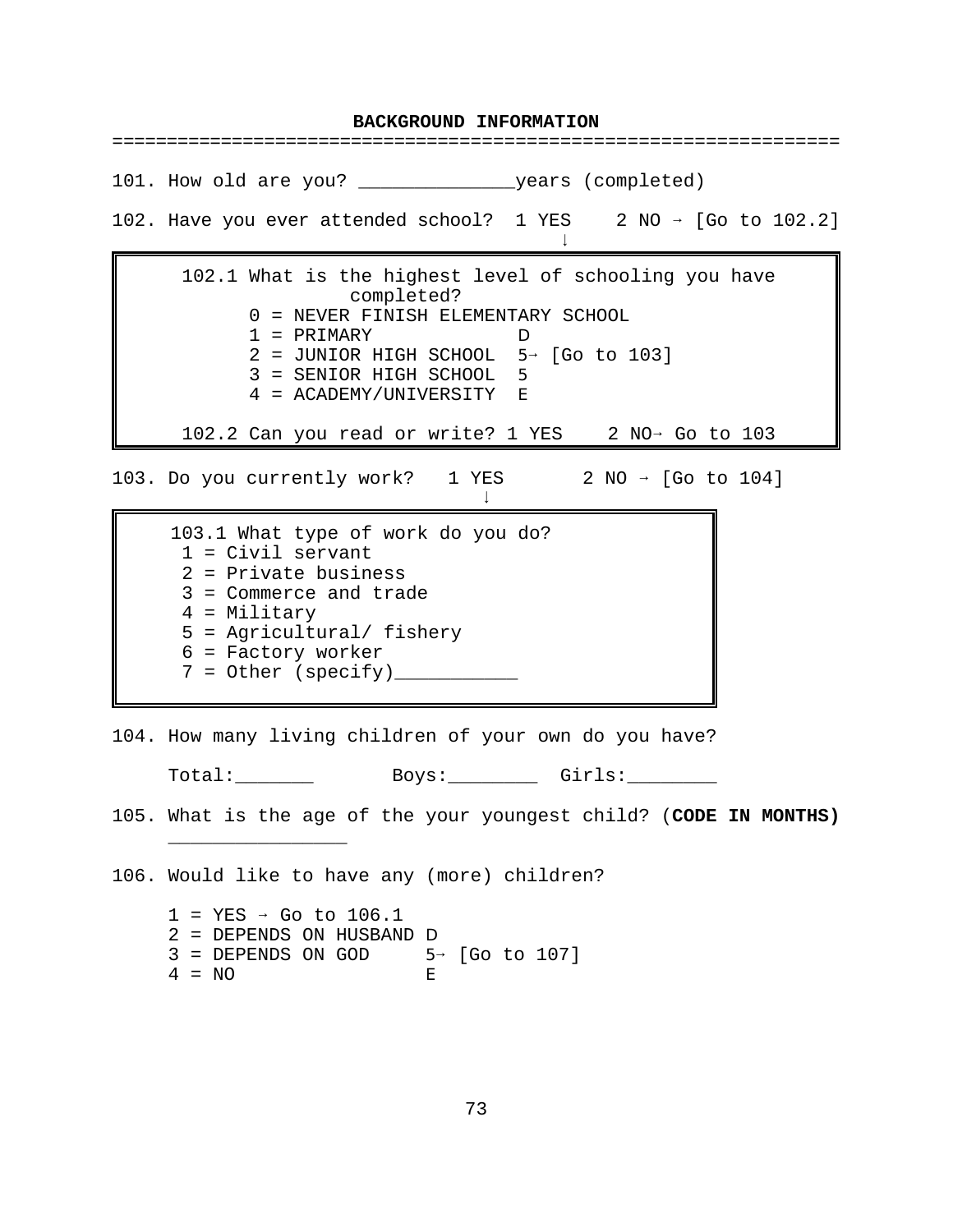| 106.1. |                  |  |  | When would you like the next child? |
|--------|------------------|--|--|-------------------------------------|
|        | (CODE IN MONTHS) |  |  |                                     |

107. In the past, have you ever been pregnant at a time when you were not ready for the pregnancy?

 $1 = YES$  2 = NO  $\rightarrow$  [Go to 201]  $\downarrow$  107.1 Were you using a method at that time?  $1 = YES$  2 = NO  $\rightarrow$  [Go to 201]  $\downarrow$ 

107.2 What method were using that time? (**ONLY ONE ANSWER)**

1 = IUD different type (**SPECIFY**)\_\_\_\_\_\_\_\_\_\_\_\_\_\_\_

- 2 = Implant
- 3 = Injectable

 $4$  = Pills

- 5 = Condom
- $6 = 0$ thers  $(specify)$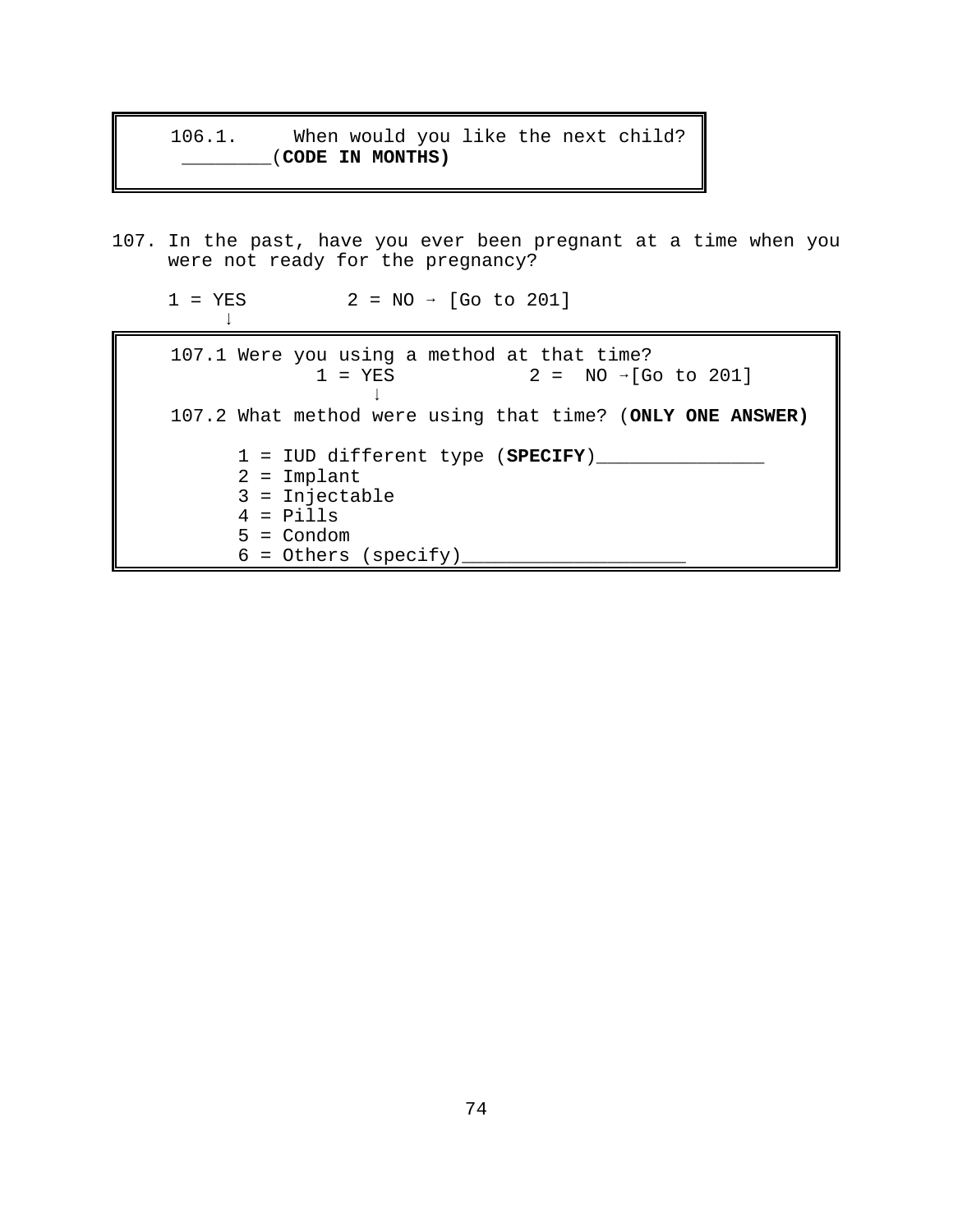#### **PREVIOUS FAMILY PLANNING USE**

================================================================ 201. When was the first time you used a family planning method? **\_\_\_\_\_\_\_(Code Month and Year) 0 = No method used**  $\rightarrow$  Go to 301 202. What method was it? 1 = IUD (specify type\_\_\_\_\_\_\_\_\_\_\_\_\_\_\_) 2 = Implant 3 = Injectable  $4$  = Pills 5 = Condom  $6 = 0$ thers (specify) 203. For how long did you use that method without interruption? \_\_\_\_\_\_(**Code Months) if still continuing code 97 and go To 206.** 204. Did you discontinue that method because of side-effects?  $1 = YES$  2 = NO  $\rightarrow$  [Go to 205]  $\downarrow$  204.1 What kinds of side-effects were they? **(MULTIPLE ANSWERS POSSIBLE]**  $204.2$  Did you seek for treatments?  $1 = YES$  2 = NO 204.3 Who did you go for help? **(MULTIPLE ANSWERS POSSIBLE)** 1 = Hospital 2 = Health center 3 = Private hospital 4 = Private doctor 5 = Private nurse 6 = Private midwife 7 = PLKB  $8 = PPKBD$ 9 = Village midwife 10= Friends/relatives 11= Chemist 12= Others (specify) 204.4 What direction/treatment advice did you get?  $\frac{1}{\sqrt{2}}$  ,  $\frac{1}{\sqrt{2}}$  ,  $\frac{1}{\sqrt{2}}$  ,  $\frac{1}{\sqrt{2}}$  ,  $\frac{1}{\sqrt{2}}$  ,  $\frac{1}{\sqrt{2}}$  ,  $\frac{1}{\sqrt{2}}$  ,  $\frac{1}{\sqrt{2}}$  ,  $\frac{1}{\sqrt{2}}$  ,  $\frac{1}{\sqrt{2}}$  ,  $\frac{1}{\sqrt{2}}$  ,  $\frac{1}{\sqrt{2}}$  ,  $\frac{1}{\sqrt{2}}$  ,  $\frac{1}{\sqrt{2}}$  ,  $\frac{1}{\sqrt{2}}$ 

205. Why did you (Was there other reasons that) discontinue that method? **(MULTIPLE ANSWERS POSSIBLE)** \_\_\_\_\_\_\_\_\_\_\_\_\_\_\_\_\_

206. Did you pay for family planning services?  $1 = YES$  2 = NO \*  $\downarrow$  $\downarrow$  [Go to 301.1]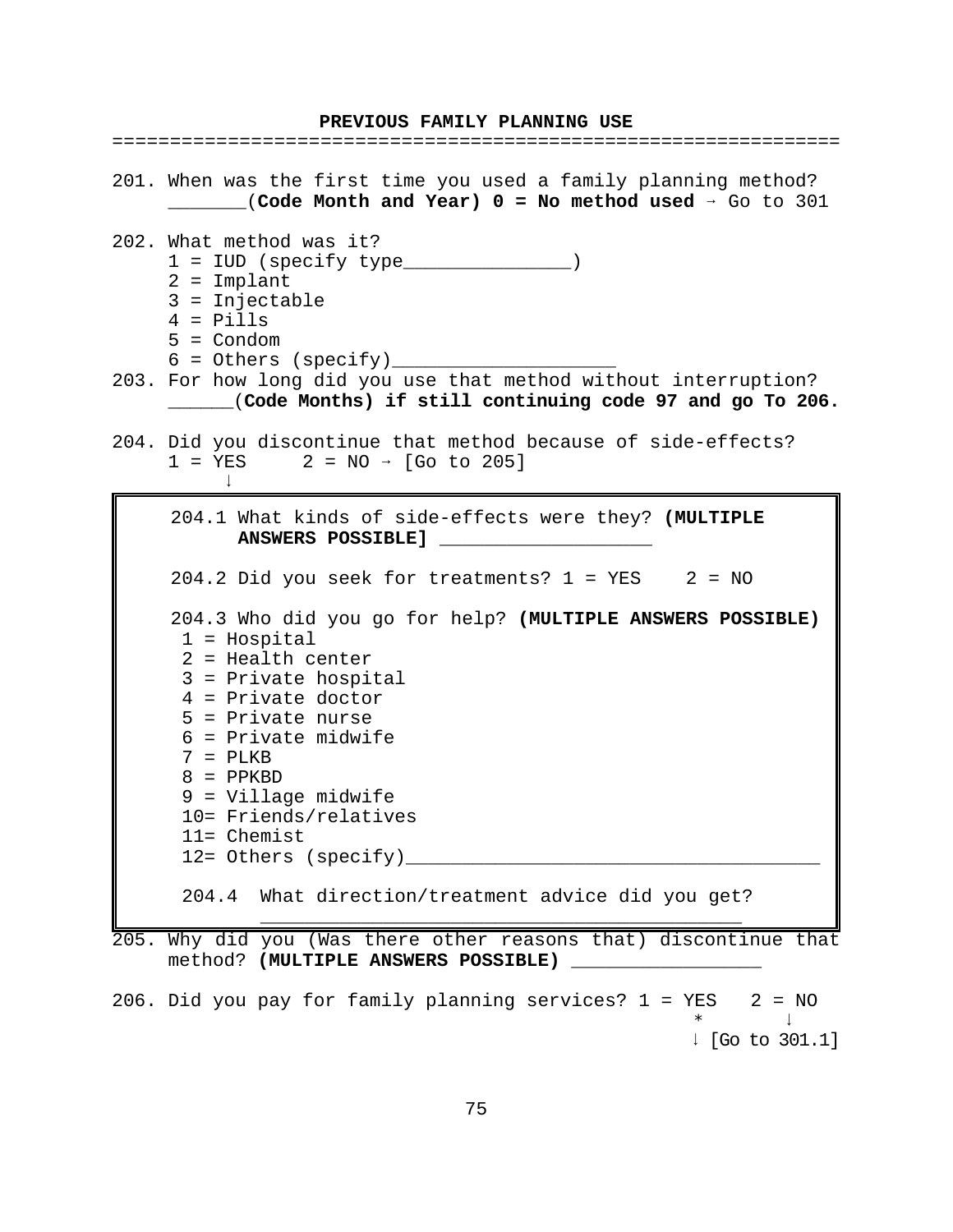206.1 How much for administration? \_\_\_\_\_\_\_\_ How much for contraceptive? How much for treatment of complications?\_ 206.2 Were you happy that you paid?  $1 = YES$  2 = NO

### **INFORMATION ON THE IUD USE**

================================================================== 301. Now I am going ask about the family planning method, IUD which you used/have been using according to the record.

| 301.1 Is that right you accepted ______ (write type of IUD)?<br>(Show samples of different type of IUD to confirm)<br>$1 = YES$<br>$2 = MO$<br>$\ast$ |
|-------------------------------------------------------------------------------------------------------------------------------------------------------|
| $\ast$<br>(if not, check with client's card and correct                                                                                               |
| $\ast$<br>it both here and in the indentification                                                                                                     |
| $\ast$<br>section) (indicate whether they have been                                                                                                   |
| corrected writing "C" i.e. corrected in the<br>$\ast$                                                                                                 |
| $\ast$<br>box). [ ] If the woman found to have not used                                                                                               |
| the IUD, terminate the interview. Cross-check<br>$\ast$                                                                                               |
| $\ast$<br>before terminating.                                                                                                                         |
|                                                                                                                                                       |
| 301.2. Is that right the IUD was inserted on _____                                                                                                    |
| (write date                                                                                                                                           |
| inserted IUD)?                                                                                                                                        |
| $1 = YES$<br>$2 = NO$                                                                                                                                 |
| $\ast$                                                                                                                                                |
| $\ast$<br>(if not, check with client's card and correct                                                                                               |
| $\ast$<br>it both here and in the indentification                                                                                                     |
| $\ast$<br>section). (indicate whether they have been                                                                                                  |
| corrected writing "C" i.e. corrected in the<br>$\ast$                                                                                                 |
| $\ast$<br>$box).$ [ ]                                                                                                                                 |
|                                                                                                                                                       |
| 301.3 Is that right you had the IUD inserted by/at $\overline{\phantom{a}}$                                                                           |
| (write place/person where/who                                                                                                                         |
| provided)?<br>$2 = NO$<br>$1 = YES$                                                                                                                   |
| $\ast$                                                                                                                                                |
| $\ast$<br>(if not, check with client's card and correct                                                                                               |
| $\ast$<br>it both here and in the indentification                                                                                                     |
| $\ast$<br>section). (indicate whether they have been                                                                                                  |
| $\ast$<br>corrected writing "C" i.e. corrected in the                                                                                                 |
| $box)$ . [ ].                                                                                                                                         |
| $[Go to 302]$ -------                                                                                                                                 |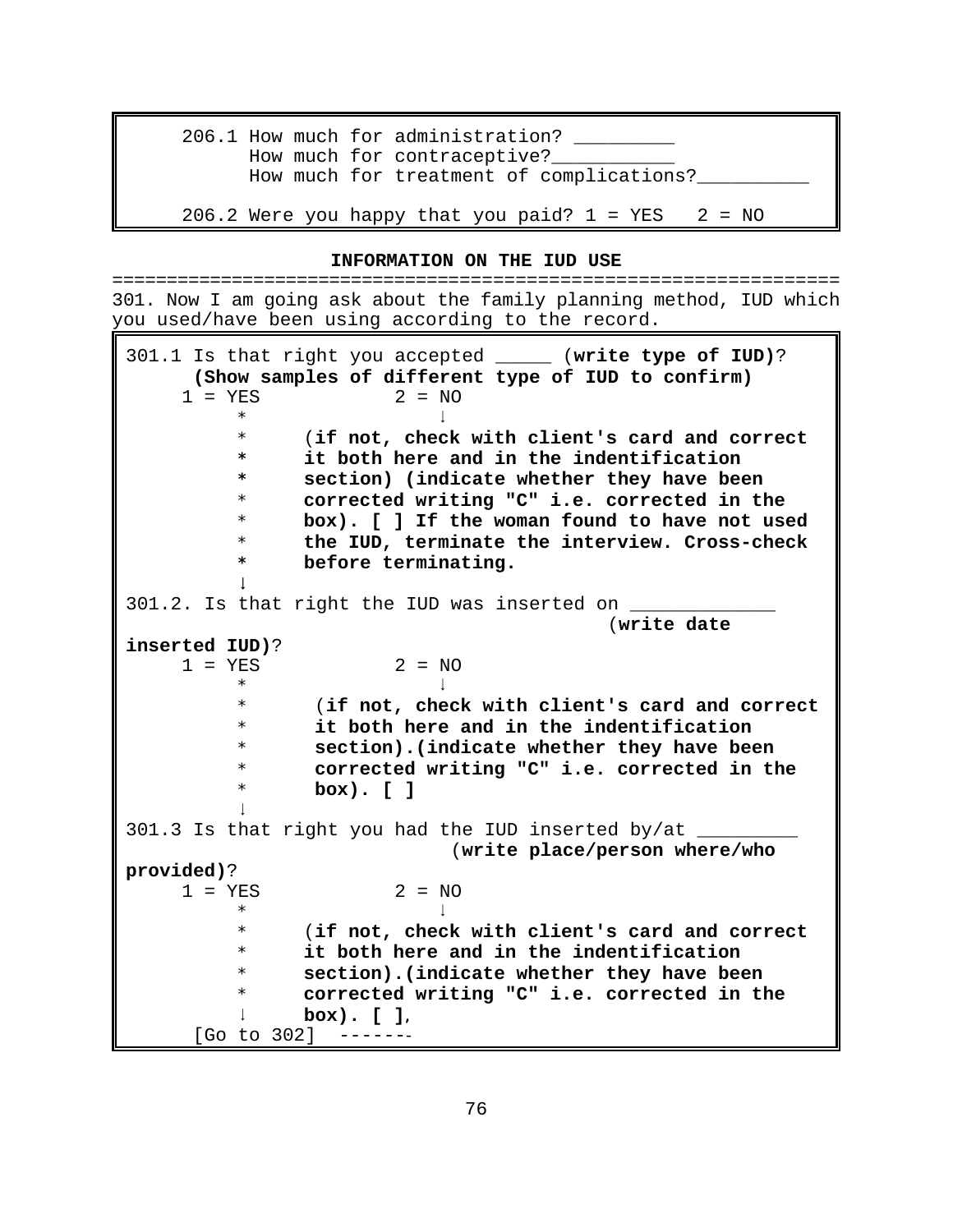302. After you accepted the IUD and now, have you seen health worker or you been visited by health worker for the IUD ?

 $1 = YES$  2 = NO $\rightarrow$  [Go to 303]

 $\downarrow$ 

 302.1 How many times did you go to see health worker?\_\_\_\_\_ 302.2 How many times have you been visited by health worker?\_\_\_\_\_

- 303. Do you know you have to see health worker after you had the IUD inserted? 1 = YES 2 = NO
- 304. Since insertion, have you experienced any side-effects?  $1 = YES$  2 = NO $\rightarrow$  [Go to 305]  $\downarrow$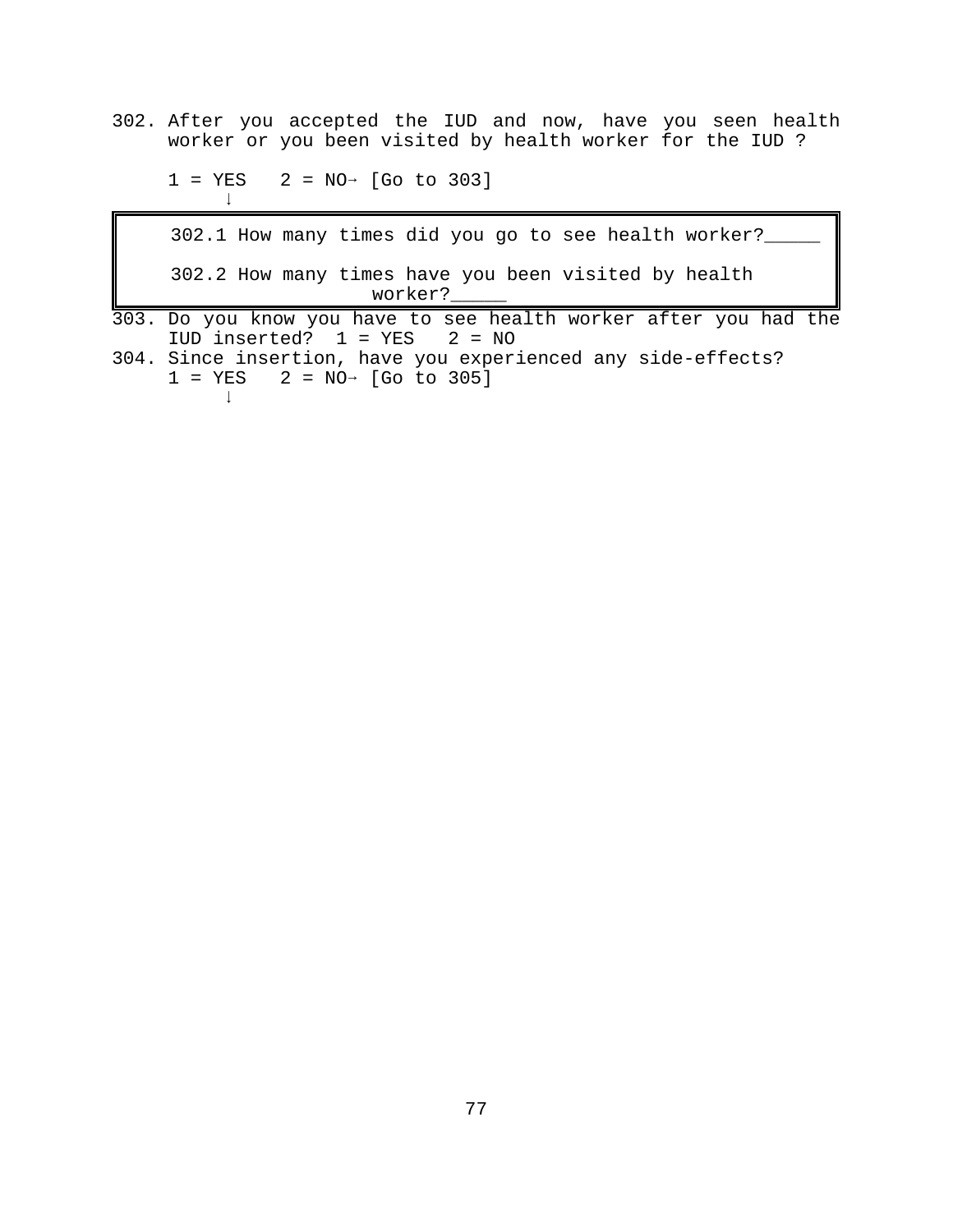304.1 What are/were those experiences? **(MULTIPLE ANSWER POSSIBLE)**  $1 = \text{CRAMPS}$  6 = HEAVY DISCHARGE 2 = HEAVY BLEEDING 7 = ABDOMINAL PAIN 3 = SPOTTING BETWEEN 8 = PAIN DURING INTERCOURSE MENSTRUAL PERIOD 9 = LATE PERIOD 4 = INFECTION (P.I.D.) 10 = FEVER, CHILLS 5 = BACKACHE 11 = OTHERS (**SPECIFY**) 304.2 Are you still having any of these experiences?  $1 = YES$   $2 = NO$ 304.3 Did you seek for treatments?  $1 = YES$  2 = NO  $\rightarrow$  [Go to 304.5] 304.4 Why did you not seek for help? [Go to 305] 304.5 Who/where did you go for help for the first time?  **(MULTIPLE ANSWERS POSSIBLE)** 1 = Hospital 7=PLKB 2 = Health center 8=PPKBD 3 = Private hospital 9=Village midwife 4 = Private doctor 10=Friends/relatives 5 = Private nurse 11=Chemist 6= Private midwife 12=Others(**specify**)\_\_\_\_\_\_\_\_\_\_ 304.6 What direction/treatment did you get?\_\_\_\_\_\_\_\_\_\_\_\_\_  $304.7$  Were you given any medication?  $1 = YES$  2 = NO 304.8 About how many days/months/years after the use of the IUD, the complications started?\_\_\_\_\_\_\_ 304.9 Did you pay for treatments/advice?  $1 = YES$  2 = NO 304.10 How many times did you go for help?\_\_\_\_\_\_\_(times) 304.11 At each time you went for help did the same person attended for the service?  $1 = YES$  2 = NO  $\downarrow$  [Go to 304.13] [Go to 304.12] 304.12 If no, why did you go to different one?\_\_\_\_\_\_\_\_\_\_\_\_\_\_\_\_\_\_\_\_\_\_\_\_\_\_\_\_\_\_\_\_\_\_ \_\_\_\_\_\_\_\_\_\_\_\_\_\_\_\_\_\_\_\_\_\_\_\_\_\_\_\_\_\_\_\_\_\_\_\_\_\_\_\_\_\_\_\_\_ 304.13 What was your impression regarding the treatment for complications?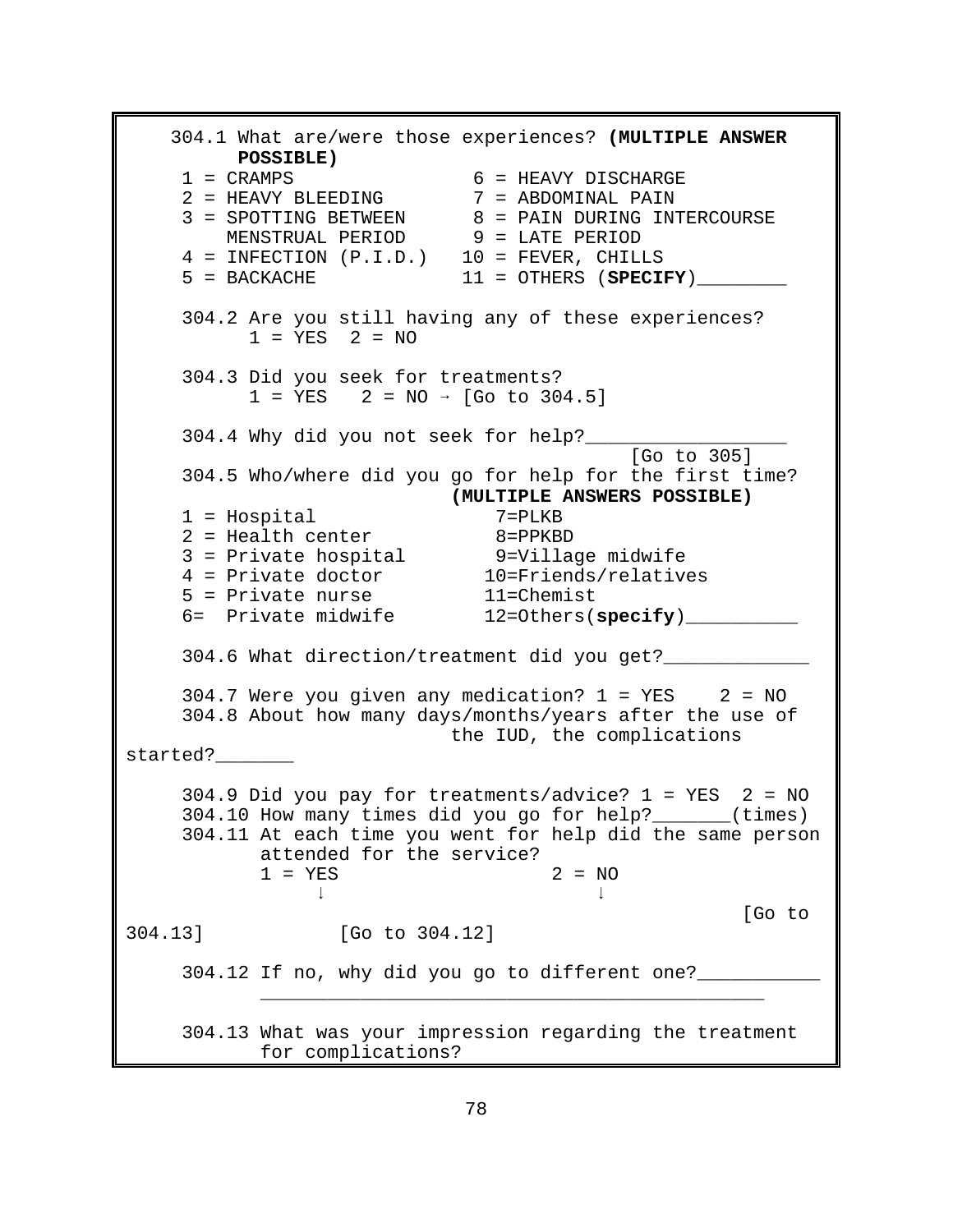305. Did you pay for the IUD insertion?  $1 = YES$  2 = NO-[Go to 306]

 $\mathfrak{p}_1$  and  $\mathfrak{p}_2$  and  $\mathfrak{p}_3$  and  $\mathfrak{p}_4$  and  $\mathfrak{p}_5$  and  $\mathfrak{p}_6$  and  $\mathfrak{p}_7$ 

 $\mathcal{L}_{\text{max}}$ 

 305.1 How much at the time of the IUD insertion?\_\_\_\_\_\_\_\_\_ 305.2 Do you think this cost is too much, too little, or about right?  $1 = TOO$  MUCH 2 = ABOUT RIGHT 3 = TOO LITLE 4 = DON'T KNOW

306. Suppose the IUD does not suit you, can you switch to another method?  $1 = YES$  2 = NO

307. Are you still using the IUD?  $1 = YES$  2 = NO-[Go to 401]

308. How long do you plan to use this method? \_\_\_\_\_\_\_\_\_(**MONTHS**) (if the answer is as long as I want, code 88)  $\downarrow$ [Go to 501]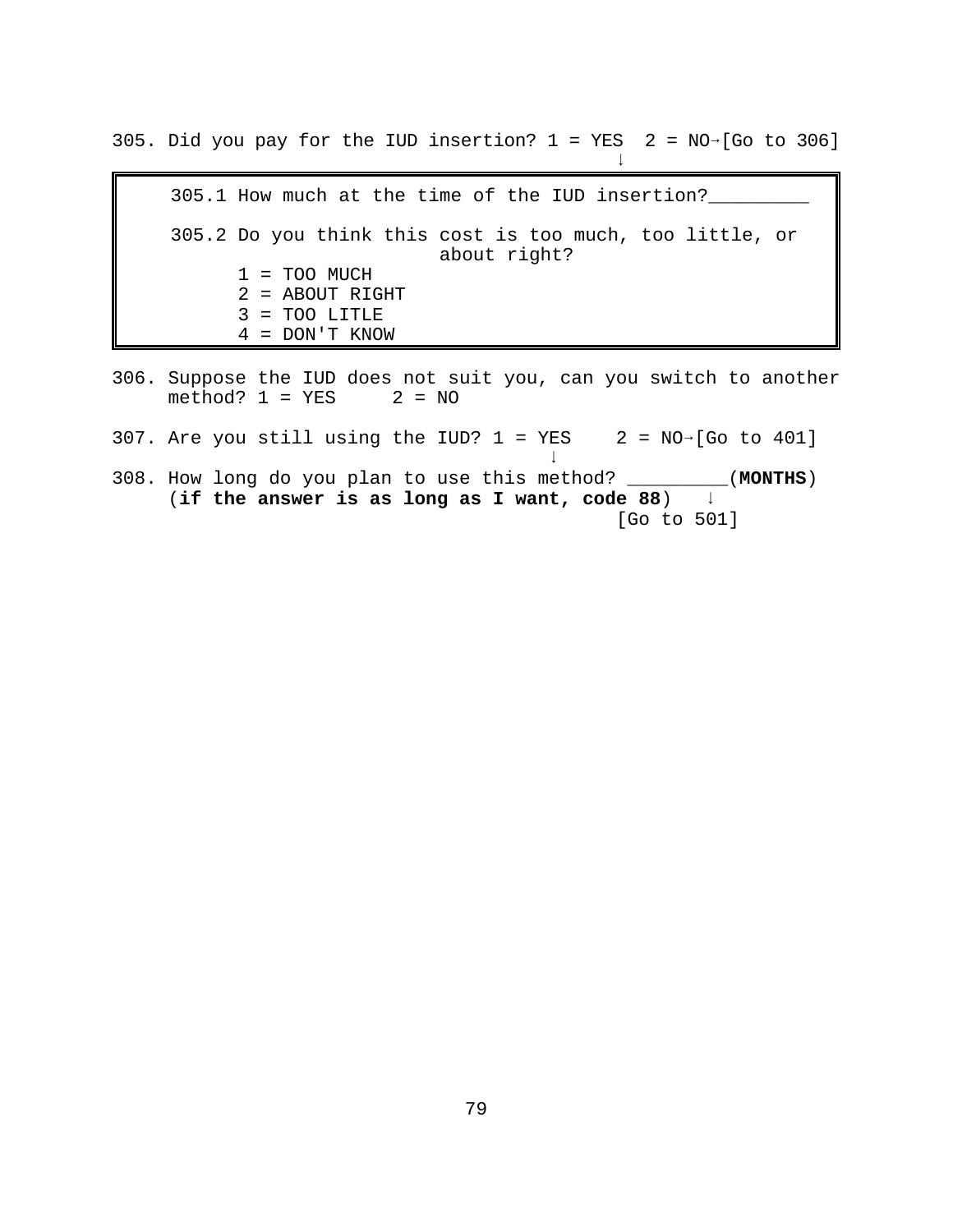**IUD DISCONTINUED ================================================================** 401. About what date did you have the IUD removed?  $(month/year)$ 402. What was the main reason you had the IUD removed? **(Only one** answer and do not read the possible answers)<br>1 = Desire pregnancy<br>5 = Pregnancy 1 = Desire pregnancy  $2$  = Switch to another  $6$  = Advice of staff method 7 = Husband wanted to have 3 = Side-effects removed  $4$  = Fear of side-effects  $8$  = Others(Specify) 403. Before you had the IUD removed, did you discuss with anyone about the IUD removal for the above reason?  $1 = YES$  2 = NO $\rightarrow$  [Go to 404]  $\downarrow$  403.1 Who did you see? **(MORE THAN ONE ANSWERS POSSIBLE)** 1 = Friends or neighbours 2 = Other IUD users 3 = FP field worker 4 = Volunteer 5 = Nurse or midwife at hospital or puskesmas 6 = Doctor at hospital or puskesmans 7 = Private doctor 8 = Private midwife 9 = Village midwife 10 = Other (specify) 403.2 What was their suggestions? 1 = Continue the method 2 = Discontinue the method 3 = Switch to another method 404. What is/was the most disturbing side-effects of the IUD you had expereince ? **(ONLY ONE ANSWER POSSIBLE)**  $1 = \text{CRAMPS}$  6 = HEAVY DISCHARGE 2 = HEAVY BLEEDING 7 = ABDOMINAL PAIN 3 = SPOTTING BETWEEN 8 = PAIN DURING INTERCOURSE MENSTRUAL PERIOD 9 = LATE PERIOD 4 = INFECTION (P.I.D.) 10 = FEVER, CHILLS 5 = BACKACHE 11 = OTHERS (**SPECIFY**) 405. Who/Where did you go for the IUD removal? **(ONLY ONE ANSWER POSSIBLE)** 1 = Hospital 7=PLKB 2 = Health center 8=PPKBD 3 = Private hospital 9=Village midwife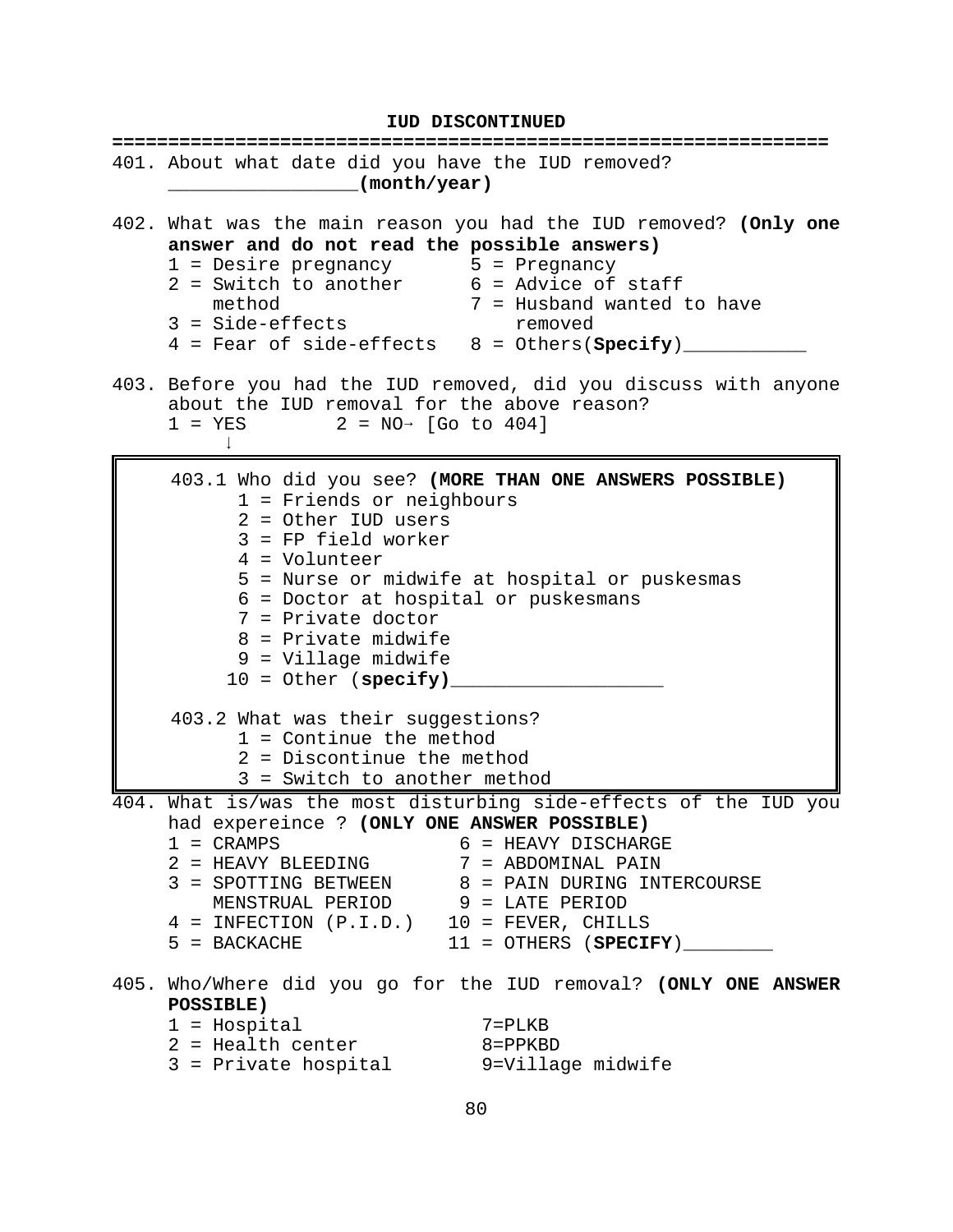| $4$ = Private doctor $10$ =Chemist<br>5 = Private nurse 11=Others (Specify)_____<br>6= Private midwife                                                                                                                                                                                                                                                                                                |
|-------------------------------------------------------------------------------------------------------------------------------------------------------------------------------------------------------------------------------------------------------------------------------------------------------------------------------------------------------------------------------------------------------|
| 406. Did you pay for the IUD removal? $1 = YES$ 2 = NO $\rightarrow$ [Go to 407]                                                                                                                                                                                                                                                                                                                      |
| 406.1 How much for the IUD removal?                                                                                                                                                                                                                                                                                                                                                                   |
| 406.2 Do you think this cost is too much, too little, or<br>about right?                                                                                                                                                                                                                                                                                                                              |
| $1 = TOO$ MUCH $2 = ABOUT$ RIGHT<br>$3 = TOO$ LITTLE $8 = DON'T$ KNOW                                                                                                                                                                                                                                                                                                                                 |
| 407. Are you using any family planning method now?<br>$1 = YES$<br>$2 = NO$<br>$\ast$<br>J.                                                                                                                                                                                                                                                                                                           |
| [Go to 408]                                                                                                                                                                                                                                                                                                                                                                                           |
| 407.1. Why are you not using any family planning method<br>now? (MULTIPLE ANSWERS POSSIBLE)                                                                                                                                                                                                                                                                                                           |
| [Go to 418]                                                                                                                                                                                                                                                                                                                                                                                           |
| 408. What is the name of the method?<br>1 = IUD (specify type_______________)<br>$2 = Implant$<br>$3 = Injectable$<br>$4$ = Pills<br>$5 =$ Condom<br>$6 =$ Tubectomy<br>7 = Vasectomy                                                                                                                                                                                                                 |
| 409. When did you start using the method?<br>$\begin{picture}(150,10) \put(0,0){\line(1,0){10}} \put(0,0){\line(1,0){10}} \put(0,0){\line(1,0){10}} \put(0,0){\line(1,0){10}} \put(0,0){\line(1,0){10}} \put(0,0){\line(1,0){10}} \put(0,0){\line(1,0){10}} \put(0,0){\line(1,0){10}} \put(0,0){\line(1,0){10}} \put(0,0){\line(1,0){10}} \put(0,0){\line(1,0){10}} \put(0,0){\line(1,0){10}} \put(0$ |
| 410. Who advised you this method?<br>1 = Friends or neighbours<br>$2 = 0$ ther FP users<br>$3$ = FP field worker<br>$4$ = Volunteer<br>5 = Nurse or midwife at hospital or puskesmas<br>6 = Doctor at hospital or puskesmans<br>7 = Private doctor<br>8 = Private midwife<br>9 = Village midwife<br>10= Other (specify)________________                                                               |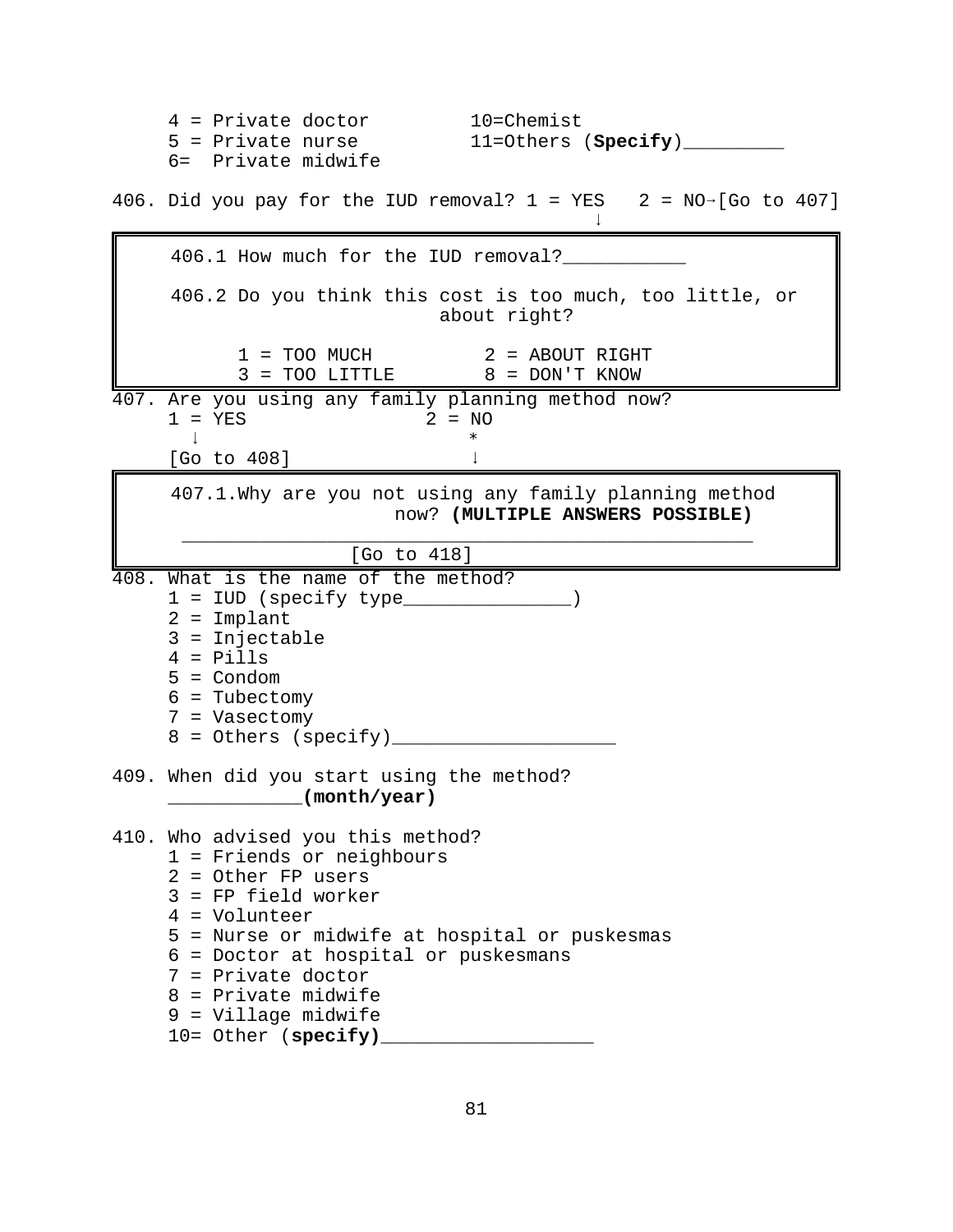411. From whom/ where did you get this method? **(ONLY ONE ANSWER)** 1 = Hospital 7=PLKB 2 = Health center 8=PPKBD 3 = Private hospital 9=Village midwife 4 = Private doctor 10=Chemist 5 = Private nurse 11=Others (**Specify**)\_\_\_\_\_\_\_\_\_ 6= Private midwife 412. Were you told about the possible side-effects of this method?  $1 = YES$  2 = NO 413. Were you told about other methods available to you?  $1 = YES$  2 = NO 414. Did you pay for this FP services?  $1 = YES$  2 = NO-[Go to 415] <u>999 - Johann Barn, amerikan pendadaran pendadaran pendadaran pendadaran pendadaran pendadaran pendadaran pen</u> 414.1 How much for the contraceptive?\_\_\_\_\_\_\_\_\_\_\_

 414.2 Do you think this cost is too much, too little, or about right?

1 =TOO MUCH 2 =ABOUT RIGHT 3 =TOO LITTLE 8 =DON'T KNOW

415. Are you or have you expereinced side-effects because of this method?  $1 = YES$  2 = NO $\rightarrow$  [Go to 416]  $\downarrow$ 

415.1 What type of side-effects?\_\_\_\_\_\_\_\_\_\_\_\_\_\_\_\_\_\_

- 415.2 Is it more or less disturbing than one you had from the IUD?
- 1 = Less disturbing 2 = More disturbing 8 = Don't know
- 416. Are you happy that you switched to this \_\_\_\_\_\_\_ **(WRITE THE NAME OF THE NEW METHOD)** method?

 $1 = YES$  2 = NO

417. How long do you plan to use this method? \_\_\_\_\_\_\_\_\_(**MONTHS**) (**If the answer is as long as I want, code 88).**

418. If a method does not suit you, were you told by health workers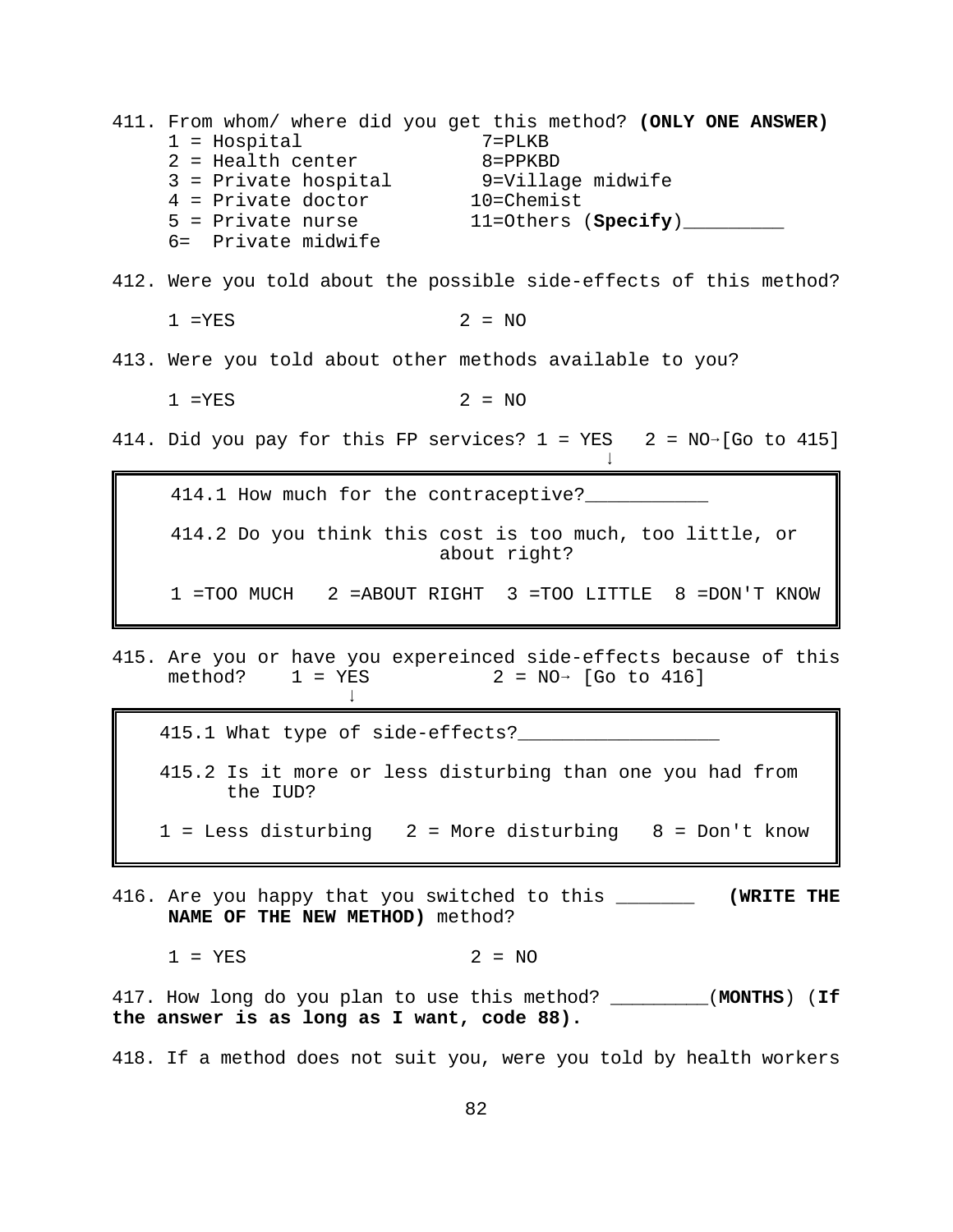that you can switch to another method?

 $1 = YES$  2 = NO

419. Are aware of other family planning methods available?

 $1 = YES$  2 = NO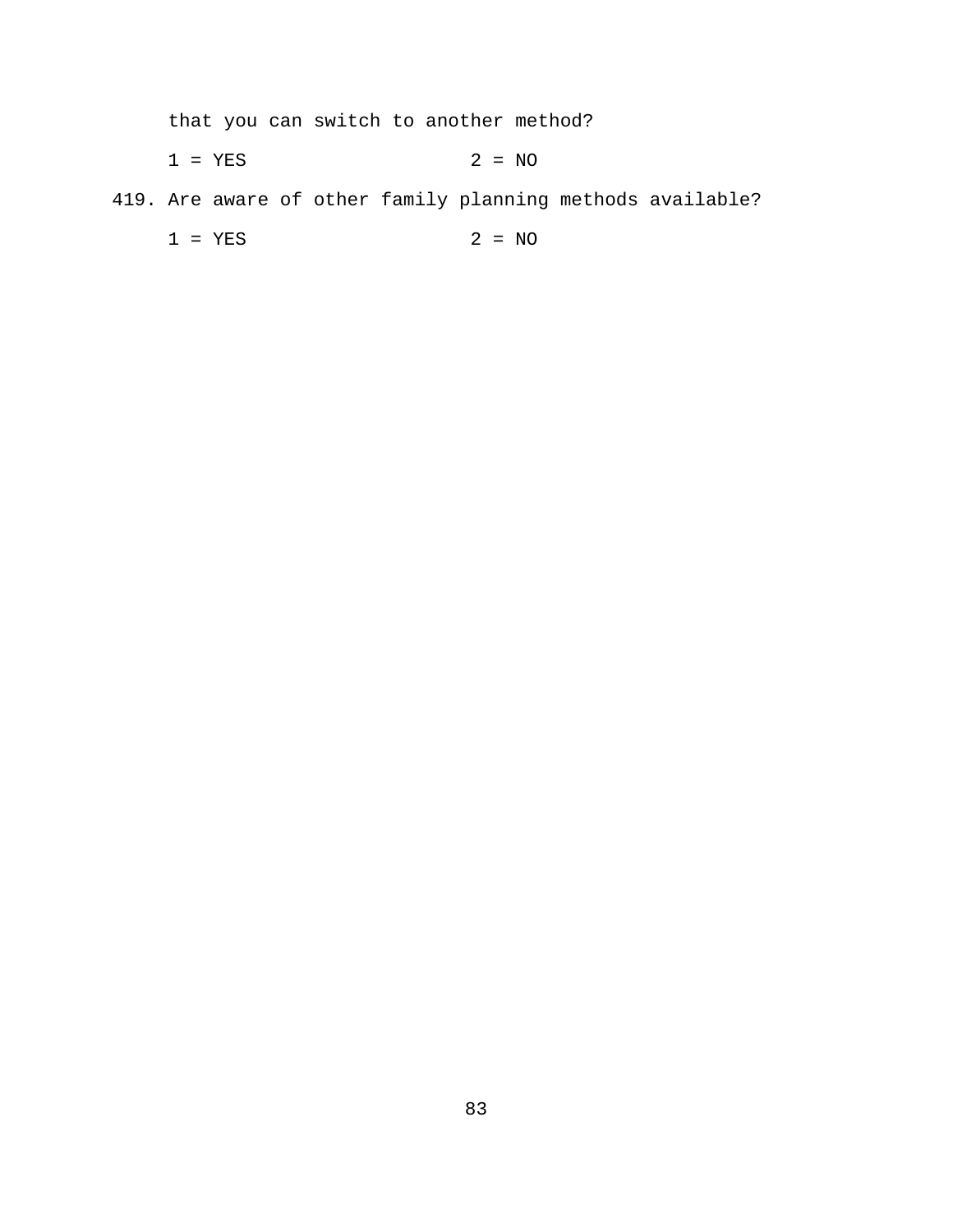### **CLIENT'S KNOWLEDGE ON IUD**

#### ==================================================================

501. Now I am going to ask some questions about IUDs. Do you know what type of IUD are (did) you using (used)?

 $1 = YES$  2 = NO  $\rightarrow$  [Go to 502]  $\downarrow$ 

 501.1 What type?(**Show samples of different type of IUD to confirm and cross-check with 301.1**)\_\_\_\_\_\_\_\_\_\_\_

- 502. When should you come back for a check-up for the first time? **(DO NOT READ THE POSSIBLE ANSWER, ONLY ONE ANSWER)**
	- 1 = AFTER ONE MONTH 2 = AFTER SIX MONTHS 3 = ANY OTHER TIME 4 = NO NEED TO COME BACK 8 = DON'T KNOW
- 503. Can you tell me how do you check if the IUD is in place? **(DO NOT READ THE POSSIBLE ANSWER, ONLY ONE ANSWER)**
	- 1 = TOUCHING THE THREADS REGULARLY
	- 2 = IF NOT SURE, GO TO THE CLINIC/HEALTH WORKER
	- 3 = ANY OTHER ANSWER
	- 8 = DON'T KNOW
- 504. Some IUD needs to be replaced after sometime, how many years can you keep the IUD which you are using?
	- 1 = AS LONG AS I WANT
	- 2 = \_\_\_\_\_\_\_\_\_\_\_\_(**YEARS)**
	- 8 = DON'T KNOW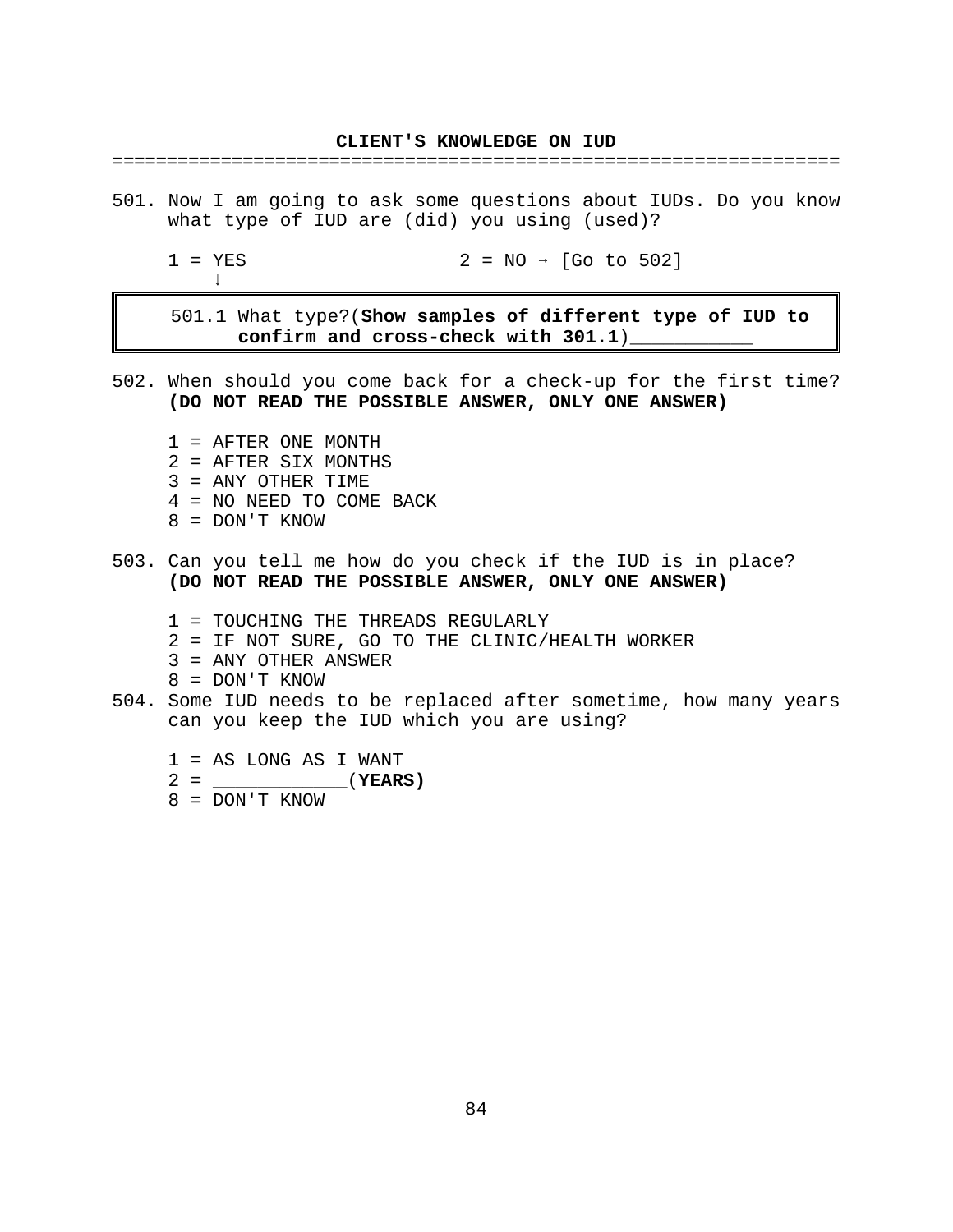505. What do you know about the problems, if any, you may experience with having an IUD?

MULTIPLE RESPONSES POSSIBLE: WRITE 'Y' (YES) IF MENTIONED OTHERWISE 'N' (NO).

|                                     | WRITE Y OR N |
|-------------------------------------|--------------|
| CRAMPS                              |              |
| HEAVY BLEEDING                      |              |
| SPOTTING BETWEEN MENSTRUALS PERIODS |              |
| INFECTION (P.I.D.)                  |              |
| <b>BACKACHE</b>                     |              |
| INFERTILITY                         |              |

506. Apart from the regular check-up visits, for what problems, if any, should you go back to clinic or health worker?

|                                 | WRITE Y OR N |
|---------------------------------|--------------|
| HEAVY DISCHARGE                 |              |
| ABNORMAL SPOTTING OR BLEEDING   |              |
| ABDOMINAL PAIN OR SEVERE CRAMPS |              |
| PAIN DURING INTERCOURSE         |              |
| INFECTION (P.I.D.)              |              |
| LATE PERIOD                     |              |
| NOT FEELING WELL-FEVER, CHILLS  |              |
| EXPULSION/CANNOT FEEL THREAD    |              |
| SHORTER, OR LONGER THREAD       |              |

TIME ENDING INTERVIEW:

**THANKS FOR YOUR COOPERATION AND YOUR TIME.**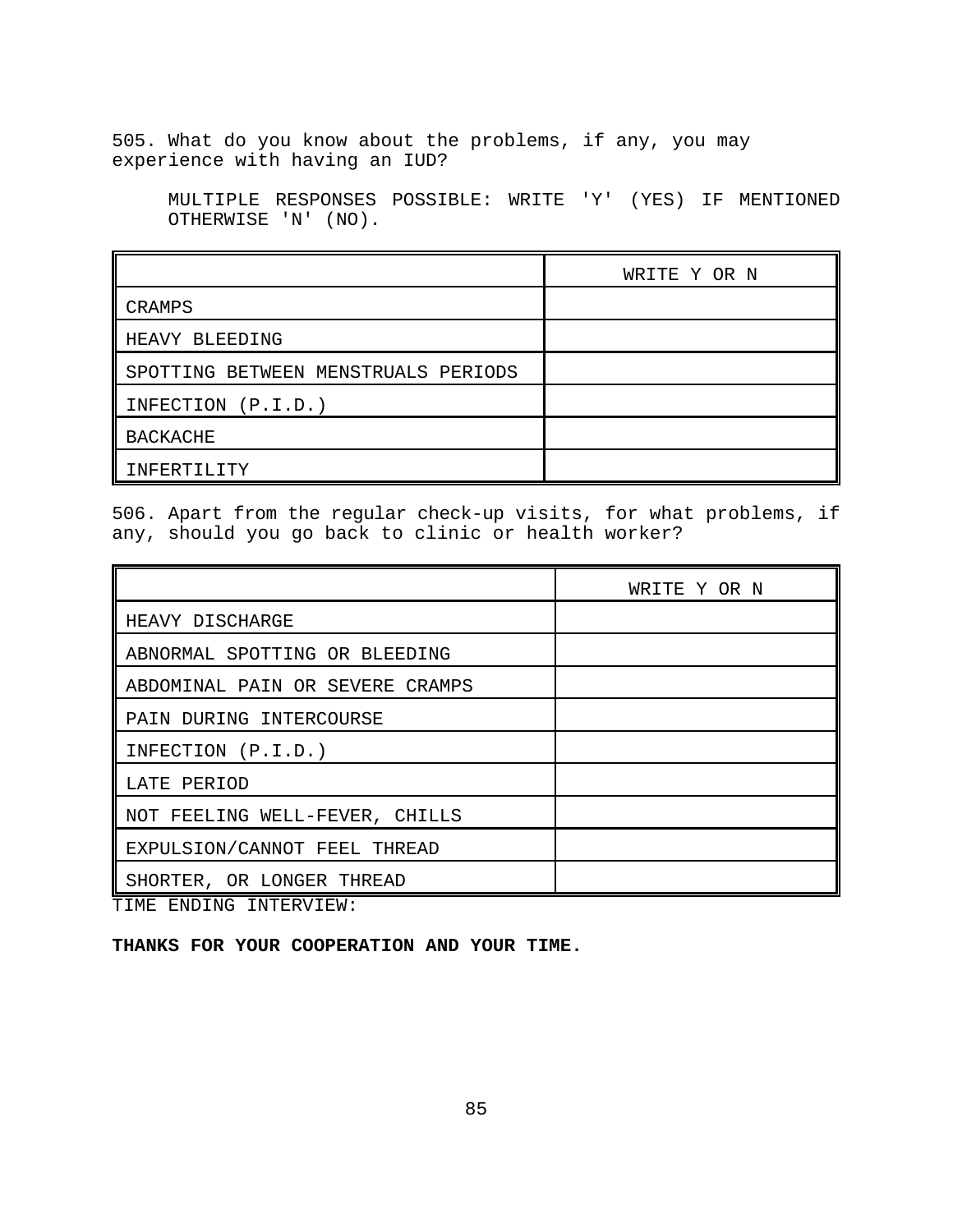# Appendix C IUD Acceptors by Province

| Table 1: Percent Distribution of IUD Acceptors According to Socio- |  |
|--------------------------------------------------------------------|--|
| economic Characteristics, by Province                              |  |

|                         |       | Province |       |       |
|-------------------------|-------|----------|-------|-------|
|                         | West  | Central  | East  |       |
|                         | Java  | Java     | Java  | All   |
| Respondent's Education  |       |          |       |       |
| Never attended school   | 27.8  | 19.1     | 6.8   | 18.9  |
| Never completed primary |       |          |       |       |
| school                  | 19.4  | 23.9     | 25.5  | 22.6  |
| Primary completed       | 23.4  | 31.4     | 45.7  | 32.4  |
| Junior high completed   | 11.2  | 11.2     | 11.5  | 11.3  |
| Senior high completed   | 16.1  | 12.9     | 8.9   | 13.0  |
| Academy/university      | 2.1   | 1.5      | 1.7   | 1.8   |
| Total                   | 100.0 | 100.0    | 100.0 | 100.0 |
| Respondent's Paid Work* |       |          |       |       |
| No paid work            | 75.6  | 40.2     | 58.7  | 59.4  |
| Civil servant           | 5.6   | 5.3      | 4.5   | 5.2   |
| Private business        | 3.1   | 3.4      | 4.0   | 3.5   |
| Commerce/trade          | 6.5   | 16.2     | 7.7   | 9.9   |
| Agriculture/fishery     | 5.3   | 14.9     | 15.8  | 11.5  |
| Factory worker          | 2.7   | 13.2     | 7.9   | 7.6   |
| Others                  | 1.3   | 6.7      | 1.3   | 3.0   |
| Total                   | 100.0 | 100.0    | 100.0 | 100.0 |
| Number of cases         | 713   | 582      | 530   | 1825  |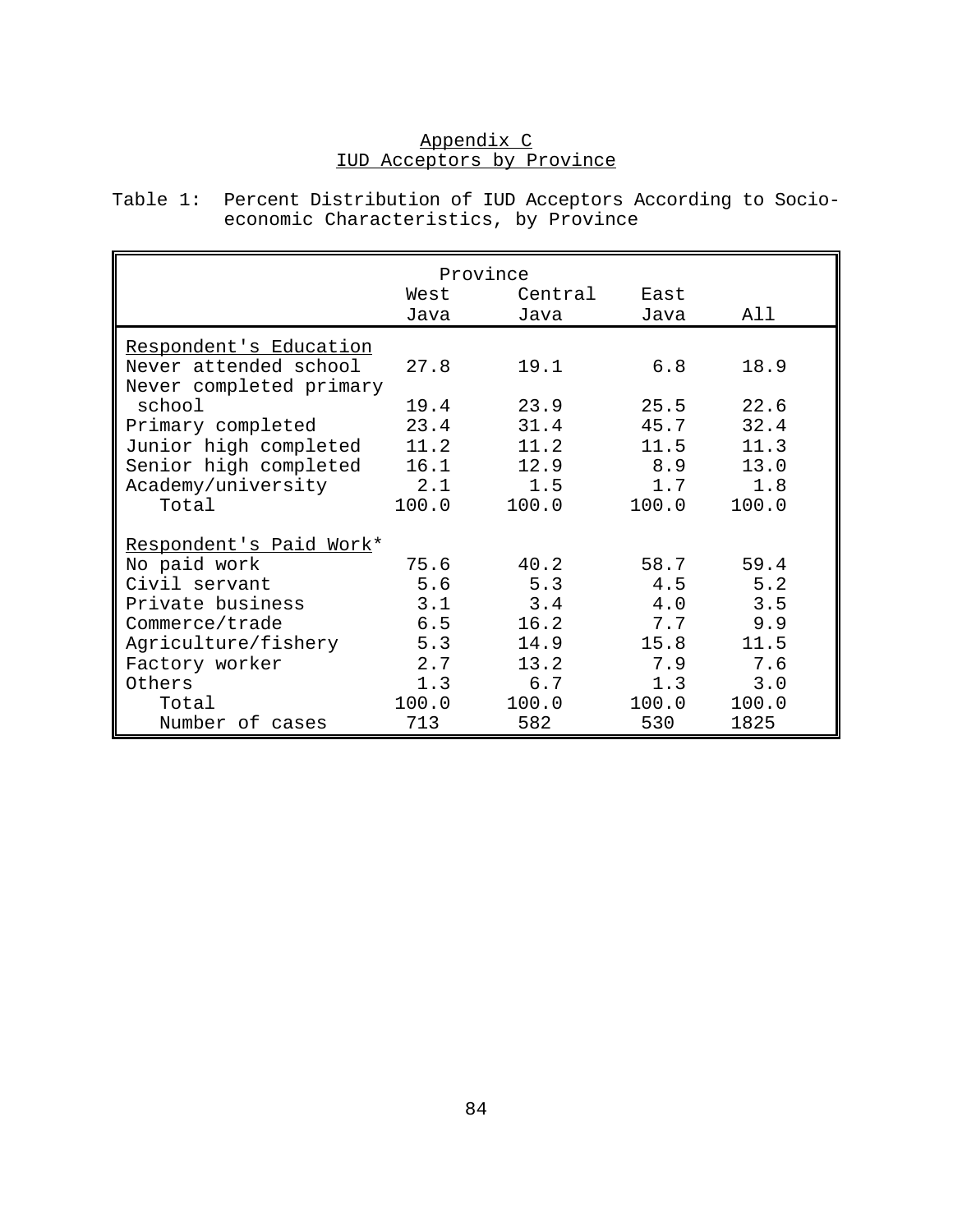|                                                                                                           | West<br>Java                                         | Province<br>Central<br>Java                         | East<br>Java                                 | All                                                          |
|-----------------------------------------------------------------------------------------------------------|------------------------------------------------------|-----------------------------------------------------|----------------------------------------------|--------------------------------------------------------------|
| Age at interview                                                                                          |                                                      |                                                     |                                              |                                                              |
| $15-19$ years<br>$20 - 24$ years<br>$25-29$ years<br>$30-34$ years<br>$35-39$ years<br>40 years and above | 0.6<br>15.5<br>30.9<br>26.5<br>18.4<br>8.1           | 0.5<br>11.0<br>21.7<br>28.5<br>17.2<br>21.1         | 0.8<br>18.7<br>28.1<br>14.4<br>7.4           | 0.6<br>15.0<br>27.1<br>30.7 28.4<br>16.8<br>12.1             |
| Total                                                                                                     | 100.0                                                | 100.0                                               | 100.0                                        | 100.0                                                        |
| Number of living children<br>$\leq$ 2<br>$\begin{array}{c}\n2 \\ 3 \\ 4 \\ 5\n\end{array}$<br>$+$         | 17.8<br>31.1<br>22.6<br>14.7<br>13.7                 | 22.7<br>31.3<br>24.1<br>11.9<br>10.1                | 28.3<br>8.3<br>5.5                           | 22.4<br>$37.4$ $33.0$<br>20.6 22.5<br>11.9<br>10.2           |
| Total                                                                                                     | 100.0                                                | 100.0                                               | 100.0                                        | 100.0                                                        |
| Age of youngest child                                                                                     |                                                      |                                                     |                                              |                                                              |
| < 12 months<br>$12-23$ months<br>$24-35$ months<br>36-47 months<br>48-59 months<br>60 months +<br>Total   | 6.9<br>14.1<br>16.9<br>13.7<br>15.7<br>32.7<br>100.0 | 6.5<br>9.5<br>11.5<br>11.3<br>12.6<br>48.6<br>100.0 | 5.1<br>14.4<br>19.1<br>19.5<br>35.7<br>100.0 | $6.2$ $6.6$<br>10.0<br>14.5<br>14.5<br>15.8<br>38.7<br>100.0 |
| Desire more children                                                                                      |                                                      |                                                     |                                              |                                                              |
| Yes<br>No<br>Depends<br>Total<br>Number of cases                                                          | 24.8<br>57.5<br>11.7<br>100.0<br>713                 | 24.9<br>70.1<br>5.0<br>100.0<br>582                 | 31.3<br>64.3<br>4.3<br>100.0<br>530          | 26.7<br>63.5<br>9.7<br>100.0<br>1825<br><u>contd.</u>        |

Table 2: Percent Distribution of IUD Acceptors According to Demographic, Fertility Preference and Previous Use of FP Characteristics, by Province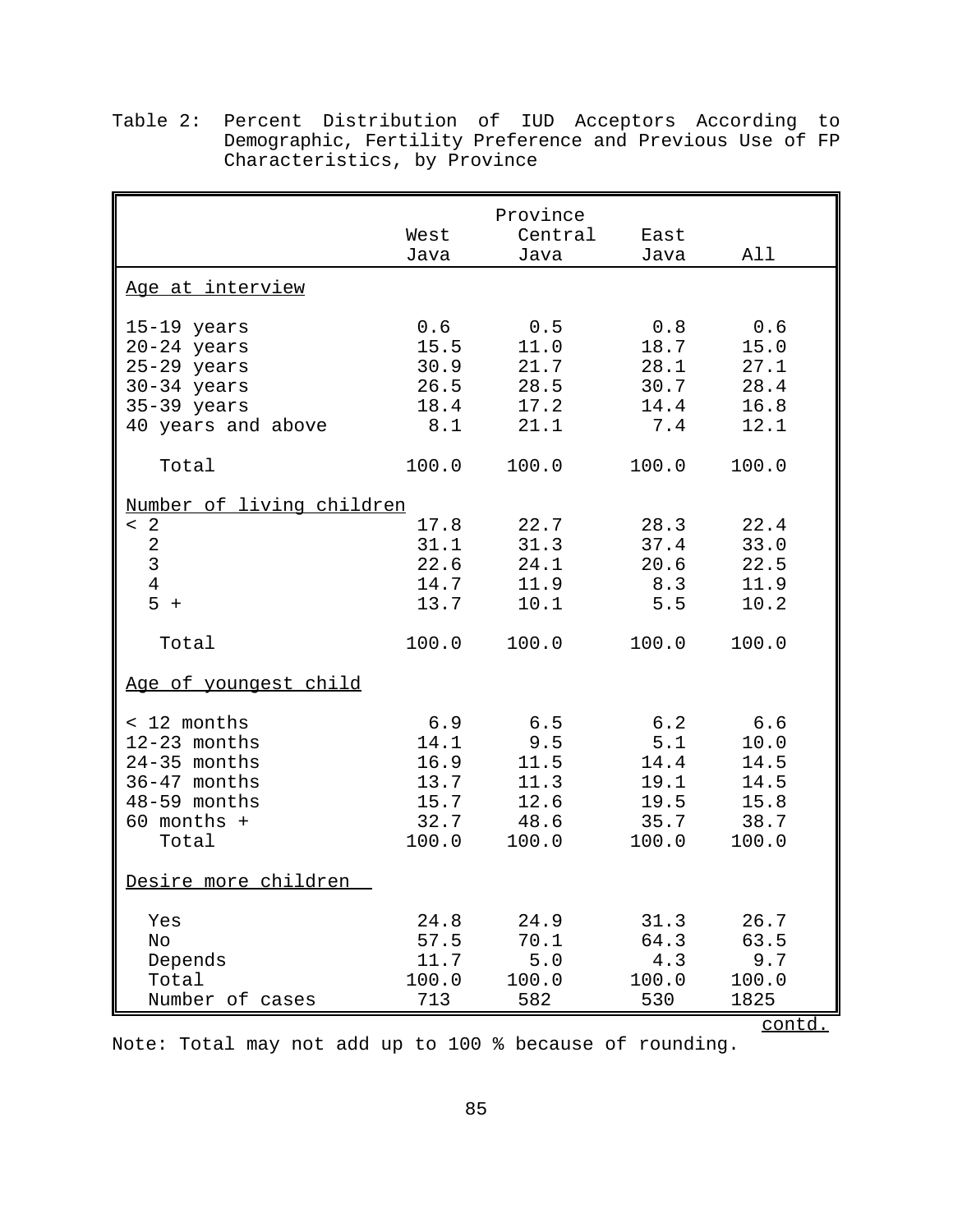|                                     | West                         | Province<br>Central | East  |       |  |  |  |
|-------------------------------------|------------------------------|---------------------|-------|-------|--|--|--|
|                                     | Java                         | Java                | Java  | All   |  |  |  |
|                                     | Timing of next child desired |                     |       |       |  |  |  |
| Less than 12 months                 | 13.6                         | 18.6                | 16.9  | 16.2  |  |  |  |
| $12-24$ months                      | 24.3                         | 25.5                | 21.7  | 30.9  |  |  |  |
| $25$ months +                       | 62.1                         | 55.9                | 61.4  | 52.9  |  |  |  |
| Total                               | 100.0                        | 100.0               | 100.0 | 100.0 |  |  |  |
| Number of cases                     | 177                          | 145                 | 166   | 488   |  |  |  |
| Pregnant when not ready             |                              |                     |       |       |  |  |  |
| Yes                                 | 16.7                         | 9.6                 | 16.7  | 13.9  |  |  |  |
| No                                  | 83.3                         | 90.4                | 85.1  | 86.0  |  |  |  |
| Total                               | 100.0                        | 100.0               | 100.0 | 100.0 |  |  |  |
| Number of cases                     | 530                          | 582                 | 731   | 1825  |  |  |  |
| Method in use when pregnant         |                              |                     |       |       |  |  |  |
| Yes                                 | 47.9                         | 46.4                | 60.8  | 51.6  |  |  |  |
| No                                  | 52.1                         | 53.6                | 39.2  | 48.4  |  |  |  |
| Total                               | 100.0                        | 100.0               | 100.0 | 100.0 |  |  |  |
| Number of cases                     | 119                          | 56                  | 79    | 254   |  |  |  |
| Type of method in use when pregnant |                              |                     |       |       |  |  |  |
| IUD                                 | 38.6                         | 53.8                | 41.7  | 42.7  |  |  |  |
| Injectable                          | 28.1                         | 19.2                | 4.2   | 17.6  |  |  |  |
| Pills                               | 29.8                         | 26.9                | 0.0   | 26.7  |  |  |  |
| Condoms                             | 3.5                          | 0.0                 | 29.2  | 12.2  |  |  |  |
| Others                              | 0.0                          | 0.0                 | 2.1   | 0.8   |  |  |  |
| Total                               | 100.0                        | 100.0               | 100.0 | 100.0 |  |  |  |
| Number of cases                     | 57                           | 26                  | 48    | 131   |  |  |  |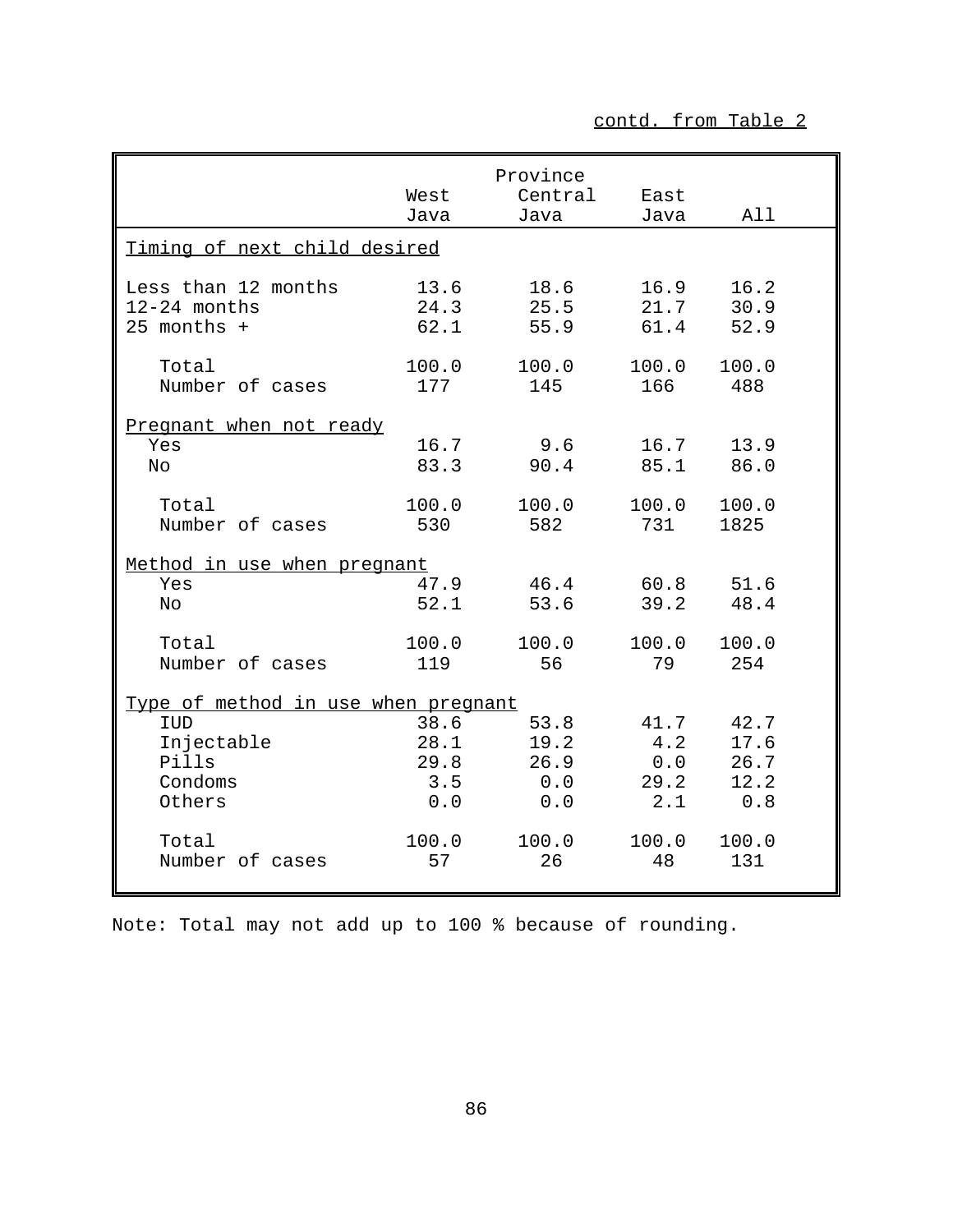Table 3: Percent Distribution of IUD Acceptors According to Whether A Family Planning Method Used before the IUD, by Province

|                                | West<br>Java | Province<br>Central<br>Java | East<br>Java | All   |  |  |
|--------------------------------|--------------|-----------------------------|--------------|-------|--|--|
| Type of method previously used |              |                             |              |       |  |  |
| IUD                            | 14.3         | 51.0                        | 26.2         | 29.5  |  |  |
| Injectable                     | 25.9         | 12.9                        | 3.6          | 15.3  |  |  |
| Pills                          | 20.9         | 11.3                        | 17.5         | 16.9  |  |  |
| Others                         | 1.3          | 0.6                         | 1.4          | 1.0   |  |  |
| None                           | 37.6         | 24.2                        | 51.3         | 37.3  |  |  |
| Total                          | 100.0        | 100.0                       | 100.0        | 100.0 |  |  |
| Number of cases                | 713          | 582                         | 530          | 1825  |  |  |

Note: Total may not add up to 100 % because of rounding.

Table 4: Percent Distribution of IUD Acceptors According to Whether The Previous Method Discontinued because of Sideeffect

|                                                 | West<br>Java | Province<br>Central<br>Java | East<br>Java | All           |
|-------------------------------------------------|--------------|-----------------------------|--------------|---------------|
| Whether Discontinued<br>because of side-effects |              |                             |              |               |
| Yes                                             | 28.8         | 33.0                        | 26.5         | 29.7          |
| No                                              | 71.2         | 67.0                        | 73.5         | 70.3          |
| Total<br>Number of cases                        | 100.0<br>444 | 100.0<br>342                | 100.0<br>238 | 100.0<br>1024 |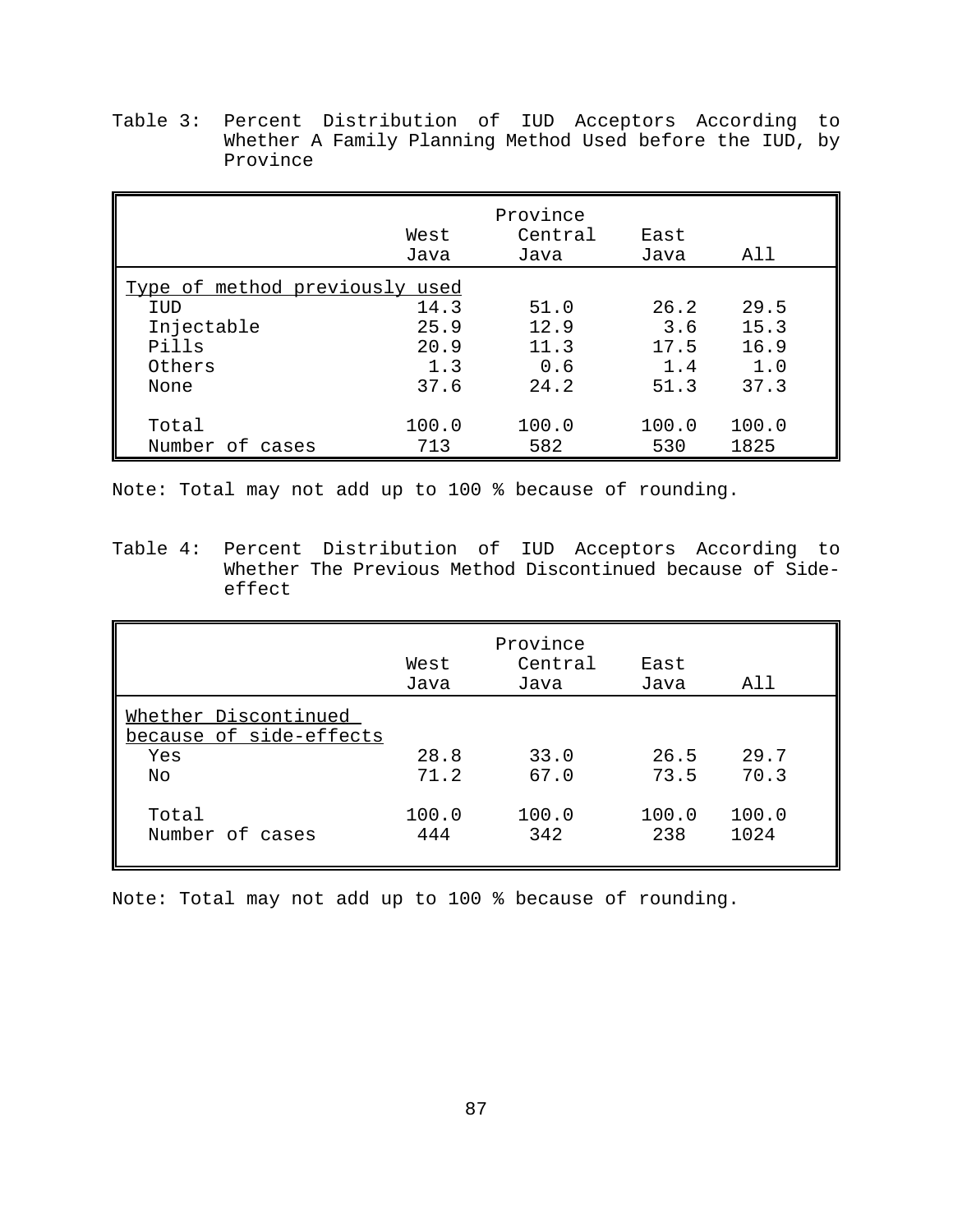|                                                                                                                           | West<br>Java                                             | Province<br>Central<br>Java                             | East<br>Java                                            | All                                                      |  |  |  |
|---------------------------------------------------------------------------------------------------------------------------|----------------------------------------------------------|---------------------------------------------------------|---------------------------------------------------------|----------------------------------------------------------|--|--|--|
| Currently using a FP Method                                                                                               |                                                          |                                                         |                                                         |                                                          |  |  |  |
| Yes<br>No.<br>Total<br>Number of cases                                                                                    | 86.4<br>13.6<br>100.0<br>713                             | 90.0<br>10.0<br>100.0<br>582                            | 87.9<br>12.1<br>100.0<br>530                            | 88.0<br>12.0<br>100.0<br>1825                            |  |  |  |
| FP method currently using<br>IUD<br>Implant<br>Injectable<br>Pills<br>Sterilization<br>Others<br>Total<br>Number of cases | 77.9<br>1.8<br>11.2<br>7.5<br>1.1<br>1.5<br>100.0<br>616 | 83.0<br>1.9<br>8.4<br>3.6<br>2.9<br>0.2<br>100.0<br>524 | 79.0<br>2.6<br>9.2<br>6.9<br>1.9<br>0.4<br>100.0<br>466 | 79.9<br>2.1<br>9.7<br>6.0<br>1.9<br>0.4<br>100.0<br>1606 |  |  |  |
|                                                                                                                           |                                                          |                                                         |                                                         |                                                          |  |  |  |

Table 5: Percent Distribution of IUD Acceptors By Current FP Method, by Province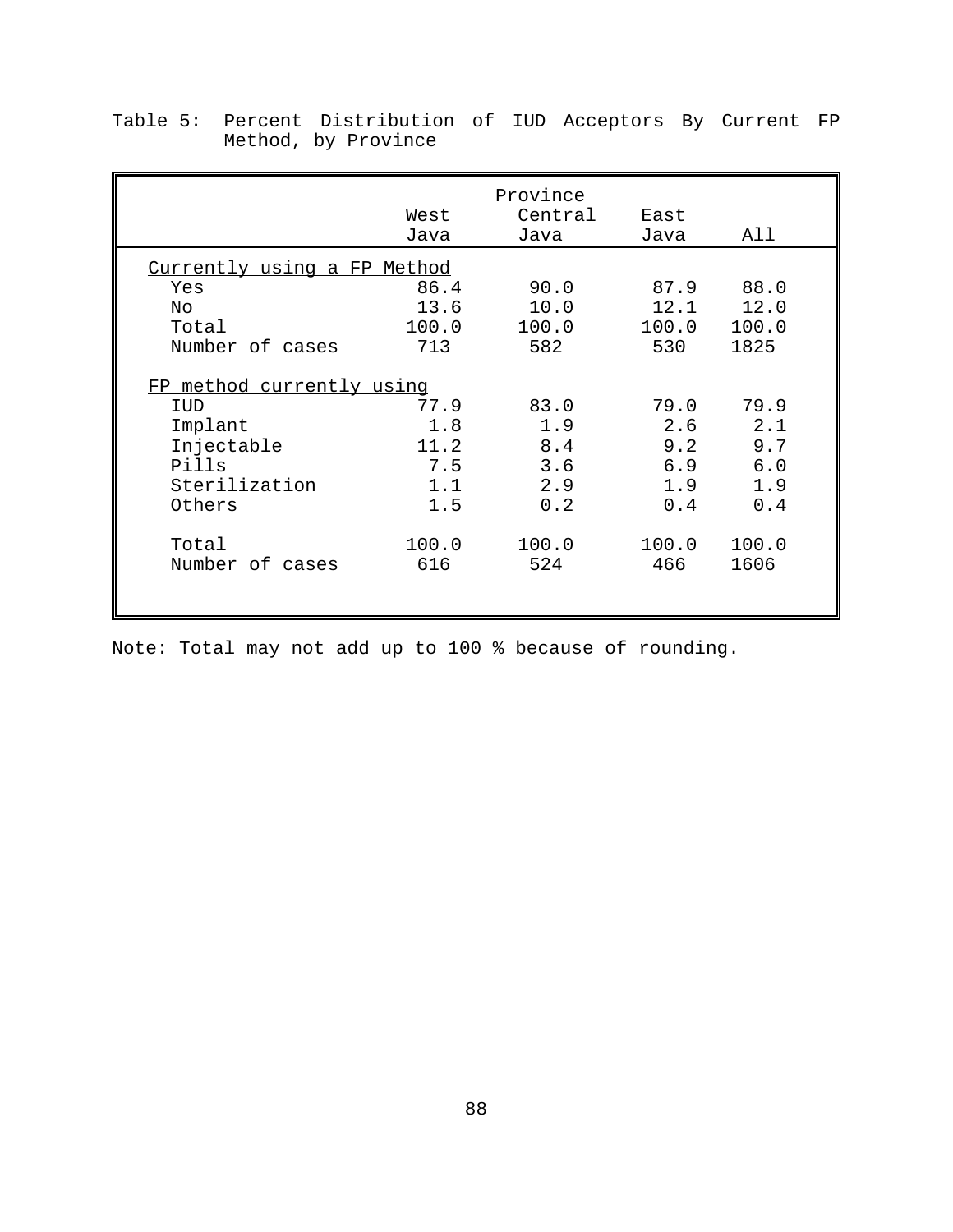| West<br>Java | Province<br>Central<br>Java                                                           | East<br>Java                                    | All         |
|--------------|---------------------------------------------------------------------------------------|-------------------------------------------------|-------------|
|              |                                                                                       |                                                 |             |
| 80.4         | 55.7                                                                                  | 67.2                                            | 68.7        |
| 19.6         | 44.3                                                                                  | 32.8                                            | 31.3        |
| 100.0        | 100.0                                                                                 | 100.0                                           | 100.0       |
|              |                                                                                       |                                                 |             |
| 68.2         | 76.6                                                                                  | 72.3                                            | 72.1        |
| 6.6          | 11.0                                                                                  | 10.9                                            | 9.3         |
| 1.5          | 2.1                                                                                   | 1.9                                             | 1.8         |
|              |                                                                                       |                                                 | 3.1         |
|              |                                                                                       | 0.2                                             | 0.2         |
|              | 6.7                                                                                   |                                                 | 13.6        |
| 100.0        | 100.0                                                                                 | 100.0                                           | 100.0       |
|              |                                                                                       |                                                 |             |
| 16.7         | 26.6                                                                                  | 11.5                                            | 18.4        |
| 83.3         | 73.4                                                                                  | 88.5                                            | 81.6        |
| 100.0        | 100.0                                                                                 | 100.0                                           | 100.0       |
| 731          | 582                                                                                   | 530                                             | 1825        |
|              | <u>Knew the type of IUD used</u><br>Time for the first check-up<br>2.9<br>0.0<br>20.8 | 3.1<br>0.5<br>Way to check whether IUD in place | 3.2<br>11.5 |

Table 6: Percent Distribution of IUD Acceptors According to Knowledge on Basic Information on The IUD in Use, by Province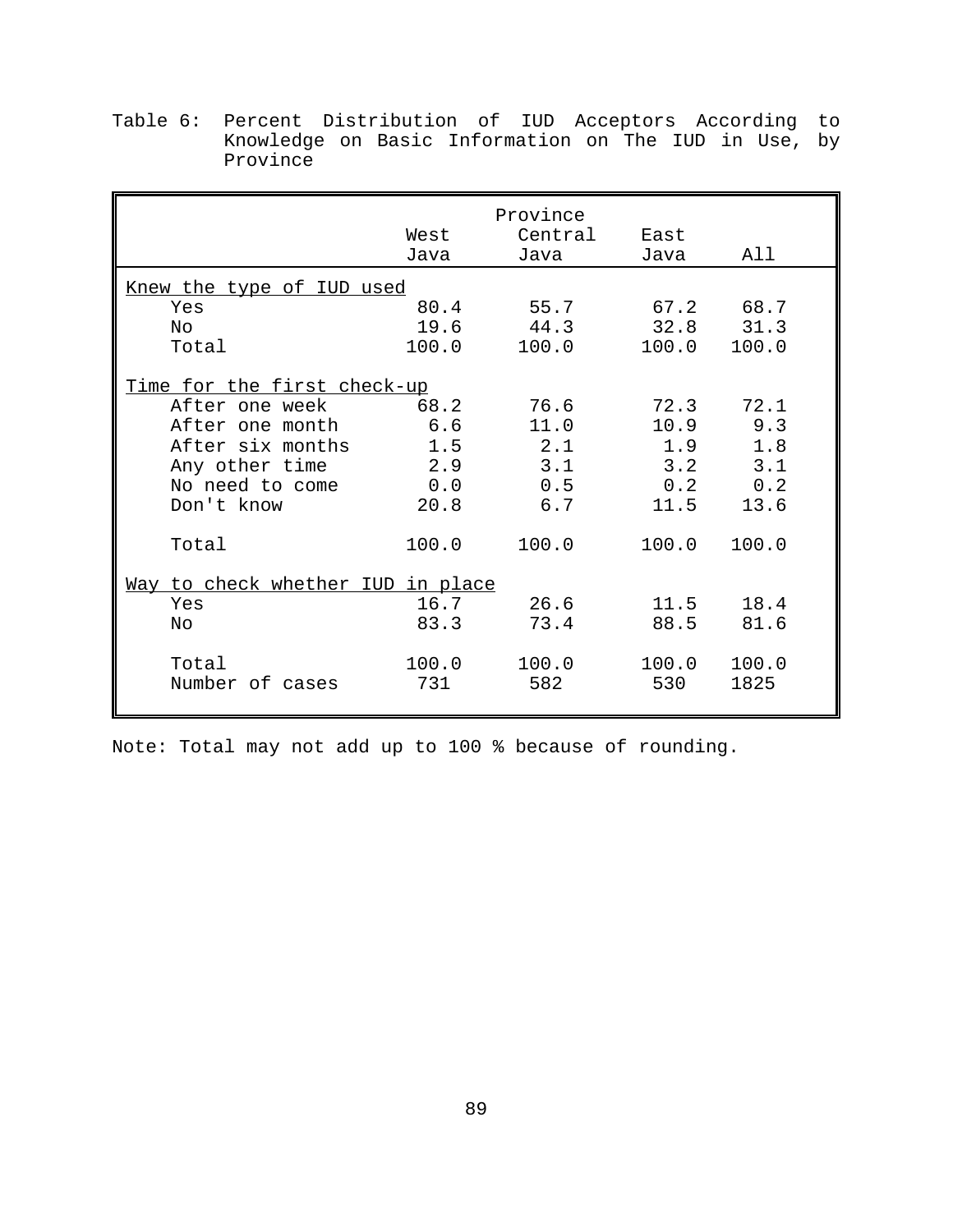|                                                                                                                                                                                                                                                            | West<br>Java                                        | Province<br>Central<br>Java                                    | East<br>Java                                                            | All                                                       |
|------------------------------------------------------------------------------------------------------------------------------------------------------------------------------------------------------------------------------------------------------------|-----------------------------------------------------|----------------------------------------------------------------|-------------------------------------------------------------------------|-----------------------------------------------------------|
| IUD might caused                                                                                                                                                                                                                                           |                                                     |                                                                |                                                                         |                                                           |
| Cramps                                                                                                                                                                                                                                                     | 37.6                                                | 38.8                                                           | 53.4                                                                    | 42.6                                                      |
| Heavy bleeding                                                                                                                                                                                                                                             | 24.8                                                | 15.3                                                           | 34.5                                                                    | 24.6                                                      |
| Spotting between menses 11.6                                                                                                                                                                                                                               |                                                     | 13.2                                                           | 16.6                                                                    | 13.6                                                      |
| Infection                                                                                                                                                                                                                                                  | 5.9                                                 | 8.1                                                            | N.A. 6.9                                                                |                                                           |
| Backache                                                                                                                                                                                                                                                   | 11.8                                                | 22.3                                                           | 13.2                                                                    | 15.6                                                      |
| Infertility                                                                                                                                                                                                                                                | 1.8                                                 | 1.5                                                            | 4.2 2.4                                                                 |                                                           |
| Must see provider if<br>Heavy discharge<br>Abnormal discharge<br>Abdominal pain<br>Pain during intercourse 11.9<br>Infection<br>Late period<br>Not feeling well, fever,<br>or chills<br>Expulsion or cannot feel<br>thread<br>Shorter or longer thread 7.2 | 17.7<br>14.2<br>18.4<br>5.0<br>10.8<br>11.8<br>13.5 | 5.2<br>17.2<br>25.3<br>8.1<br>6.2<br>7.2<br>10.0<br>3.4<br>3.8 | 19.6<br>26.6<br>39.1<br>13.4<br>$17.4$ 9.0<br>10.8<br>9.4<br>6.4<br>3.6 | 14.2<br>18.7<br>26.6<br>11.1<br>9.6<br>10.3<br>8.2<br>5.0 |
| Number of cases                                                                                                                                                                                                                                            | 731                                                 | 582                                                            | 530                                                                     | 1825                                                      |

Table 7: Percent of IUD Acceptors Having Basic Knowledge on The IUD in Use, by Province

Note: N.A. = not available.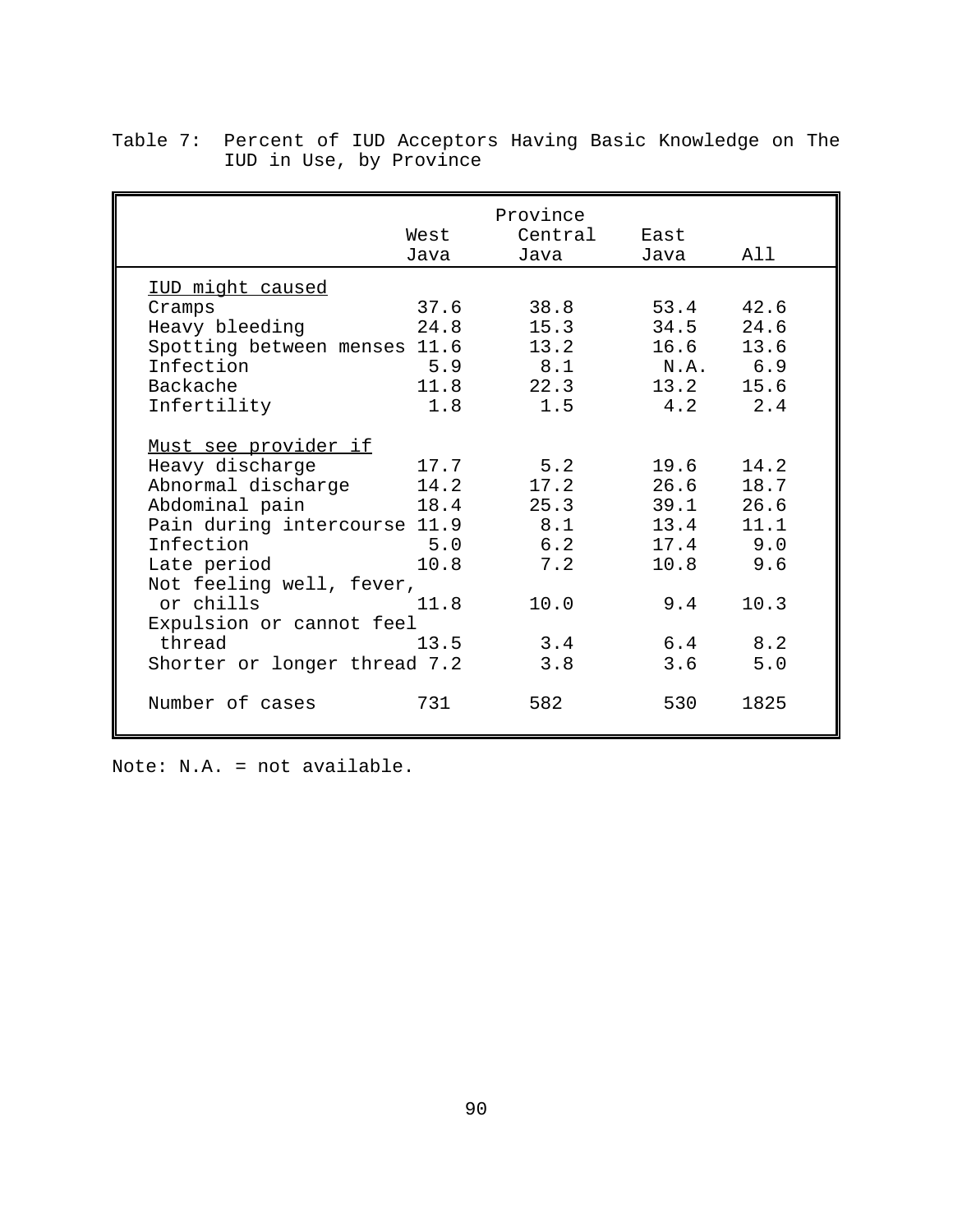|                                                                                                                                        | West<br>Java | Province<br>Central<br>Java | East<br>Java                | All                        |
|----------------------------------------------------------------------------------------------------------------------------------------|--------------|-----------------------------|-----------------------------|----------------------------|
| Level of Knowledge<br>No knowledge<br>(0)<br>Low knowledge $(1-5)$ 55.8<br>Medium knowledge (6-10) 8.1<br>High knowledge $(11-15)$ 0.4 | 35.7         | 36.8<br>56.0<br>7.2<br>0.0  | 31.1<br>53.2<br>14.0<br>1.7 | 34.7<br>55.1<br>9.5<br>0.7 |
| Total<br>Number of cases                                                                                                               | 100.0<br>712 | 100.0<br>582                | 100.0<br>530                | 100.0<br>1824              |

Table 8: Percent Distribution of IUD Acceptors According to Level of Knowledge on The IUD in Use, by Province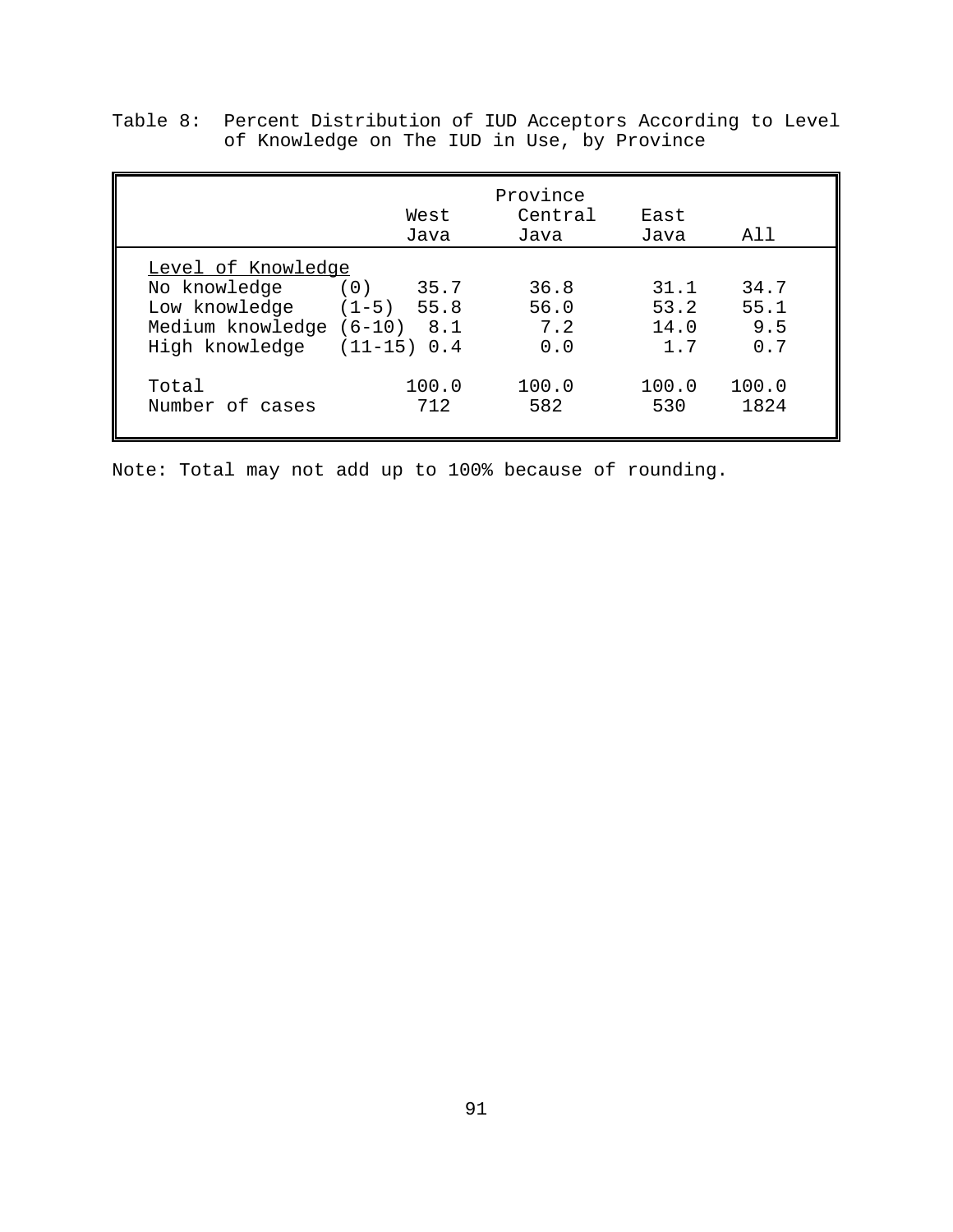|                                     | West<br>Java | Province<br>Central<br>Java | East<br>Java | All           |
|-------------------------------------|--------------|-----------------------------|--------------|---------------|
| Payment for IUD insertion           |              |                             |              |               |
| Yes                                 | 13.6         | 19.6                        | 9.8          | 14.4          |
| Nο                                  | 86.4         | 80.4                        | 90.2         | 85.6          |
| Total                               | 100.0        | 100.0                       | 100.0        | 100.0         |
| Number of cases                     | 731          | 582                         | 530          | 1825          |
| Payment for IUD removal             |              |                             |              |               |
| Yes                                 | 32.0         | 29.3                        | 84.7         | $15.3$ $27.2$ |
| Nο                                  | 68.0         | 70.7                        |              | 72.8          |
| Total                               | 100.0        | 100.0                       | 100.0        | 100.0         |
| Number of cases                     | 266          | 150                         | 131          | 547           |
| Payment for treatment/advice on IUD |              |                             |              |               |
| Yes                                 | 65.6         | 50.4                        | 41.0         | 52.9          |
| Nο                                  | 34.5         | 49.6                        | 59.0         | 47.1          |
| Total                               | 100.0        | 100.0                       | 100.0        | 100.0         |
| Number of cases                     | 151          | 129                         | 134          | 414           |

Table 9: Percent Distribution of IUD Acceptors According to Whether Paid for Services, by Province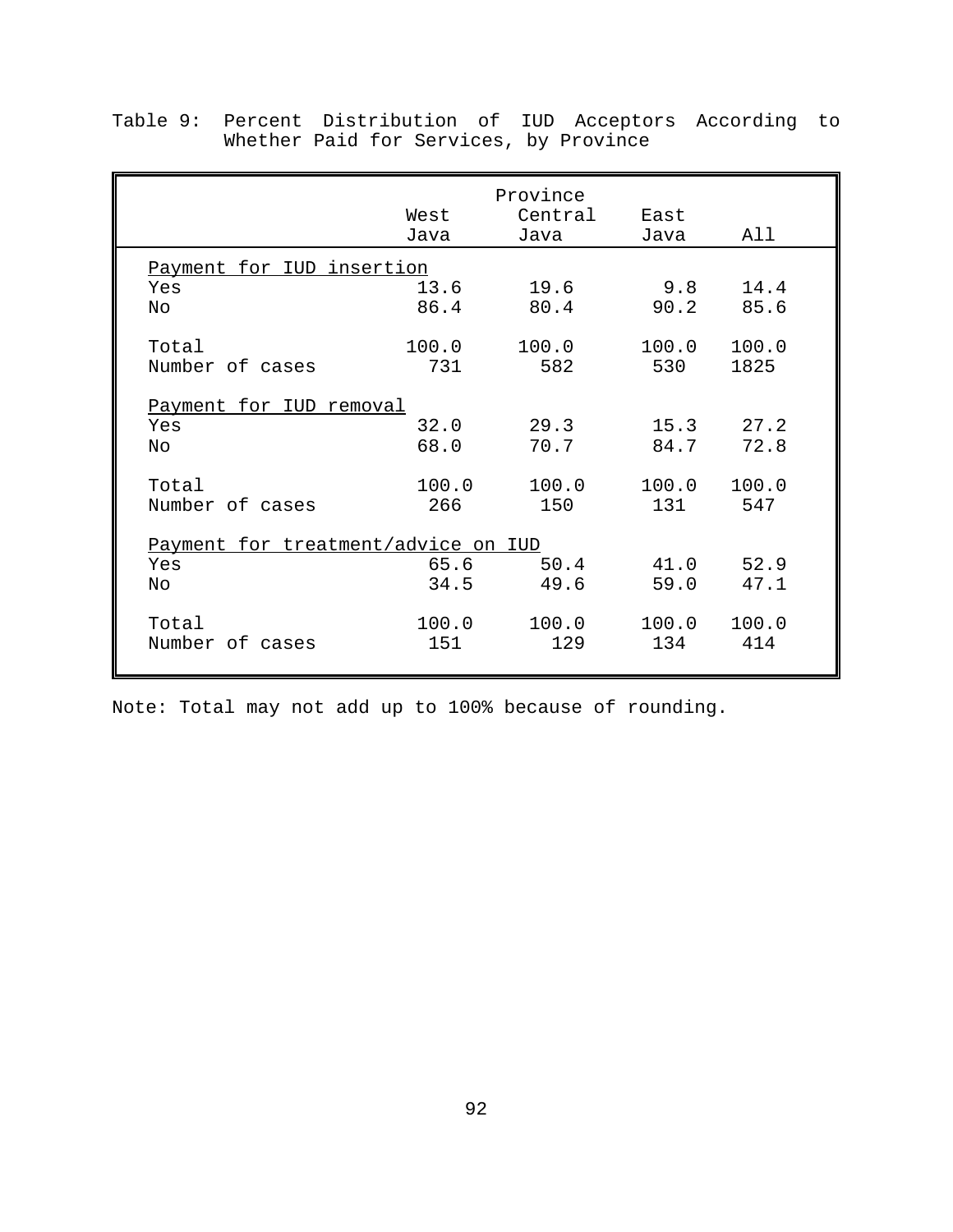|                                                                                                                                                            | West<br>Java                       | Province<br>Central<br>Java                      | East<br>Java                                       | All                                                |
|------------------------------------------------------------------------------------------------------------------------------------------------------------|------------------------------------|--------------------------------------------------|----------------------------------------------------|----------------------------------------------------|
| Payment for IUD insertions<br>Rp. 3000<br>$Rp.3000 -  22.7Rp.5000 - < Rp.10000 - 14.4Rp.10000 - < Rp.20000 12.4Rp.20000 - < Rp.30000Rp. 30000 +Not stated$ | 7.2<br>16.5<br>26.8<br>0.0         | 55.2<br>9.5<br>12.1<br>9.5<br>1.7<br>10.3<br>1.8 | 19.2<br>25.0<br>15.4<br>23.1<br>3.8<br>13.5<br>0.0 | 30.6<br>17.4<br>13.6<br>13.2<br>7.5<br>17.0<br>0.8 |
| Total<br>Number of cases<br>Payment for IUD removal                                                                                                        | 100.0<br>97                        | 100.0<br>116                                     | 100.0<br>52                                        | 100.0<br>265                                       |
| < Rp. 3000<br>$Rp.3000 - < Rp.5000$<br>$Rp.5000 - < Rp.10000 - 47.1$<br>$Rp.10000 - < Rp.20000$<br>$Rp.20000 - < Rp.30000$<br>$Rp. 30000 +$                | 14.1<br>16.5<br>15.3<br>3.5<br>3.5 | 47.7<br>18.2<br>20.5<br>13.6<br>0.0<br>0.0       | 15.0<br>40.0<br>20.0<br>10.0<br>10.0               | 24.2<br>20.1<br>35.6<br>14.1<br>$5.0$ 2.7<br>3.4   |
| Total<br>Number of cases                                                                                                                                   | 100.0<br>85                        | 100.0<br>44                                      | 100.0<br>20                                        | 100.0<br>149                                       |

Table 10: Percent Distribution of IUD Acceptors According to Amount Paid for IUD Services, by Province

Note: Total may not add up to 100% because of rounding and 'not ascertained' cases.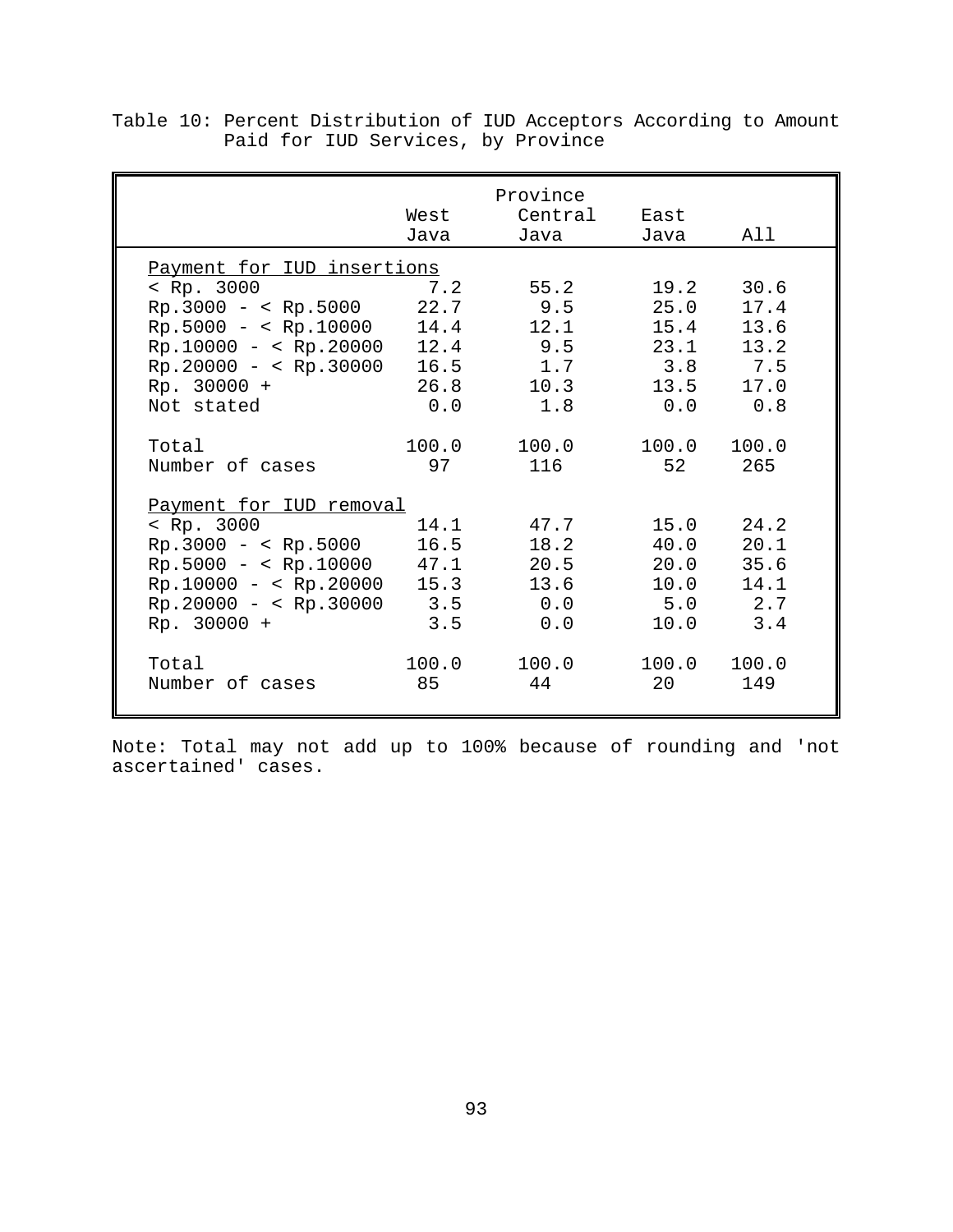|                                    | West<br>Java | Province<br>Central<br>Java | East<br>Java | All         |
|------------------------------------|--------------|-----------------------------|--------------|-------------|
| Whether client knew need to see HW |              |                             |              |             |
| Yes                                | 88.4         | 90.4                        | 10.9         | 89.1 89.2   |
| No                                 | 11.7         | 9.6                         |              | 10.7        |
| Total                              | 100.0        | 100.0                       | 100.0        | 100.0       |
| Number of cases                    | 713          | 582                         | 530          | 1825        |
| Number of times seen<br>HW         |              |                             |              |             |
| $\mathsf{O}$                       | 1.3          | 0.6                         | $3 \cdot 2$  | ?19.6?      |
| $1 - 2$                            | 41.8         | 42.8                        | 45.4         | 34.9        |
| $3 - 4$                            | 36.2         | 33.2                        | 37.6         | 29.6        |
| $5 +$                              | 18.8         | 23.2                        | 15.7         | 15.9        |
| Total                              | 100.0        | 100.0                       | 540          | 100.0 100.0 |
| Number of cases                    | 436          | 508                         |              | 1484        |
| Number of times<br>visited by HW   |              |                             |              |             |
| $\overline{0}$                     | 86.9         | 94.3                        | 95.9         | 93.5        |
| $1 - 2$                            | 8.9          | 1.0                         | 3.5          | 3.7         |
| $3 - 4$                            | 3.2          | 0.4                         | 0.5          | 1.2         |
| $5 +$                              | 1.2          | 0.6                         | 0.2          | 1.6         |
| Total                              | 100.0        | 100.0                       | 100.0        | 100.0       |
| Number of cases                    | 713          | 508                         | 437          | 1658        |

Table 11: Percent Distribution of IUD Acceptors According to Follow-up Status, by Province

Note: Total may not add up to 100% because of rounding and 'not ascertained' cases.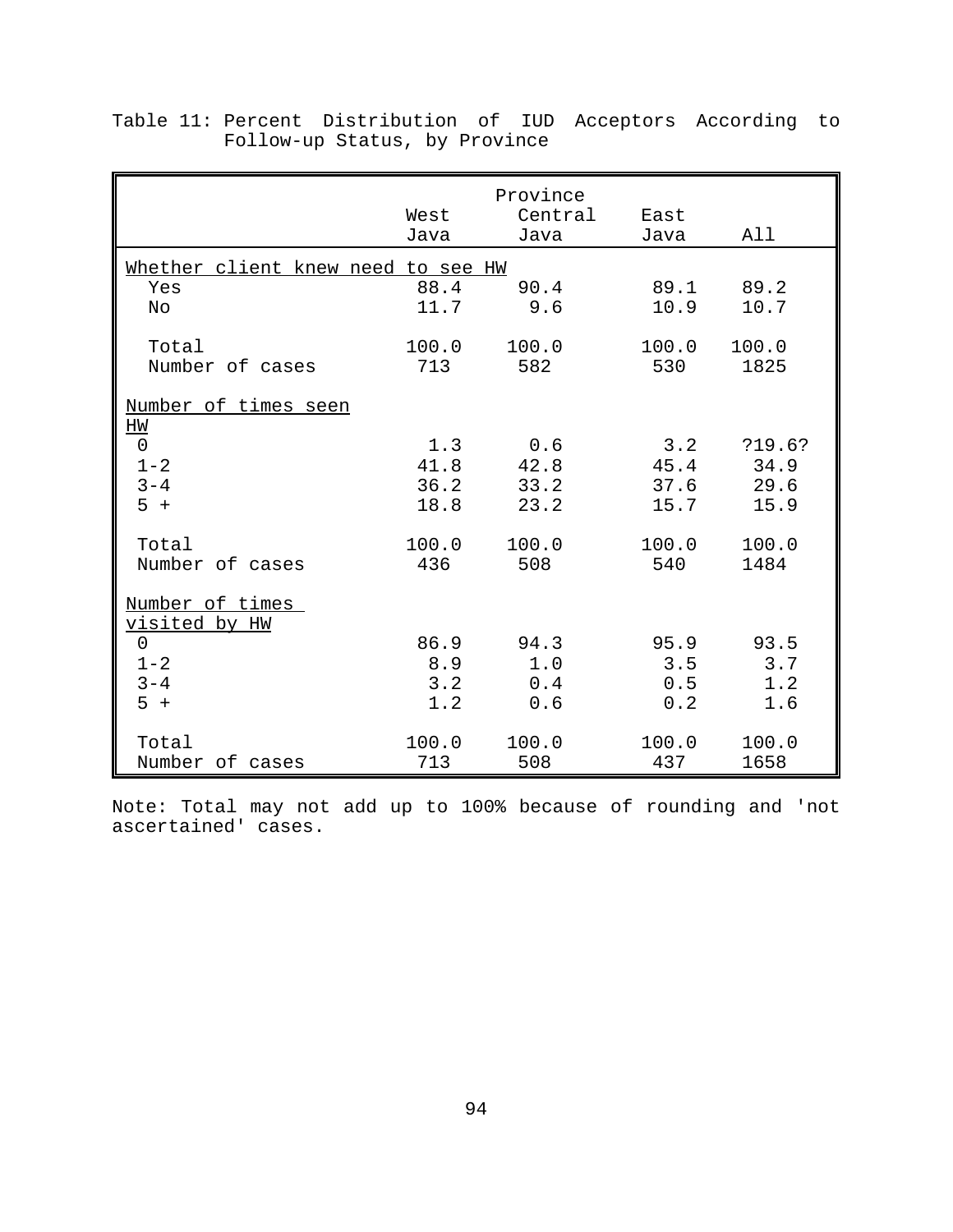|                                                                                                                                                      | West<br>Java                                                       | Province<br>Central<br>Java                                               | East<br>Java                                                          | All                                                                       |
|------------------------------------------------------------------------------------------------------------------------------------------------------|--------------------------------------------------------------------|---------------------------------------------------------------------------|-----------------------------------------------------------------------|---------------------------------------------------------------------------|
| Experienced side-effects                                                                                                                             |                                                                    |                                                                           |                                                                       |                                                                           |
| Yes<br>No                                                                                                                                            | 35.2<br>64.8                                                       | 29.7<br>70.3                                                              | 33.0<br>67.0                                                          | 33.4<br>66.6                                                              |
| Total<br>Number of cases                                                                                                                             | 100.0<br>713                                                       | 100.0<br>582                                                              | 100.0<br>530                                                          | 100.0<br>1825                                                             |
| Still experiencing side-effects                                                                                                                      |                                                                    |                                                                           |                                                                       |                                                                           |
| Yes<br>No                                                                                                                                            | 35.9<br>64.1                                                       | 20.2<br>79.8                                                              | 25.1<br>74.9                                                          | 28.3<br>71.7                                                              |
| Total<br>Number of cases                                                                                                                             | 100.0<br>251                                                       | 100.0<br>173                                                              | 100.0<br>175                                                          | 100.0<br>599                                                              |
| Type of side-effects*                                                                                                                                |                                                                    |                                                                           |                                                                       |                                                                           |
| Cramps<br>Heavy bleeding<br>Spotting<br>Infection<br>Backache<br>Heavy discharge<br>Abdominal pain<br>Pain during inter. 6.4<br>Late period<br>Fever | 8.4<br>27.9<br>10.0<br>2.0<br>16.3<br>25.1<br>38.2<br>20.7<br>11.2 | 14.5<br>28.3<br>14.5<br>12.1<br>30.1<br>6.9<br>45.1<br>2.9<br>7.5<br>11.6 | 16.6<br>18.9<br>8.0<br>0.0<br>6.3<br>3.4<br>34.9<br>0.6<br>1.7<br>0.6 | 12.0<br>25.2<br>10.3<br>4.3<br>17.1<br>13.5<br>39.6<br>3.6<br>11.5<br>8.2 |
| Number of cases                                                                                                                                      | 251                                                                | 173                                                                       | 175                                                                   | 599                                                                       |

Table 12: Percent Distribution of IUD Acceptors Who Experienced Side-effects, by Province

Note: Total may not add up to 100% because of rounding. \* Total will not add up to 100% because multiple responses are possible.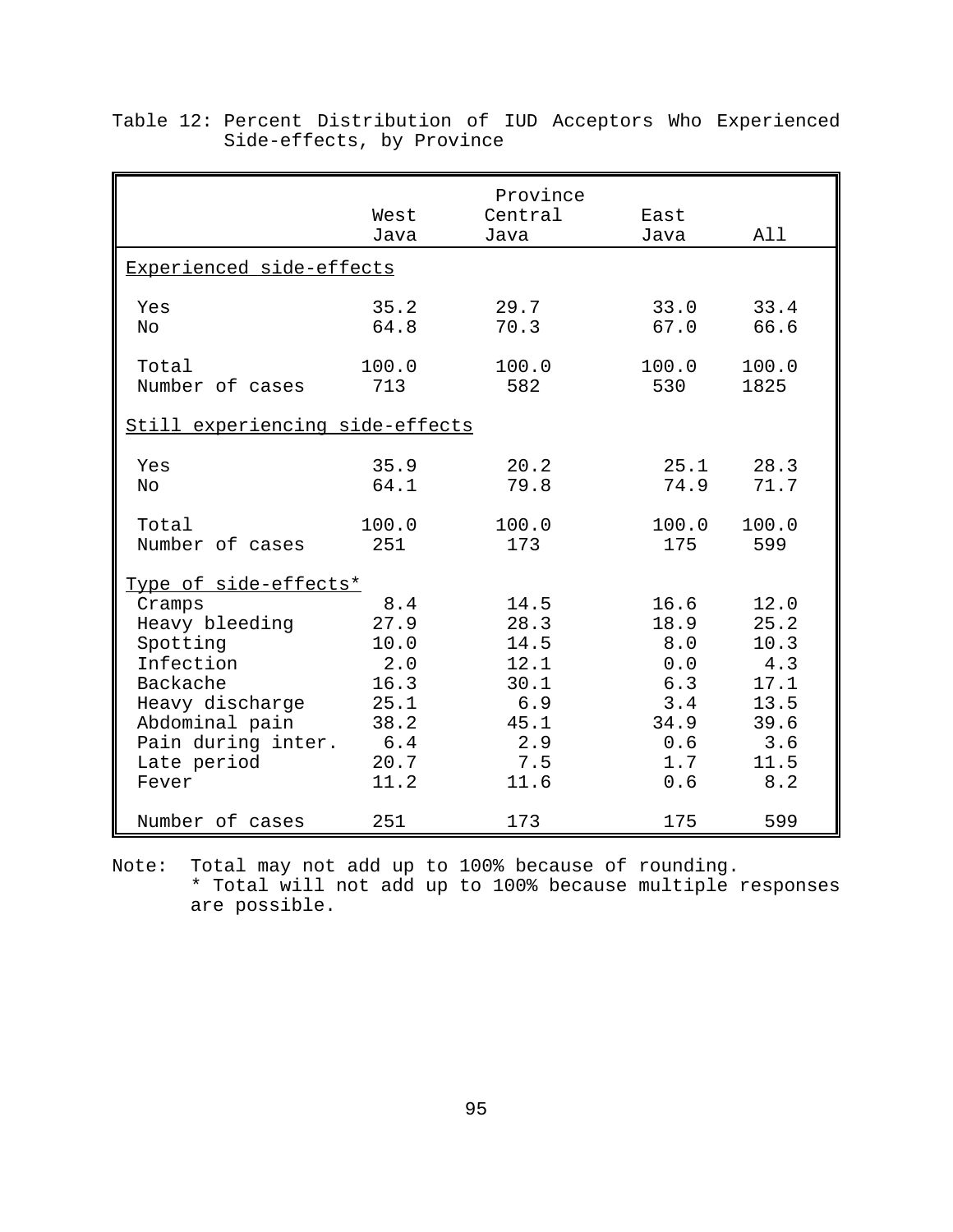Table 13: Percent Distribution of IUD Acceptors Who Experienced Side-effects According to Number of Months After Insertion Side-effects Occurred, by Province

|                    | West<br>Java | Province<br>Central<br>Java | East<br>Java | All   |
|--------------------|--------------|-----------------------------|--------------|-------|
| Less than a month  | 0.0          | 44.2                        | 0.0          | 13.5  |
| One month          | 36.4         | 14.0                        | 59.7         | 36.7  |
| Two months         | 16.6         | 16.3                        | 9.0          | 14.5  |
| Three months       | 11.9         | 3.1                         | 8.2          | 8.0   |
| Four months        | 4.0          | 0.0                         | 0.0          | 1.5   |
| Five months        | 5.3          | 3.1                         | 0.7          | 3.2   |
| Six months         | 2.0          | 3.1                         | 2.2          | 2.5   |
| After seven months | 23.1         | 15.5                        | 20.1         | 19.5  |
| Not stated         | 0.7          | 0.8                         | 0.0          | 0.7   |
| Total              | 100.0        | 100.0                       | 100.0        | 100.0 |
| Number of cases    | 151          | 129                         | 134          | 414   |

Note: Total may not add up to 100% because of rounding.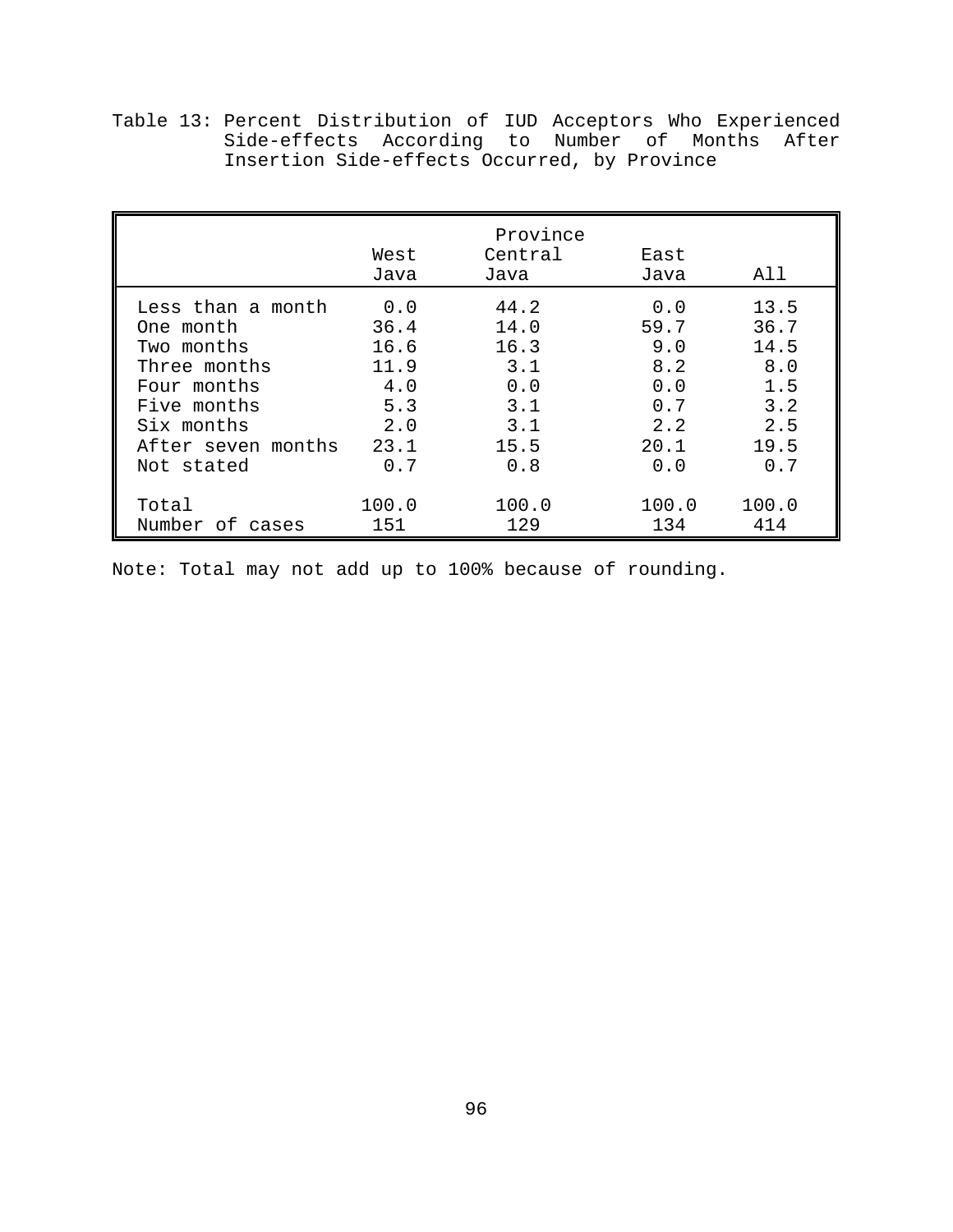Table 14: Percent Distribution of IUD Acceptors Who Experienced Side-effects According to Whether Sought Assistance For Side-effects, by Province

|                                        | Whether sought assistance<br>Yes | No                   | All                     | N                 |
|----------------------------------------|----------------------------------|----------------------|-------------------------|-------------------|
| Province                               |                                  |                      |                         |                   |
| West Java<br>Central Java<br>East Java | 60.2<br>74.6<br>78.1             | 36.3<br>25.4<br>21.9 | 100.0<br>100.0<br>100.0 | 251<br>173<br>169 |
| Total                                  | 69.5                             | 30.5                 | 100.0                   | 593               |

Note: Total may not add up to 100% because of rounding and 'not ascertained' cases.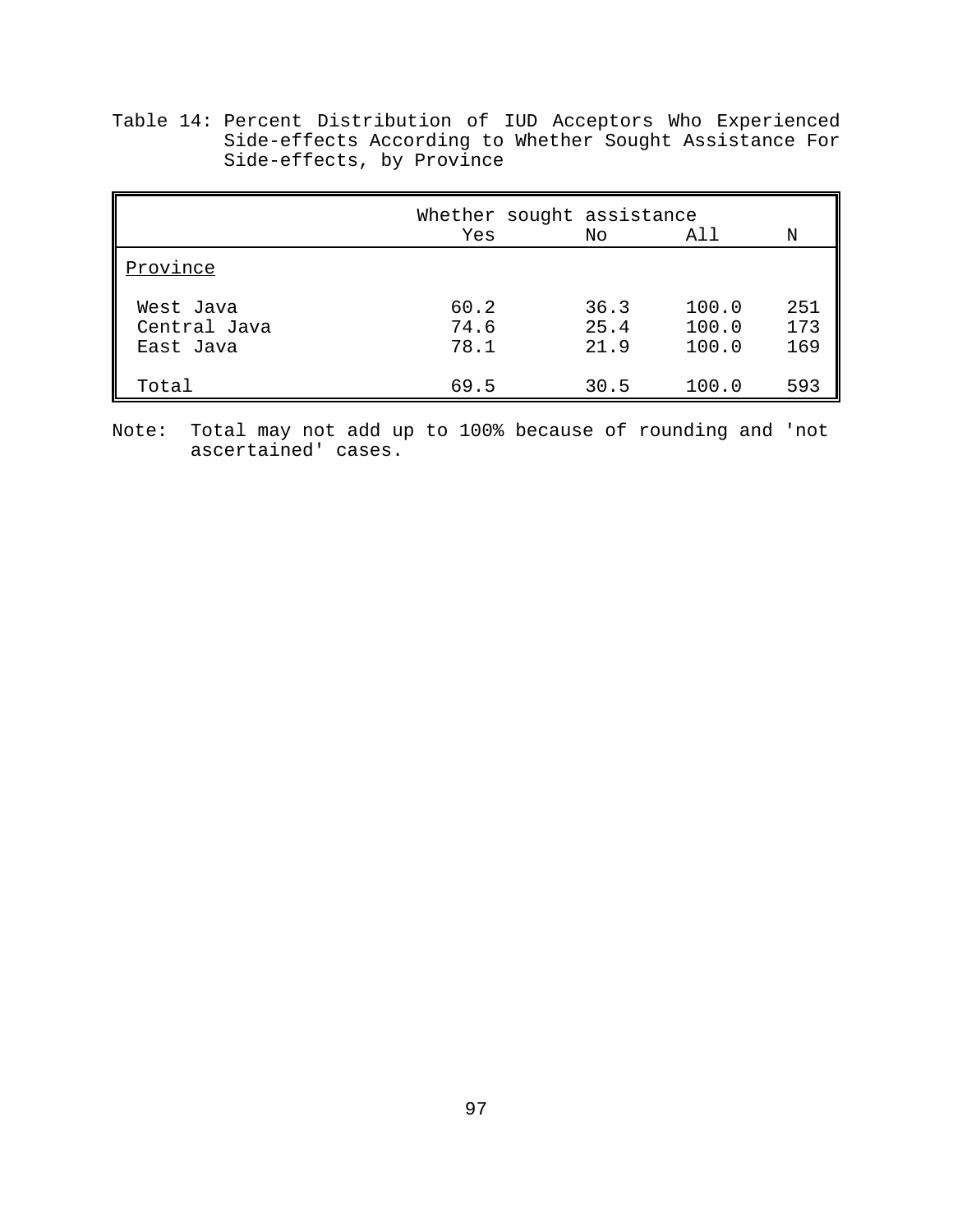Table 15: Percent Distribution of IUD Acceptors Who Experienced Side-effects According to Reasons for Not Seeking Assistance, by Province

|                                                    | Reason for not seeking assistance<br>Considered<br>not serious | Other<br>reasons     | All                     | N               |
|----------------------------------------------------|----------------------------------------------------------------|----------------------|-------------------------|-----------------|
| Province<br>West Java<br>Central Java<br>East Java | 23.0<br>59.1<br>73.3                                           | 77.0<br>48.9<br>26.7 | 100.0<br>100.0<br>100.0 | 100<br>44<br>30 |
| Total                                              | 40.8                                                           | 59.2                 | 100.0                   | 174             |

Note: Total may not add up to 100% because of rounding and 'not ascertained' cases.

Table 15: Percent of IUD Acceptors Who Experienced Side-effects According to Types of Assistance Received for Sideeffects, by Province

|                    | Advice<br>Given | Medicine<br>Given | IUD<br>Removed | N    |
|--------------------|-----------------|-------------------|----------------|------|
| Source of Services |                 |                   |                |      |
| West Java          | 62.2            | 39.1              | 27.2           | 151  |
| Central Java       | 30.3            | 47.3              | 20.9           | 129  |
| East Java          | 20.3            | 61.7              | 10.5           | 133  |
|                    |                 |                   |                |      |
| Total              | 36.7            | 51.8              | 17.2           | 390? |

Note: N = number of cases.

Total will not add up to 100 % because multiple reponses are possible.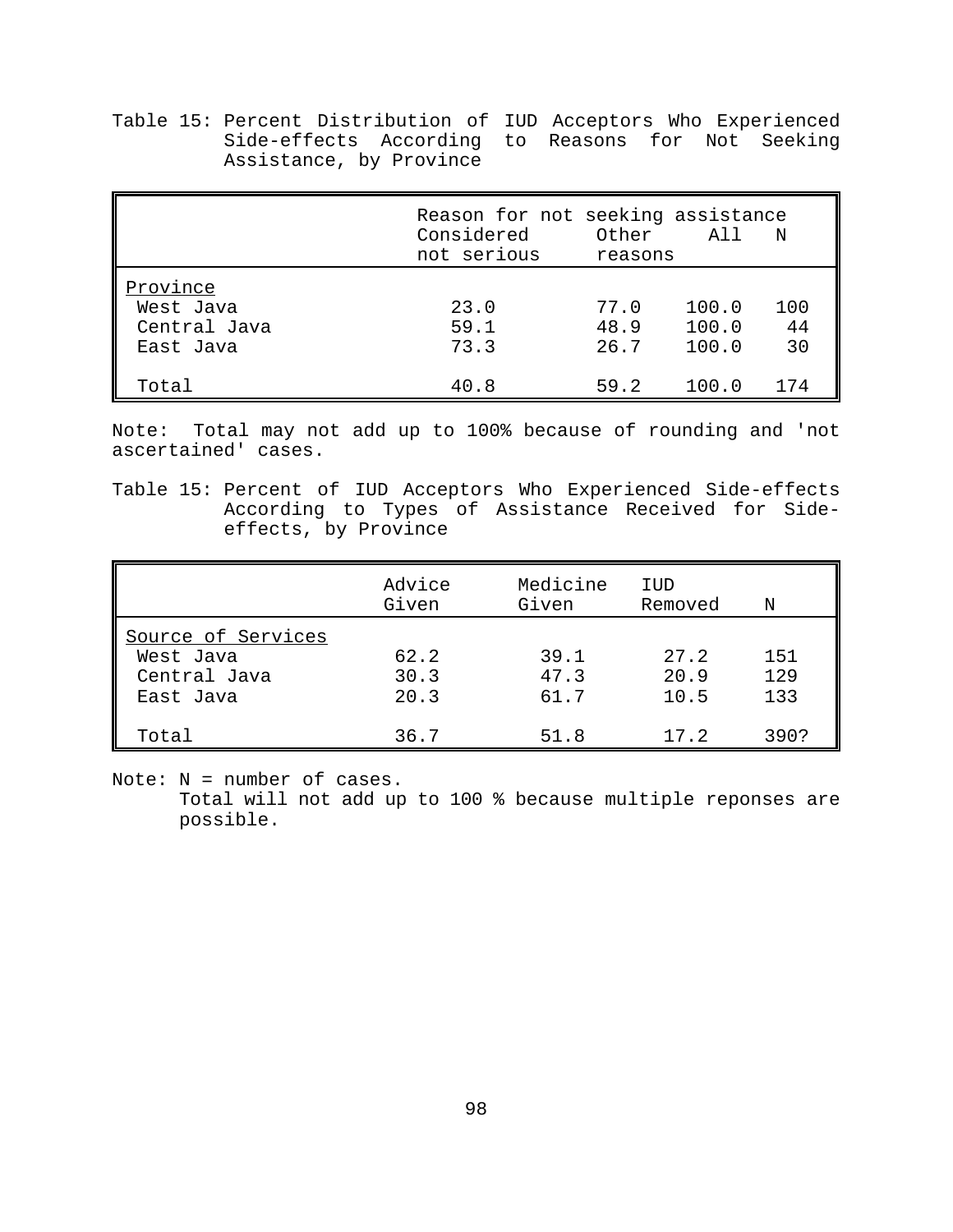Table 16: Percent of IUD Acceptors Who Experienced Side-effects According to Number of Visits For Side-effects Assistance, by Province

|                                        | Number of visits     |                      |                   |                         |                   |
|----------------------------------------|----------------------|----------------------|-------------------|-------------------------|-------------------|
|                                        | $1 - 2$              | $3 - 4$              | $5+$              | All                     | N                 |
| Province                               |                      |                      |                   |                         |                   |
| West Java<br>Central Java<br>East Java | 61.6<br>64.3<br>62.7 | 30.5<br>26.4<br>28.3 | 7.9<br>8.5<br>8.9 | 100.0<br>100.0<br>100.0 | 151<br>129<br>134 |
| Total                                  | 63.0                 | 28.5                 | 8.5               | 100.0                   | 414               |

Note: N = number of cases.

 Total may not add up to 100% because of rounding and 'not ascertained' cases.

Table 17: Percent of IUD Acceptors Who Experienced Side-effects According to Whether Same Person Attended For Sideeffects Assistance, by Province

|                                        | Whether same perosn attended |                      |                   |                         |                   |
|----------------------------------------|------------------------------|----------------------|-------------------|-------------------------|-------------------|
|                                        | Yes                          | No                   | ΝS                | All                     | N                 |
| Province                               |                              |                      |                   |                         |                   |
| West Java<br>Central Java<br>East Java | 83.4<br>83.7<br>89.6         | 10.6<br>14.7<br>10.4 | 6.0<br>1.6<br>0.0 | 100.0<br>100.0<br>100.0 | 151<br>129<br>134 |
| Total                                  | 85.5                         | 11.8                 | 2.7               | 100.0                   | 414               |

Note: N = number of cases.

 Total may not add up to 100% because of rounding and 'not ascertained' cases.